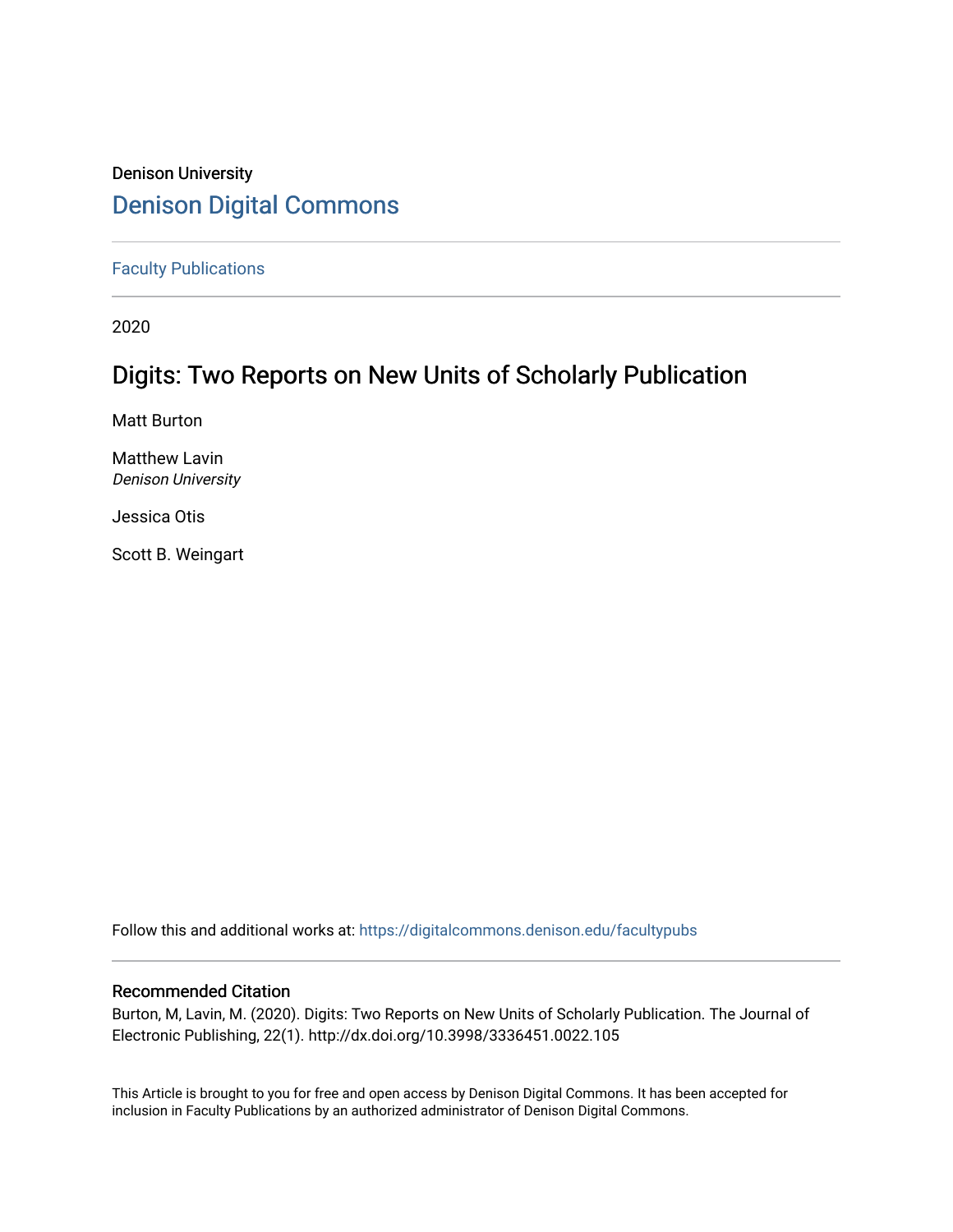$\epsilon$ 

 $\overline{D}$ 

CURRENT (//QUODARGHIMECH/AQUU)D/AEBREPM (AHERED)A/AY/AEBRAGHIOPPELES WAXAFOQHAN-HIBERTA MOCHERANT

# Digits

/

# *Two Reports on New Units of Scholarly Publication*

*Matt Burton* UNIVERSITY OF PITTSBURGH

*Matthew J. Lavin* UNIVERSITY OF PITTSBURGH

*Jessica Otis* GEORGE MASON UNIVERSITY

<span id="page-1-0"></span>*Scott B. Weingart* CARNEGIE MELLON UNIVERSITY [\[1\] \[#N1\]](#page-51-0)

Journal of Electronic Publishing

[Volume 22,](https://quod.lib.umich.edu/j/jep/3336451.0022?rgn=main;view=fulltext) [Issue 1](https://quod.lib.umich.edu/j/jep/3336451.0022.1*?rgn=main;view=fulltext), 2019

DOI: [https://doi.org/10.3998/3336451.0022.105 \[https://doi.org/10.3998/3336451.0022.105\]](https://doi.org/10.3998/3336451.0022.105)

 [\[http://creativecommons.org/licenses/by/4.0/\]](http://creativecommons.org/licenses/by/4.0/) 

# Table of Contents

Table of Contents [\[https://quod.lib.umich.edu/j/jep/3336451.0022.105/--digits-two](https://quod.lib.umich.edu/j/jep/3336451.0022.105/--digits-two-reports-on-new-units-of-scholarly-publication?trgt=p_s78359zep7kg;view=fulltext#p_s78359zep7kg)reports-on-new-units-of-scholarly-publication? trgt=p\_s78359zep7kg;view=fulltext#p\_s78359zep7kg] [Introduction \[https://quod.lib.umich.edu/j/jep/3336451.0022.105/-](https://quod.lib.umich.edu/j/jep/3336451.0022.105/--digits-two-reports-on-new-units-of-scholarly-publication?trgt=p_39vso4qxqqhs;view=fulltext#p_39vso4qxqqhs) digits-two-reports-on-new-units-of-scholarly-publication? trgt=p\_39vso4qxqqhs;view=fulltext#p\_39vso4qxqqhs] A New Unit of Publication [\[https://quod.lib.umich.edu/j/jep/3336451.0022.105/--digits-two](https://quod.lib.umich.edu/j/jep/3336451.0022.105/--digits-two-reports-on-new-units-of-scholarly-publication?trgt=p_zfwr8jh9689g;view=fulltext#p_zfwr8jh9689g)reports-on-new-units-of-scholarly-publication? trgt=p\_zfwr8jh9689g;view=fulltext#p\_zfwr8jh9689g] Technical Background [\[https://quod.lib.umich.edu/j/jep/3336451.0022.105/--digits-two](https://quod.lib.umich.edu/j/jep/3336451.0022.105/--digits-two-reports-on-new-units-of-scholarly-publication?trgt=p_fcy5sf9cogom;view=fulltext#p_fcy5sf9cogom)reports-on-new-units-of-scholarly-publication? trgt=p\_fcy5sf9cogom;view=fulltext#p\_fcy5sf9cogom] What are Containers? [\[https://quod.lib.umich.edu/j/jep/3336451.0022.105/--digits-two](https://quod.lib.umich.edu/j/jep/3336451.0022.105/--digits-two-reports-on-new-units-of-scholarly-publication?trgt=p_tx2znfsc3hya;view=fulltext#p_tx2znfsc3hya)reports-on-new-units-of-scholarly-publication? trgt=p\_tx2znfsc3hya;view=fulltext#p\_tx2znfsc3hya] Containers vs. Virtual Machines [\[https://quod.lib.umich.edu/j/jep/3336451.0022.105/--digits](https://quod.lib.umich.edu/j/jep/3336451.0022.105/--digits-two-reports-on-new-units-of-scholarly-publication?trgt=p_ngqn26f4dk68;view=fulltext#p_ngqn26f4dk68)two-reports-on-new-units-of-scholarly-publication? trgt=p\_ngqn26f4dk68;view=fulltext#p\_ngqn26f4dk68] Container Technologies [\[https://quod.lib.umich.edu/j/jep/3336451.0022.105/--digits](https://quod.lib.umich.edu/j/jep/3336451.0022.105/--digits-two-reports-on-new-units-of-scholarly-publication?trgt=p_scg9b8las243;view=fulltext#p_scg9b8las243)two-reports-on-new-units-of-scholarly-publication? trgt=p\_scg9b8las243;view=fulltext#p\_scg9b8las243] Orchestration [\[https://quod.lib.umich.edu/j/jep/3336451.0022.105/--digits](https://quod.lib.umich.edu/j/jep/3336451.0022.105/--digits-two-reports-on-new-units-of-scholarly-publication?trgt=p_mpp2sbeamoyh;view=fulltext#p_mpp2sbeamoyh)two-reports-on-new-units-of-scholarly-publication? trgt=p\_mpp2sbeamoyh;view=fulltext#p\_mpp2sbeamoyh] The Significance of Containers [\[https://quod.lib.umich.edu/j/jep/3336451.0022.105/--digits-two](https://quod.lib.umich.edu/j/jep/3336451.0022.105/--digits-two-reports-on-new-units-of-scholarly-publication?trgt=p_24k6wleo0wjo;view=fulltext#p_24k6wleo0wjo)reports-on-new-units-of-scholarly-publication? trgt=p\_24k6wleo0wjo;view=fulltext#p\_24k6wleo0wjo] Container use in Academia [\[https://quod.lib.umich.edu/j/jep/3336451.0022.105/--digits-two](https://quod.lib.umich.edu/j/jep/3336451.0022.105/--digits-two-reports-on-new-units-of-scholarly-publication?trgt=p_mncs0swgaqnl;view=fulltext#p_mncs0swgaqnl)reports-on-new-units-of-scholarly-publication? trgt=p\_mncs0swgaqnl;view=fulltext#p\_mncs0swgaqnl] Containers for Software Dependency Management

[\[https://quod.lib.umich.edu/j/jep/3336451.0022.105/--digits-two-](https://quod.lib.umich.edu/j/jep/3336451.0022.105/--digits-two-reports-on-new-units-of-scholarly-publication?trgt=p_1a1v8l62i5g1;view=fulltext#p_1a1v8l62i5g1)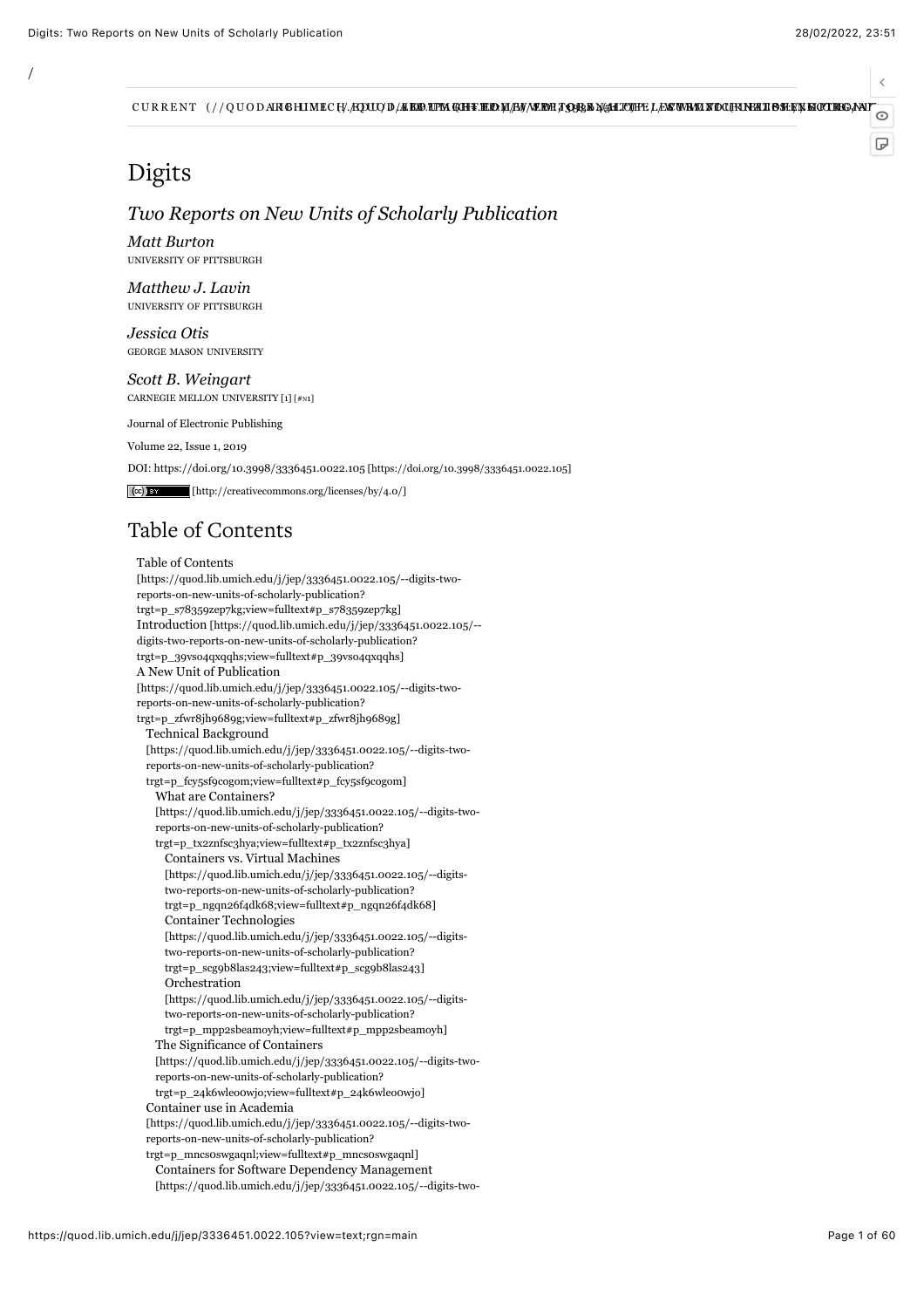reports-on-new-units-of-scholarly-publication? [trgt=p\\_1a1v8l62i5g1;view=fulltext#p\\_1a1v8l62i5g1\]](https://quod.lib.umich.edu/j/jep/3336451.0022.105/--digits-two-reports-on-new-units-of-scholarly-publication?trgt=p_1a1v8l62i5g1;view=fulltext#p_1a1v8l62i5g1) Containers for Reproducible Research [\[https://quod.lib.umich.edu/j/jep/3336451.0022.105/--digits-two](https://quod.lib.umich.edu/j/jep/3336451.0022.105/--digits-two-reports-on-new-units-of-scholarly-publication?trgt=p_4i2ozwfj309h;view=fulltext#p_4i2ozwfj309h)reports-on-new-units-of-scholarly-publication? trgt=p\_4i2ozwfj309h;view=fulltext#p\_4i2ozwfj309h] Containers for Preservation [\[https://quod.lib.umich.edu/j/jep/3336451.0022.105/--digits-two](https://quod.lib.umich.edu/j/jep/3336451.0022.105/--digits-two-reports-on-new-units-of-scholarly-publication?trgt=p_yzfyrh4fz14a;view=fulltext#p_yzfyrh4fz14a)reports-on-new-units-of-scholarly-publication? trgt=p\_yzfyrh4fz14a;view=fulltext#p\_yzfyrh4fz14a] Full-Stack Scholarship [\[https://quod.lib.umich.edu/j/jep/3336451.0022.105/--digits-two](https://quod.lib.umich.edu/j/jep/3336451.0022.105/--digits-two-reports-on-new-units-of-scholarly-publication?trgt=p_rztoqzq94k81;view=fulltext#p_rztoqzq94k81)reports-on-new-units-of-scholarly-publication? trgt=p\_rztoqzq94k81;view=fulltext#p\_rztoqzq94k81] Conclusion: Containers for Digital Scholarship [\[https://quod.lib.umich.edu/j/jep/3336451.0022.105/--digits-two](https://quod.lib.umich.edu/j/jep/3336451.0022.105/--digits-two-reports-on-new-units-of-scholarly-publication?trgt=p_93ua53p9r0k9;view=fulltext#p_93ua53p9r0k9)reports-on-new-units-of-scholarly-publication? trgt=p\_93ua53p9r0k9;view=fulltext#p\_93ua53p9r0k9] Bibliography [\[https://quod.lib.umich.edu/j/jep/3336451.0022.105/--digits-two](https://quod.lib.umich.edu/j/jep/3336451.0022.105/--digits-two-reports-on-new-units-of-scholarly-publication?trgt=p_ikigdabqqdg4;view=fulltext#p_ikigdabqqdg4)reports-on-new-units-of-scholarly-publication? trgt=p\_ikigdabqqdg4;view=fulltext#p\_ikigdabqqdg4] New Scholarship in the Digital Age [\[https://quod.lib.umich.edu/j/jep/3336451.0022.105/--digits-two](https://quod.lib.umich.edu/j/jep/3336451.0022.105/--digits-two-reports-on-new-units-of-scholarly-publication?trgt=p_gjdgxs;view=fulltext#p_gjdgxs)reports-on-new-units-of-scholarly-publication? trgt=p\_gjdgxs;view=fulltext#p\_gjdgxs] Introduction [\[https://quod.lib.umich.edu/j/jep/3336451.0022.105/--digits-two](https://quod.lib.umich.edu/j/jep/3336451.0022.105/--digits-two-reports-on-new-units-of-scholarly-publication?trgt=p_z7q4ehpt2xja;view=fulltext#p_z7q4ehpt2xja)reports-on-new-units-of-scholarly-publication? trgt=p\_z7q4ehpt2xja;view=fulltext#p\_z7q4ehpt2xja] Data Collection [\[https://quod.lib.umich.edu/j/jep/3336451.0022.105/--digits-two](https://quod.lib.umich.edu/j/jep/3336451.0022.105/--digits-two-reports-on-new-units-of-scholarly-publication?trgt=p_csicnzl741f0;view=fulltext#p_csicnzl741f0)reports-on-new-units-of-scholarly-publication? trgt=p\_csicnzl741f0;view=fulltext#p\_csicnzl741f0] The Problems of Non-Traditional Scholarly Objects [\[https://quod.lib.umich.edu/j/jep/3336451.0022.105/--digits-two](https://quod.lib.umich.edu/j/jep/3336451.0022.105/--digits-two-reports-on-new-units-of-scholarly-publication?trgt=p_3esq0m6olpg9;view=fulltext#p_3esq0m6olpg9)reports-on-new-units-of-scholarly-publication? trgt=p\_3esq0m6olpg9;view=fulltext#p\_3esq0m6olpg9] Recommendations for Future Intervention [\[https://quod.lib.umich.edu/j/jep/3336451.0022.105/--digits-two](https://quod.lib.umich.edu/j/jep/3336451.0022.105/--digits-two-reports-on-new-units-of-scholarly-publication?trgt=p_4xpjiqx49avn;view=fulltext#p_4xpjiqx49avn)reports-on-new-units-of-scholarly-publication? trgt=p\_4xpjiqx49avn;view=fulltext#p\_4xpjiqx49avn] Report on Interviews and Recommendations [\[https://quod.lib.umich.edu/j/jep/3336451.0022.105/--digits-two](https://quod.lib.umich.edu/j/jep/3336451.0022.105/--digits-two-reports-on-new-units-of-scholarly-publication?trgt=p_3dy6vkm;view=fulltext#p_3dy6vkm)reports-on-new-units-of-scholarly-publication? trgt=p\_3dy6vkm;view=fulltext#p\_3dy6vkm] [Challenges Making Non-Traditional Scholarly Objects](https://quod.lib.umich.edu/j/jep/3336451.0022.105/--digits-two-reports-on-new-units-of-scholarly-publication?trgt=p_1t5csth4ihn6;view=fulltext#p_1t5csth4ihn6) [https://quod.lib.umich.edu/j/jep/3336451.0022.105/--digits-tworeports-on-new-units-of-scholarly-publication? trgt=p\_1t5csth4ihn6;view=fulltext#p\_1t5csth4ihn6] Collaborative Production [\[https://quod.lib.umich.edu/j/jep/3336451.0022.105/--digits](https://quod.lib.umich.edu/j/jep/3336451.0022.105/--digits-two-reports-on-new-units-of-scholarly-publication?trgt=p_ts80046ymhqm;view=fulltext#p_ts80046ymhqm)two-reports-on-new-units-of-scholarly-publication? trgt=p\_ts80046ymhqm;view=fulltext#p\_ts80046ymhqm] Sociotechnical Challenges and Limitations [\[https://quod.lib.umich.edu/j/jep/3336451.0022.105/--digits](https://quod.lib.umich.edu/j/jep/3336451.0022.105/--digits-two-reports-on-new-units-of-scholarly-publication?trgt=p_4d34og8;view=fulltext#p_4d34og8)two-reports-on-new-units-of-scholarly-publication? trgt=p\_4d34og8;view=fulltext#p\_4d34og8] [Funding \[https://quod.lib.umich.edu/j/jep/3336451.0022.105/-](https://quod.lib.umich.edu/j/jep/3336451.0022.105/--digits-two-reports-on-new-units-of-scholarly-publication?trgt=p_17dp8vu;view=fulltext#p_17dp8vu) -digits-two-reports-on-new-units-of-scholarly-publication? trgt=p\_17dp8vu;view=fulltext#p\_17dp8vu] Copyright and sensitive data [\[https://quod.lib.umich.edu/j/jep/3336451.0022.105/--digits](https://quod.lib.umich.edu/j/jep/3336451.0022.105/--digits-two-reports-on-new-units-of-scholarly-publication?trgt=p_3rdcrjn;view=fulltext#p_3rdcrjn)two-reports-on-new-units-of-scholarly-publication? trgt=p\_3rdcrjn;view=fulltext#p\_3rdcrjn] Credit models [\[https://quod.lib.umich.edu/j/jep/3336451.0022.105/--digits](https://quod.lib.umich.edu/j/jep/3336451.0022.105/--digits-two-reports-on-new-units-of-scholarly-publication?trgt=p_lnxbz9;view=fulltext#p_lnxbz9)two-reports-on-new-units-of-scholarly-publication? trgt=p\_lnxbz9;view=fulltext#p\_lnxbz9] [Challenges Publishing Non-Traditional Scholarly Objects](https://quod.lib.umich.edu/j/jep/3336451.0022.105/--digits-two-reports-on-new-units-of-scholarly-publication?trgt=p_35nkun2;view=fulltext#p_35nkun2) [https://quod.lib.umich.edu/j/jep/3336451.0022.105/--digits-tworeports-on-new-units-of-scholarly-publication? trgt=p\_35nkun2;view=fulltext#p\_35nkun2]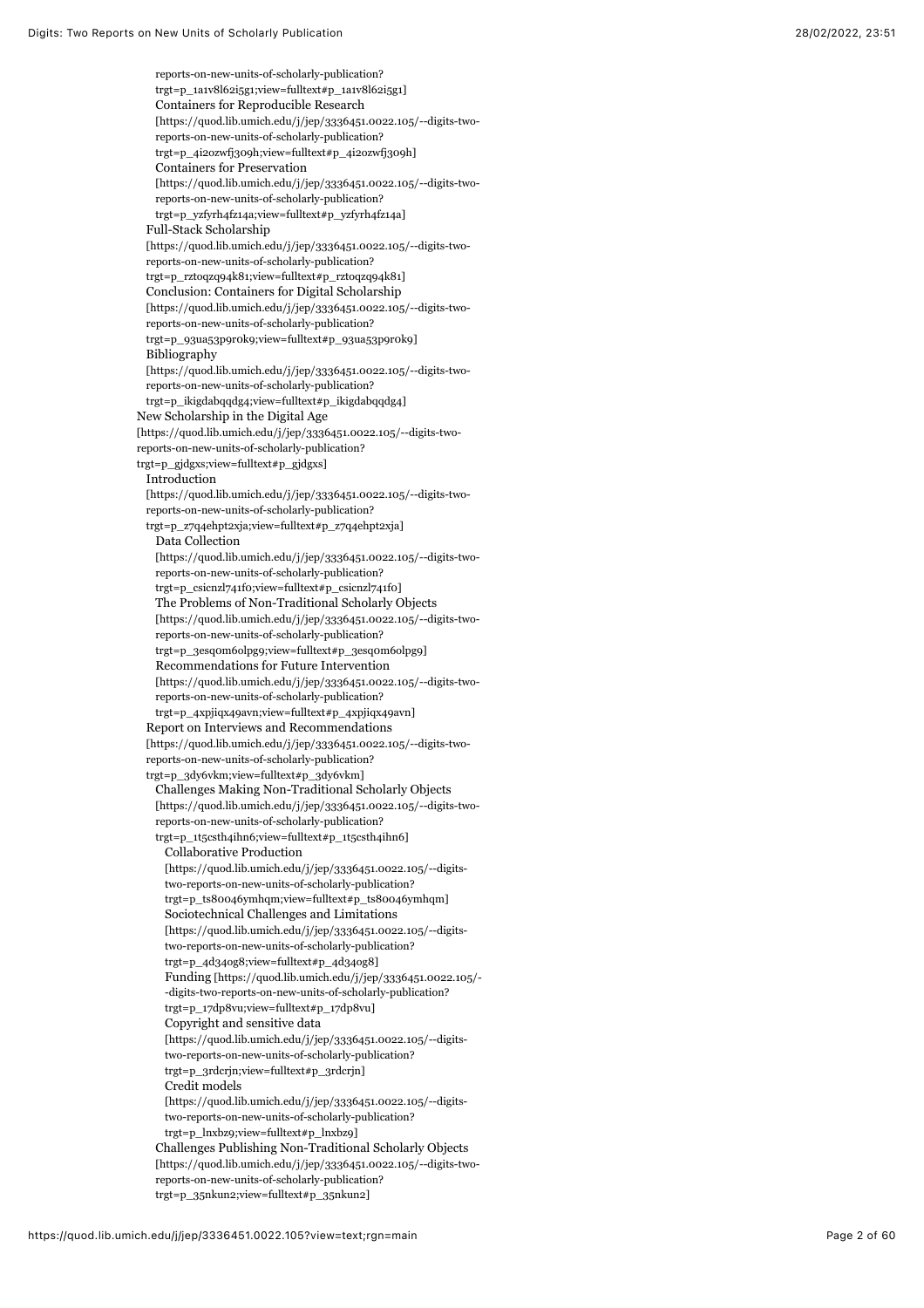Peer review [\[https://quod.lib.umich.edu/j/jep/3336451.0022.105/--digits](https://quod.lib.umich.edu/j/jep/3336451.0022.105/--digits-two-reports-on-new-units-of-scholarly-publication?trgt=p_44sinio;view=fulltext#p_44sinio)two-reports-on-new-units-of-scholarly-publication? trgt=p\_44sinio;view=fulltext#p\_44sinio] [Prestige \[https://quod.lib.umich.edu/j/jep/3336451.0022.105/-](https://quod.lib.umich.edu/j/jep/3336451.0022.105/--digits-two-reports-on-new-units-of-scholarly-publication?trgt=p_2jxsxqh;view=fulltext#p_2jxsxqh) -digits-two-reports-on-new-units-of-scholarly-publication? trgt=p\_2jxsxqh;view=fulltext#p\_2jxsxqh] Alternative Audiences [\[https://quod.lib.umich.edu/j/jep/3336451.0022.105/--digits](https://quod.lib.umich.edu/j/jep/3336451.0022.105/--digits-two-reports-on-new-units-of-scholarly-publication?trgt=p_cpo3pnpam6ne;view=fulltext#p_cpo3pnpam6ne)two-reports-on-new-units-of-scholarly-publication? trgt=p\_cpo3pnpam6ne;view=fulltext#p\_cpo3pnpam6ne] Discoverability and access [\[https://quod.lib.umich.edu/j/jep/3336451.0022.105/--digits](https://quod.lib.umich.edu/j/jep/3336451.0022.105/--digits-two-reports-on-new-units-of-scholarly-publication?trgt=p_giir63pz88qt;view=fulltext#p_giir63pz88qt)two-reports-on-new-units-of-scholarly-publication? trgt=p\_giir63pz88qt;view=fulltext#p\_giir63pz88qt] Financial models and licensing [\[https://quod.lib.umich.edu/j/jep/3336451.0022.105/--digits](https://quod.lib.umich.edu/j/jep/3336451.0022.105/--digits-two-reports-on-new-units-of-scholarly-publication?trgt=p_q2d1d7u0cqix;view=fulltext#p_q2d1d7u0cqix)two-reports-on-new-units-of-scholarly-publication? trgt=p\_q2d1d7u0cqix;view=fulltext#p\_q2d1d7u0cqix] [Challenges Maintaining Non-Traditional Scholarly Objects](https://quod.lib.umich.edu/j/jep/3336451.0022.105/--digits-two-reports-on-new-units-of-scholarly-publication?trgt=p_b7pkievqjylv;view=fulltext#p_b7pkievqjylv) [https://quod.lib.umich.edu/j/jep/3336451.0022.105/--digits-tworeports-on-new-units-of-scholarly-publication? trgt=p\_b7pkievqjylv;view=fulltext#p\_b7pkievqjylv] Disparate notions of maintenance [\[https://quod.lib.umich.edu/j/jep/3336451.0022.105/--digits](https://quod.lib.umich.edu/j/jep/3336451.0022.105/--digits-two-reports-on-new-units-of-scholarly-publication?trgt=p_ino1thccaien;view=fulltext#p_ino1thccaien)two-reports-on-new-units-of-scholarly-publication? trgt=p\_ino1thccaien;view=fulltext#p\_ino1thccaien] Legacy Projects [\[https://quod.lib.umich.edu/j/jep/3336451.0022.105/--digits](https://quod.lib.umich.edu/j/jep/3336451.0022.105/--digits-two-reports-on-new-units-of-scholarly-publication?trgt=p_2xcytpi;view=fulltext#p_2xcytpi)two-reports-on-new-units-of-scholarly-publication? trgt=p\_2xcytpi;view=fulltext#p\_2xcytpi] Technical and personnel resources [\[https://quod.lib.umich.edu/j/jep/3336451.0022.105/--digits](https://quod.lib.umich.edu/j/jep/3336451.0022.105/--digits-two-reports-on-new-units-of-scholarly-publication?trgt=p_1ci93xb;view=fulltext#p_1ci93xb)two-reports-on-new-units-of-scholarly-publication? trgt=p\_1ci93xb;view=fulltext#p\_1ci93xb] Cost Models [\[https://quod.lib.umich.edu/j/jep/3336451.0022.105/--digits](https://quod.lib.umich.edu/j/jep/3336451.0022.105/--digits-two-reports-on-new-units-of-scholarly-publication?trgt=p_gi8jfc9sd0j;view=fulltext#p_gi8jfc9sd0j)two-reports-on-new-units-of-scholarly-publication? trgt=p\_gi8jfc9sd0j;view=fulltext#p\_gi8jfc9sd0j] [Challenges Preserving Non-Traditional Scholarly Objects](https://quod.lib.umich.edu/j/jep/3336451.0022.105/--digits-two-reports-on-new-units-of-scholarly-publication?trgt=p_1635aq4jo1qq;view=fulltext#p_1635aq4jo1qq) [https://quod.lib.umich.edu/j/jep/3336451.0022.105/--digits-tworeports-on-new-units-of-scholarly-publication? trgt=p\_1635aq4jo1qq;view=fulltext#p\_1635aq4jo1qq] Preservable outputs [\[https://quod.lib.umich.edu/j/jep/3336451.0022.105/--digits](https://quod.lib.umich.edu/j/jep/3336451.0022.105/--digits-two-reports-on-new-units-of-scholarly-publication?trgt=p_qsh70q;view=fulltext#p_qsh70q)two-reports-on-new-units-of-scholarly-publication? trgt=p\_qsh70q;view=fulltext#p\_qsh70q] Purpose of Preservation [\[https://quod.lib.umich.edu/j/jep/3336451.0022.105/--digits](https://quod.lib.umich.edu/j/jep/3336451.0022.105/--digits-two-reports-on-new-units-of-scholarly-publication?trgt=p_m7j5wlqqwvfh;view=fulltext#p_m7j5wlqqwvfh)two-reports-on-new-units-of-scholarly-publication? trgt=p\_m7j5wlqqwvfh;view=fulltext#p\_m7j5wlqqwvfh] When to preserve [\[https://quod.lib.umich.edu/j/jep/3336451.0022.105/--digits](https://quod.lib.umich.edu/j/jep/3336451.0022.105/--digits-two-reports-on-new-units-of-scholarly-publication?trgt=p_3as4poj;view=fulltext#p_3as4poj)two-reports-on-new-units-of-scholarly-publication? trgt=p\_3as4poj;view=fulltext#p\_3as4poj] Continuing to Institutionalize Preservation [\[https://quod.lib.umich.edu/j/jep/3336451.0022.105/--digits](https://quod.lib.umich.edu/j/jep/3336451.0022.105/--digits-two-reports-on-new-units-of-scholarly-publication?trgt=p_1pxezwc;view=fulltext#p_1pxezwc)two-reports-on-new-units-of-scholarly-publication? trgt=p\_1pxezwc;view=fulltext#p\_1pxezwc] Technical resources [\[https://quod.lib.umich.edu/j/jep/3336451.0022.105/--digits](https://quod.lib.umich.edu/j/jep/3336451.0022.105/--digits-two-reports-on-new-units-of-scholarly-publication?trgt=p_wsuh8depk846;view=fulltext#p_wsuh8depk846)two-reports-on-new-units-of-scholarly-publication? trgt=p\_wsuh8depk846;view=fulltext#p\_wsuh8depk846] Conclusion & Looking Forward [\[https://quod.lib.umich.edu/j/jep/3336451.0022.105/--digits-two](https://quod.lib.umich.edu/j/jep/3336451.0022.105/--digits-two-reports-on-new-units-of-scholarly-publication?trgt=p_5rizygapbzke;view=fulltext#p_5rizygapbzke)reports-on-new-units-of-scholarly-publication? trgt=p\_5rizygapbzke;view=fulltext#p\_5rizygapbzke] Bibliography [\[https://quod.lib.umich.edu/j/jep/3336451.0022.105/--digits-two](https://quod.lib.umich.edu/j/jep/3336451.0022.105/--digits-two-reports-on-new-units-of-scholarly-publication?trgt=p_2j28i9ci6p06;view=fulltext#p_2j28i9ci6p06)reports-on-new-units-of-scholarly-publication? trgt=p\_2j28i9ci6p06;view=fulltext#p\_2j28i9ci6p06] Appendix A: Interview Protocol

[\[https://quod.lib.umich.edu/j/jep/3336451.0022.105/--digits-two-](https://quod.lib.umich.edu/j/jep/3336451.0022.105/--digits-two-reports-on-new-units-of-scholarly-publication?trgt=p_gwudyy8dal0j;view=fulltext#p_gwudyy8dal0j)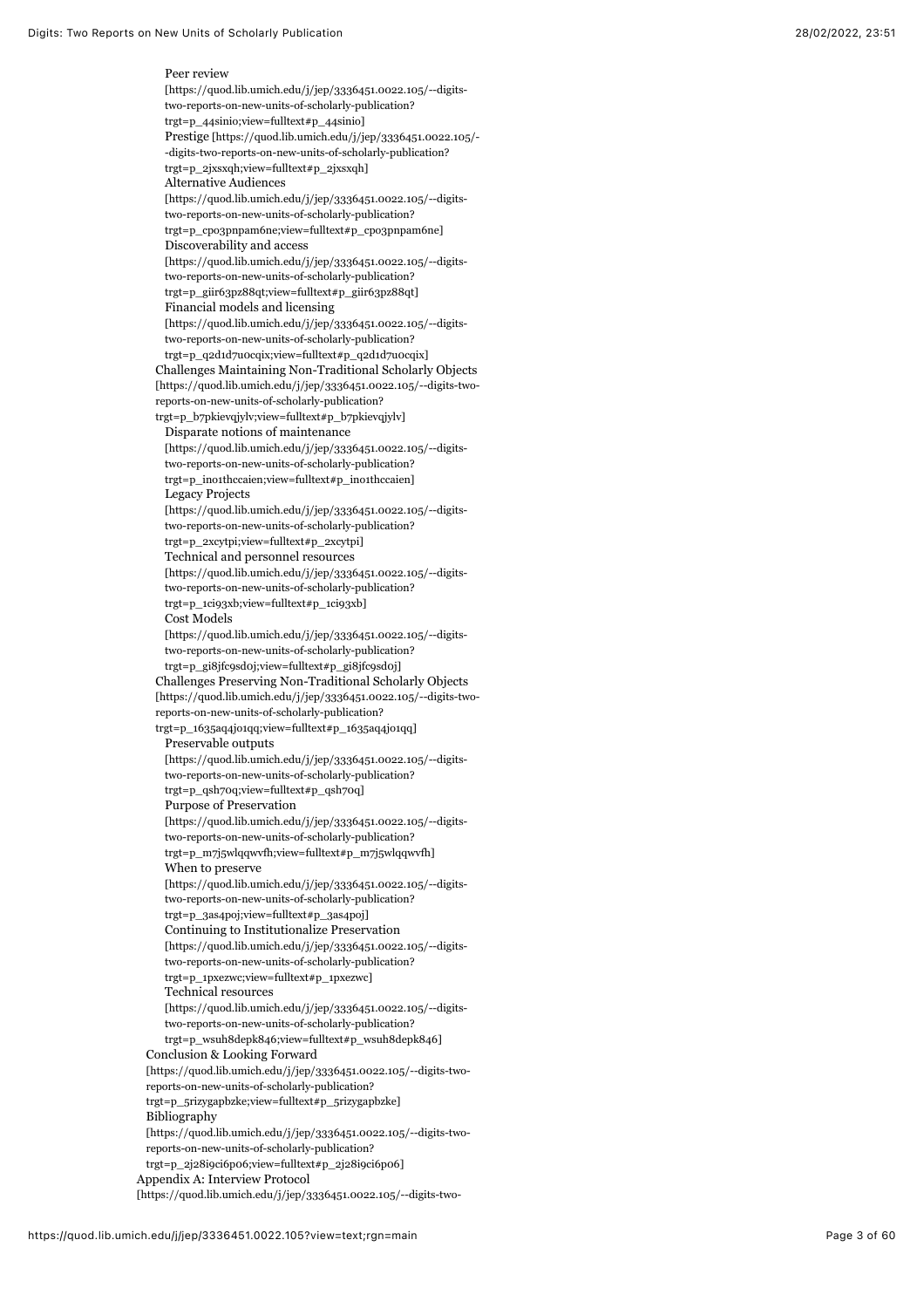reports-on-new-units-of-scholarly-publication? [trgt=p\\_gwudyy8dal0j;view=fulltext#p\\_gwudyy8dal0j\]](https://quod.lib.umich.edu/j/jep/3336451.0022.105/--digits-two-reports-on-new-units-of-scholarly-publication?trgt=p_gwudyy8dal0j;view=fulltext#p_gwudyy8dal0j) Appendix B: Commonly Referenced Technologies [\[https://quod.lib.umich.edu/j/jep/3336451.0022.105/--digits-two](https://quod.lib.umich.edu/j/jep/3336451.0022.105/--digits-two-reports-on-new-units-of-scholarly-publication?trgt=p_23ckvvd;view=fulltext#p_23ckvvd)reports-on-new-units-of-scholarly-publication? trgt=p\_23ckvvd;view=fulltext#p\_23ckvvd]

# Introduction

The *Digits* team (Matt Burton, Matthew J. Lavin, Jessica Otis, and Scott B. Weingart) convened around the question of how we might share, preserve, and legitimize scholarship freed from the affordances of print. For the A.W. Mellon-funded *Digits Planning Grant* (2016-2018), the PIs had three goals:

- 1. Investigate the use of software containers for research in the sciences, social sciences, and humanities.
- 2. Assess the infrastructural needs of digital humanists around publishing and preserving web-centric scholarship.
- 3. Gather a team of experts to guide the above activities and plan how they might inform a beneficial intervention into the scholarly ecosystem.

Through our investigation into the scholarly uses of containers, we discovered that the technical infrastructure needed to connect containers with digital publications is underdeveloped. We see potential for container technologies to facilitate existing digital scholarly publications and afford new forms of computational scholarship, but this process would first require a series of infrastructural bridges. The digital scholarship needs assessment we conducted, as well as our advisory board meetings, made it clear that a targeted technological intervention alone would not be enough to welcome web-first publications into the scholarly ecosystem; in-tandem cultural and institutional changes are also necessary.

The first and second of our three tasks resulted in the two reports that comprise this article. The first report, *A New Unit of Publication: The potential of software containers for digital scholarship*, involved an environmental and secondary source scan of activities at the intersection containerization and scholarship. The second report, *New Scholarship in the Digital Age: Making, publishing, maintaining, and preserving non-traditional scholarly objects*, summarizes 75 interviews of scholars, technicians, publishers, and others who work towards the publication of digital-first scholarship.

Both reports were presented to the *Digits* advisory board, including Laurie Allen (Penn), Lauren Brumfield (Reclaim Hosting), Dan Cohen (Northeastern), Dan Evans (CMU), Martin Paul Eve (Birkbeck College, London), Ilya Kreymer (Rhizome), Alison Langmead (Pitt), Sharon Leon (MSU), David Newbury (Getty), Andrew Odewahn (O'Reilly Media), Mary Shaw (CMU), Ammon Shepherd (UVA), Ed Summers (UMD), Whitney Trettien (Penn), Amanda Visconti (UVA), Keith Webster (CMU), and David Wilkinson (Pitt).

Several lessons became apparent over the course of the grant period.

Our container study revealed myriad use-cases of containers in academia that are research oriented. Container adoption is much wider in the sciences than in the humanities, especially for dependency management and reproducibility.

Our findings also suggest that containers are used in teaching, but we didn't fully investigate this topic. Lastly, we found few if any efforts focusing specifically on containers as a unit of scholarly publication at the time of conducting our research. In the past several years, however, some additional examples have arisen or come to our attention, including Binder and NextJournal.

Commenting on the use of a software container as a unit of scholarly publication, the advisory board stressed the importance of starting with templates or examples when creating digital platforms, of making working prototypes before over-theorizing, and of creating a platform that fits easily within the current publication ecosystem. The board further suggested a project on the long-term costs associated with creating, hosting, and maintaining digital scholarly objects would be critically useful to efforts in this space moving forward.

The first advisory board meeting settled on four important elements that a container-based intervention would need to encompass to be successful: setting **specifications**, creating a **production environment**, facilitating a **publication platform**, and designing with **preservation** as a top priority.

Our DH infrastructure study reinforced our sense of how many factors impede digital scholarship, as well as how deeply these impediments run. The diverse ecosystem around digital publications adds friction to their existence at every stage of their lifecycle, particularly at points where a digital object is transferred from one party to another. After conducting our study, we concluded that the best way to solve the identified problems would be to target every stage of the digital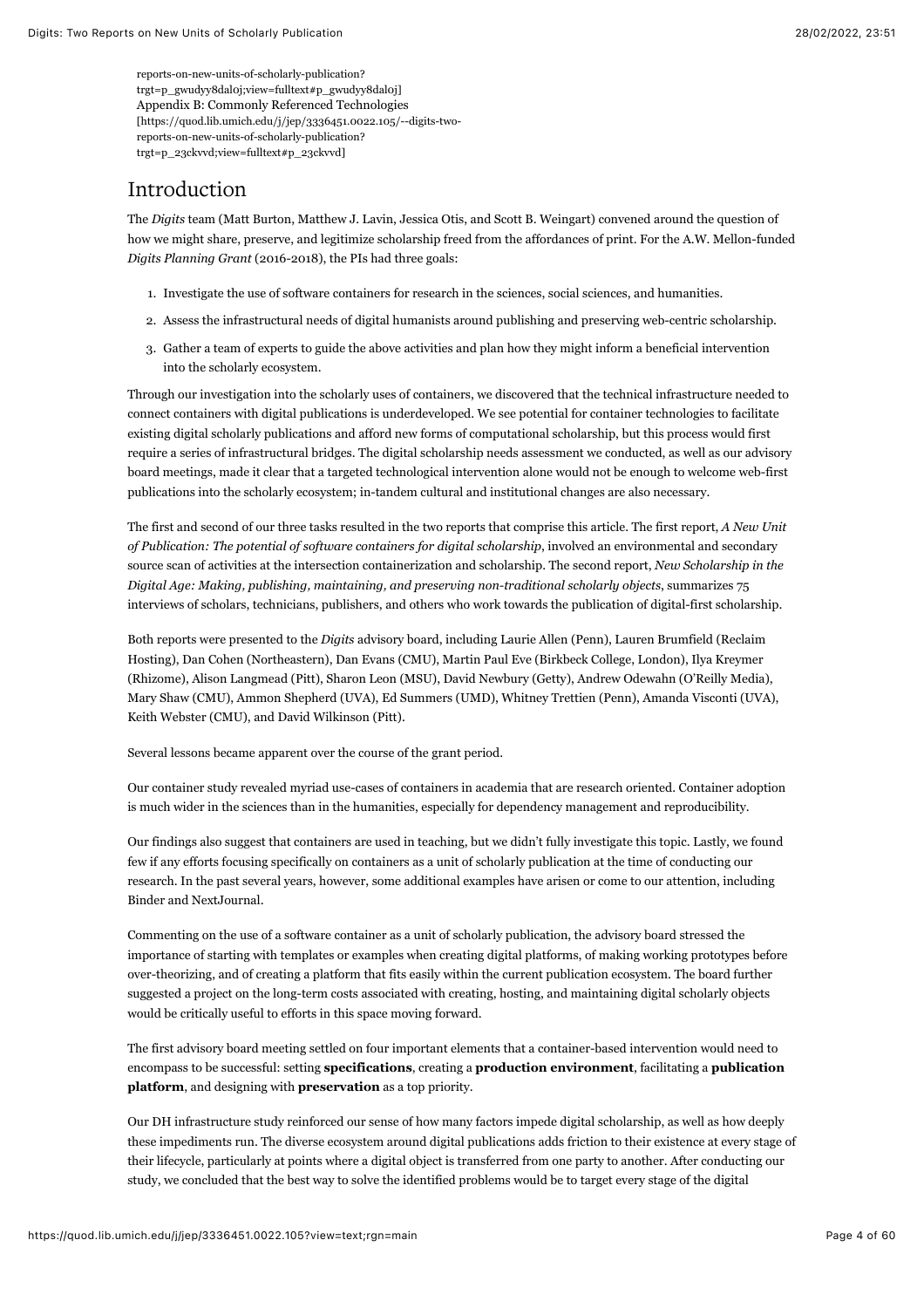scholarly workflow in concert. Although these interventions, ideally, would occur all at once, various piecemeal interventions could radically improve the ability of scholars to create, publish, preserve, and receive recognition for their digital work. Some of the interventions we discuss are technical, but at least as many are entirely social. Even where technical solutions are to be found, implementing them will require scholarly buy-in and a willingness to adapt existing scholarly practices.

The second advisory board meeting echoed the findings of the infrastructure report, and additionally offered some next steps:

- 1. Constructing the technology and standards for a self-contained digital scholarly object.
- 2. Developing plugins for pre-existing authorship, publication, and preservation platforms to allow for the easy transfer of complex digital objects from one stage to the next.
- 3. Developing a tool that can encapsulate a given system stack and solicit metadata on the scholarly object within in order to create a digital object conforming to the agreed upon standards.
- 4. Creating or fostering sample publications that use the proposed technologies to act as a lightning rod to encourage wide adoption.
- 5. Working with publishers and institutions to adopt and support these standards.
- 6. Teaching scholars and creators to build towards these standards.
- 7. Encapsulating or easing the encapsulation of several popular platforms for digital publication, to foster a broader adoption of these standards.

The combined expertise and experience of the advisory board stressed the difficulty of such an orchestrated effort, as important as it is.

The irony is not lost on us that, at the start of this collaboration, we often spoke of orchestration, but this term had a specific and technical meaning for us related to products like Docker and Kubernetes. By the time we completed our work, we were speaking almost exclusively of orchestration as a sociotechnical concept.

We remain committed to the idea that containerization, or a similar lightweight encapsulation technology, has an important role to play in the future of scholarly publication. With the completion of the Digits grant, however, we have come to believe that containerization will only ever be one piece of a much larger puzzle. We hope the ensuing two reports will be useful in revealing that puzzle's ultimate picture.

We would like to thank everyone at the A.W. Mellon Foundation, particularly Patricia Hswe, Michael Gossett, and Donald J. Waters, for their generous support, guidance, and feedback. We would also like to thank the 75 interview subjects and the members of our advisory board for their thoughtful insights.

# A New Unit of Publication

The potential of software containers for digital scholarship

Picture a web-based digital publication. Whether it contains an interactive map, a network visualization, a curated collection of born-digital objects, or other multi-modal expression, chances are this project is built upon layers of technological systems or "stacks." A *stack* is an assemblage of software that forms the operational infrastructure behind the project itself. Industry professionals often speak of the LAMP stack, the MEAN stack, and Ruby on Rails and, indeed, these technologies are the cornerstone of the web.  $[2] [\#N2]$ 

<span id="page-5-0"></span>A stack's seeming ubiquity, however, creates an illusion of monolithic, laborless setup and configuration underpinning the data modeling and public facing layers of production that most digital humanities scholars and web developers tend to focus on. Anyone who has attempted to maintain, preserve, or replicate a digital project knows, however, that the deepest layers of any server stack can have a profound impact on how algorithms run and how information displays. A given operating system will immediately enable or prohibit certain software; one's choice of database can erase an important difference between the two types of data; failing to apply a software patch behind schedule can, in the words of Deltron, "crash your whole computer system and revert you to papyrus."  $[3][*N3]$ 

<span id="page-5-1"></span>These challenges have given rise to two widespread paradigms of support: dedicated servers with full time, in-house system administrators or large-scale, cloud-based vendors who offer varying levels of stack flexibility and system administration support. In a higher education IT or on cheap commodity cloud providers, one is likely to find flexibility (say, a virtual machine with no predetermined operating system or software) with little or no support, or a well supported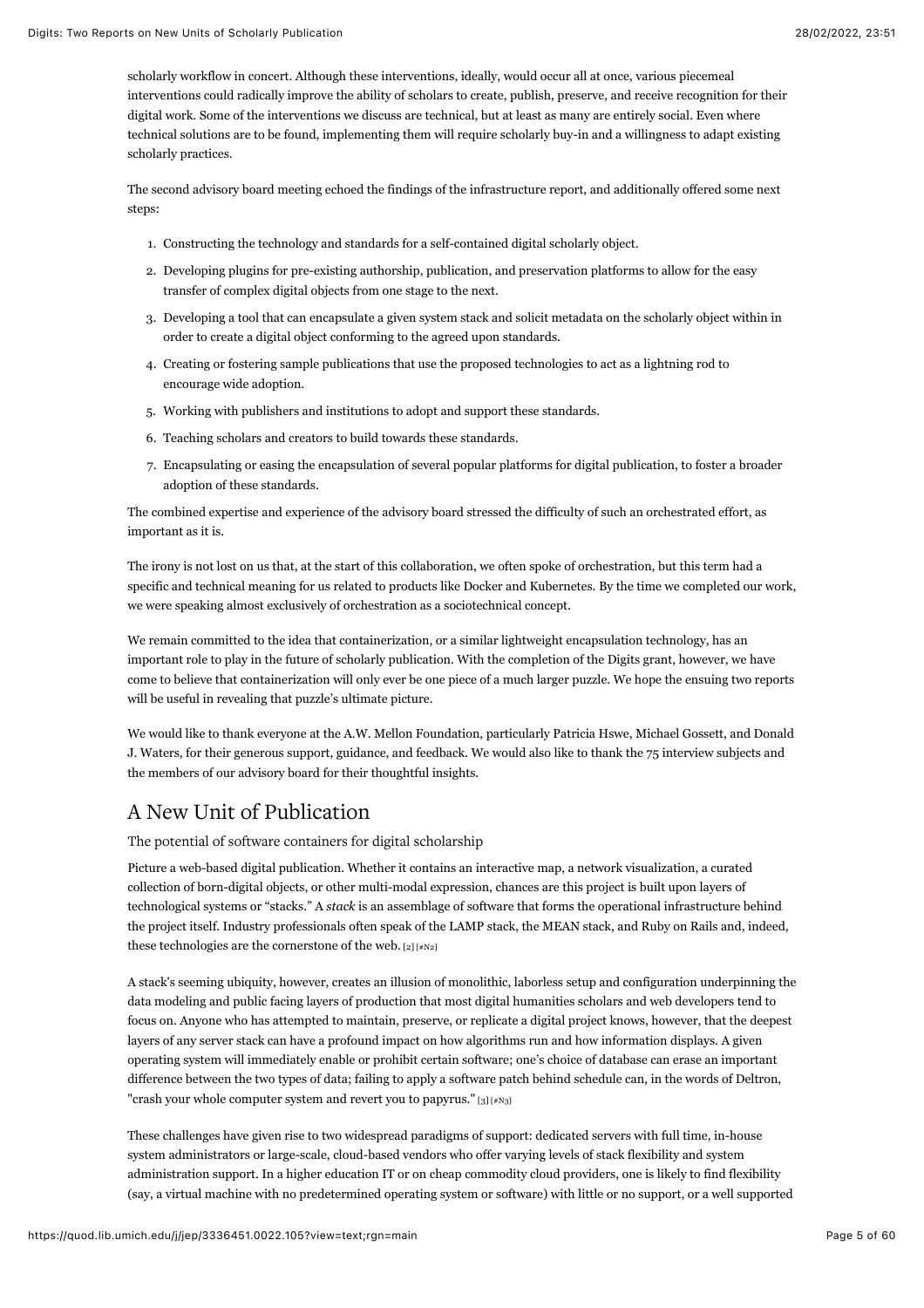software stack designed for a narrow set of use-cases. Within this context, playing around with ideas, creating experimental prototypes, reproducing another's work to interrogate it—or collectively, "sandboxing"—is particularly difficult.

In the face of these challenges, an approach called *software containerization* is becoming increasingly popular. Containerization offers a potential solution to the primary challenges of maintenance, reproducibility, and preservation for web-based digital scholarship, but also necessitates a significant departure from the current status quo. In December 2016, our working group received funding from the Andrew W. Mellon Foundation for "Digits: a Platform to Facilitate the Production of Digital Scholarship," an 18-month project to survey the use of container technologies in scholarly publication, assess the needs of researchers producing web-centric scholarship, and develop blueprints for a platform to facilitate those needs. The first stage of our investigations has been to author an environmental scan of software containers in scholarly contexts with two focal research questions:

- <span id="page-6-0"></span> $\bullet$  How are containers being discussed and adopted in the academic research contexts? [\[4\] \[#N4\]](#page-52-1)
- Which aspects of containerization have not yet been fully explored in the context of digital scholarship?

In *Section 1: Technical Background*, we begin by providing a short introduction to container technology. This opening section attempts to introduce container-based approaches in a manner accessible to an imagined reader without deep technical or server "back-end" experience. *Section 2: Containers in Academia* provides a review of formal and informal conversations about software containers across a variety of disciplines. As a substantive body of published scholarship demonstrates, containerization has seen more use in high-performance computing (HPC) and the other scientific contexts than it has in digital humanities. *Section 3: Full-Stack Scholarship* focuses on the prevalent but as-yet-unrealized idea that containers might come to function as standalone publications (self-contained, as it were), with each software container encapsulating a new unit of publishable work comparable to an article or a monograph.

This document focuses on the use and potential for containers within the academic research community, however the development of software containers (with some exceptions discussed below) is primarily driven by industrial needs and resources. We cannot hope to cover all of that activity here, as it is already challenging to track everything happening with containers in academia. [\[5\] \[#N5\]](#page-52-2)

# <span id="page-6-1"></span>*Technical Background*

This section provides a semi-technical introduction to software containers, intended to provide a high-level overview of important and relevant technical concepts of software containers without getting too bogged down in the system-level details of any particular implementation. The section includes a comparison between containers and virtual machines, a discussion of five relevant container technologies, and finally a brief introduction to orchestration. The technical background also includes a short consideration of the social and organizational significance of containers, drawing from their impact in industry and the implications for research workflows and infrastructure.

#### What are Containers?

<span id="page-6-2"></span>Software containers are a suite of technology components for Linux-based operating systems that enable the isolation of [computational processes. More specifically, containers are an instance of operating-system-level virtualization](https://en.wikipedia.org/wiki/Operating-system-level_virtualization) [https://en.wikipedia.org/wiki/Operating-system-level\_virtualization] . [\[6\] \[#N6\]](#page-52-3) Many of the technologies for isolating resources [that make containers possible \(](https://en.wikipedia.org/wiki/Chroot)[LVM \[https://en.wikipedia.org/wiki/Logical\\_Volume\\_Manager\\_\(Linux\)\]](https://en.wikipedia.org/wiki/Logical_Volume_Manager_(Linux)) [, chroot](https://en.wikipedia.org/wiki/Chroot) [https://en.wikipedia.org/wiki/Chroot] , [cgroups \[https://en.wikipedia.org/wiki/Cgroups\] \)](https://en.wikipedia.org/wiki/Cgroups) have existed for many years, but have [only recently been integrated into easy to use interfaces, the most popular being Docker](https://en.wikipedia.org/wiki/Docker_(software)) [https://en.wikipedia.org/wiki/Docker\_(software)] . [\[7\] \[#N7\] D](#page-52-4)ocker is by far the most widely adopted container technology, but there are alternatives such as [rkt \[https://coreos.com/rkt\]](https://coreos.com/rkt) [\[8\] \[#N8\] o](#page-52-5)r [singularity \[http://singularity.lbl.gov/\] \(](http://singularity.lbl.gov/)Kurtzer et al. 2017).

<span id="page-6-4"></span><span id="page-6-3"></span>[The recent popularity of containers, namely Docker, stems from the capability to "package software into standardized](https://www.docker.com/what-container) units for development, shipment and deployment [https://www.docker.com/what-container]." [\[9\] \[#N9\] T](#page-52-6)his statement from Docker's marketing materials can be broken down to illustrate why containers have seen a dramatic rise in popularity and public discussion since June 2014 when Docker 1.0 was released.

- <span id="page-6-5"></span>1. *Package software:* Containers make it easy to bundle or envelop software applications and services along with their software dependencies to create an executable *thing* with clearly defined boundaries.
- 2. *Standardized unit:* The *thing-ness* of software containers is embodied in the *container image*, a file format for bundling the components of a software application including the code, compiled binaries, configuration files, data files, dependencies, or anything else needed for the execution of the contained software application. This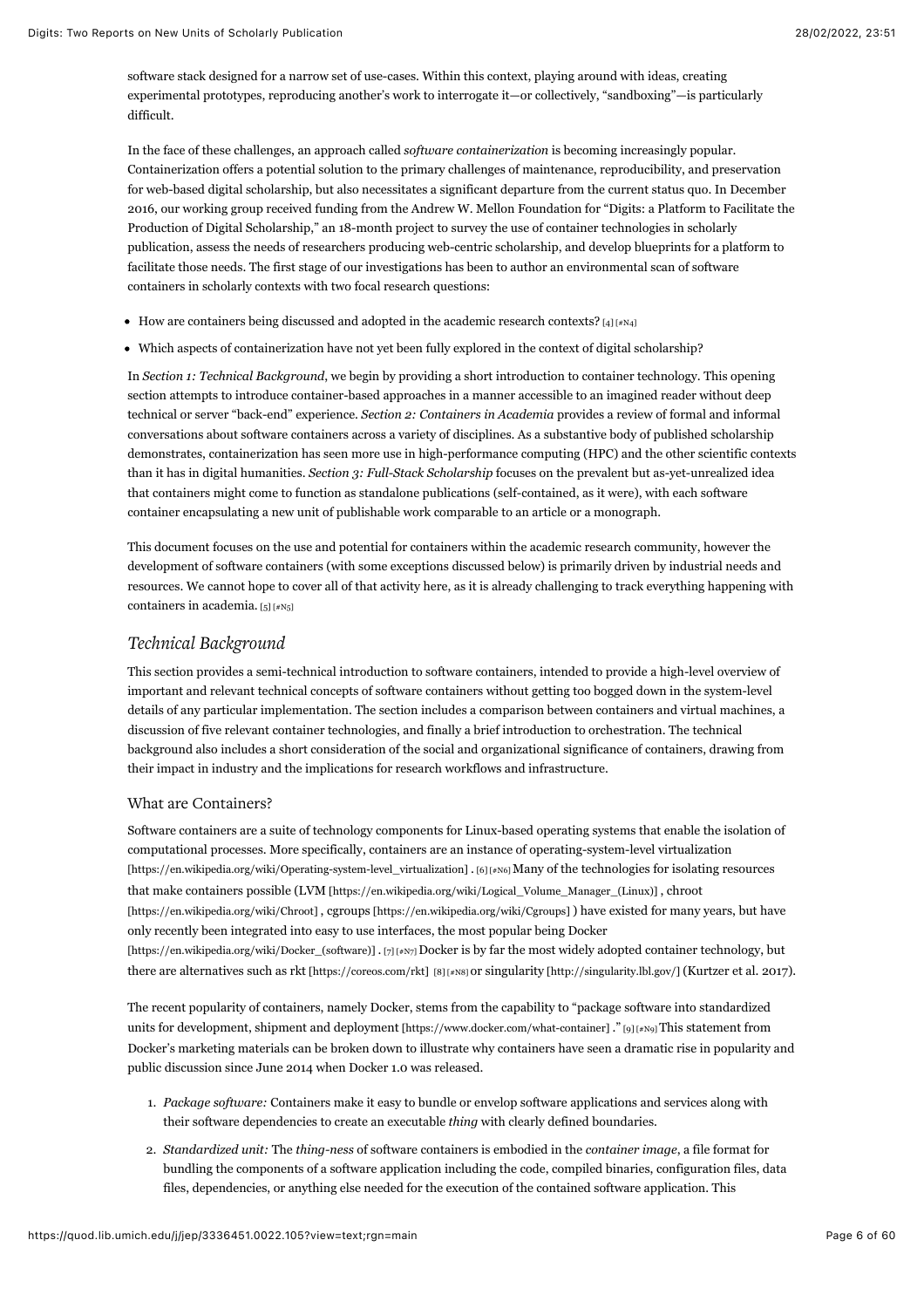standardization make possibly the fast and easy movement of applications across platforms.

3. *Development, shipment and deployment:* Containers have standardized interfaces for execution, which means that software contained within them will execute consistently on any system capable of running containers (assuming the same underlying container technology). This standardization enables the contained software to run in many different environments without dealing with significant overhead related to software dependencies and system configuration. Packaging and standardization allows containers to be *portable* across environments with each environment having far fewer software dependencies, namely the container runtime. Importantly, the environment used to develop the application (perhaps on a developer's laptop) can be identical to the production environment (perhaps on a commodity cloud provider like Amazon Web Services). The bundling of containers into standardized units makes moving the contained application from the developer's laptop to the cloud deployment ("shipping") easier and less likely to introduce bugs because the runtime environment is (nearly) identical.

<span id="page-7-0"></span>In order to fully understand software containers, one must widen the scope of one's idea of "software." For many users, software applications might bring to mind software such as Microsoft Word or apps for smartphones. While it is theoretically possible to put client side applications with graphical user interfaces into a container, the technology was not necessarily designed for such use cases; [\[10\] \[#N10\] f](#page-52-7)or purposes of this paper it is most reasonable to think of a container as a mechanism for packaging a *server.* Nearly all of the software applications being put into containers run on the Linux operating system and are back-end applications like web-servers, databases, business application servers, middleware, etc.

Containers' immediate appeal in server administration and web development is due to three central features (or affordances): performance, encapsulation, and portability. Containers have fast *performance* because they are system processes, not separate operating systems, which leads to very fast "boot up" times and low resource (memory, CPU) overhead. Such speed is possible because containers share many of the operating system resources with the host computer. Empirical analysis has shown (Felter et al. 2015; Hale et al. 2016; Le and Paz 2017) that for CPU and memory tasks, containers performed nearly as fast as native hardware and faster than virtual machines (discussed more below).

*Encapsulation* is the idea of circumscribing all the code an application needs to execute in a single logical unit. All too often, the process of server setup is one of saying "I need to install application A, but to install that I need to install library B, but to install B I need to install library C." The resulting state, "dependency hell," results in profound frustration. Detailed installation instructions can help for identical environments but may leave out assumed information on takenfor-granted dependencies. Conditions like these are widespread in scholarly computing, where reproduction of others' code/results is considered especially important. When applications are developed inside a container, the only external dependency becomes the container runtime environment itself.

*Portability* builds on top of encapsulation, as containers are portable across different host environments. The container engine performs as an infrastructural gateway, not unlike an actual shipping container, capable of executing a wide variety of software conforming to a standard interface (Egyedi 2001). Portability is made possible through a *container image*. A container image is an immutable file format within which a contained application's dependencies are bundled together. Container images can be executed creating a "live" or running instance of a particular image. As a result, one can easily have two containers running from the same image, reducing configuration overhead. For example, a developer might create an image that contains a web server and a default folder for the website that server will host. Multiple websites with the same dependencies could be hosted by launching two or three or even more containers from that image. This ease of reuse is the key to a container's portability. Locally, an image can operate as a base for many containers.

Containerization is not without detractors and skeptics. Foremost, the sheer exuberance for containers makes some wonder how much of the attention is mere hype. Academic IT tends to be especially wary of committing to a technology that could become obscure within a 3-to-5 year timescale. Further, containers are only supported on Linux, both for the host and the system running inside the container. In contexts where Linux is already the preferred operating system (e.g., server administration and web development), containerization offers more immediate gains than losses. The small performance hit has been seen as a worthwhile price to pay for the benefits of encapsulation and portability for all except the most extreme computationally intensive tasks.

## *Containers vs. Virtual Machines*

How are containers different from virtual machines? Virtual machines envelope more layers of the computing environment, going deeper down into the system and emulating computer hardware. Virtual machines run *operating systems* where containers run software *applications*. .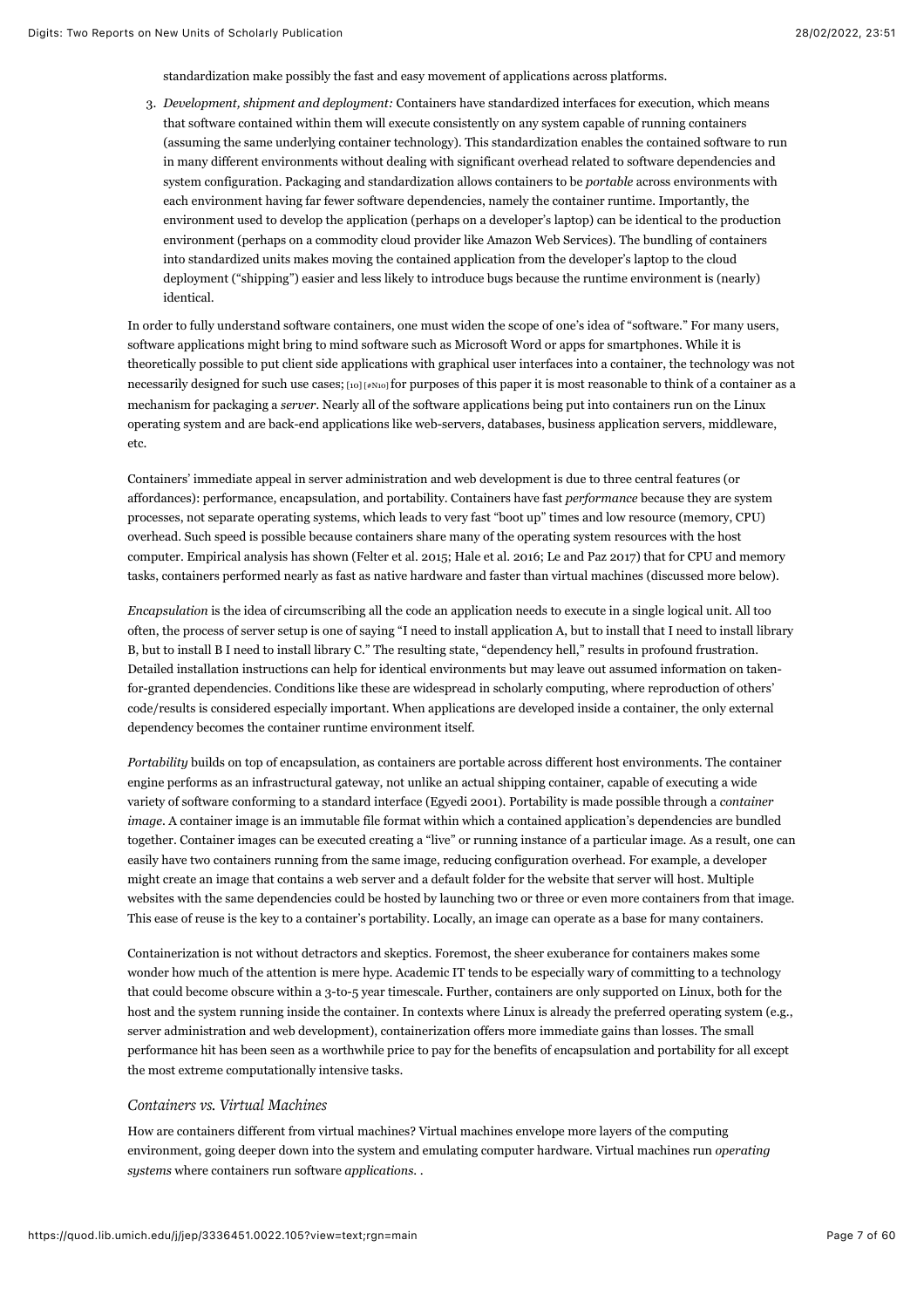

Virtual Machine Approach

[\[/j/jep/images/3336451.0022.105-00000001.png\]](https://quod.lib.umich.edu/j/jep/images/3336451.0022.105-00000001.png)

Figure 1.

*The components of the software-hardware stack encapsulated by virtual machines. Diagram by Authors.*

The focus on applications means containers are much lighter weight than virtual machines. Containers do not need to "boot up" because they draw more resources from the host operating system and share resources with other containers running on the system; they are already "booted up". This efficiency means the overhead of containers is much smaller than virtual machines. The performance and efficiency of containers (vs. virtual machines) comes at a reduced flexibility for the kinds of software applications that can be run inside of containers. Where a virtual machine can theoretically run any operating system capable of running on the virtualized hardware, containers can only run software developed to run on Linux.



#### **Containerization Approach**

[\[/j/jep/images/3336451.0022.105-00000002.png\]](https://quod.lib.umich.edu/j/jep/images/3336451.0022.105-00000002.png)

#### Figure 2.

*The components of the software-hardware stack encapsulated by containers. Diagram by Authors.*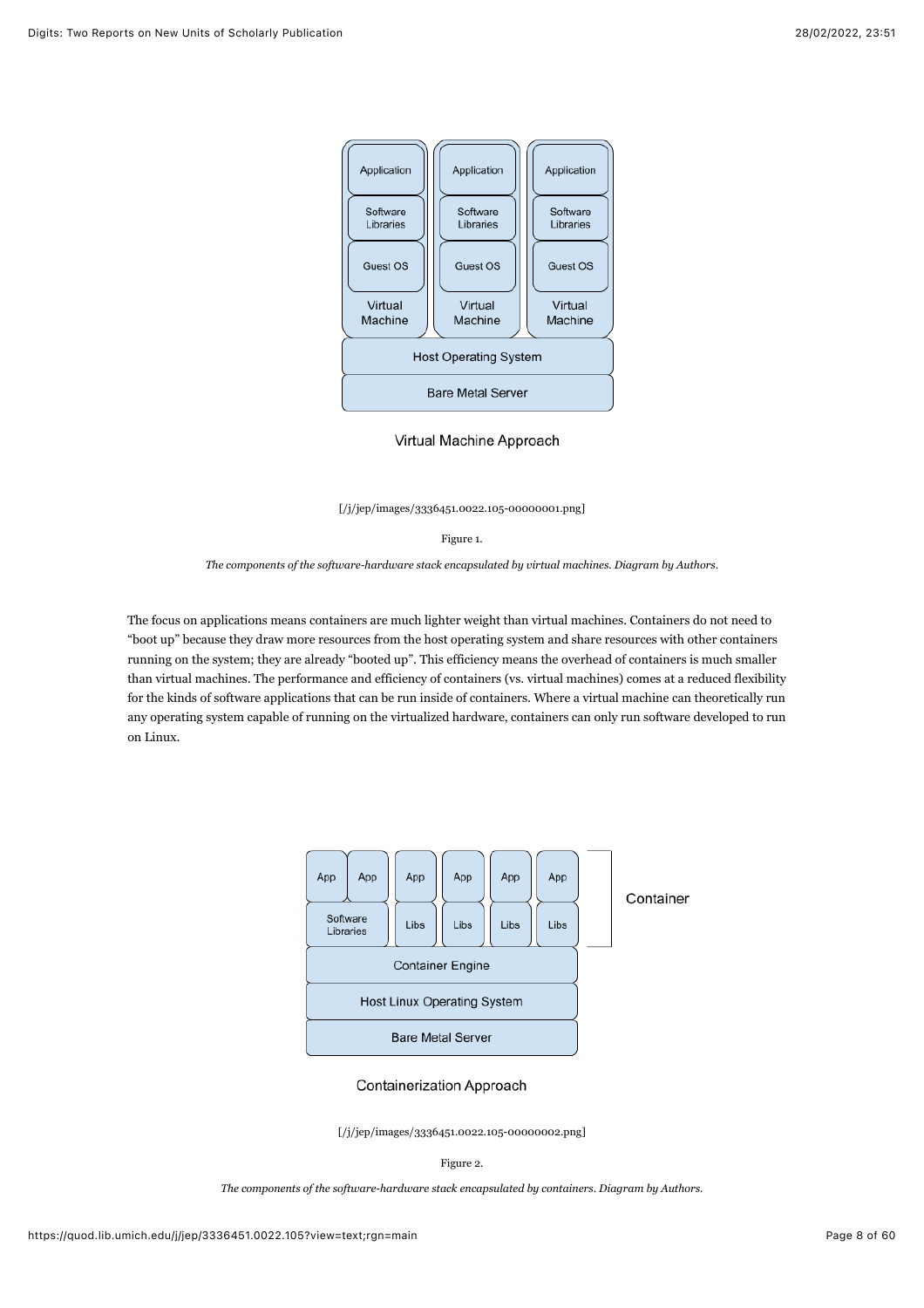Containers are not a replacement for virtual machines; they function at a different level of abstraction. In many deployments, containers are being used *inside* virtual machines (especially in the commodity cloud where everything is virtualized) as a means of using computational resources as efficiently as possible. For example, if an enterprise needs four redundant web servers, rather than having four heavy virtual machines each only running a web server, they can have a single virtual machine (or two for an extra layer of redundancy) running multiple containers for each web server. This means running (and paying for) two virtual machines instead of four. The efficient use of computational resources is one of the value propositions of software containers, especially for enterprise applications like web-servers that are not very computationally intensive.

A seasoned system administrator might say "I don't need containers to run multiple web servers, I can just run them myself!" and they would be correct. However, the portability and standardization of containers, not to mention the software ecosystem that has emerged to control the creation, deployment, and management of containers, makes running applications and services several orders of magnitude easier than it has ever been in the past.  $\text{[11]}$   $\text{[#N11]}$ 

<span id="page-9-0"></span>*Container Technologies*

<span id="page-9-4"></span><span id="page-9-3"></span><span id="page-9-2"></span><span id="page-9-1"></span>

| Technology                                                                                          | Launch<br>date   | License                   | Comments                                                                                                                                                                                                                                                                                                                                      |
|-----------------------------------------------------------------------------------------------------|------------------|---------------------------|-----------------------------------------------------------------------------------------------------------------------------------------------------------------------------------------------------------------------------------------------------------------------------------------------------------------------------------------------|
| ("Docker" Enterprise 3.0)<br>$(runc)$ [12] [#N12]                                                   | June<br>2014     | Apache<br>2.0             | Most popular container technology, runs on 15% of hosts<br>monitored, according to one study last updated in April 2017.<br>The annual Portworx Container Adoption Survey suggests that<br>Docker's reputation has steadily declined since 2017. [13] [#N13]                                                                                  |
| ("CoreOS rkt") [14] [#N14]                                                                          | <b>July 2016</b> | Apache<br>2.0             | Under active development. Appears to be growing in popularity,<br>especially given the fact it works with Kubernetes and is not<br>Docker.                                                                                                                                                                                                    |
| Singularity<br>[http://singularity.lbl.gov/] [15]<br>$[$ #N15]                                      | April<br>2016    | 3<br>clause<br><b>BSD</b> | A container technology developed specifically for scientific<br>computing. Has same advantages of industry containers<br>(portability, reproducibility, environmental encapsulation) with<br>additional security and an execution model better suited to HPC<br>environments.                                                                 |
| Shifter<br>[https://www.nersc.gov/research-<br>and-development/user-defined-<br>images/] [16][#N16] | December<br>2015 | 3<br>clause<br><b>BSD</b> | Another container technology specifically for HPC. Pre-cursor to<br>Singularity. Development may have slowed or stalled.                                                                                                                                                                                                                      |
| Open Container Initiative<br>[https://www.opencontainers.org/]<br>$[17] [4N17]$                     | June<br>2015     | n/a                       | An industry led standardization effort. Current focus is a<br>Runtime Specification [https://github.com/opencontainers/runtime-<br>spec] and an Image Specification<br>[https://github.com/opencontainers/image-spec] for executing and<br>bundling containers. Designed around a runtime and format<br>donated by Docker (runc). [18] [#N18] |

| Table 1. A short list of relevant container technologies |  |
|----------------------------------------------------------|--|
|----------------------------------------------------------|--|

<span id="page-9-9"></span><span id="page-9-8"></span><span id="page-9-7"></span><span id="page-9-6"></span><span id="page-9-5"></span>This list of container technologies in the table above is not exhaustive  $[19]$  [#N19] but represents the most popular or most relevant technologies for this discussion (as of 2017). As of this writing, Docker is the *de facto* standard for the industrial application of containers. It should be noted that Docker is not simply a container technology, but rather a suite of technologies including a container runtimev(runc), specification formats (Dockerfile, docker-compose.yml), image server (Docker Hub), and orchestration system (Swarm). [\[20\] \[#N20\]](#page-52-17)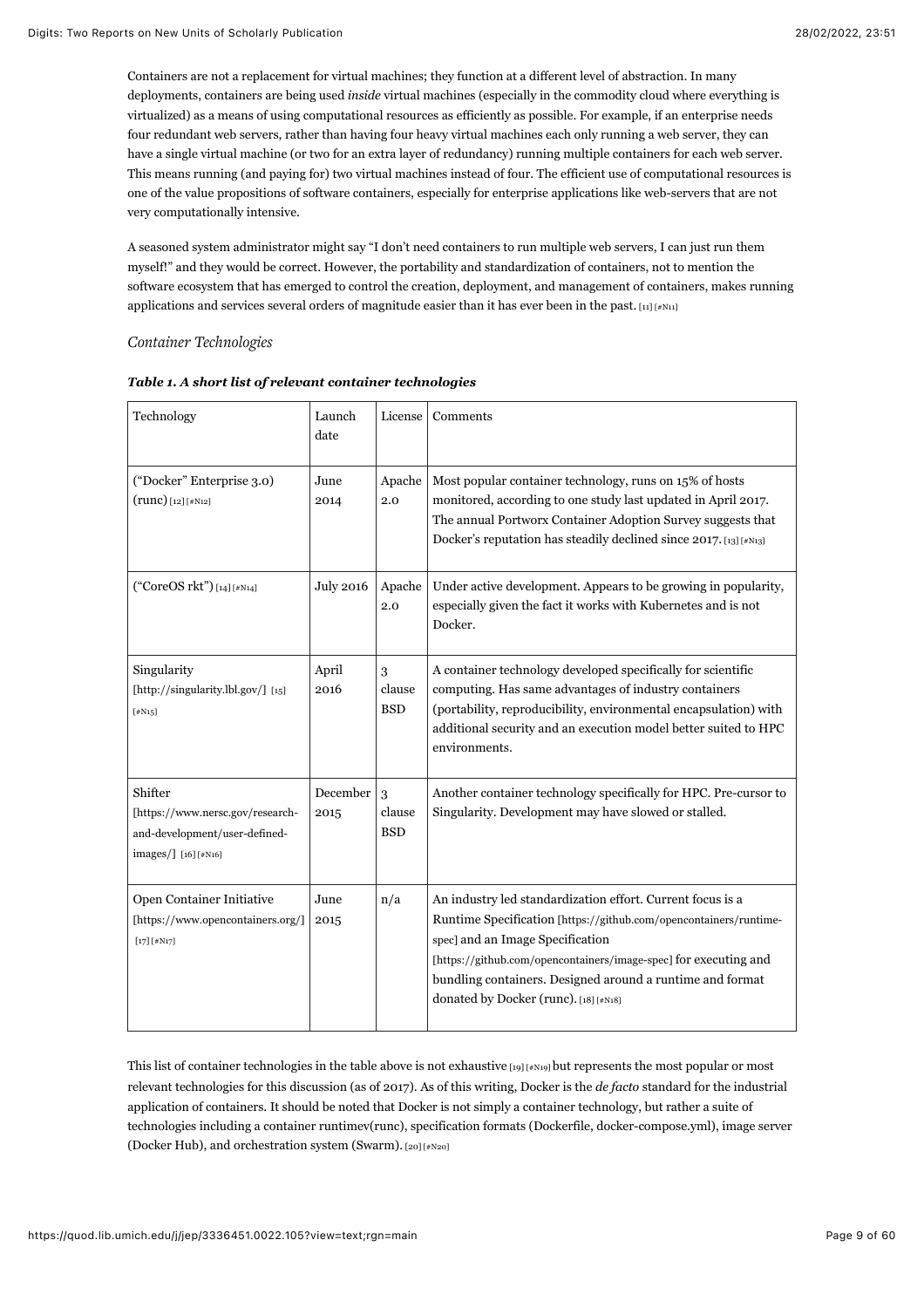<span id="page-10-0"></span>The academic community has developed its own alternatives to industrial software containers. Shifter [\[https://www.nersc.gov/research-and-development/user-defined-images/\] and, more popular, Singularity \[htt](https://www.nersc.gov/research-and-development/user-defined-images/)[p://singularity.lbl.gov\]](http://singularity.lbl.gov/) . These technologies have emerged from the unique needs of high performance computing (HPC) where the computational workloads aren't long-running, low overhead web services, but rather computationally intensive (but bounded) data processing or simulation jobs.  $[21] [\#N21]$  In high performance computing, containers are less of a solution to optimal utilization of resources (they are already good at this) and more focused on leveraging containers to manage the complexities of scientific software. Furthermore, the security model of Docker, running with elevated user privileges, is fundamentally incompatible with the current security model of HPC system where users typically have very few privileges to install software or configure the system.

The advantage of containers for HPC is the ability to support *user defined images* (Douglas M. Jacobsen and Canon 2015; D. M. Jacobsen and Canon 2016): where the work and responsibility of managing the software and its dependencies is pushed on to the researcher or scientist to configures their software environment as they please. Once they have added all of the needed content (dependencies, data, code, etc.) they can move the container image to a shared resource, most often a high performance research computing cluster, and run their computation *without the need for the system administrators of the shared resource to install and configure the researcher's software.* The appeal of operating containers at a non-admin privilege level is substantial, and the demand for secure containerization should not be underestimated.

The vision for academic computing proposed by Singularity containers leverages the affordances of container technology (encapsulation and portability) while also integrating into existing technical infrastructure and workflows of research computing.



[\[/j/jep/images/3336451.0022.105-00000003.png\]](https://quod.lib.umich.edu/j/jep/images/3336451.0022.105-00000003.png)

#### <span id="page-10-1"></span>Figure 3.

*Traditional vs. container centric HPC. Diagram by Authors.*

Additionally, Singularity enables integration with existing job scheduling systems used by the research computing community like the [Slurm Workload Manager \[https://slurm.schedmd.com\] .](https://slurm.schedmd.com/) [\[22\] \[#N22\] S](#page-52-19)ingularity containers in essence become self-contained binary applications with a single dependency, the container runtime, instead of the traditional HPC use case of managing the gordian knot of interdependencies for all the scientific software needed by the many users of a shared computing facility.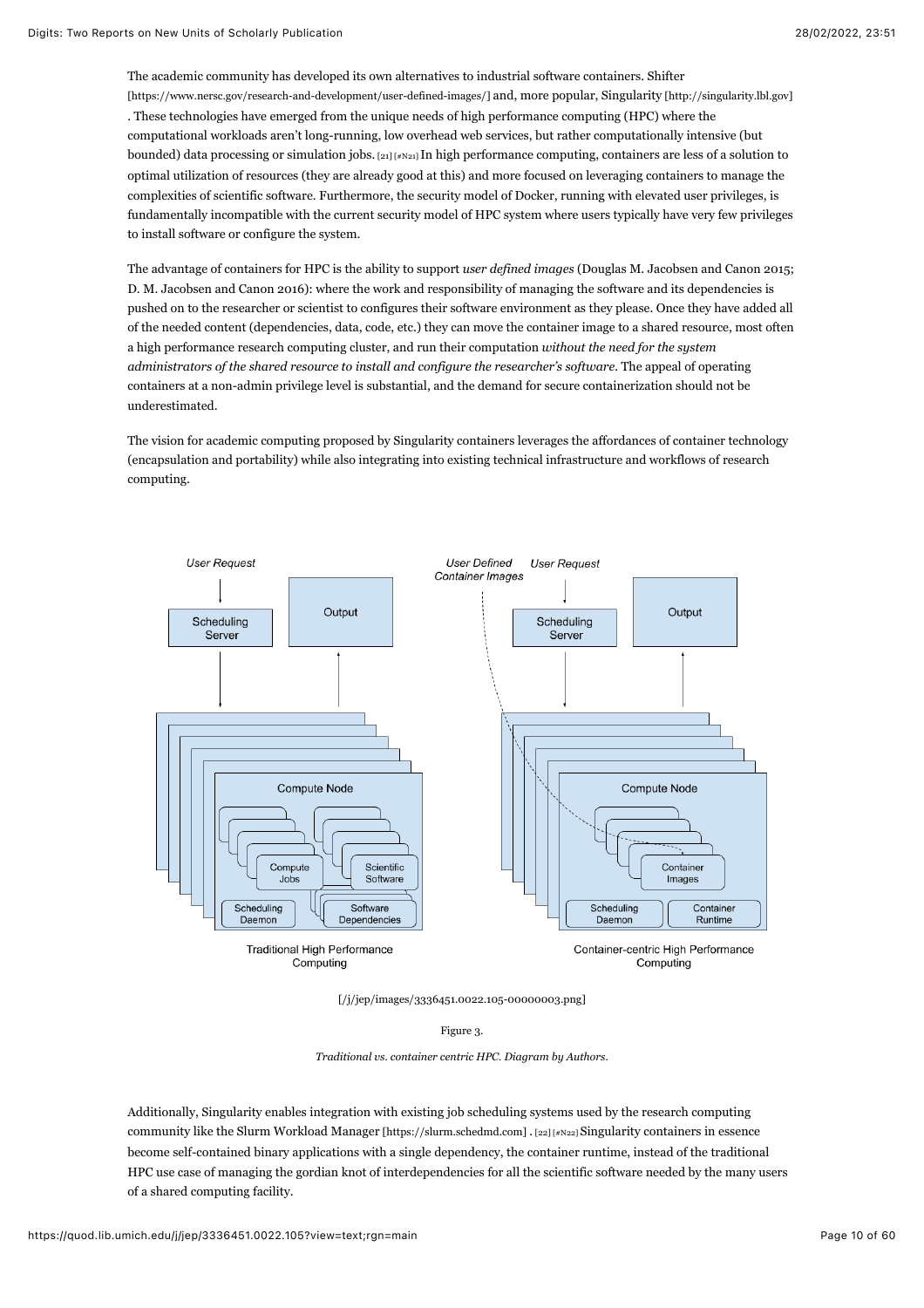## *Orchestration*

<span id="page-11-0"></span>While containers in and of themselves have reconfigured the landscape of system administration, the most significant impact has been the coupling of software containers with new breeds of *orchestration* systems. Orchestration [\[https://en.wikipedia.org/wiki/Orchestration\\_\(computing\)\] , broadly, is the automated management of systems and](https://en.wikipedia.org/wiki/Orchestration_(computing)) services within some kind of computational ecosystem.  $[23]$  [#N23] While orchestration is not a new concept, container orchestration has enabled the technology industry to provide services at a scale never before possible. Google's Gmail web service (and many other Google services) are composed and managed in containers with orchestration (Verma et al. 2015). Orchestration systems like [Kubernetes \[https://kubernetes.io/\]](https://kubernetes.io/) , [\[24\] \[#N24\] p](#page-52-21)rovide a set of abstractions to allow administrators to define the applications and services they want (and their redundancy) and then handles all the messy work maintaining that environment automatically.

<span id="page-11-1"></span>The technological landscape of orchestration is rapidly changing, so any technical description given today would be immediately out-of-date. It is more important to know how orchestration changes the nature of the work of developing, deploying, and maintaining systems and services. Consider the difference between a chef cooking individual meals at a restaurant and the standardized meals prepared at a fast food restaurant. While the former focuses attention to each plate, the latter scales to "billions and billions served." Container orchestration shifts the attention of the system administrator away from the deployment and management of individual systems towards collections of applications and services. With orchestration, the emphasis is less upon setting up a bare metal server or virtual machine with hands-on configuration, because this approach does not scale to hundreds or thousands or tens of thousands of instances. Instead, given a cluster of identical, minimally configured nodes (either bare metal or virtual machines), the system administrator leverages orchestration software and pre-configured containers to articulate an ecosystem at the scale of the data-center instead of the individual system. Much like fast food, this paradigm of service emphasizes certain kinds of use cases where bulk processing is more important than individuated attention.  $[25]$  [#N25]

<span id="page-11-2"></span>Orchestration forces an *infrastructure level* perspective and enables the management and operation of heterogeneous applications and services *at scale.* Installing and configuring software occurs once in the creation of a container image, which can then be replicated across a computing cluster. Orchestration for enterprise or industrial applications and service is related to the job scheduling in HPC discussed above, but the technologies, capabilities, and the kinds of workloads are very different (web servers and databases vs. computational modeling). Commodity cloud providers like Azure, Amazon, and Google offer containers as a service,  $[26]$  [#N26] which is possible because of orchestration systems like Kubernetes (which is also offered as a service  $[27]$   $[#N27]$ ).

<span id="page-11-7"></span><span id="page-11-6"></span><span id="page-11-5"></span><span id="page-11-4"></span><span id="page-11-3"></span>Containers and orchestration posit radically new ways of managing computation. As such, new best practices, like The Twelve Factor App [\[28\] \[#N28\]](#page-52-25) are challenging traditional models for the architecture, development, and deployment of enterprise applications and services. These new paradigms, like [microservices \[https://en.wikipedia.org/wiki/Microservices\]](https://en.wikipedia.org/wiki/Microservices) [\[29\] \[#N29\] a](#page-52-26)nd [serverless computing \[https://en.wikipedia.org/wiki/Serverless\\_computing\] ,](https://en.wikipedia.org/wiki/Serverless_computing) [\[30\] \[#N30\] a](#page-52-27)re radical departures in the architecture, development, and deployment of enterprise applications and services. For example, Microsoft's Azure Container Instances abstract away the infrastructural boilerplate of networking, filesystems, virtual machines, and server configuration, rending all of that work invisible to the user (invisible, but not eliminated). These systems are designed to execute (and bill) containerized applications on the order of seconds instead of days or weeks. [31]  $[4N_31]$  Containers move and consolidate specific forms of technical work, which has benefits in terms of labor efficiency, but may have broader implications as well.

## <span id="page-11-8"></span>The Significance of Containers

Docker's logo is a whale carrying shipping containers. The developers and advocates of software containers liken their impact to that of shipping containers. This analogy is often used as a justification to skeptical systems or business administrators who are, rightly-so, risk averse when it comes to new technology. Just as shipping containers reduced the cost and simplified the logistics of moving material goods across the Earth (Levinson 2008), software containers made it easier to "ship" applications and services. When the means of executing software is standardized, infrastructure can be designed around a standard interface rather than a multitude of uniquely designed applications.  $[32]$  [#N32]

<span id="page-11-10"></span><span id="page-11-9"></span>Alongside these new technologies emerge new ways of working, sometimes called the "DevOps" philosophy (Clark et al. 2014). The term *DevOps* originated with efforts to break down the traditional siloes of development and operations. Instead engineers work "across the entire application lifecycle" and cultivate "a range of skills not limited to a single function." [\[33\] \[#N33\] D](#page-53-1)evOps takes the programming, scripting, and automation abilities of developers and focuses those efforts on the operation of information infrastructure. Essentially the DevOps approach is one that automates much of the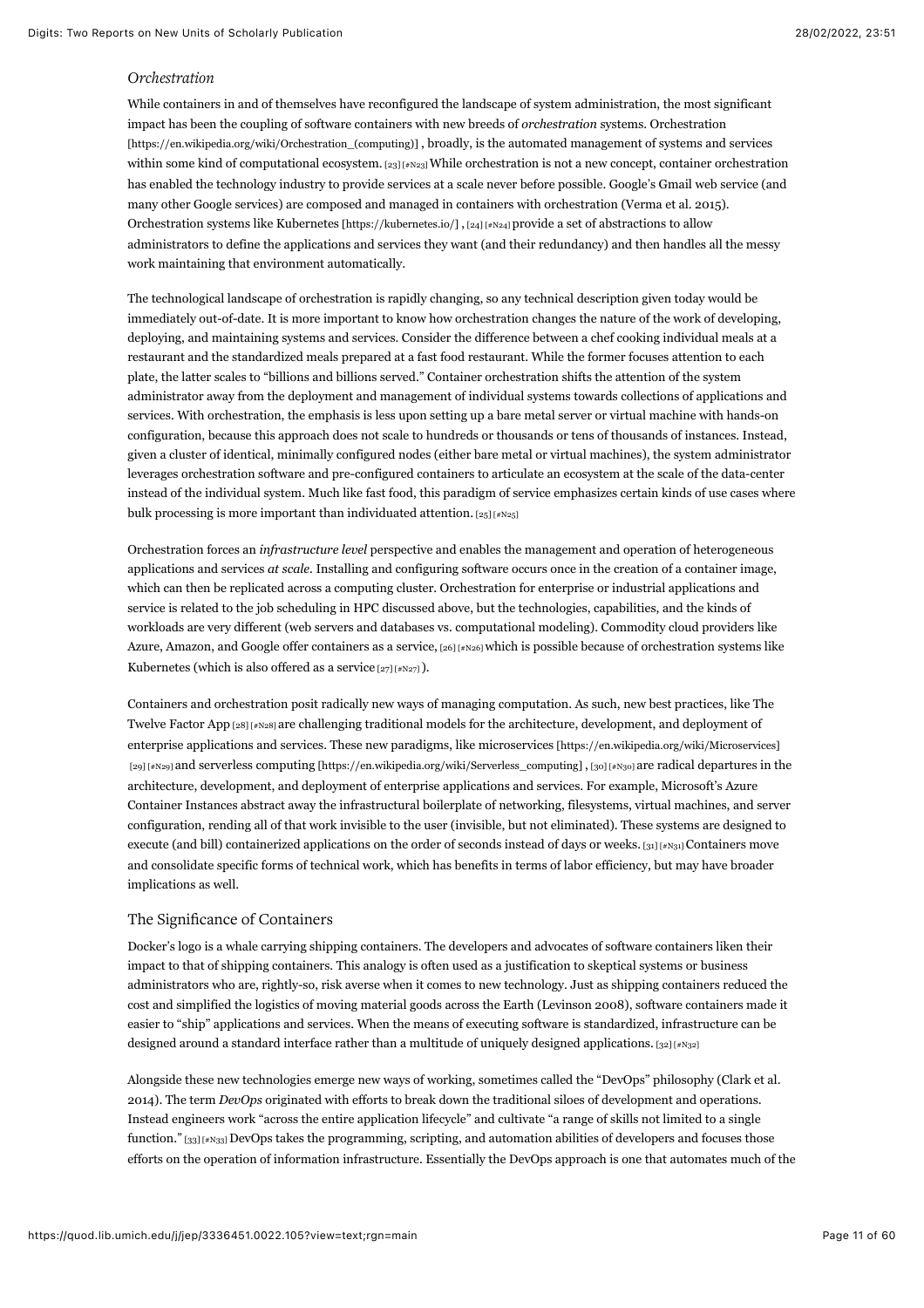system administration performed by hand. More tritely, DevOps is about tools-for-managing-tools, which has resulted in a cambrian explosion of new tools and techniques for managing existing suites of tools for managing services like web servers, databases, or application servers.

Containers introduce not only a new set of tools to learn, but a whole new set of concepts and a philosophy of system administration. This conceptual change is perhaps the most significant, and disruptive, aspect of software containers. The affordances of portability and encapsulation also change how particular forms of IT work are done, *and by whom*. The analogy of the shipping container raises significant, and problematic, questions about labor and the visibility of work. These are questions we must keep at the forefront of the conversations around software containers for digital scholarship in the digital humanities.

# *Container use in Academia*

Three topics emerged from our review of the published literature and ongoing conversations about containers in academic research contexts. First, we cover containers for software dependency management. A growing body of scholarship suggests that this is the most immediate and salient value proposition associated with containers for scholarly endeavors. Second, we cover containers for reproducible research. As with software dependency management, reproducibility seems to be a promising benefit of moving to a containerization approach. Third, we address the existing literature on using software containers for preservation. There is perhaps less consensus pertaining to the pros and cons of using containers in this way, but digital preservation is a crucial concern among many scholarly communities, so an assessment of how scholars have discussed this subject is warranted. Overall, this section describes how these mostly separate uses of containers lay the groundwork for beginning to imagine software containers as a new unit of publication.

## Containers for Software Dependency Management

<span id="page-12-0"></span>Much of the software dependency management conversation emerged from the HPC community, which has been dealing with the ["dependency hell \[https://en.wikipedia.org/wiki/Dependency\\_hell\] "](https://en.wikipedia.org/wiki/Dependency_hell)[\[34\] \[#N34\] p](#page-53-2)roblem for decades. Dependency hell describes the problem of managing the menagerie of shared software packages or libraries that a particular application, especially a scientific application, requires in order to function. Software dependencies can be shared by multiple applications, which quickly creates a tangled morass of inter-dependencies. Dependency hell adds costs, both in terms of time and money, to the development, deployment, and redeployment of software; an especially potent problem for the management of scientific software.

The high performance computing community suffers, perhaps more than any other academic group, from challenges with software dependency management because research computing groups manage computational clusters as a service for researchers with varying computational needs and expertise. Because of this variability, many research computing clusters are centrally controlled, where system administrators, not the individual users, must manage the software configuration of the cluster. This workflow places system administrators squarely in the path of getting science done, which can create tensions when scientists need bespoke or highly customized software for their specific research. System administrators do not scale and complex software dependencies coupled with poorly designed scientific software results in dependency hell.

Software containers alleviate the challenges of dependency management, especially for the management of software in high-performance computing environments, by giving users the "privilege" of the administrative labor of installing software (Belmann et al. 2015; Moreews et al. 2015; Szitenberg et al. 2015; Chung et al. 2016; Devisetty et al. 2016; Hosny et al. 2016; Hung et al. 2016). Software containers, especially implementations like Singularity, allow for researchers to work with the software environment they like, as opposed to conforming to the standardized and secure software environment of the HPC cluster. Through *portability* and *encapsulation*, software containers afford a more robust environment for running scientific software without the burden of an exponentially growing list of software to support or secure. In theory, the only software dependency is the container runtime itself.

The portability and performance of containers allows a researcher to move quickly and easily from their laptop or desktop as soon as their research needs have outgrown their current resources.

Images can provide a complete, stable, and consistent environment that can be easily distributed to end users, thereby avoiding the difficulties that end-users commonly face with deep dependency trees. Containers have the further advantage of largely abstracting away the host system, making it possible to deliver a common and consistent environment on many different platforms, be it laptop, workstation, cloud instance or supercomputer. (Hale et al. 2016, 14).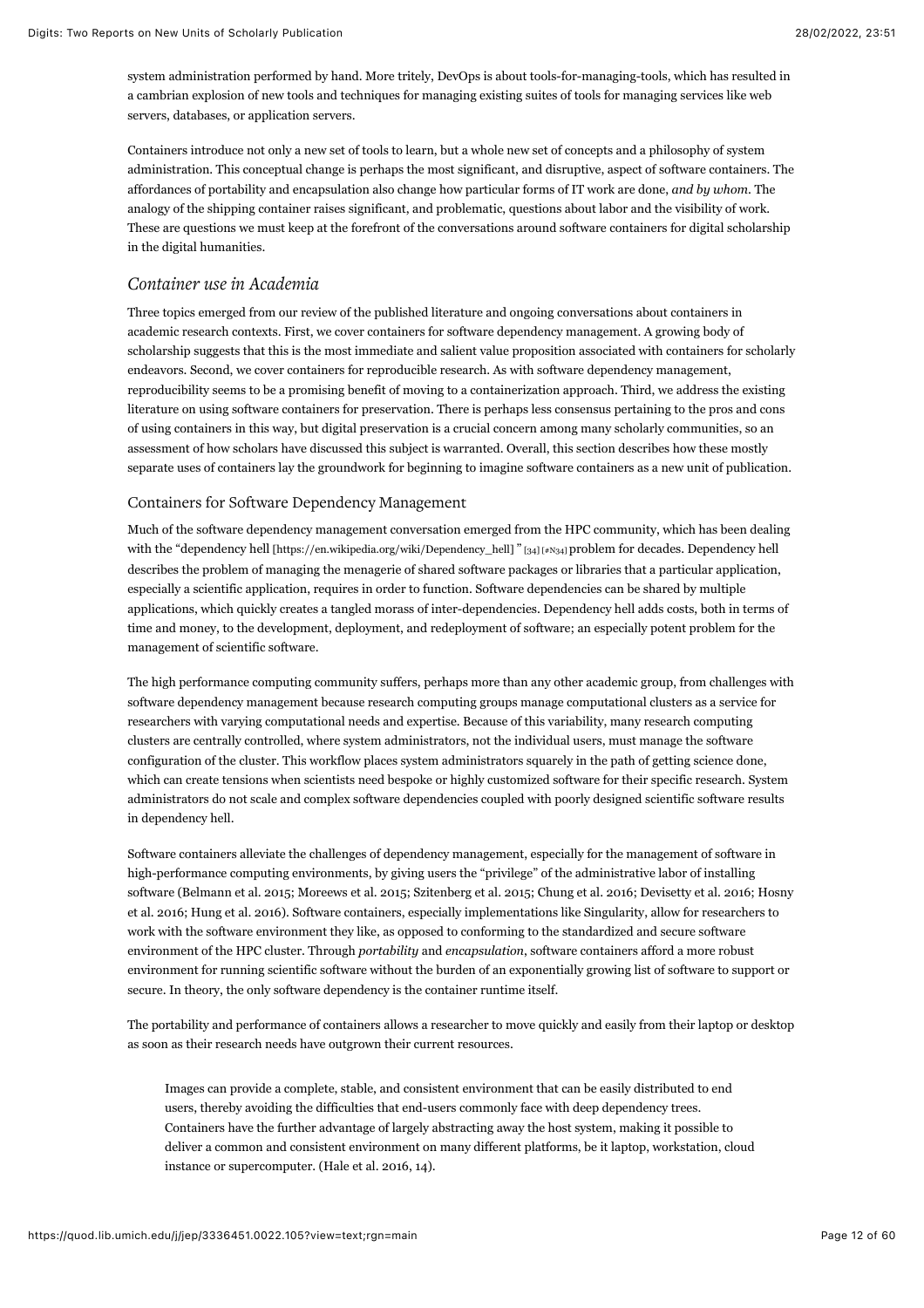<span id="page-13-0"></span>Examples of this approach include projects like Bioboxes (Belmann et al. 2015), which is an effort to address the difficulties installing and maintaining software in bioinformatics using Docker containers with standardized interfaces. Bioinformatics relies upon complex and custom software creating usability problems that can inhibit the progress of science. Other efforts in the biosciences, such as the University of Pittsburgh's Center for Causal Discovery (CCD) use preconfigured Docker containers to relieve difficulty configuring their causal modeling applications. [\[35\] \[#N35\] I](#page-53-3)nstead of battling with the complexities of the Python to Java software bridge, researchers can just run their ready-to-run container [\(personal communication\). The CCD container builds on top of the Jupyter Docker Stacks](https://github.com/jupyter/docker-stacks) [https://github.com/jupyter/docker-stacks] , [\[36\] \[#N36\] w](#page-53-4)hich are a collection of generic Docker containers with Jupyter Notebooks and other Python libraries for data science and scientific computing. The [DHbox \[http://dhbox.org/\] p](http://dhbox.org/)roject [37] [\[#N37\] is using Docker containers to manage the complexity of installing popular digital humanities tools and create a](#page-53-5) ready-to-run "laboratory in the cloud" for research and teaching. [\[38\] \[#N38\]](#page-53-6)

<span id="page-13-3"></span><span id="page-13-2"></span><span id="page-13-1"></span>Software containers for science are often framed as creating portable research environments or workbenches (Willis et al. 2017). The idea here is that all of the software dependencies necessary to do science are bundled up and made available to the researcher, who connect the data needed for doing their science. This offloads the headache of each researcher compiling and configuring software on their environment by allowing them to build on top of other (perhaps more experienced) effort to set up scientific software. In this sense, software containers allow for standardized workbench/labbench like computing environments for the scientists to do their work. This begs the question, if we can bundle scientific software environment can we bundle the data and scientific workflow as well?

#### Containers for Reproducible Research

Reproducible research is a vast and active conversation (Gentleman and Lang 2007; Peng 2011; LeVeque, Mitchell, and Stodden 07/2012; Stodden, Leisch, and Peng 2014; Stodden and Miguez 2014; Meng et al. 07/2015; Marwick 2016; Meng and Thain 2015) far out of scope for this paper. Although containers are a boon for managing software, currently the most active and vibrant conversation around software containers for science (and other academic disciplines) revolves around containers' potential application for reproducible research. Encapsulation enable researchers to capture the full fidelity of their research environments and portability allows sharing beyond prosaic methods sections in journal articles. Containers seem like a natural fit for reproducible research; the capability of containers to encapsulate the software dependencies of a computational research environment can be extended to include the data, metadata, code, and workflow of a specific project or publication. In such a case, a container transforms from a universal workbench into a product or publication oriented object with all of the dependencies and content in a single bundle.

<span id="page-13-5"></span><span id="page-13-4"></span>The conversation around containers for reproducibility is very active with informal workshops bringing together a variety of disciplines. [\[39\] \[#N39\]](#page-53-7) In reviewing the literature, no single discipline can be singled out as leading the adoption of containers for reproducible research, this work crosses disciplinary lines. Researchers from multiple disciplines, brought together by methodological commonalities (specifically a DevOps approach) to achieve reproducibility. Certain kinds of computational researcher, especially those drawing on industrial data science, incorporate ideas from the software development industry, such as [continuous integration \[https://en.wikipedia.org/wiki/Continuous\\_integration\]](https://en.wikipedia.org/wiki/Continuous_integration) [\[40\] \[#N40\] t](#page-53-8)o create reproducible computational workflows (Beaulieu-Jones and Greene 2016). These approaches take specific technologies like Docker and combine them with cutting edge software development techniques to automate reproducibility. Again, the distinguishing feature of researchers talking about and using containers are those with the DevOps approach to their work, not any individual discipline as a whole.

One early contribution that kicked off the conversation about containers and reproducibility is Karl Boettiger's (2015) article, *An Introduction to Docker for reproducible research.* Boettiger enumerates several technological barriers to reproducible research:

- *Dependency hell,* which we discussed above and is a major motivating factor for the adoption of containers in the high performance research computing community.
- *Imprecise documentation*, highlights the fact that documentation is poor, especially all of the technical and procedural details that are left out of a publication's method section
- *Code rot*, the recognition that software and its dependencies are not static, but dynamic entities continually being updated with bug fixes, new features, and security patches. Such changes can sometimes impact the reproducibility of computational research.
- *Lack of adoption,* there are already many existing technical solutions for creating reproducible research, but they are narrow or heavy handed solutions.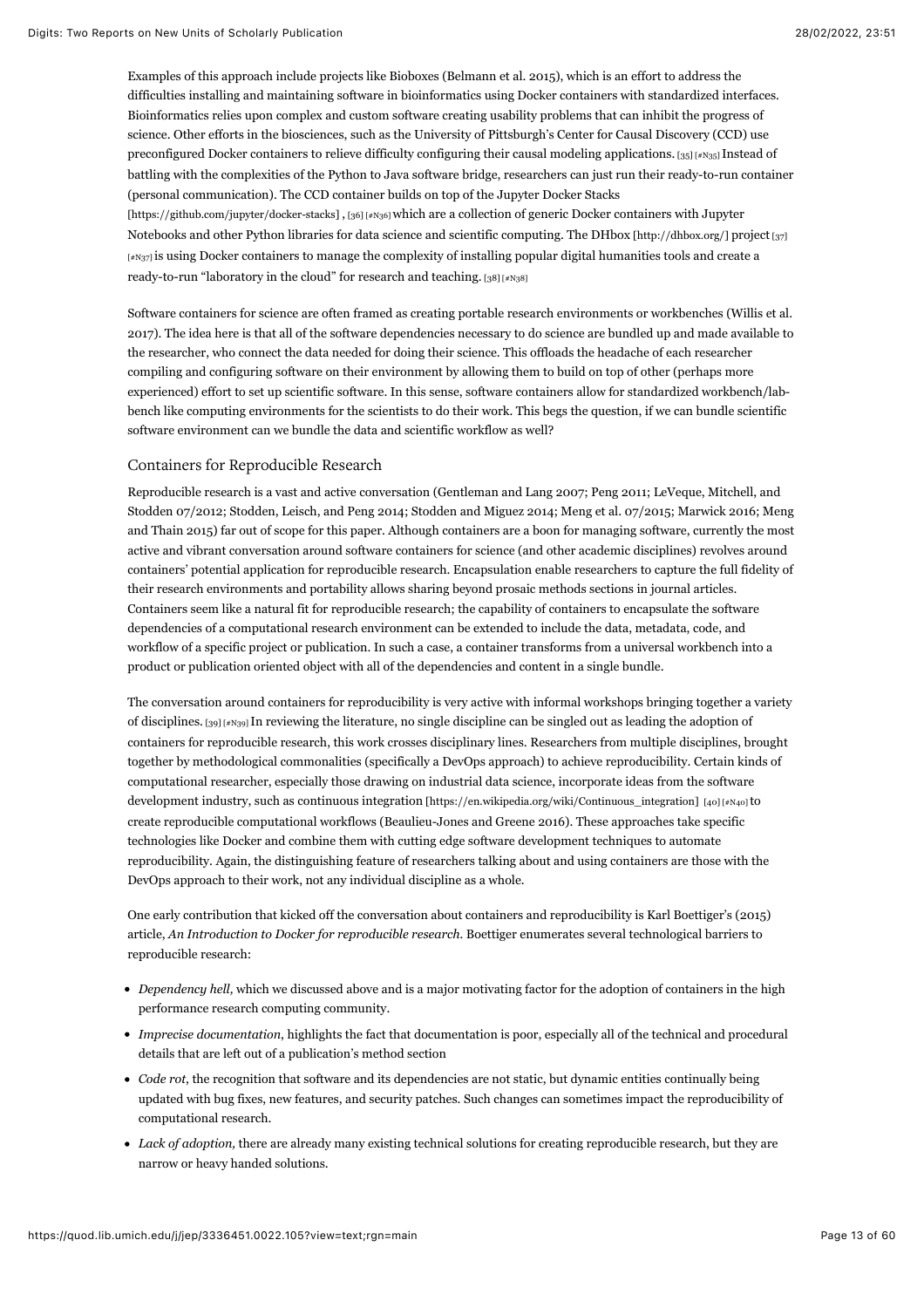Boettiger argues Docker provides a solution to these technical problems by encapsulating dependencies, explicit documentation in Dockerfiles, avoiding code rot through versioned container images and enabling adoption by being portable, lightweight, and easy to integrate into existing workflows. However, he recognizes technical remedies alone will not solve the problems of reproducible research. There are significant cultural barriers to overcome, not in the least convincing researchers to be more transparent and share their code and workflow. Boettiger points out the incentive structures do not exist to reward the additional work of sharing additional materials like code and data. Docker or other container technologies add another burden if researchers are not already accustomed to a DevOps approach to their practice.

<span id="page-14-0"></span>Both a benefit and a challenge for containers is the lack of standardized ways to express workflows within containers. While some argue the Dockerfile provides explicit documentation of a container's contents, the execution of processes inside a container lack explicit semantics. Software containers are somewhat agnostic to the semantics expression of their contents, which potentially makes each individual container a black box.  $[41]$   $[48]$  makes a container is a blank canvas within which researchers can pour dependencies, code, data, and metadata, which has an important advantage because many people have their own personal workflows and environments (especially in the absence of collaborators). This "blank canvas" approach may be a boon for early adoption as computational research practices change, but a thousand and one bespoke containers for a thousand and one research projects still presents problems for reproduction and preservation. There have been efforts to standardize the expression of workflows within the container (O'Connor et al. 2017) and Knoth (2016) uses Docker encapsulate a standardized workflow building on a standard software install for the genomics community.

How data and code get into containers and how to execute a workflow is unique for each container because the technology is so endlessly flexible. While this affords easier adoption because it imposes fewer constraints upon how the computational work gets done, it may present challenges to the long-term reproducibility of the encapsulated research.

## Containers for Preservation

The question of preserving containers is a natural follow-on from containers for reproducible research. This conversation has only just begun with only some very preliminary work specifically focused on the preservation of containers as opposed to more general conversations about scientific workflows. There has been some initial effort to propose a conceptual framework for the preservation of Docker containers (Emsley and De Roure 2017), leveraging linked-opendata standards to provide a semantic expression of the workflow. Such efforts are a good start, but significantly more work is needed. The [DASPOS \[https://daspos.crc.nd.edu/\]](https://daspos.crc.nd.edu/) project, [\[42\] \[#N42\]](#page-53-10) an NSF funded effort to address the problems of [data and software preservation for science, convened a workshop \[https://daspos.crc.nd.edu/index.php/workshops/container](https://daspos.crc.nd.edu/index.php/workshops/container-strategies-for-data-software-preservation-that-promote-open-science)strategies-for-data-software-preservation-that-promote-open-science] to explicitly discuss containers for software preservation.

<span id="page-14-2"></span><span id="page-14-1"></span>Containers are seen, alongside virtual machines, as one mechanism for preserving scientific software (Thain, Ivie, and Meng 2015). Scientific software preservation is related to container preservation and projects like SoftwareX [\[https://www.journals.elsevier.com/softwarex/\] and ReproZip \[https://www.reprozip.org/\] are fellow travelers of the](https://www.journals.elsevier.com/softwarex/) preservation landscape. [\[43\] \[#N43\]](#page-53-11) Other efforts like [Collective Knowledge \[http://cknowledge.org/\]](http://cknowledge.org/) and the [Occam \[https://occam.cs.pitt.edu/\]](https://occam.cs.pitt.edu/) use containers, but focus their attention on preserving the components and build process with richer semantics, so the encapsulated workflow could be rebuilt on whatever the next technology may emerge after containers. [\[44\] \[#N44\]](#page-53-12)

<span id="page-14-4"></span><span id="page-14-3"></span>Part and parcel to preservation is standardization. For long-term preservation to succeed, some formal and agreed upon standards must be established. In industry, standardization of containers is being driven by the Open Container Initiative (OCI). The OCI specifications for runtime environments and image formats just recently reached 1.0.  $[45]$  [#N45] Unfortunately, this is entirely an industry driven effort and it is unclear if the unique needs of academic applications are being addressed. Singularity, the container developed by and for academia/HPC has initiated their own effort towards a format specification, in part to address the lack of best practices for content (data files, code, and metadata) placed inside containers. [\[46\] \[#N46\]](#page-53-14)

<span id="page-14-5"></span>The harsh reality, which any archivist or digital preservation professional would be quick to point out, is thinking about preservation is never at the forefront of researcher's or system administrator's attention. Archivists and librarians are often dealing with unmanaged dumps of data and information in a variety of formats that haven't been designed with preservation in mind. This will continue to be true with software containers. Researchers are already using a variety of container technologies (Docker, Shifter, Singularity, etc.) and there will probably never be universal agreement on a standard format or set of practices. Just like the way in which archives get email or document dumps, we can anticipate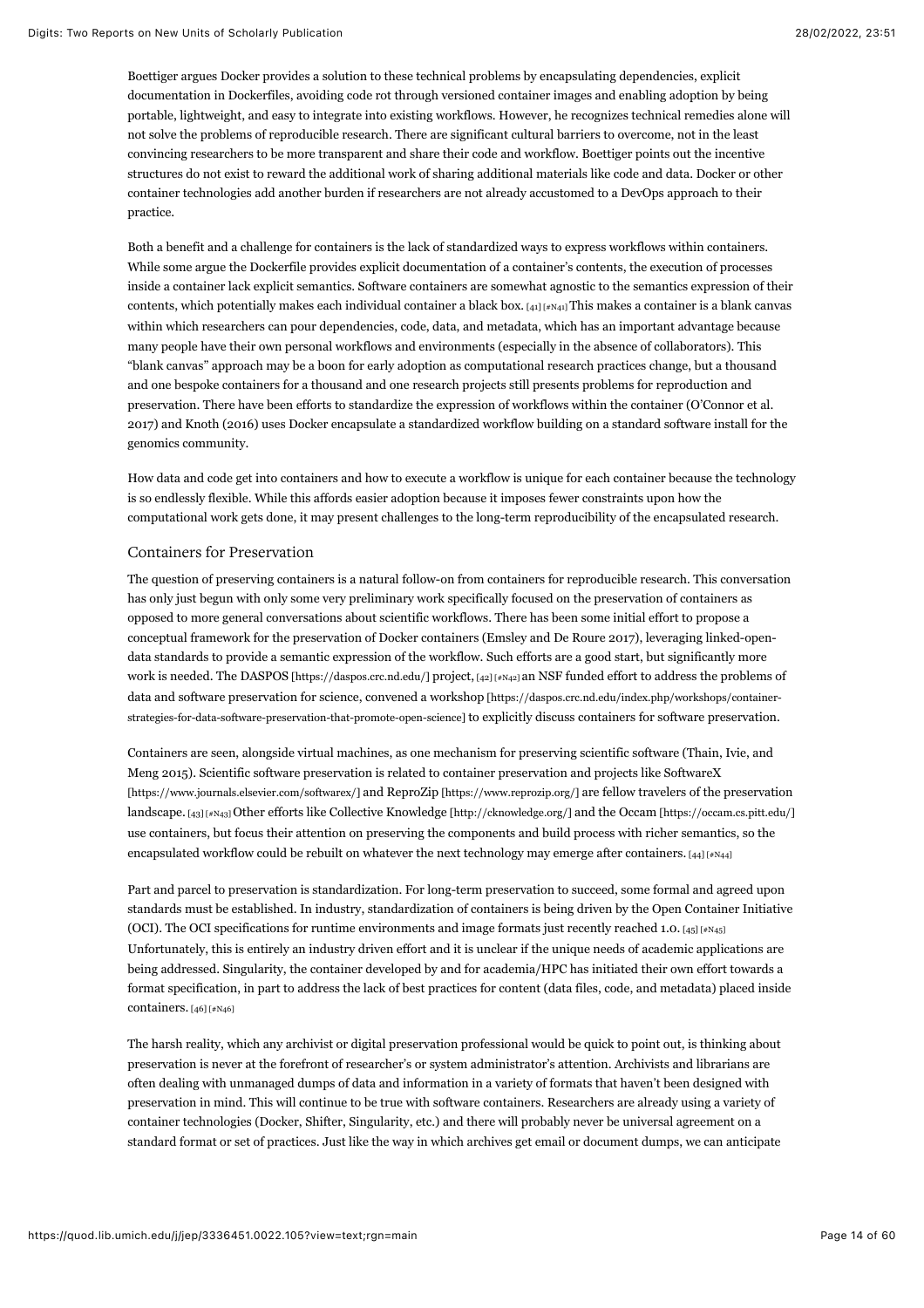they may someday get container image dumps. "Without information on the environment, source code and other relevant metadata, we can inspect it but don't have a can opener." - (Mooney and Gerrard 2017). Digital forensics tools like BitCurator  $[47]$  [ $*$ N47] give archivists such a can opener, but they don't yet support software containers.

<span id="page-15-0"></span>There are still many open questions related to the preservation of containers:

- How to deal with proprietary, licensed software?
- How to deal with proprietary hardware like GPUs?
- What additional environmental information is needed?
- For layered container images are the lower layers available?
- Does it make more sense to focus preservation efforts on the components rather than the container?
- How do we preserve Docker or other runtime engines?  $[48]$  [ $\#N48$ ]

<span id="page-15-1"></span>There are not enough archivists and digital preservation professionals participating in the academic conversations around software containers. Researchers need to invite archivists to help with the preservation of their work, but also the archives community needs to start actively paying attention to the rapidly moving technological landscape around them; this is a mutual failure. Computer scientists are taking up the task of digital preservation without consulting on the wealth of expertise from the archives community. While this problem is far out of scope for this document, it is relevant because software containers solve some preservation problems, but also introduce new ones. Furthermore, the challenges of digital preservation and reproducible research are not exclusively technological and computer scientists are not necessarily equipped to deal with many of the social, historical, and political dynamics of preservation.

Scientists, scholars, and researchers are under enormous pressure publish their research, this is how they get credit and this is how the incentive structure of academia operates. The additional work of making data sharable, documenting code, and producing reproducible workflows is unrewarded overhead work. This problem is even worse for digital scholarship and digital publications that do not have a traditional print-centric publication as the expression of the work. All of this work, the workflows or non-traditional publications do not enter the systems of publishing and so they often not given due credit and are certainly not preserved. But what if they were? What if we thought about containers as publications?

# *Full-Stack Scholarship*

This section of the report considers containers as publications, which is a radical idea whose promises and perils have not been fully evaluated. This section is speculative and the ideas are very much "in beta." The potential for containers to be publications in and of themselves is precisely what we want to open up for further discussion.

<span id="page-15-2"></span>[There is some existing work considering the possibility of using containers as a basis for scholarly publishing. Opening](http://o2r.info/) Reproducible Research [http://o2r.info/] , [\[49\] \[#N49\]](#page-53-17) is a promising model being developed by geoscientists at the University of Münster. The project has been developing a conceptual model, a platform, and standards for executable research compendia (ERC), which are publishable units that include "the actual paper, source code, the computational environment, the data set, and a definition of a user interface." [\[50\] \[#N50\]](#page-53-18)

<span id="page-15-4"></span><span id="page-15-3"></span>ERC leverage the affordances of containers and lay out a set of standardized requirements for their contents. In this model, the container is just one part of a collection of files that get wrapped into a standard archival format familiar to librarians. [\[51\] \[#N51\]](#page-53-19) The scope of ERC are very modest, they are meant for small research workflows that can be run on a laptop using programming languages like R. Workflows requiring big data or multi-mode high performance computing are not their target audience.

Beyond what goes inside the container, the project proposes a publication and review process that is compatible with traditional scholarly publishing. ERC are meant to integrate into traditional journal publishing processes because they presuppose a print-centric paper as the main output. They are meant as a way to augment traditional publications by wrapping up all of the additional materials related to the production of a traditional, print-centric publication and necessary for reproducibility. [\[52\] \[#N52\]](#page-53-20)

<span id="page-15-5"></span>ERC is an interesting model for thinking about containers are publications and their implementation could provide a basis for further work. However, the final publication in their workflow is still static, print-centric documents. Furthermore, the execution of an ERC is expected to time bound (even if it takes a long time) and have clearly defined outputs. This is at odds with some of the use cases for digital projects in the humanities that don't have such clearly delineated boundaries between data, workflow, and publication and are long-running processes. For example, a database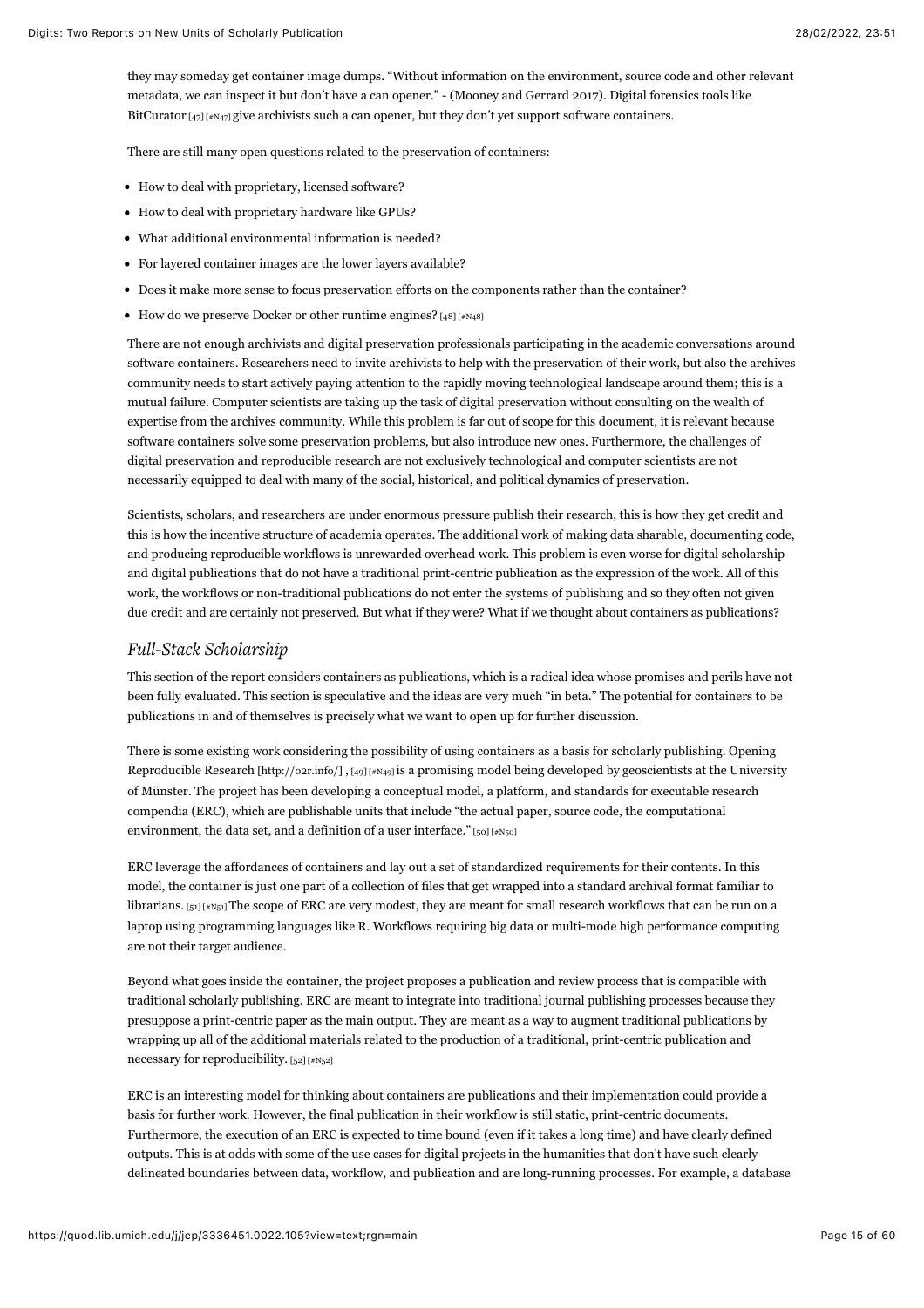<span id="page-16-0"></span>backed web application such as [Infinite Ulysses \[http://www.infiniteulysses.com/\]](http://www.infiniteulysses.com/) is a long running process and doesn't necessarily fit the ERC model describe above. [\[53\] \[#N53\]](#page-53-21) ERC is not, in its current design, supportive of multi-modal humanities (McPherson 2009).

<span id="page-16-2"></span><span id="page-16-1"></span>There are other efforts thinking about the rich expressions. Brett Victor's Media for Thinking the Unthinkable  $[54]$  [#N54] has inspired a new genre of multimodal publications that leverage the affordances of the web browser. [\[55\] \[#N55\] O](#page-53-23)ne of the complications of web publishing is the difficulties with encapsulation and portability, websites can have porous boundaries and they belie the very idea of portability, they exist at one location and are difficult to move because of the conflation of address and identifier.  $[56]$  [#N56] There is the potential for a fruitful marriage between the affordances of web and the affordances of containers to create executable, media rich documents that are encapsulate and portable.

<span id="page-16-3"></span>In ["Computational Publishing with Jupyter \[https://github.com/odewahn/computational-publishing\] "](https://github.com/odewahn/computational-publishing) Andrew Odewahn combines Jupyter Notebooks with software containers as a model for computational publishing. [\[57\] \[#N57\]](#page-53-25)

<span id="page-16-4"></span>

<span id="page-16-5"></span>*Odewahn's model for computational publishing. Used with permission from Computational Publishing with Jupyter.* [\[58\] \[#N58\]](#page-53-26)

Odewahn's model outlines the basic components for thinking about software containers as publications that encapsulate Jupyter Notebooks as a web-based interface for accessing and interacting with the container's contents. We can generalize this model and think more abstractly about maintaining a distinction between content and platform, yet still encapsulating both.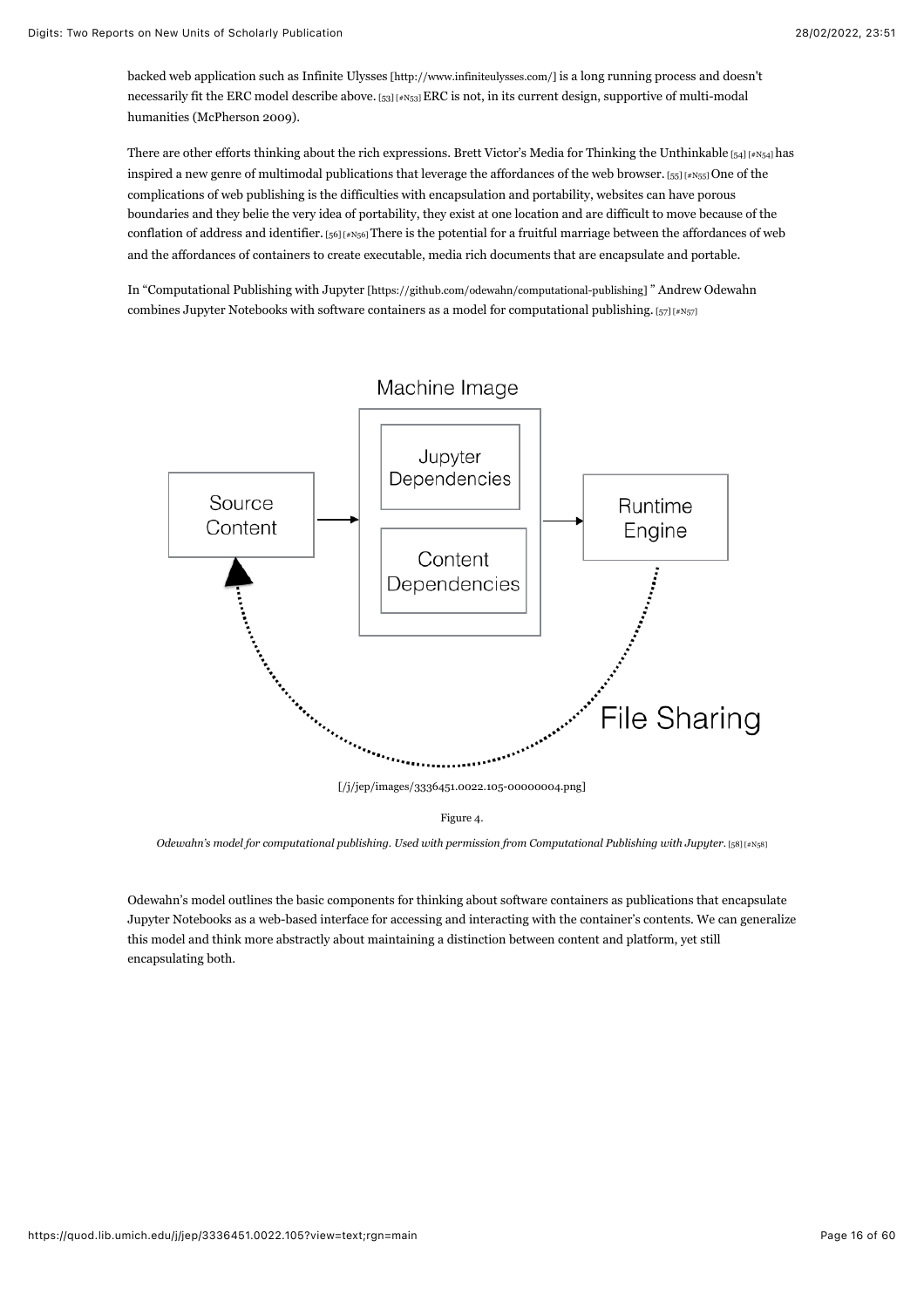



[\[/j/jep/images/3336451.0022.105-00000005.png\]](https://quod.lib.umich.edu/j/jep/images/3336451.0022.105-00000005.png)

#### <span id="page-17-0"></span>Figure 5.

*A generalized technical model for computational publishing. Diagram by Authors.*

Drawing on this model we can think of computational publications as having the following components:

- Source Content This is the meat of a computational publication and also the most recognizable. Source content could be narrative, data, code and/or other digital components.
- A Container Image Container images, would encapsulate the source content, but also two sets of dependencies:
- Platform dependencies Computational publications will need a platform in which to provide an interface to the content. Odewahn uses Jupyter as the platform, but we could expand to consider a full range of expressive platforms, [for example B](http://scalar.usc.edu/scalar/)[ookworm \[http://bookworm.culturomics.org/\]](http://bookworm.culturomics.org/) [,](http://scalar.usc.edu/scalar/) [Omeka \[https://www.omeka.net/\]](https://www.omeka.net/) [, Scalar](http://scalar.usc.edu/scalar/) [http://scalar.usc.edu/scalar/], static sites, or custom web applications. [\[59\] \[#N59\]](#page-54-0) These platforms each have their own set of software dependencies.
- Content dependencies Source content may include a separate set of dependencies from those of the expressive platform. A researcher's Jupyter Notebook may require visualization libraries like matplotlib, altair, or plotly and machine learning libraries like scikit-learn. These are not requirements of the Jupyter platform, but are necessary for executing the source content.
- The Container Engine The previous components related to the runtime environment *internal* to the computational publication, the container engine is the external dependency and environment for running the publication. The container engine can be designed to execute any computable publication conforming to a standardized interface.

This rough, high-level model is provided to stimulate discussion and thinking around the technical architecture of computational publications. It may already be evident that conceptualizing digital scholarship in this way would require many in academia to shift in both thinking and practice. Although many digitally savvy practitioners in academic contexts already partition and document their software with the expectation of future use, switching from a non-containerized approach to containerization would require a shift in practice comparable to moving from a no-collaboration-expected model to an applications that assumes third-party developers.

Yet, if a scholar were to "rethink the entire enterprise of academic publishing" and rebuild "public scholarship from the ground up," it would behoove that scholar to examine the things we take for granted, such as publishers, peer-review, preservation, and the support structures that have evolved around the affordances of print materiality (Trettien 2017). Such a shift will have much greater ramifications than simply our technological choices, it changes the role and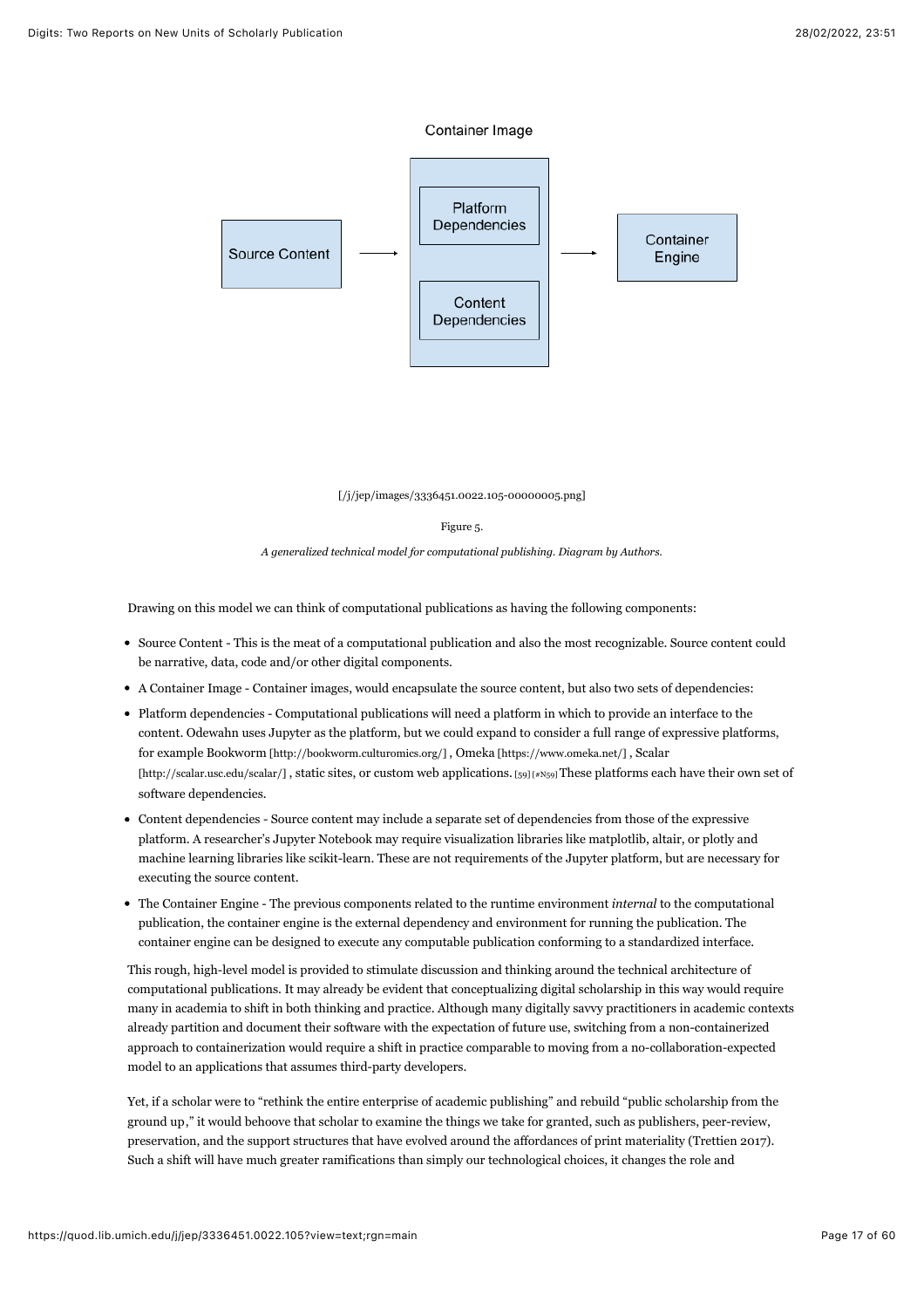relationship with the many invisible laborers of scholarly publishing like librarians and archivists. The potential benefits of such reconceptualization would be manifold, but advocating such a shift raises obvious complications about power, academic prestige, and the material labor of who maintains new publishing infrastructures.

# *Conclusion: Containers for Digital Scholarship*

Software containers' adoption in academic research contexts leverage three technological affordances:

- *Encapsulation* Containers encapsulate everything an application needs to execute in a single logical unit, the image.
- *Portability* With standard image formats and runtime interfaces, containers can be easily moved and executed across different platforms and infrastructures.
- *Performance -* Because containers share resources with the host operating system they are faster and lighter than alternatives like virtual machines.

The most popular container technology, Docker, has become the *de facto* standard for packaging and deploying enterprise applications like web servers and databases in the commercial sector. While Docker is also popular amongst researchers, academically developed alternatives like Singularity have emerged to address some the the problems unique to the research context, such as security..

How are containers being discussed and adopted in academic research contexts?

In scanning the literature, public discourse, and conference/workshop discussions the adoption and use of software containers roughly falls into three use cases. First, containers are being used by system administrators, especially in high performance computing, to reduce the complexity of scientific software dependencies. Second, beyond encapsulating software dependencies, containers can bundle data and workflows to enable reproducible research. Third, the encapsulation of software, data, and workflows means they are not only portable across space, but also time making containers an important format for the long-term preservation of research workflows and outputs.

Which aspects of containerization have not yet been fully explored in the context of digital scholarship?

The current discussion and application of containers has primarily focused on alleviating *existing* problems in the maintenance, reproduction, and preservation of computational research. We argue containers open a new horizon of possible practices in scholarly publishing. While there are some efforts thinking about such possibilities, the conceptual models and the use-cases are still conservative. Publishing environments and workflows of a traditional print-centric publication does not go far enough, we think containers could be an enabling format for a new breed of *computational publications*.

<span id="page-18-1"></span><span id="page-18-0"></span>The value proposition of containers in academia is not merely that they run fast; encapsulate information; or are portable from a laptop to a supercomputer. The technological problems containers solve are a result of social and organizational differences across academia. [\[60\] \[#N60\]](#page-54-1) Solomon Hykes, the CEO of Docker, has also made the point that "the real value of Docker is not technology" but rather "getting people to agree on something." [\[61\] \[#N61\] R](#page-54-2)egardless of whether academic community settles upon Docker or Singularity as the container technology of choice, the more important point is to have *standards* that (mostly) everyone can agree upon. The emergence and adoption of standards are complicated social, technological, cultural, political, and economic processes with a complicated tangle of agendas, incentives, and artifacts (Egyedi 2001; Millerand and Bowker 2007; Lampland and Star 2009; Busch 2011). There is a lot of social and conceptual work, beyond the technical work of building platforms, as various disciplines and constituencies adopt or resist the potential changes that software containers make possible in scholarly publishing.

Understanding the risks and rewards of software containers is an important next step for this project. The second stage of "Digits: a Platform to Facilitate the Production of Digital Scholarship," will involve creating a second report for publication. This follow-up document will focus on assessing the infrastructural needs of digital humanists around publishing and preserving web-centric digital scholarship and will evaluate the potential of software containers for specific disciplinary practices in the humanities.

# *Bibliography*

Beaulieu-Jones, Brett K., and Casey S. Greene. 2016. "Reproducible Computational Workflows with Continuous Analysis." bioRxiv, August, 056473.

Belmann, Peter, Johannes Dröge, Andreas Bremges, Alice C. McHardy, Alexander Sczyrba, and Michael D. Barton. 2015. "Bioboxes: Standardised Containers for Interchangeable Bioinformatics Software." GigaScience 4: 47.

Boettiger, Carl. 2015. "An Introduction to Docker for Reproducible Research." ACM SIGOPS Operating Systems Review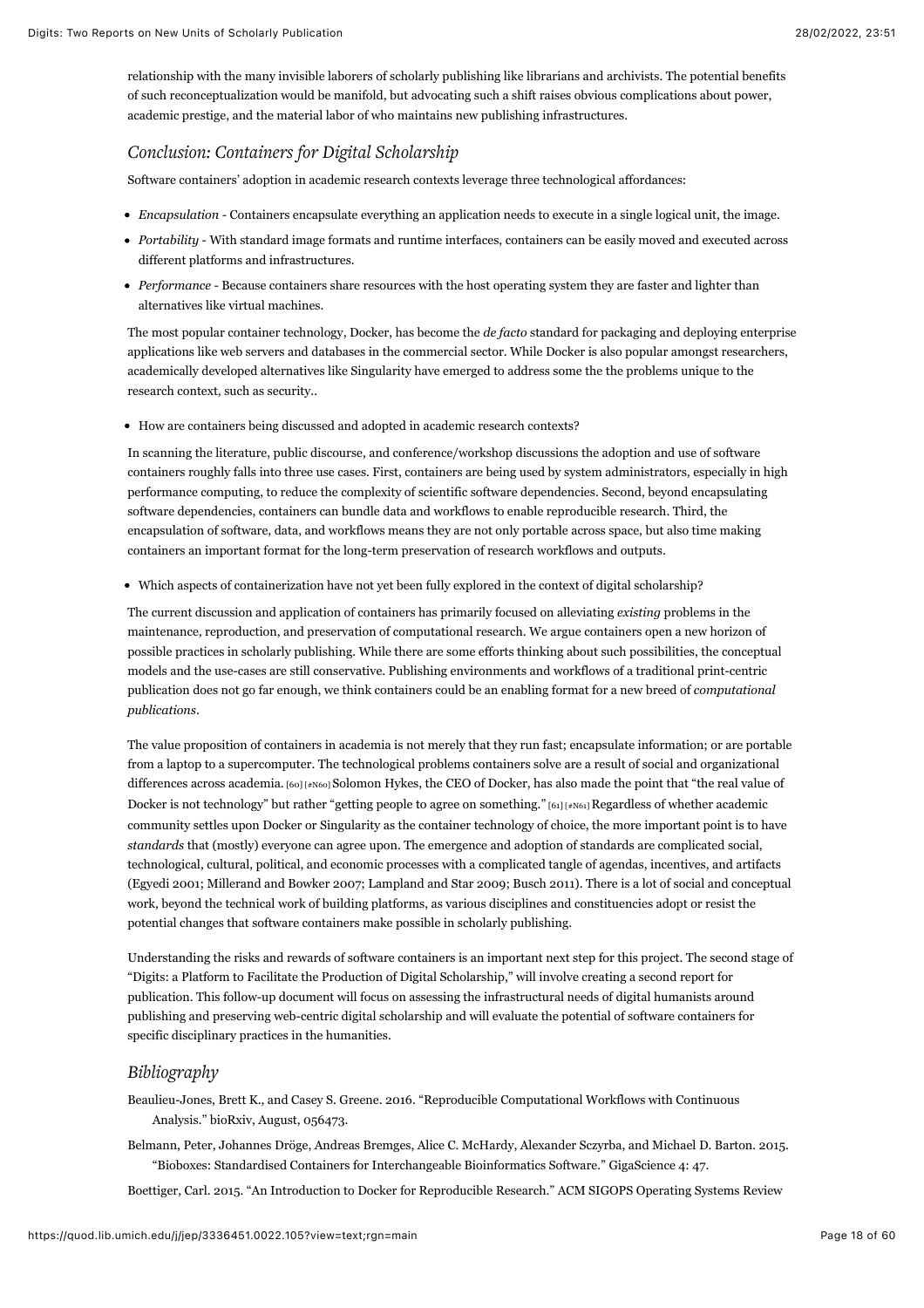49 (1): 71–79.

Busch, Lawrence. 2011. Standards: Recipes for Reality. MIT Press.

- Chung, M. T., N. Quang-Hung, M. T. Nguyen, and N. Thoai. 2016. "Using Docker in High Performance Computing Applications." In 2016 IEEE Sixth International Conference on Communications and Electronics (ICCE), 52–57.
- Clark, Dav, Aaron Culich, Brian Hamlin, and Ryan Lovett. 2014. "BCE: Berkeley's Common Scientific Compute Environment for Research and Education." In Proceedings of the 13th Python in Science Conference (SciPy 2014). https://www.researchgate.net/profile/Dav\_Clark/publication/290855636\_BCE\_Berkeley's\_ Common Scientific Compute Environment for Research and Education/links/ 569c560c08aeeea985a5b390.pdf
	- [https://www.researchgate.net/profile/Dav\_Clark/publication/290855636\_BCE\_Berkeley%E2%80%99s\_Common\_Scientific\_Compute\_Environment .

"CoreOS." 2017. Accessed July 27. [https://coreos.com/rkt \[https://coreos.com/rkt\]](https://coreos.com/rkt) .

- "Del[tron 3030 Virus Lyrics | MetroLyrics." 2017. Accessed July 30. http://www.metrolyrics.com/virus-lyrics-deltron-](http://www.metrolyrics.com/virus-lyrics-deltron-3030.html)3030.html [http://www.metrolyrics.com/virus-lyrics-deltron-3030.html] .
- Devisetty, Upendra Kumar, Kathleen Kennedy, Paul Sarando, Nirav Merchant, and Eric Lyons. 2016. "Bringing Your Tools to CyVerse Discovery Environment Using Docker." F1000Research 5 (December): 1442.
- "Docker." 2017. Docker. Accessed July 27. [https://www.docker.com/ \[https://www.docker.com/\]](https://www.docker.com/) .
- "Docker Alternatives and Competitors | G2 Crowd." 2017. G2 Crowd. Accessed July 27. <https://www.g2crowd.com/products/docker/competitors/alternatives> [https://www.g2crowd.com/products/docker/competitors/alternatives] .
- Egyedi, Tineke. 2001. "Infrastructure Flexibility Created by Standardized Gateways: The Cases of XML and the ISO Container." Knowledge, Technology & Policy 14 (3): 41–54.
- Emsley, I., and D. De Roure. 2017. "A Framework for the Preservation of a Docker Container." In . [https://ora.ox.ac.uk/objects/uuid:f567f27a-4efb-431e-abcb-07b6e8c03ce2 \[https://ora.ox.ac.uk/objects/uuid:f567f27a-](https://ora.ox.ac.uk/objects/uuid:f567f27a-4efb-431e-abcb-07b6e8c03ce2)4efb-431e-abcb-07b6e8c03ce2] .
- Felter, W., A. Ferreira, R. Rajamony, and J. Rubio. 2015. "An Updated Performance Comparison of Virtual Machines and Linux Containers." In 2015 IEEE International Symposium on Performance Analysis of Systems and Software (ISPASS), 171–72.
- Gentleman, Robert, and Duncan Temple Lang. 2007. "Statistical Analyses and Reproducible Research." Journal of Computational and Graphical Statistics: A Joint Publication of American Statistical Association, Institute of Mathematical Statistics, Interface Foundation of North America 16 (1): 1–23.
- Hale, Jack S., Lizao Li, Chris N. Richardson, and Garth N. Wells. 2016. "Containers for Portable, Productive and [Performant Scientific Computing." arXiv:1608.07573 \[cs\], August. http://arxiv.org/abs/1608.07573](http://arxiv.org/abs/1608.07573) [http://arxiv.org/abs/1608.07573] .
- Holdgraf, Chris, Aaron Culich, Ariel Rokem, Fatma Deniz, Maryana Alegro, and Dani Ushizima. 2017. "Portable Learning Environments for Hands-On Computational Instruction: Using Container- and Cloud-Based Technology to Teach Data Science." In Proceedings of the Practice and Experience in Advanced Research Computing 2017 on Sustainability, Success and Impact, 32. ACM.
- Hosny, Abdelrahman, Paola Vera-Licona, Reinhard Laubenbacher, and Thibauld Favre. 2016. "AlgoRun: A Docker-Based Packaging System for Platform-Agnostic Implemented Algorithms." Bioinformatics 32 (15): 2396–98.
- Hung, Ling-Hong, Daniel Kristiyanto, Sung Bong Lee, and Ka Yee Yeung. 2016. "GUIdock: Using Docker Containers with a Common Graphics User Interface to Address the Reproducibility of Research." PloS One 11 (4): e0152686.
- Jacobsen, D. M., and R. S. Canon. 2016. "Shifter: Containers for HPC." In Cray Users Group Conference (CUG'16).
- Jacobsen, Douglas M., and Richard Shane Canon. 2015. "Contain This, Unleashing Docker for Hpc." Proceedings of the [Cray User Group. http://ai2-s2-pdfs.s3.amazonaws.com/77d9/7e17c7129a810d14fb8dfd17fa4ca07e18bc.pdf](http://ai2-s2-pdfs.s3.amazonaws.com/77d9/7e17c7129a810d14fb8dfd17fa4ca07e18bc.pdf)  $[http://aia-s2-pdfs.s3.amazonaws.com/77d9/7e17c7129a810d14fb8dfd17fa4ca07e18bc.pdf]\,.$
- Kamvar, Zhian N., Margarita M. López-Uribe, Simone Coughlan, Niklaus J. Grünwald, Hilmar Lapp, and Stéphanie Manel. 01/2017. "Developing Educational Resources for Population Genetics in R: An Open and Collaborative Approach." Molecular Ecology Resources 17 (1): 120–28.
- Knoth, C., and D. Nust. 2016. "Enabling Reproducible OBIA with Open-Source Software in Docker Containers." In [http://proceedings.utwente.nl/456/ \[http://proceedings.utwente.nl/456/\]](http://proceedings.utwente.nl/456/) .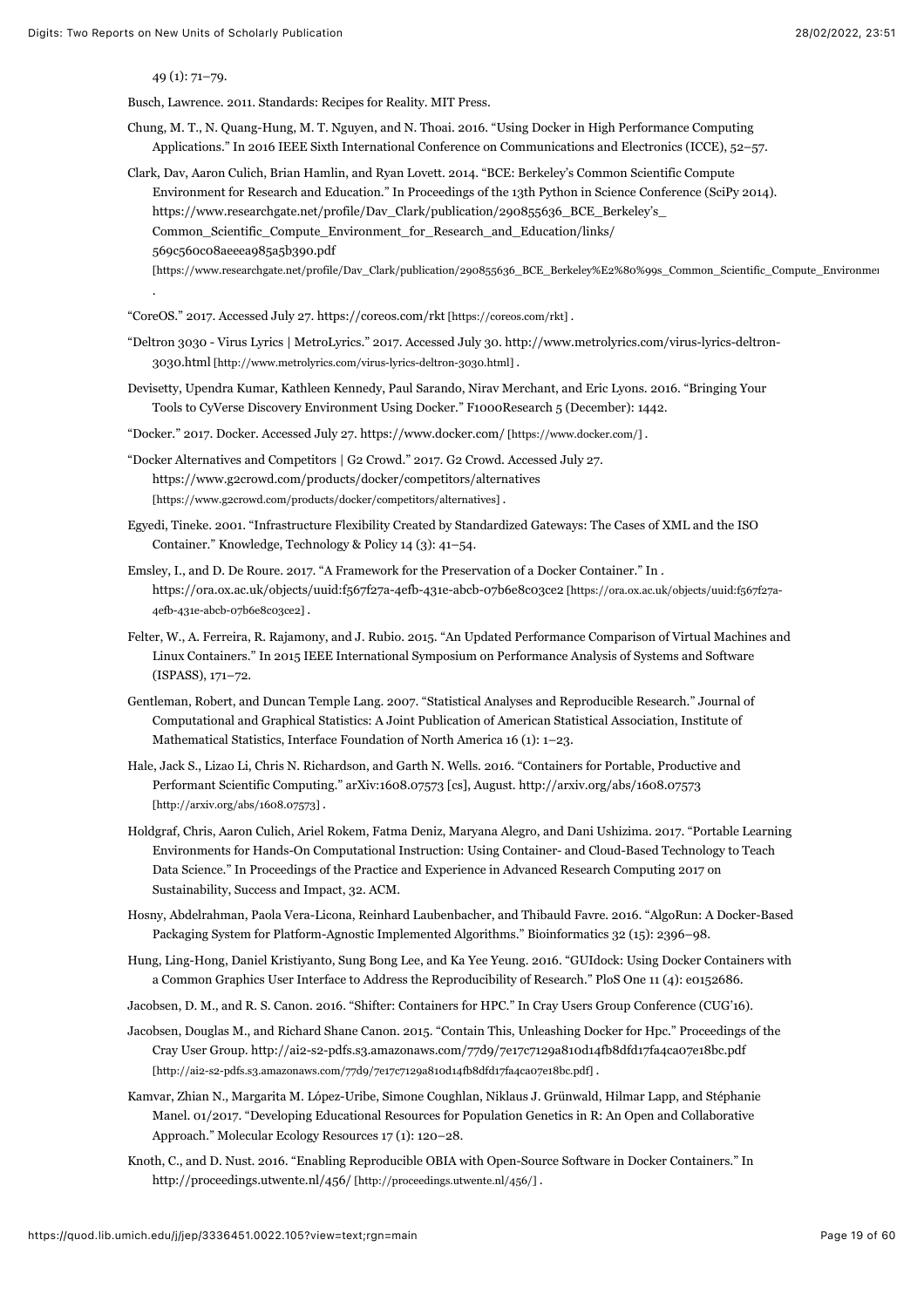- Lampland, Martha, and Susan Leigh Star. 2009. Standards and Their Stories: How Quantifying, Classifying, and Formalizing Practices Shape Everyday Life. Cornell University Press.
- Le, Emily, and David Paz. 2017. "Performance Analysis of Applications Using Singularity Container on SDSC Comet." In Proceedings of the Practice and Experience in Advanced Research Computing 2017 on Sustainability, Success and Impact, 66. ACM.
- LeVeque, Randall J., Ian M. Mitchell, and Victoria Stodden. 07/2012. "Reproducible Research for Scientific Computing: Tools and Strategies for Changing the Culture." Computing in Science & Engineering 14 (4): 13–17.
- Levinson, Marc. 2008. The Box: How the Shipping Container Made the World Smaller and the World Economy Bigger. Princeton University Press.
- Marwick, Ben. 2016. "Computational Reproducibility in Archaeological Research: Basic Principles and a Case Study of Their Implementation." Journal of Archaeological Method and Theory, January, 1–27.
- McPherson, T. 2009. "Introduction: Media Studies and the Digital Humanities." Cinema Journal 48 (2): 119–23.
- Meng, Haiyan, Rupa Kommineni, Quan Pham, Robert Gardner, Tanu Malik, and Douglas Thain. 07/2015. "An Invariant Framework for Conducting Reproducible Computational Science." Journal of Computational Science 9: 137–42.
- Meng, Haiyan, and Douglas Thain. 2015. "Umbrella: A Portable Environment Creator for Reproducible Computing on Clusters, Clouds, and Grids." In Proceedings of the 8th International Workshop on Virtualization Technologies in Distributed Computing, 23–30. VTDC '15. New York, NY, USA: ACM.
- Millerand, F., and G. C. Bowker. 2007. "Metadata Standards: Trajectories and Enactment in the Life of an Ontology'." Formalizing Practices: Reckoning with Standards, Numbers and Models in Science and Everyday Life.
- Mooney, James, and David Gerrard. 2017. "Software 'Best Before' Dates: Posing Questions about Containers and Digital Preservation." presented at the Docker Containers for Reproducible Research Workshop, Cambridge, June 28. <https://drive.google.com/file/d/0B7Jaz2j9AIcWTlRSakNxY2hNdVE/view> [https://drive.google.com/file/d/0B7Jaz2j9AIcWTlRSakNxY2hNdVE/view] .
- Moreews, François, Olivier Sallou, Hervé Ménager, Yvan Le bras, Cyril Monjeaud, Christophe Blanchet, and Olivier Collin. 2015. "BioShaDock: A Community Driven Bioinformatics Shared Docker-Based Tools Registry." F1000Research, December. doi:[10.12688/f1000research.7536.1 \[http://dx.doi.org/10.12688/f1000research.7536.1\]](http://dx.doi.org/10.12688/f1000research.7536.1) .
- Nüst, Daniel, Markus Konkol, Edzer Pebesma, Christian Kray, Marc Schutzeichel, Holger Przibytzin, and Jörg Lorenz. 2017. "Opening the Publication Process with Executable Research Compendia." D-Lib Magazine 23 (1/2). doi:[10.1045/january2017-nuest \[http://dx.doi.org/10.1045/january2017-nuest\]](http://dx.doi.org/10.1045/january2017-nuest) .
- O'Connor, Brian D., Denis Yuen, Vincent Chung, Andrew G. Duncan, Xiang Kun Liu, Janice Patricia, Benedict Paten, Lincoln Stein, and Vincent Ferretti. 2017. "The Dockstore: Enabling Modular, Community-Focused Sharing of Docker-Based Genomics Tools and Workflows." F1000Research 6 (January): 52.
- Peng, R. D. 2011. "Reproducible Research in Computational Science." Science 334 (6060): 1226–27.
- Port[worx, 2019 Container Adoption Survey, Presented by Portworx and Aqua Security. https://portworx.com/wp](https://portworx.com/wp-content/uploads/2019/05/2019-container-adoption-survey.pdf)content/uploads/2019/05/2019-container-adoption-survey.pdf [https://portworx.com/wpcontent/uploads/2019/05/2019-container-adoption-survey.pdf]
- Port[worx, 2019 Container Adoption Survey, Presented by Portworx and Aqua Security. https://portworx.com/wp](https://portworx.com/wp-content/uploads/2018/12/Portworx-Container-Adoption-Survey-Report-2018.pdf)content/uploads/2018/12/Portworx-Container-Adoption-Survey-Report-2018.pdf [https://portworx.com/wpcontent/uploads/2018/12/Portworx-Container-Adoption-Survey-Report-2018.pdf]
- Špaček, František, Radomír Sohlich, and Tomáš Dulík. 2015. "Docker as Platform for Assignments Evaluation." Procedia Engineering 100: 1665–71.
- Stodden, Victoria, Friedrich Leisch, and Roger D. Peng. 2014. Implementing Reproducible Research. CRC Press.
- Stodden, Victoria, and Sheila Miguez. 2014. "Best Practices for Computational Science: Software Infrastructure and Environments for Reproducible and Extensible Research." Journal of Open Research Software 2 (1): 8.
- Szitenberg, Amir, Max John, Mark L. Blaxter, and David H. Lunt. 2015. "ReproPhylo: An Environment for Reproducible Phylogenomics." PLoS Computational Biology 11 (9): e1004447.
- Thain, Douglas, Peter Ivie, and Haiyan Meng. 2015. "Techniques for Preserving Scientific Software Executions: Preserve the Mess or Encourage Cleanliness?" doi:[10.7274/R0CZ353M \[http://dx.doi.org/10.7274/R0CZ353M\] .](http://dx.doi.org/10.7274/R0CZ353M)
- Trettien, Whitney. 2017. "A Feminist Note on 'Publication, Power, and Patronage.'" Medium. Medium. July 27. <https://medium.com/@whitneytrettien/a-feminist-note-on-publication-power-and-patronage-a834ed6a5cd0> [https://medium.com/@whitneytrettien/a-feminist-note-on-publication-power-and-patronage-a834ed6a5cd0] .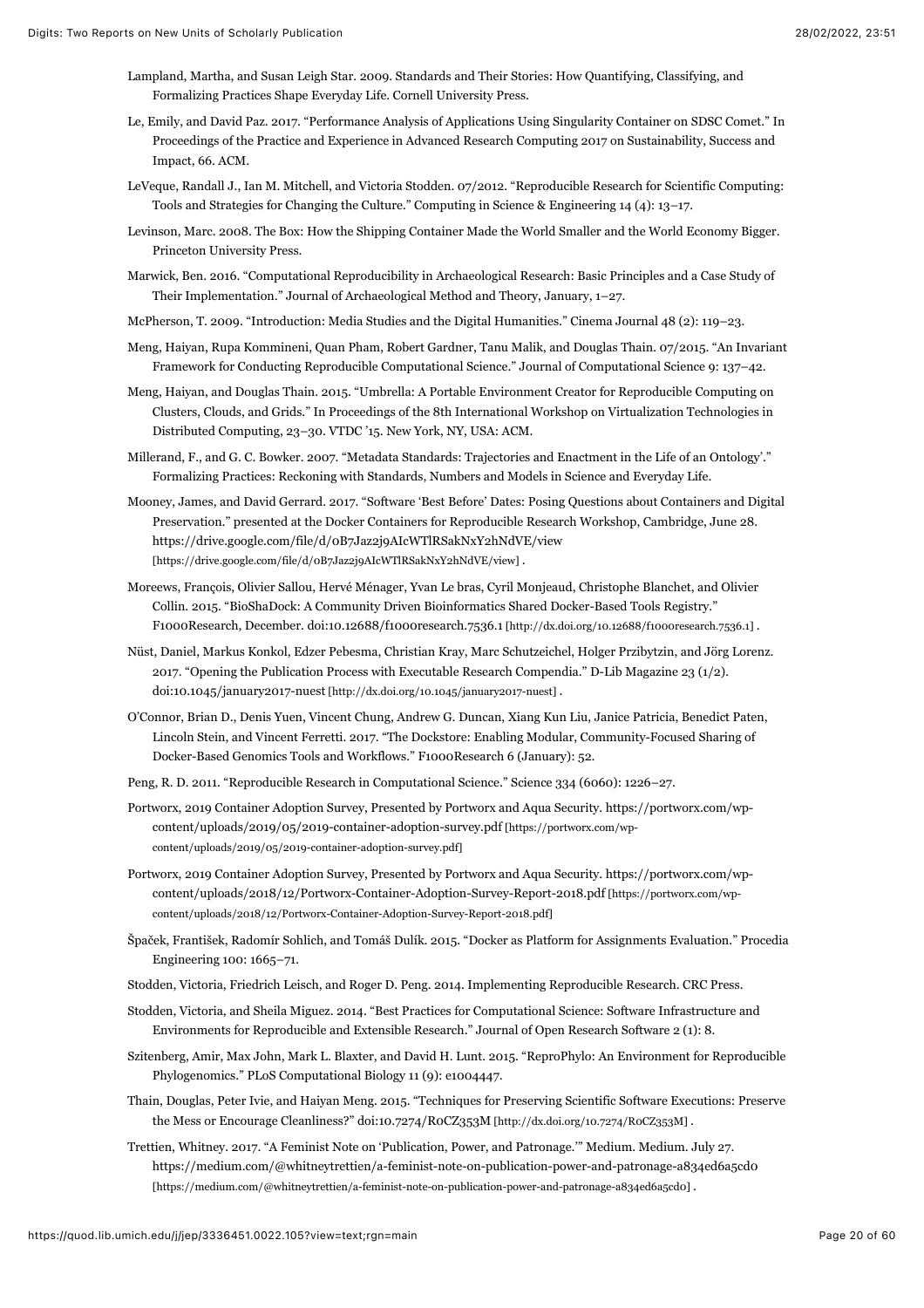- Verma, Abhishek, Luis Pedrosa, Madhukar Korupolu, David Oppenheimer, Eric Tune, and John Wilkes. 2015. "Large-Scale Cluster Management at Google with Borg." In Proceedings of the Tenth European Conference on Computer Systems, 18:1–18:17. EuroSys '15. New York, NY, USA: ACM.
- "What Is DevOps? Amazon Web Services (AWS)." 2017. Amazon Web Services, Inc. Accessed July 31. [https://aws.amazon.com/devops/what-is-devops/ \[https://aws.amazon.com/devops/what-is-devops/\]](https://aws.amazon.com/devops/what-is-devops/) .
- Williams, Jason J., and Tracy K. Teal. 01/2017. "A Vision for Collaborative Training Infrastructure for Bioinformatics: Training Infrastructure for Bioinformatics." Annals of the New York Academy of Sciences 1387 (1): 54–60.
- Willis, Craig, Mike Lambert, Kenton McHenry, and Christine Kirkpatrick. 2017. "Container-Based Analysis Environments for Low-Barrier Access to Research Data." In Proceedings of the Practice and Experience in Advanced Research Computing 2017 on Sustainability, Success and Impact, 58. ACM.

# New Scholarship in the Digital Age

Making, Publishing, Maintaining, and Preserving Non-Traditional Scholarly Objects

# *Introduction*

Today's academic ecosystem is growing beyond the culture of print that once circumscribed it. As Padmini Ray Murray and Claire Squires argue, the "publishing value chain," from the invention of movable type through the twentieth century, remained surprisingly stable. "The human experience of how we produce, disseminate and perceive text is now, however, being irrevocably transformed by digital technologies." [\[62\] \[#N62\]](#page-54-3)

<span id="page-21-0"></span>Murray and Squires' observations also hold true for scholarly publishing. Although print-based scholarship remains the gold standard in the humanities, scholars are increasingly producing digital-first objects as part of their research, artistic endeavors, teaching, or other documentary forms. In this report, we refer to such digital artifacts as non-traditional scholarly objects (NTSOs). [\[63\] \[#N63\]](#page-54-4)

<span id="page-21-1"></span>Despite their increasing popularity, NTSOs present challenges to publishing and must be reshaped or distorted to fit the social and technical structures of traditional scholarly publishing. Institutions generally have a limited range of supported infrastructures, as well as varying degrees of technical expertise and capacity to adapt. Practitioners still disagree about how credit and prestige are allocated, how collaboration should function, and who ought to maintain responsibility and ownership for projects that are no longer under active development.

<span id="page-21-2"></span>Lack of stable standards has led to digital scholarship taking diverse forms, in parallel to the heterogeneity of early printed books. [\[64\] \[#N64\] T](#page-54-5)his variety enriches the scholarly landscape, but it comes with a price. Whereas printable scholarship has a clear place in academia, NTSOs struggle to thrive.

This A.W. Mellon-funded report describes the myriad ways digital scholarship is being conceived, produced, distributed, and preserved in the digital humanities. With its long history of digital-first publications, digital humanities practitioners participate in every stage of scholarly production. We interviewed 75 of these practitioners to learn about their processes, what drives them, what holds them back, and how their work fits into a changing academic world.

Through anonymized and aggregated responses, we report on the digital scholarly workflow broken into four categories: (1) making, (2) publishing, (3) maintaining, and (4) preserving digital scholarship. In each section, we report on challenges surfaced in our interviews, with particular attention to the sociotechnical intricacies of that particular phase of an NTSO's lifespan. We further identify five key stakeholder roles: (1) catalysts, (2) makers, (3) evaluators, (4) hosts, and (5) audiences. [\[65\] \[#N65\] W](#page-54-6)e highlight points of agreement and divergence, of values and practices, of frictions and difficulties common to each role.

<span id="page-21-3"></span>There is a substantial range of opinion about the social and technical infrastructure needed to support, maintain, and preserve digital scholarship. A primary tension articulated in this report is between the expressive capacities afforded by the digital medium and the constraints of standardized scholarly production. This tension is exacerbated by limitations in even state-of-the-art technical practices, lack of institutional readiness to support such work, and unclear or opposing values with respect to how digital scholarly objects are treated.

In processing the interviews, an unremarked-upon issue became increasingly apparent. Complex NTSOs pass through many hands for many reasons, with no single stakeholder responsible for their trajectories across these spaces. Each party focuses on their own needs, leading to unpredictable difficulties. A recurring result of this disjoint is the lack of capacity of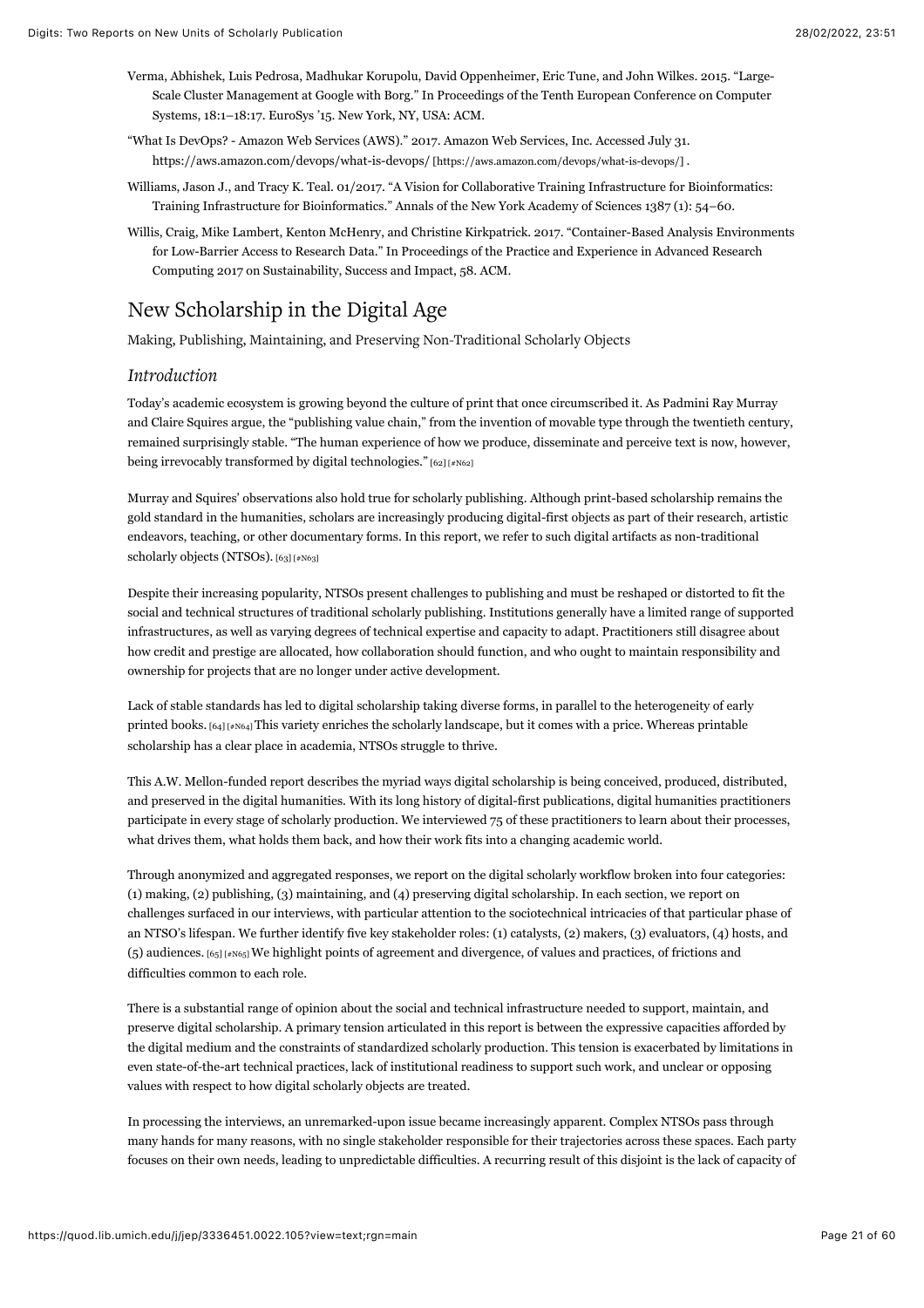publishers, libraries, and other institutions to steward NTSOs, often on account of difficulty around the hand-offs of these objects from one party to the next. Transferring ownership or stewardship of NTSOs is one of the most significant social and technical challenges faced by today's practitioners. [\[66\] \[#N66\]](#page-54-7)

<span id="page-22-0"></span>We began with the belief that software containerization offered a path towards decreasing these challenges at minimal cost, with the added advantage of creating a more standardized unit of digital publication which will be easier to collaborate on, distribute, and preserve. After conducting this study, we believe even more strongly in the importance of a single, encapsulated format for digital scholarly objects as a necessary intervention into the problems raised here. Digital encapsulation and standardization could do for NTSOs what PDFs did for static digital documents, and what shipping containers did for the global transportation of goods. On the PDF format, Lisa Gitelman writes:

<span id="page-22-2"></span><span id="page-22-1"></span>The format prospers both because of its transmissiveness and because of the ways that it supports structured hierarchies of authors and readers ("workflow") that depend on documents. One might generalize that pdfs make sense partly according to a logic of attachment and enclosure. That is, like the digital objects we 'attach' to and send along with e-mail messages, or the nondigital objects we still enclose in envelopes or boxes and send by snail mail, pdfs are individually bounded and distinct.  $[67]$  [#N67]

As Mark Levinson has pointed out, the encapsulation offered by shipping containers was transformative in its reduction of trade costs in the mid-twentieth century, particularly around the hand-offs of goods. [\[68\] \[#N68\]](#page-54-9) In our study, we identify similar high cost points at the hand-offs between NTSOs. We believe the encapsulation of NTSOs would drastically rebalance the digital scholarly value chain, reducing friction at hand-off points in ways similar to the shipping container. However, as with shipping containers, such a technology has the potential to bring harsher conditions to the already contingent laborers associated with these hand-offs.

While the current study outlines particular points of contention or difficulties that software containers might help address, we do not limit our report to the links in the digital scholarly value chain directly related to such technical infrastructure. Instead, we offer an integrative view of the practices, pitfalls, and promise of digital-first scholarly publication. [\[69\] \[#N69\]](#page-54-10)

<span id="page-22-4"></span><span id="page-22-3"></span>Ultimately, this report raises the importance of orchestrated interventions into the various stages of the digital scholarship workflow: making, publishing, maintaining, and preserving. An initial intervention could at once reduce pain points and increase the prestige of NTSOs. Ours is not the first group to recommend positive interventions or paths forward. [\[70\] \[#N70\] O](#page-54-11)ut of necessity, however, most have focused on smaller subsets of the categories we report on. Many of these projects have reported that problems in other areas of the digital scholarly workflow limited their efficacy. [\[71\] \[#N71\] I](#page-55-0)n response to this obstacle, we propose several integrative approaches toward stabilizing and supporting digital scholarship. [\[72\] \[#N72\]](#page-55-1)

## <span id="page-22-6"></span><span id="page-22-5"></span>Data Collection

Before drafting this report, the project team spent approximately eight months doing fieldwork. We interviewed professionals associated with the production, dissemination, and preservation of digital scholarship. We began each semiformal interview with a consistent list of questions (see Appendix A), but allowed for relevant and interesting conversational threads and themes to emerge. Most interviews involved one subject and one interviewer asking questions and taking notes. We used audio recording for some responses, and a few interviews took place with pairs of interviewers. In some cases, we also interviewed project teams as a group. Interviews usually lasted approximately one hour. [\[73\] \[#N73\]](#page-55-2)

<span id="page-22-8"></span><span id="page-22-7"></span>We interviewed a range of subjects tied to the production, publication, or preservation of non-traditional scholarly objects. We used convenience sampling to generate an interview pool of 75 people whose roles included researchers, publishers, and librarians. [\[74\] \[#N74\]](#page-55-3) The sample included graduate students, independent scholars and developers, contingent employees, tenured faculty, staff, and other established field leaders. Participants' projects varied in size from solo-practitioners project at small institutions to multi-institutional collaborations.

We strove for extensive coverage of the digital scholarship community. Convenience sampling, however, does not necessarily produce an exhaustive inventory of the field. For example, we interviewed far more researchers and librarians than publishers. Our pool converged on common concerns in the wider community, indicating we achieved some qualitative saturation in our data collection, but there is much still do. Our subjects most likely over-represent large universities and liberal arts colleges. In turn, we under-represent less well-funded institutions and community colleges. Supplemental work in these areas would strengthen our findings. Lastly, this report is our distillation of extensive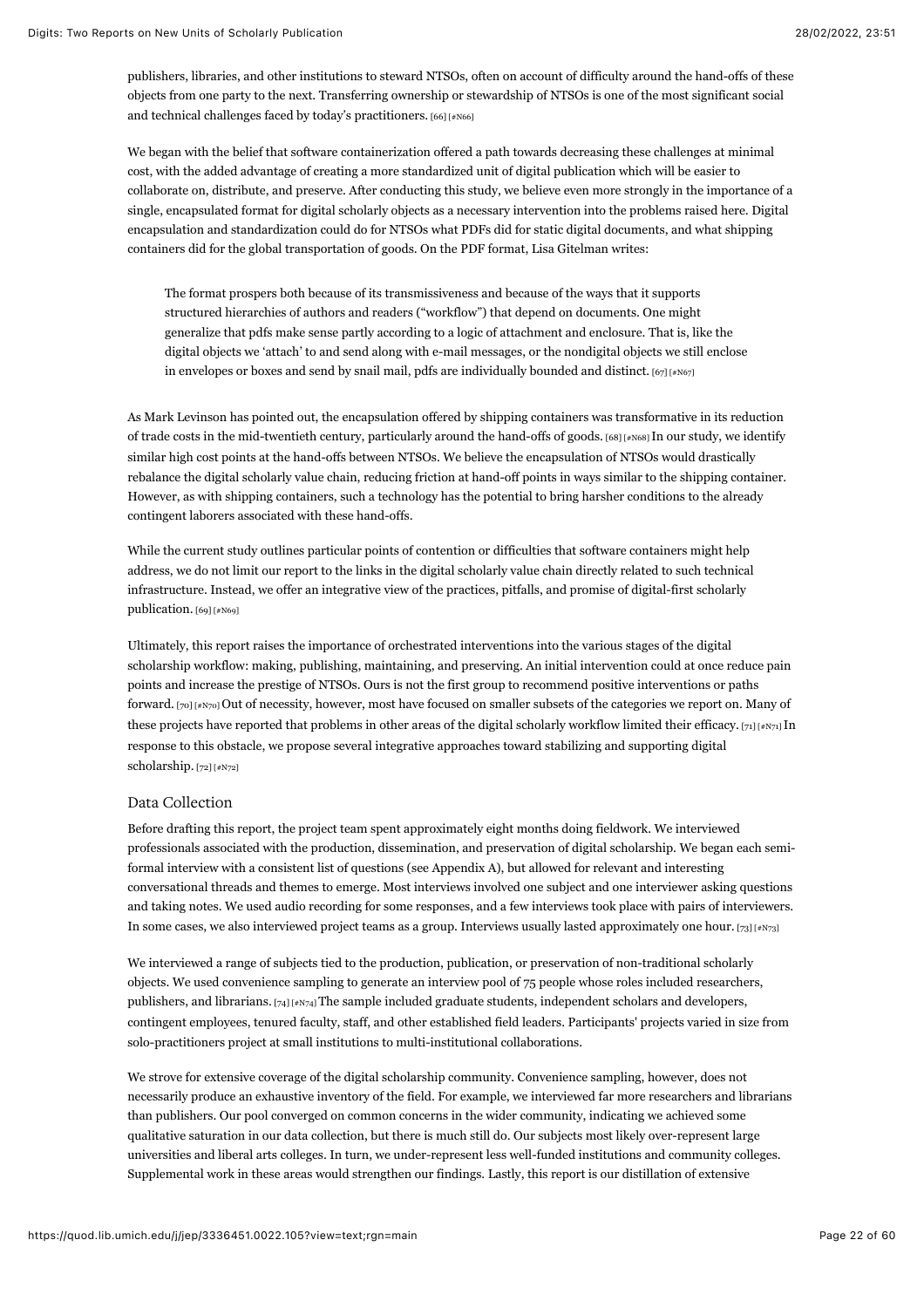conversations. As such, it leaves out some nuance and specificity. We also heard important points, stories, and insights that were not ultimately included in this document. Despite these limitations, our findings still apply to a large cross section of the digital scholarship community.

## The Problems of Non-Traditional Scholarly Objects

We use the term non-traditional scholarly objects (NTSOs) as a subset of digital scholarship. Both differ from traditional forms of print-first scholarship. In our interviews we provided a variety of examples to help clarify our idea of NTSOs, including blogs, Twitter bots, searchable databases, and interactive data visualization essays.

These examples are all web-based. They provide a range of linear and exploratory experiences. They depend on many digital platforms, some custom and others "off-the-shelf." Their creators had various levels of expertise and technical proficiency. Many of the projects were posted on a scholar's website and disseminated via social media.

<span id="page-23-0"></span>We wish to distinguish NTSOs from the more general term of digital scholarship. Digital scholarship is a broader label that can imply ecosystems, contexts, and infrastructures. The key element, as described by Christine Borgman, is the intersection of digital components and scholarship. [\[75\] \[#N75\] W](#page-55-4)ith the idea of NTSOs, we want to focus attention on objects. We do not seek to bracket the broader social, institutional, and cultural contexts of digital scholarship. Rather, we foreground objects and processes, especially making, publishing, maintaining, and preserving.

<span id="page-23-1"></span>These four distinct themes emerged from our interviews with digital humanities practitioners. By making, we refer the practices related to the creation, conceptualization, and construction of NTSOs. Publishing refers to both their publication and dissemination. Maintaining refers to the practice of ensuring that NTSOs remain accessible and operational.  $[76]$  [#N76] Preservation, for the purposes of this report, refers to "all the activities necessary to ensure the long-term accessibility of a resource." [\[77\] \[#N77\]](#page-55-6) In the context of digital scholarship, this includes making an artifact suitable for inclusion in the longterm scholarly record.

<span id="page-23-2"></span>Our report uses section headings to separate content by theme. In each of these four areas, our subjects discussed their biggest challenges. Our report uses subsection headings to identify these challenges. At the end of each subsection, we describe potential interventions and recommendations.

#### Recommendations for Future Intervention

Recommendations are aimed at practitioners working in one or more of five roles: catalysts, makers, evaluators, hosts, and audiences. These categories are defined in relationship to NTSOs themselves:

#### **Catalysts**

Those who facilitate the conception and development of NTSO. This includes funders, digital scholarship centers, university departments, scholarly organizations, etc.

#### **Makers**

Those who make or directly shape NTSOs. This includes researchers, programmers, and other digital makers, but also in some circumstances peer reviewers, editors, etc.

#### **Evaluators**

Those who evaluate NTSOs. This includes editors, peer reviewers, publishers, tenure committees, etc.

#### **Hosts**

Those who host, serve, maintain, or preserve NTSOs. This includes libraries, archives, publishers, hosting companies/platformers, etc. Occasionally, this includes digital makers themselves.

#### **Audiences**

Those who access NTSOs. This includes readers, those who access NTSOs via API, etc.

Breaking the tasks of NTSOs into discrete categories (*Making / Publishing / Maintaining / Preserving*) or roles (*Catalysts / Makers / Evaluators / Hosts / Audience*) often occurs implicitly and without intent. Among our key findings is that this natural fracturing is itself an impediment to the long-term success of NTSOs. Many tasks fall through the cracks between categories, and no single body can work to orchestrate success across all links in the scholarly value chain.

With this in mind, we offer an additional category of recommendation, disconnected from any one role: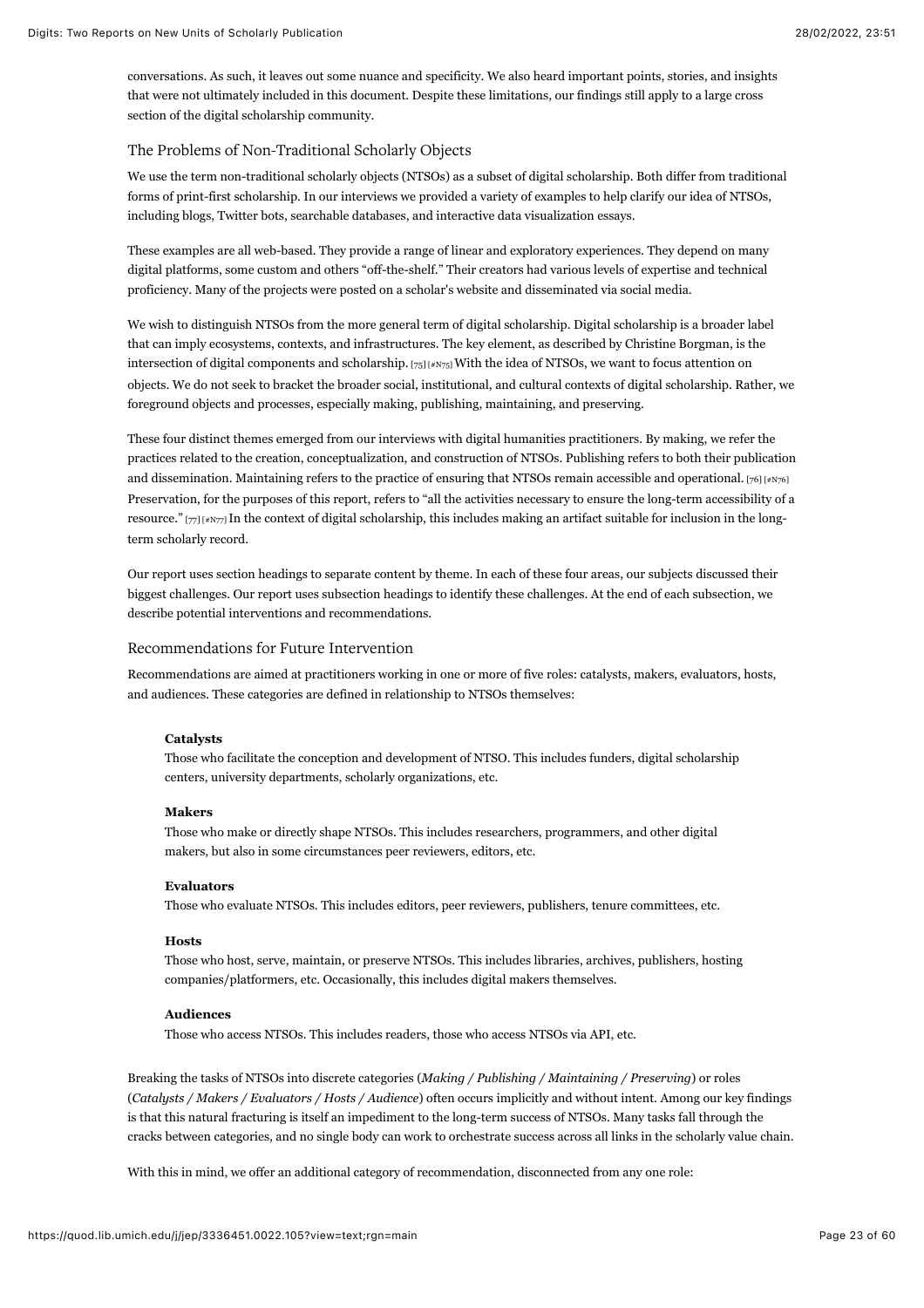## **NTSO**

These recommendations are for the future of NTSOs themselves; how they might act and interact, the shape they may take, and how they may evolve.

Recommendations aimed at NTSOs are those we believe the entire community ought to consider, and cannot be mapped to specific roles.

We asked our interview subjects to comment specifically on pain points and areas of dispute. The proposals draw both from suggestions raised during interviews and from a synthesis of secondary literature. They are intended to be illustrative rather than exhaustive. On account of the variety of perspectives available, some are contradictory. Some recommendations are actionable in the short term, and most point to the need for a coordinated effort from all stakeholders. Many recommendations are actively being tested by A.W. Mellon-funded initiatives like our own. We hope that these challenges and recommendations will guide further discussions, investigations, and interventions.

## *Report on Interviews and Recommendations*

## Challenges Making Non-Traditional Scholarly Objects

<span id="page-24-0"></span>NTSOs typically require some combination of expertise in research content, proprietary software, and dev-ops. [\[78\] \[#N78\]](#page-55-7) When team members do not have the requisite expertise, the team will often grow. In other cases, projects begin with a technically proficient maker in search of subject matter. Large scale projects may include a range of traditional and hybrid roles. Our interviews were consistent with the truism that bespoke digital projects entail heavy technical labor at the start. Pre-packaged software or templates, in contrast, demand less labor upfront but afford less flexibility.

<span id="page-24-1"></span>We did not interview scholars focused on traditional publication tracks. Previous work, however, suggests that digital humanities projects tend to involve more collaborators than print-based humanities publications. These named and unnamed participants come from a wide range of institutional and commercial settings. [\[79\] \[#N79\] I](#page-55-8)n this section, we explore who creates NTSOs and how, focusing on common challenges.

<span id="page-24-2"></span>The label "digital makers" has been used in many different contexts to describe people who create non-traditional objects, scholarly or otherwise. For example, in 2015 the U.K. foundation Nesta published a report titled *Young Digital Makers*, which argued, "For most young people digital technology is an everyday part of life. Many are avid consumers of digital media. However they often don't understand how to manipulate the underlying technology, let alone how to create it for themselves." [\[80\] \[#N80\]](#page-55-9) For the report's author, Oliver Quinlan, "digital maker" was a broad but useful construct because it referred to a range of activities that were "distinct from simply using digital devices." [\[81\] \[#N81\]](#page-55-10) In the context of digital humanities, some practitioners have embraced these labels. [\[82\] \[#N82\] F](#page-55-11)or the purposes of this report, our use of the term *maker* is analogous.

## <span id="page-24-4"></span><span id="page-24-3"></span>*Collaborative Production*

Digital makers reported working along a collaborative spectrum. In many humanities disciplines, researchers follow the sole author / individual scholar model. In this model, a scholar conducts research and claims sole credit for the outputs, which tend to be peer-reviewed articles and monographs.

When others' contributions support this work, an author's acknowledgements sometimes make note of it. Our subjects named librarian consultations, collections access, help with archival materials, research assistantships, and informal peer review as important supportive labor. Yet the individual scholar model does not consider this work coequal with authorship. Some of our subjects, who operate as solo practitioners, showed a preference for this model, perhaps in part due to existing tenure and promotion systems. Other digital makers embraced division of labor to expand their projects' scope. Project partners had expertise they lacked, or helped expand output capacity. A minority of subjects rejected the credit models of traditional scholarship altogether.

When collaboration does occur, some predictable problems arise. The sociotechnical aspects of collaboration, including collaborative credit models and project orchestration environments, seem particularly difficult to navigate. Most humanities disciplines lack strong models for collaboration, and teamwork skills vary greatly. Our research suggests that lack of training deters collaboration. Administrative skills are rare, and many in the humanities consider this labor ignoble. Some interview subjects reported difficult transitions between exerting control over their research process and performing the role of a Principal Investigator. For PIs, the ability to coordinate large project teams is especially important. Secondary communications skills are also crucial. Humanistic knowledge ("subject matter expertise") and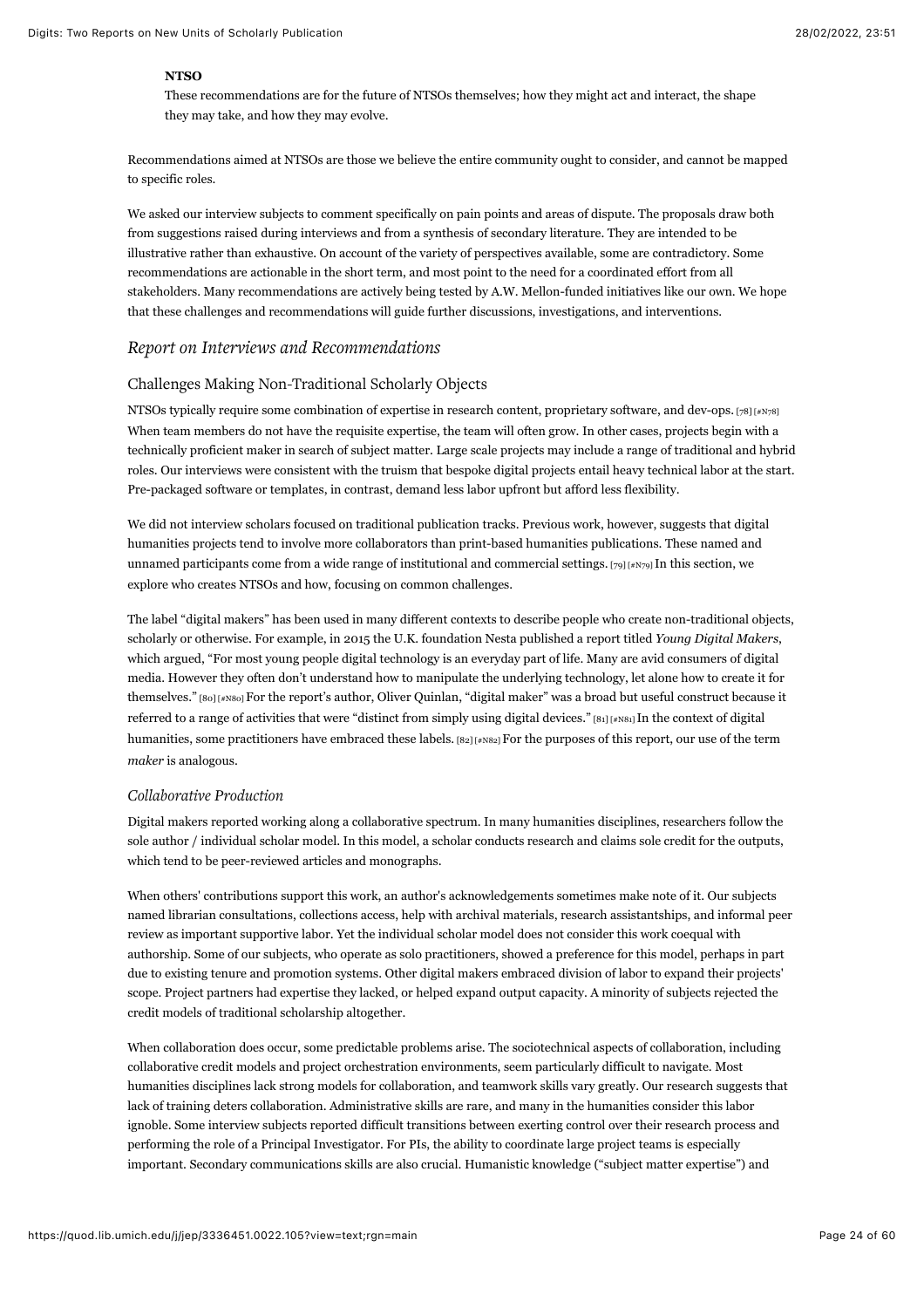technical proficiency make up two other important axes of skill reported as essential to the development of NTSOs. Some NTSOs are developed by the rare solo digital maker who excels in multiple skillsets, resulting in particularly coherent projects that are often limited in scope.

Well-functioning collaborations, in contrast, can enable digital makers to work beyond what an individual could create by themselves. Such successes seem to give rise to more hybrid project roles. The rewards of such partnerships often included skill development and increased project momentum, but may also show signs of fracture or discontinuity where collaborators meet.

Every NTSO—like every piece of scholarship—must go through many hands. Digital making, however, seems to bring the tension points of collaboration to the fore, and increase the likelihood of conflict. This difference between scholarship in general and NTSOs in particular may relate to the speed at which roles change, or the number of changes a role is likely to undergo before stabilizing. Further, a large digital project could depend on dozens or even hundreds of contributors. Any web-facing digital object, at its core, rests on a complex stack of manufacturers, software developers, internet engineers, and system administrators. Countless members of an NTSO's audience may also contribute to or co-construct the object, as in crowdsourcing initiatives or annotated editions.

In recognition of these complexities, our report does not attempt to define or contain the idea of a "digital maker." Instead, we focus on the labor that typifies digital making. Many scholars who would not claim the label "digital maker" take part in digital making. Many other participants remain anonymous or uncredited. Our rhetorical shift calls attention to the innumerable contributions to almost any project.

We found that remaining unnamed often relates to one of three norms:

- 1. The labor was a service offered in exchange for some reciprocal benefit, including funding or university credit.
- 2. The labor was part of some standardized infrastructural apparatus.
- 3. So many participants performed the labor that naming all contributors was impractical.

Reciprocated labor might include work by paid programmers, interns, or students. These kinds of collaborators more often appear by name in website acknowledgements than in books or articles published about digital projects.

Standardized infrastructural labor includes editors, peer reviewers, librarians, and archivists in one category, and technical experts such as in-house developers, digital humanities center personnel, and system administrators in another. Many such professionals receive credit for their work through internal activity reports, though they remain publicly unacknowledged. Such hidden labor is typical in both digital and print mediums. According to some subjects, the erasure from mention in externally-facing publications has been a source of consternation.

Subjects also mentioned cases where too many people had contributed components for acknowledgement to be feasible. When digital projects use outside products, software, and digital infrastructure, the labor of these entities also often remains unacknowledged. In turn, the labor of building and maintaining open source software goes uncredited. Likewise, an NTSO based on audience participation (eg. social annotation projects) or HIT/micro-tasking labor (e.g. Mechanical Turk), may not credit its participants by name.

Collaboration is hard. Some participants in the NTSO ecosystem would prefer to avoid it. Others want to collaborate but find it hazardous and a professional risk. Changing models for credit and compensation can create more conflicts. As the labor of digital making becomes more institutionalized, some types of collaboration seem more appealing. At the same time, technical labor is becoming less visible. We discuss this ostensible contradiction in the next section.

### *Recommendations Recommendations*

Based directly on interviews, our interpretation of them, or on our interpretation of surveyed literature.

- [Makers] Embrace hybrid roles, flexible teams, and more diffuse definitions of collaboration and making.
- [Makers] Acknowledge labor that is often hidden, such as editors, system administrators, etc. One possible mechanism is by using standard collaborator contribution statements.
- [Evaluators] Value non-traditional contributions as much as recognizable writing work.
- [Catalysts] Create space particularly for generalists or collaborators with shifting roles. Though they may not hyperspecialize in any one area, these contributors often act as translators without whom an NTSO cannot exist.
- [Makers] Learn and be able to describe in some detail the contribution of every member of a project team.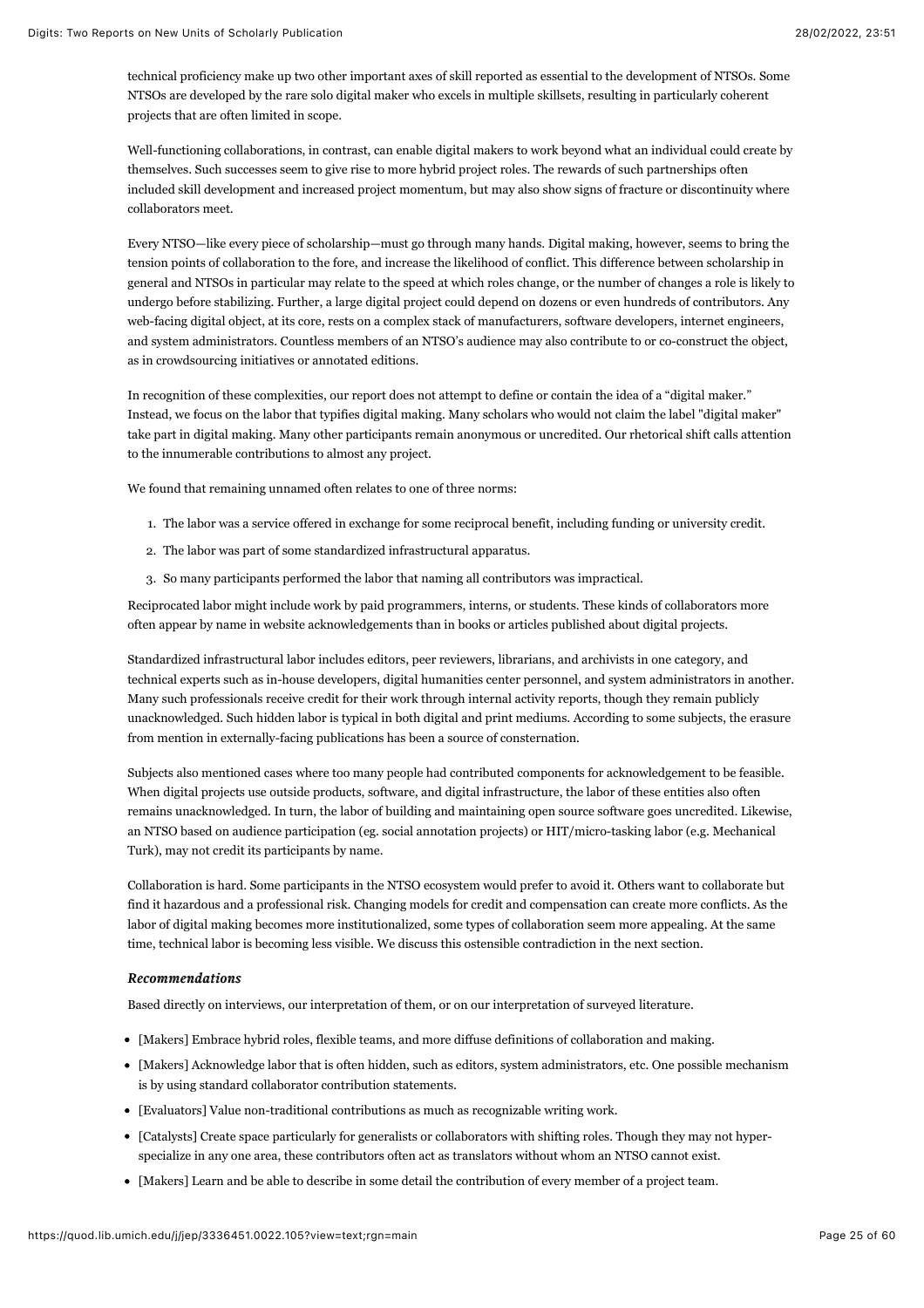- [Catalysts] Facilitate workspaces and programs where a culture of every team member knowing each other's contributions is the norm. This may be accomplished, in part, via standardized communication infrastructures and practices.
- [Makers] Seek training in effective project management and collaboration.
- [Catalysts] Create incentives and programs for makers to get trained in project management and collaboration, through funding initiatives, workplace events, etc. Such programs need adequate scaffolding, with clear pathways to gain the expertise necessary in these areas.

## *Sociotechnical Challenges and Limitations*

<span id="page-26-0"></span>NTSO production leads to pain points around technology, expertise, and gaps between the two. [\[83\] \[#N83\]](#page-55-12) The variety of projects in our study makes generalization a challenge. This section attempts to identify and categorize the most pressing sociotechnical challenges and limitations we encountered.

<span id="page-26-1"></span>Foremost, our interview subjects described tension between experimentation and maintenance. Projects using off-theshelf platforms and solutions such as Omeka, Scalar, and WordPress were described as less experimental.  $[84]$  [#N84] Other projects were bespoke creations, and required significant technical skills to build. Some proponents of custom projects said that off-the-shelf platforms would not meet their needs. Others told us that their projects exceeded the hardware or systems capacity of their home institutions. In general, more experimental approaches were seen as less maintainable, and more maintainable platforms were seen as less fit for experimentation.

<span id="page-26-3"></span><span id="page-26-2"></span>These obstacles appear sociotechnical. Institutions select digital architecture based on complex criteria. Project teams pursuing institutional partnerships for the sake of technical support must often use off-the-shelf platforms.  $[s_5]$  [#N85] Such compromises constrain projects and deter experimentation, and yet the range of hosted platforms may have been selected with other priorities in mind. [\[86\] \[#N86\]](#page-56-1) Even when technical needs are met, bureaucratic barriers or university policies may slow development, or make implementation more difficult than anticipated.  $[87]$  [ $*$ N87] Our interview subjects expressed frustration at this tension.

Our interview subjects were eager to talk about web-hosting decisions and stressed their importance. They discussed four broad categories of hosting solutions:

- <span id="page-26-4"></span>1. "Under-the-desk" servers (any server where the scholar acts as system administrator)
- 2. External services (DigitalOcean, GitHub, WordPress.com, Reclaim Hosting, etc.)
- 3. Institutional partnerships (a university library hosts an Omeka instance, a custom web application, etc.)
- <span id="page-26-5"></span>4. Publisher partnerships (a publisher supports hosting and/or building an NTSO). [\[88\] \[#N88\]](#page-56-3)

In categories 2, 3, and 4, project members tend to cede control of system administration. The work of system administration is often hidden or misunderstood.

A parallel may be drawn between these models and traditional book or journal publication. Authors play a substantial role in creating and publishing books and journal articles, but they tend to cede control over the afterlife of their work, including distribution, access, and preservation. Even during the production process, authors are accustomed to publishers controlling things like page design and printing. The notion of a structured hand-off (such as page proofs) is well understood.

In contrast to print publications, less structured hand-offs occur more frequently in NTSOs. In some cases, the work is parallel and simultaneous. Points of friction can arise between the original team and the production team almost any time in the process. Our interview subjects expressed frustration that security problems, hosting changes, or other sociotechnical issues can force a team to work on a project long after their collaboration has ended or their funding has run out.

Such concerns affect discussions of whose job it is to build the "under-the-hood" pieces of NTSOs. Factors such as funding, institutional personnel, team member expertise, and hardware & software affect these decisions. Negotiations can be complicated, resource-intensive, and difficult to understand. PIs may feel they lack the expertise to conduct such negotiations. These considerations have a strong impact on whether a project is "off-the-shelf" or custom built.

Custom built NTSOs tend to be more complex and idiosyncratic than "off-the-shelf" products. Hand-offs, as a result, are more difficult. Documentation is often absent or out of date. Even with clear records, moving such NTSOs between servers may be expensive and time-consuming.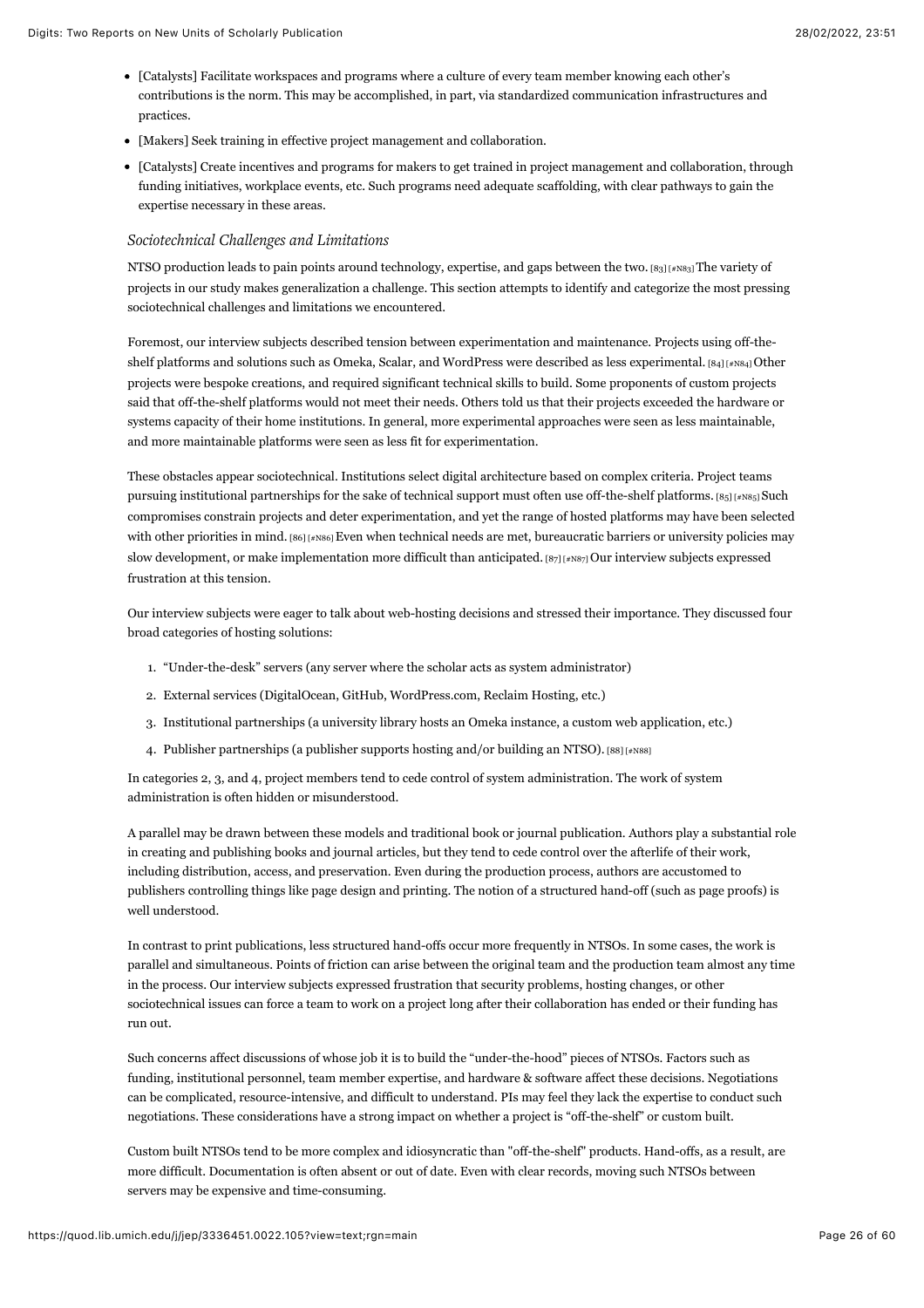The implications for digital objects in the scholarly ecosystem are dire. Scholars struggle to hand their digital work to peer reviewers, libraries, publishers, and other maintainers. Maintainers struggle to transfer them to institutions tasked with preserving digital scholarship. The loss of a single key team member may lead to a project's failure because that team member possesses skills or key knowledge that no other team members has. Under these conditions, libraries cannot hope to host copies of important NTSOs the way many libraries keep copies of important books. [\[89\] \[#N89\]](#page-56-4)

<span id="page-27-0"></span>A majority of NTSOs rely entirely on a few off-the-shelf digital tools or platforms. Fewer require some form of customization, coding, or other expert technical labor, and fewer still are entirely bespoke, requiring as much nuance, care, and skill as the humanities work involved. However, the amount of technical effort needed to fit NTSOs into the scholarly publication chain is the inverse of this. The complexity and diversity of bespoke projects means they are often the most difficult to individually accommodate. Though they are in the minority, our subjects reported that bespoke NTSOs often comprise the most interesting and impactful projects within their communities.

### *Recommendations Recommendations*

Based directly on interviews, our interpretation of them, or on our interpretation of surveyed literature.

- [NTSO] NTSOs must become more easily portable to ease the burden of transferring work between makers, evaluators, and hosts. This would become significantly easier were NTSOs encapsulated in or organized by a single file, particularly one with relevant scholarly metadata.
- [Makers] [Evaluators] [Hosts] Specify and minimize the amount of hand-offs that take place; plan the moments of hand-off carefully.
- [Makers] [Evaluators] [Hosts] Become more comfortable with containerization (or other encapsulation) standards.
- [Makers] [Evaluators] [Hosts] Use encapsulated NTSOs during hand-offs.
- [Catalysts] Incentivize encapsulation, through grant requirements, institutional encapsulation standards, and investing in consortial models to construct standards of scholarly encapsulation.
- [Makers] [Hosts] Use clearly articulated web hosting agreements to reduce the sense of uncertainty around, e.g., whether a university continues to host a faculty project after the faculty has switched institutions.
- [Hosts] Widen range of hosting options to accommodate short-term, low cost sandboxing and prototyping.
- <span id="page-27-1"></span>[Makers] Articulate project charters that specify a project's longevity. Depending on the choice, develop with that longevity in mind, or state clear project end dates.  $[90]$  [#N90]
- [Makers] Learn the hardware and software stack supporting the NTSO enough to be able to describe it.
- [Catalysts] Incentivize makers learning hardware and software stacks by offering trainings and decreasing the disconnect between makers and system administrators.
- [NTSOs] Given that the majority of NTSOs exist on one of a few platforms, the community needs to come together to agree on standard hand-off solutions for these types of objects.
- [NTSOs] Although bespoke NTSOs are in the minority, given that many described them as the most interesting and impactful within their scholarly communities, it is essential that these bespoke objects are not ignored in favor of focusing on off-the-shelf solutions. As much or more effort must be expended on standardizing the bespoke NTSO scholarly value chain, which in turn will be useful for standardizing off-the-shelf solutions.

#### *Funding*

Our research suggests that NTSO production does not fit traditional humanities funding models. The models focus on paying for books, research trips, conferences, and other initiatives with clear end-dates or end-products. Instead, digital scholarship tends to either be self-funded or dependent upon grants. This introduces a host of problems from the grantfunding economy into the humanities.

All our subjects expressed gratitude for the support of various funding institutions. Many said they were nervous about the consequences if a major grant funder, such as the A.W. Mellon Foundation or the National Endowment for the Humanities, were to stop offering grants for digital work. Some well-funded institutions would be able to support digital scholarship using internal funding, but the vast majority of digital makers do not have access to such resources. As a result, their projects would become limited to what they could self-fund. A change like this would fundamentally alter the production landscape of NTSOs.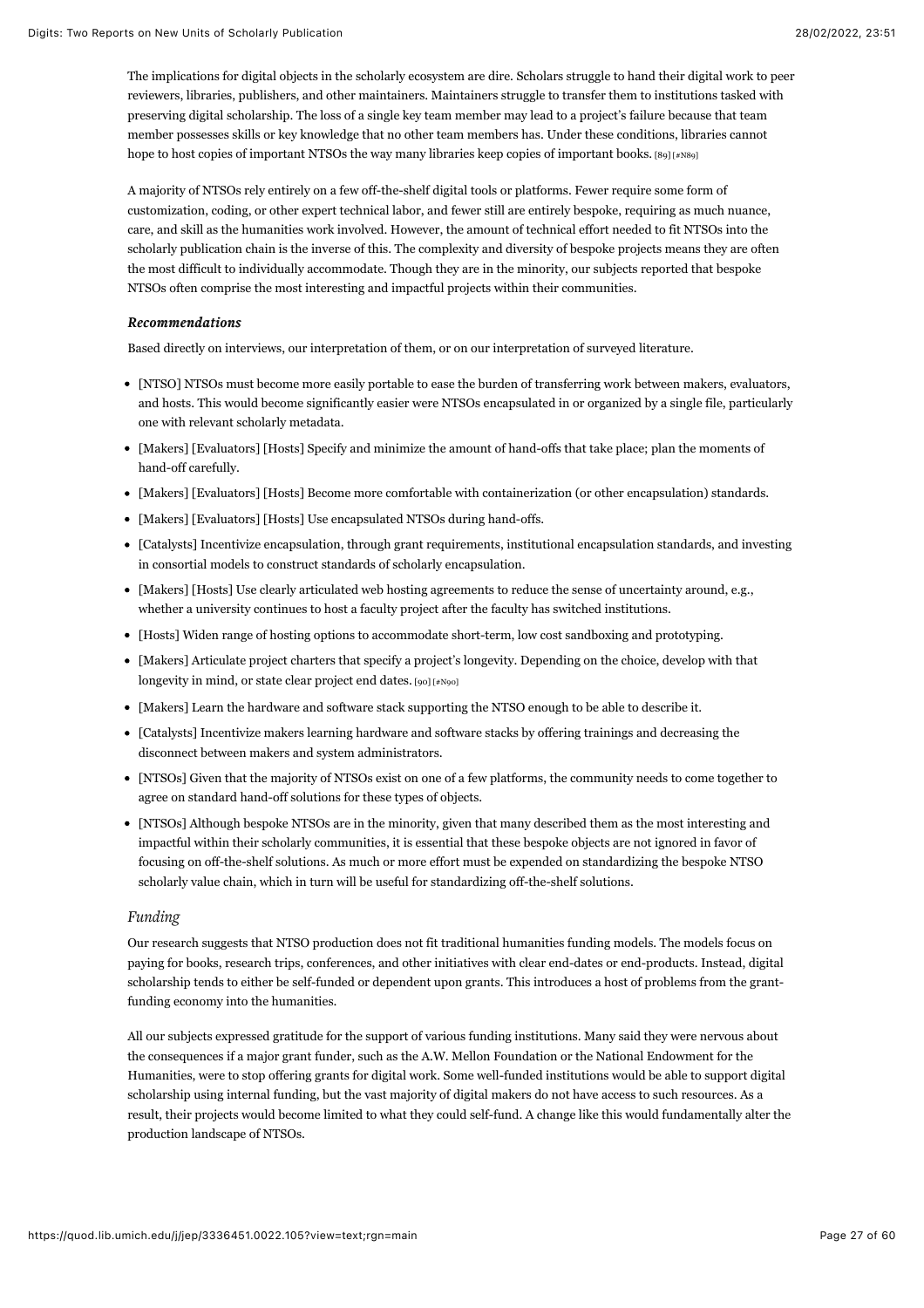The grant-funded economy also shapes the way digital makers choose to run their projects. Universities typically charge overhead rates from external grants to cover indirect costs. These rates are often set with the assumption of scientific research. As a result, overheads in the humanities tend to assume costs that typical digital humanities projects don't have. In turn, such projects are left with less funding to cover costs that scientific grants typically don't have.

In more than one interview, we were told that overhead payments take a significant part of a project's funding. The fact that sciences have more grant funding and more funding sources than the humanities seems to aggravate these concerns, especially since overhead costs contribute more directly to scientific necessities such as lab space. This structure can also lead PIs to make hard decisions based on cost models rather than project needs. For example, teams may outsource development work to avoid paying benefits and make the budget stretch farther. One subject noted that grant-funded project team members, as soon as they were trained, were often "stolen" by other projects and university libraries that could pay them higher salaries.

Hard funding comes with several advantages. Our interview subjects described career stability as one of its most compelling features. Many subjects reported university policies that make soft-funded faculty or staff ineligible to apply for grants in their own right. Several faculty or staff with soft funding reported searching for a grant-eligible faculty members to serve as in-name-only PIs to circumvent such policies. Interview subjects saw hard funding as a way to avoid the negative experience of a project coming to an awkward or even ruinous conclusion. At the end of a grant-funded project, developers are often laid off, and no one remains to address inevitable bugs and security issues. One subject described being responsible for a legacy project that "falls over" at irregular intervals. This particular person, however, did not have the knowledge or expertise to do more than restart the server.

<span id="page-28-0"></span>To address problems of soft funding, some archives, libraries, and museums have attempted to make more permanent technical and personnel resources available to project partners. Such organizational partners face a different set of challenges from lone scholars or one-off projects. Most often, they are constrained by technical debt from past projects, as well as limited capacity of personnel and technical breadth. In response, many reported limiting the types of objects they are willing to work with in order to accommodate as many projects as possible. [\[91\] \[#N91\]](#page-56-6) A minority of our subjects said they take on bespoke production with only one or two projects at a time. Based on our research, few organizations have secured long-term funding for bespoke production. Exemplary projects produced in these cases seem, to others, impossible to imitate. Even when funding is stable, interview subjects reported an absence of protocols for or commitments to ongoing maintenance and preservation.

Some of our interview subjects reported funding some or all of their projects out of pocket. Web servers operating at home or under someone's desk were more common than we expected. Self-funded services such as Reclaim Hosting, Digital Ocean, or Amazon Web Services were even more common. The costs of these solutions varied greatly. The most common reasons for such setups were as follows:

- 1. The technical needs of the maker exceeded the capacities of their home institution.
- 2. The project's preferred software or hardware was not permitted by the institution.
- 3. Bureaucratic hoops proved too complex or too onerous for the maker or project team.

Self-funding offered the advantage of making projects easier to move between institutions. Likewise, they offer complete freedom to experiment and develop projects using various approaches. They also shift the burden of tech support onto the individual or team working on the project. No subject we interviewed who went this route received compensation for the monetary costs or time debt produced by their self-hosted systems.

<span id="page-28-1"></span>As evidenced in our interviews, several publishers, libraries, and others are thinking about these issues and have collectively offered some solutions. [\[92\] \[#N92\]](#page-56-7) Our subjects, however, reported being under-resourced, understaffed, and missing the crucial expertise to execute these ideas.

#### *Recommendations Recommendations*

Based directly on interviews, our interpretation of them, or on our interpretation of surveyed literature.

- [Catalysts] Support research into the start-up costs of creating digital projects, and the long-term costs of maintaining and preserving them. Include in these cost evaluations everything from a maker's time to equipment costs and sysadmin labor.
- [Hosts] Ensure hosting, maintenance, and preservation costs are transparent, and include the full stack of development and technical requirements.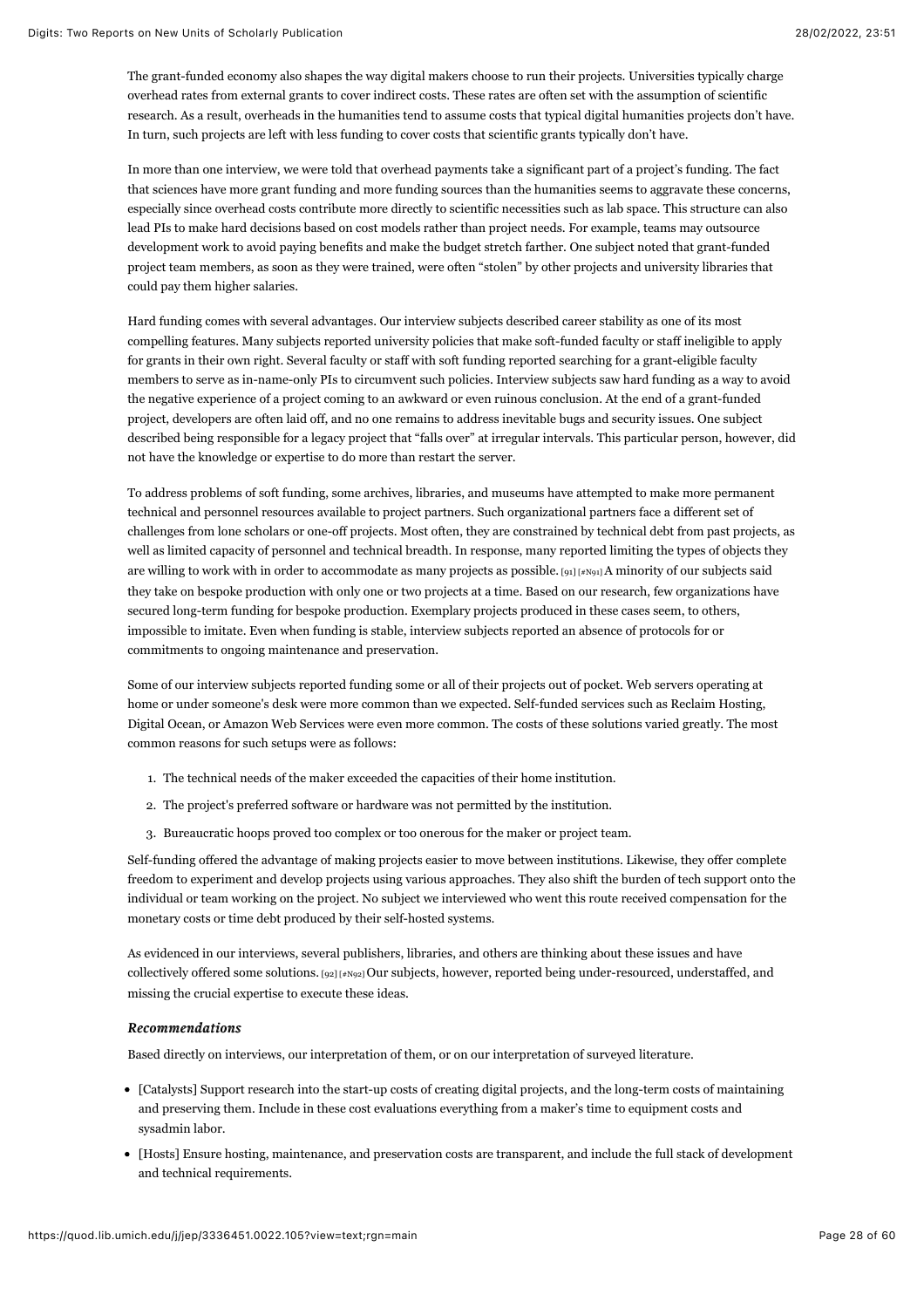- [Makers] Clearly document all project activities, time spent, and costs incurred.
- [Makers] Write librarians, technical staff, and others into grant applications to ensure these and related costs are accounted for.
- [Hosts] Clarify costs of technical infrastructure and staff to ensure they can be accounted for in grants.
- [Catalysts] Encourage grant applicants to include more complete sociotechnical costs in grant applications, and accept applications with such details as integral to the projects being undertaken.
- [Evaluators] Press for more clarity in method with respect to personnel time, contribution statements, and technical infrastructure.
- <span id="page-29-0"></span>[Hosts] Particularly libraries, lean into the analogy between the laboratory in the sciences and the library in the humanities. [\[93\] \[#N93\] U](#page-57-0)se this analogy to demand a larger cut of indirect costs levied by the university, and to help project teams secure grant funding for project infrastructure costs.
- [Hosts] Fill the role of "laboratory for the humanities" by providing makers with more flexible web hosting and cloud storage, particularly for preliminary work.

## *Copyright and sensitive data*

Our subjects raised logistical and ethical concerns about copyright and sensitive data. Those working with post-1924 United States materials reported more problems with copyright. The new affordances of text-mining complicate questions of access, as many academic distributors only permit browsing access to copyrighted materials. Others charge fees for large-scale, computational use cases (e.g., text-mining). In the United States, analysis of copyrighted materials for scholarly purposes qualifies as fair use, but the re-distribution of copyrighted materials as part of a dataset does not. Some vendor licensing agreements bar any redistribution of data, even if copyright is not a factor. Such complexities have led to creative solutions like the HathiTrust Research Center's original "walled garden," which enabled pre-defined text analysis algorithms to run on copyrighted materials. HTRC has also provided "non-consumptive" versions of texts in the form of term frequency tables.

In our interviews, several other issues related to copyright came up. Scenarios were complex and broad ranging. There was no consensus among our subjects around fairly common questions, such as the conditions necessary to call a work transformative. In cases where licensing was more of a concern than copyright, our subjects voiced similar frustration and uncertainty.

<span id="page-29-1"></span>Many of our subjects discussed concerns related to sensitive data. Humanists are often unfamiliar with Institutional Review Board (IRB) requirements and procedures. IRB is often described as a baseline ethical standard and not a cureall. [\[94\] \[#N94\] A](#page-57-1)s our interview subjects pointed out, ethical considerations beyond IRB are often crucial. Further, IRBexempt projects can encounter ethical quandaries when attempting to create digital datasets.  $[95]$  [#N95]

<span id="page-29-2"></span>One common example of this is Twitter data, which is publicly available and thus—theoretically—free for scholars to analyze yet which can include sensitive materials belonging to or associated with marginalized groups who did not consent to be collected and studied this way.

Another useful example is the digitization of the *On Our Backs* lesbian porn magazine archive. While the digitizers believe that they were operating within the limits of current copyright, most of the contributors to the magazine did so when it was a limited print-run magazine—many before the modern internet existed—and some later contributors explicitly withheld consent to having their images posted online for anyone with a browser to find. Given the potentially catastrophic personal and professional harm that could occur to the contributors through this digitization, this may be considered an unethical digital project regardless of its legality. Makers must therefore exercise caution when creating digital projects, even if they believe they have the legal right to do so.

#### *Recommendations Recommendations*

Based directly on interviews, our interpretation of them, or on our interpretation of surveyed literature.

- [Catalysts] Foster and offer legal and ethical training for digital scholarship, similar to training required in the sciences around IRB and similar issues.
- [Makers] Take time to learn about the legal and ethical issues surrounding digital scholarship before embarking on projects. If an instructor, teach students about these issues.
- [Evaluators] Keep legality and ethics in mind when evaluating data-rich research. Be particularly mindful of situations that are legal but not ethical.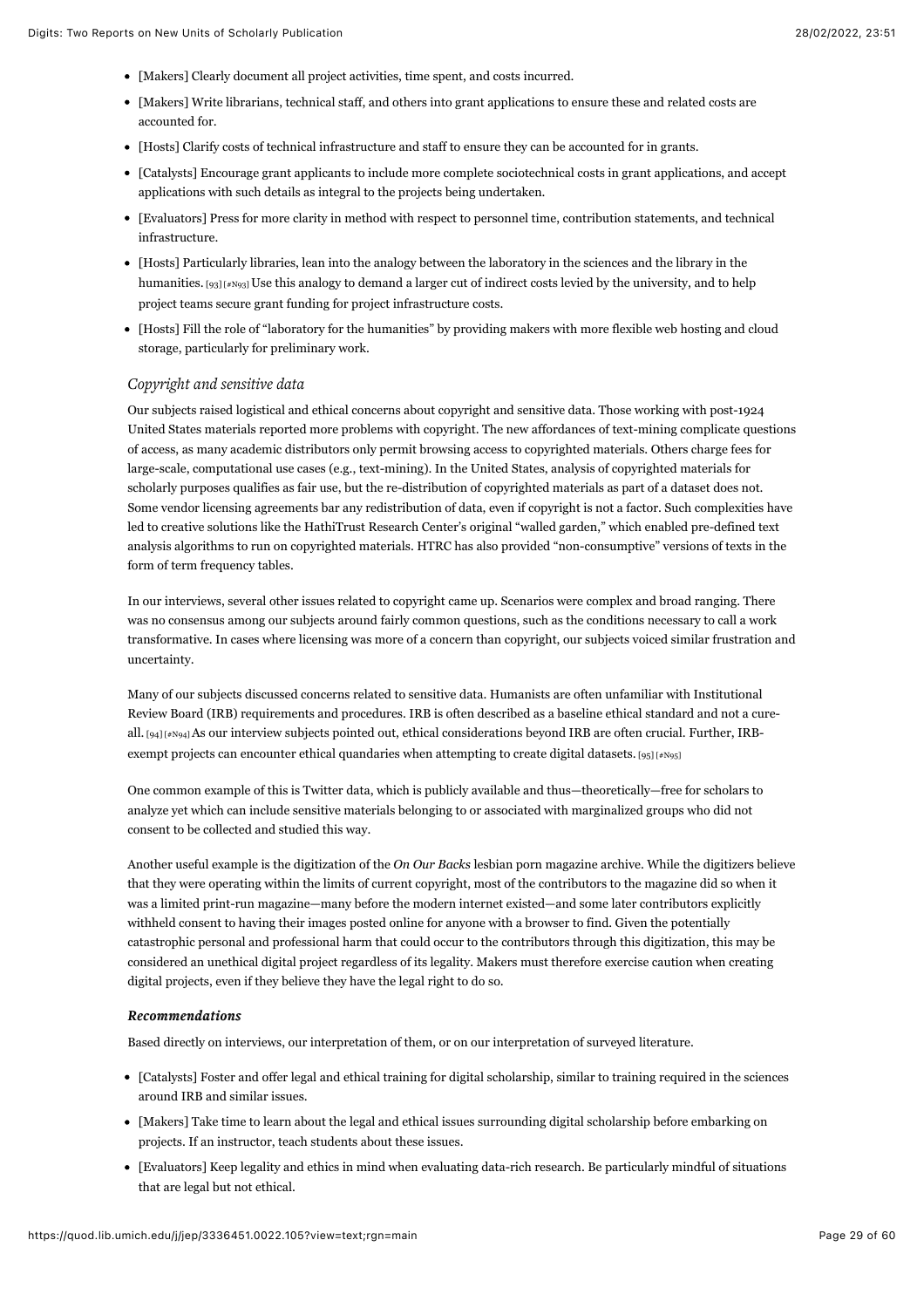- <span id="page-30-0"></span>[Catalysts] [Hosts] With respect to legally ambiguous but ethically clear situations, cultivate a risk-tolerant atmosphere that encourages experimentation. [\[96\] \[#N96\]](#page-57-3)
- [Catalysts] [Hosts] [Evaluators] [Audiences] Encourage and incentivize open data practices.
- [Makers] When ethical, adopt radically open data practices. Avoid using copyright claims as a means of staving off criticism and discouraging engagement with "under-the-hood" elements of a project.

## *Credit models*

<span id="page-30-1"></span>Of the social aspects of creating a digital project, credit models were consistently mentioned as the most likely to generate friction for a project team. As discussed above, the humanities lack strong models for collaboration. Existing norms obfuscate a great deal of labor and may foster resentment among team members. [97]  $[*/]$ 

The structural aspects of credit influence how some would-be digital makers approach collaboration, particularly with developers and librarians. Some interview subjects reported a common attitude of de facto authority and control. They reported visitors to digital scholarship centers or libraries arriving with all project details predetermined, expecting staff to construct the project without providing any feedback or guidance. The vast majority of our subjects from digital scholarship centers and libraries objected to this model. They said it reinforced problematic hierarchical structures within their institutions, as well as divisions between the digital and the humanities in the community at large.

<span id="page-30-2"></span>Some felt that categorizing technical labor as "service" devalues those contributions. In many cases, the technical aspects of a project are foundational to the project's scholarly intervention or argument. This service model may also inhibit or close off career pathways for developers within academia. [\[98\] \[#N98\]](#page-57-5) One subject argued that these paths should be analogous to computing industry career pathways, with the goal of ensuring that talented developers find intellectual fulfillment within their positions. Many must fight a double battle to receive both external and internal recognition for their work. Such attitudes may reinforce the idea that digital scholarship is not "real" scholarship. In turn, they may undercut broader efforts to legitimize digital humanities in the wider humanities community.

In contrast, two of our subjects who began on the academic track and ended up as digital humanities developers in permanently-funded positions expressed relief and excitement over the very aspects that others found problematic. Both said they had some agency to shape projects and sometimes lead their own, but spend most of their time on what their employers assign. Authorship credit is possible in their positions, but not inevitable. Both expressed distaste for the prestige-driven academic tenure process and said they were happy to have so-called "alt-ac" positions.

<span id="page-30-3"></span>The majority of our subjects agreed on the need for credit models that acknowledged the work of project team members; they also expressed that this was easier said than done. Who, for example, should be included as a co-author on an article written about a digital project? Tarkang et. al. suggests that authorship denotes "those who deserve credit and can take responsibility for the work." [\[99\] \[#N99\] I](#page-57-6)n the sciences, "the work" includes lab research and the "writing, submission, and editing required for a paper." In some humanities disciplines, where lab research does not take place, authorship consists solely of writing, submitting, and revising. An article based on a digital project might follow either of the two models. Friction can arise when contributors to a project are not listed as authors because they did not take part in the composition of an article or book.

Many interview subjects discussed the difference between team credit and individual credit. They reported creating an "About Us" page that lists everyone associated with a project. In one interview, we were told that this system is analogous to films where credits roll on for ages at the end. Such credits, they said, only last as long as the project remains online and often do not provide readers with an adequate understanding of an individual team member's contribution to the project.

<span id="page-30-4"></span>Even when digital labor is made visible, it is often misunderstood. The amount of time, effort, and skill that goes into activities such as data wrangling are especially opaque. Many of the people we spoke with expressed uncertainty about how to claim credit for the project work on their own CVs and portfolios. Where does one put pedagogical materials, datasets, software, contract work, consulting work, funded Kickstarters, or Patreon donations? These problems go beyond the CV itself; they speak to uncertainty about how to describe and categorize their work. One subject expressed a desire to see these questions lead into a deeper analysis of what people are getting credit for and why. What, in other words, does tenure mean? The uncertainty of the present moment, they said, creates an opportunity to raise these questions for digital scholarship, as well as academia more broadly. [\[100\] \[#N100\] S](#page-57-7)uch a reassessment, they said, raises the question of how prestige drives scholarly publication. Meanwhile, most of our interview subjects focused on the value of their own work in the current credit system.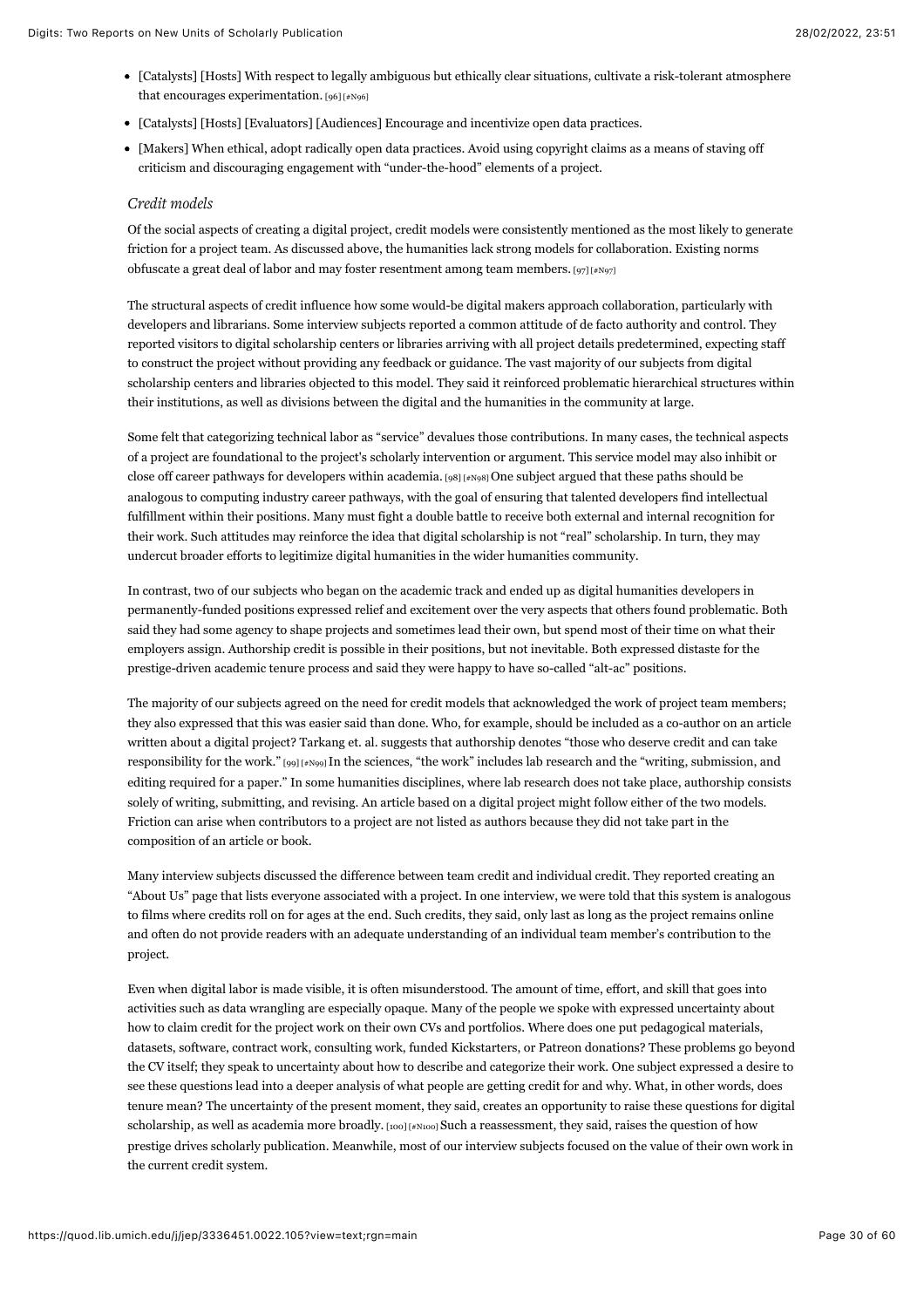#### *Recommendations Recommendations*

Based directly on interviews, our interpretation of them, or on our interpretation of surveyed literature.

- [Catalysts] [Hosts] Revise requirements for how credit is articulated to ensure labor does not go unrewarded. Arguably, taking implicit credit for others' work is a form of plagiarism, yet the stigma of a plagiarism accusation is currently much greater than failing to share credit. Apply social pressure to balance these credit norms.
- [Evaluators] Require clear contribution statements when evaluating digital projects.
- [Makers] Via scholarly organizations, coordinate norms for claiming credit in NTSOs on CVs and portfolios. Define contribution types and roles, but non-dogmatically. Some subjects preferred a "total collaboration" model, since many particularly vibrant NTSOs included contributors who were involved in every aspect of its creation.
- [Evaluators] Accept non-traditional contributions as credit in cases of hiring, tenure, and promotion.
- [Catalysts] [Makers] Standardize the use of project charters and other formal agreements to reduce the friction around credit statements early on in projects.
- [NTSOs] NTSO metadata standards must evolve to accommodate flexible, ambiguous, or expansive contribution statements.

#### Challenges Publishing Non-Traditional Scholarly Objects

In this study, we have separated publication and maintenance under different section headings. Though they often overlap, they present distinct challenges to digital scholarship. We employ the term publishing to collapse a range of activities:

- 1. Peer review.
- 2. Manuscript preparation, including editing, proofreading, quote checking, and production design.
- 3. Distribution, marketing, publicity, and indexing.

The prestige value of a specific imprint, as well as the financial models that support these activities, are also included in this section. Not all publishers take on these roles, but they distinguish publishing from our other categories. Publishing serves as a convenient umbrella term for this report.

<span id="page-31-0"></span>Avenues for the publication of print materials are well established, as is the division between published and unpublished. [\[101\] \[#N101\]](#page-57-8) In contrast, the line for digital scholarship between published and not published remains amorphous, without a clear distinction between "made", "online", and "published." In the current academic ecosystem, the labor of making a finalized public-facing, digital object often falls on its creators, while typesetting and finalization of "print-ready" versions of print scholarship falls on publishers or editors. Traditional print scholarship benefits from a level of codification that NTSOs presently lack.

Some have attempted to codify NTSO production by creating avenues to move NTSOs into the traditional credit pipeline, but the most prevalent options for such transfer struggle to accommodate digital scholarship on its own terms. For example, NTSOs are often connected to traditional scholarly publications under the following circumstances:

- 1. Digital or print publications that stamp peer-review approval on pre-made digital objects.
- 2. Journals that publicly review digital objects (as with a book review).
- 3. A print publication (i.e., companion piece) authored by members of the digital project team.
- 4. a print publication with a digital supplement or appendix, where the publication is seen as the primary, peer reviewed object.

In three out of four of these circumstances, a journal or publisher partially accommodates an NTSO, but the final product does not sit alongside its print counterpart. In these cases, the NTSO is not peer reviewed and does not earn prestige or credit equal to the print publication to which it is attached.

In choosing among these "shoehorn avenues," interview subjects said they must consider:

- 1. How the eventual NTSO will be cited.
- 2. Where and how it will appear in their CV.
- 3. The stated requirements of their chosen career path.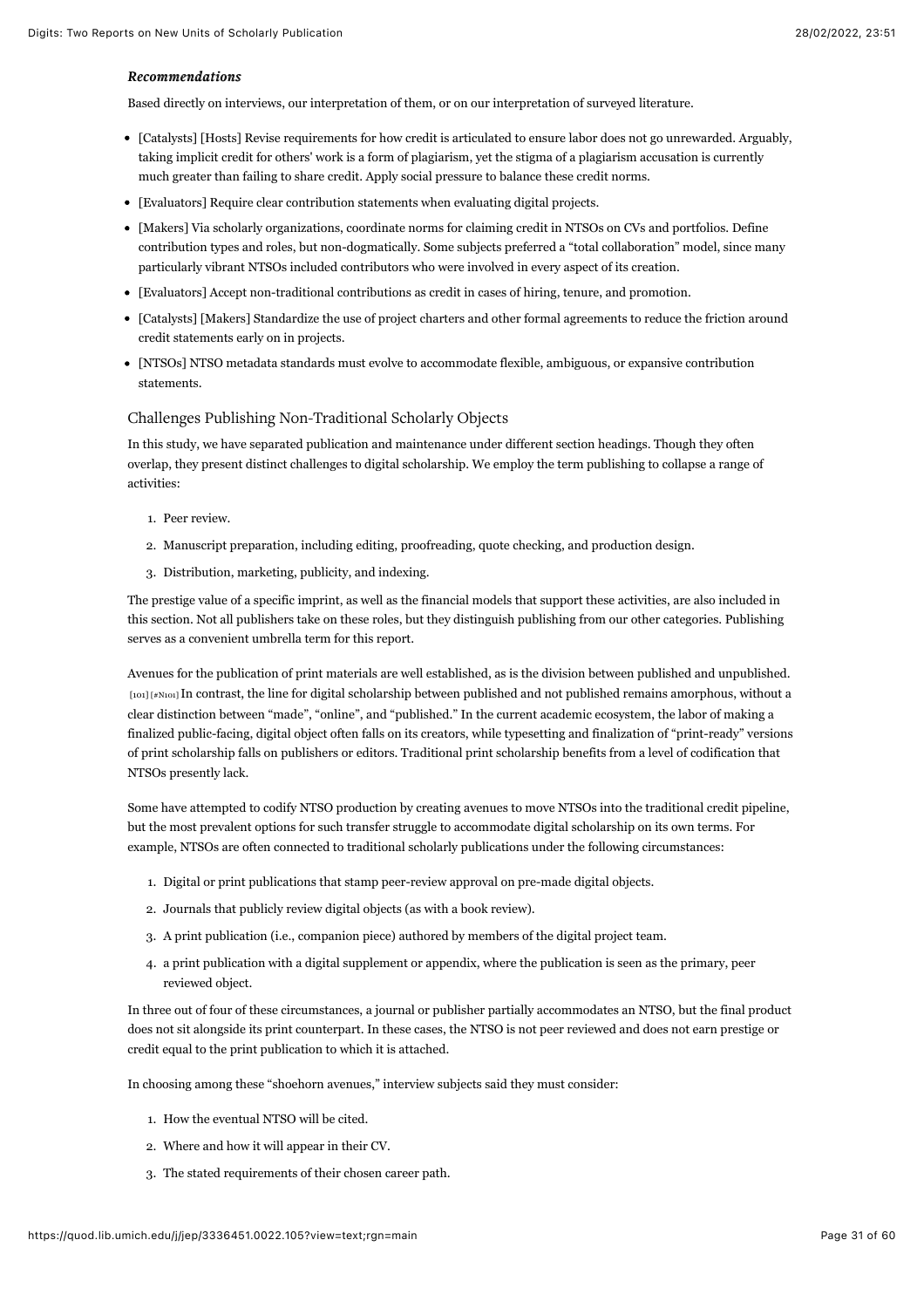<span id="page-32-0"></span>4. How to justify it to a dissertation director or a to hiring, tenure/promotion committee (where applicable).

Academic prestige was an abiding concern, and pessimism was abundant in our interviews. They described options as scarce, lacking in prestige, and often ill-fitted to their work. Most described the labor of transforming their work for the print ecosystem as difficult, with dubious benefits. [\[102\] \[#N102\]](#page-57-9) Others, especially public humanists and digital artists, reported that their audience and peers were more concerned with public impact or critical reception than academic prestige, and thus did not need to "shoehorn" NTSOs into pre-existing academic publication ecosystems. Many of these interviews subjects, however, said they work outside the research tenure stream and are less tied to traditional scholarly metrics than most of their colleagues. The perception that experimental work of making NTSOs was best suited for posttenure faculty or alt-ac jobs was widespread.

#### *Peer review*

Our interview subjects identified peer review as an especially important aspect of traditional publishing, but adapting peer review for NTSOs is daunting. Peer reviewers must have expertise in the NTSO's technical form and its content. As a result, qualified peer reviewers can be hard to find. When a project's content and technical form can be compartmentalized, reviewers with one expertise or the other can be enlisted. NTSOs built with off-the-shelf tools may help with such separation. On rare occasions, however, an NTSO's content and technical form are completely intertwined. Given the relatively small intersection between digital humanities scholars and scholars of a particular subfield, all qualified reviewers might already be attached to the project under review either as active team members or as advisors.

Our subjects expressed concern about any peer review system too sophisticated for an average scholar. For example, in digital exhibits a reviewer must be able to assess whether the technology choices make sense for the NTSO. For digital objects with complex computational elements, a reviewer needs to be able to determine whether the source material, data, and methods work together to support the object's central argument. Access to a digital object's "front end" and source code is often necessary. If an NTSO requires the installation of software or dependencies to run locally for evaluation, many potential peer reviewers would be excluded.

Another difficulty inherent in adopting the traditional peer-review process for NTSOs comes from requested revisions. Peer reviewers might consider all aspects of the NTSO equally revisable but projects that rely on standard content management systems and other off-the-shelf solutions such as Omeka, Scalar, or Wordpress can only make changes that the platform allows and affords. A relatively simple suggestion for revision could be, in this context, difficult or impossible to accommodate from a technical perspective.

Bespoke projects can be similarly difficult to revise, and may cause even more difficulties. An ad hoc solution to a particular problem could be easy to program but, depending on the scaffolding of project elements, even seemingly minor revisions might require rebuilding the project from the ground up. As with other challenges, the issue here is sociotechnical. Often, large projects enlist outside consultants who are available on a term-limited basis. Technical services might be funded through grants, provided as part of a course, or extended as grant-in-aid from a digital scholarship center or library. In such cases, revisions are possible from a purely technical standpoint. Social barriers, instead, make revision impractical and unlikely to occur. [\[103\] \[#N103\]](#page-57-10)

#### <span id="page-32-1"></span>*Recommendations Recommendations*

Based directly on interviews, our interpretation of them, or on our interpretation of surveyed literature.

- [Catalysts] [Makers] [Hosts] Start the peer review process early, perhaps during the initial design and development phases, so that NTSO revisions can be incorporated before a technical point of no return.
- [Catalysts] [Makers] [Evaluators] Foster the education of peer review standards for NTSOs. This can perhaps be combined with other teaching goals, such as technical literacy. Utilize scholarly organizations such as MLA, ALA, and AHA to host seminars and pre-conference workshops on best practices for reviewing NTSOs.
- <span id="page-32-2"></span>[Catalysts] [Makers] [Hosts] For moments when early integrated peer review is not possible, foster and adopt open, post-publication peer review models. [\[104\] \[#N104\]](#page-58-0)
- [NTSO] NTSOs must be portable between collaborators and peer reviewers, and executable such that non-technical peer reviewers are still able run and review the object.

#### *Prestige*

Despite the difficulties of publishing NTSOs, many of our interview subjects remained committed to adapting core elements of monograph publishing to their work. Academic prestige was at the heart of this support, as was loyalty to peer review as a process. Some said they were concerned with how NTSOs appear on their CVs, and many said they preferred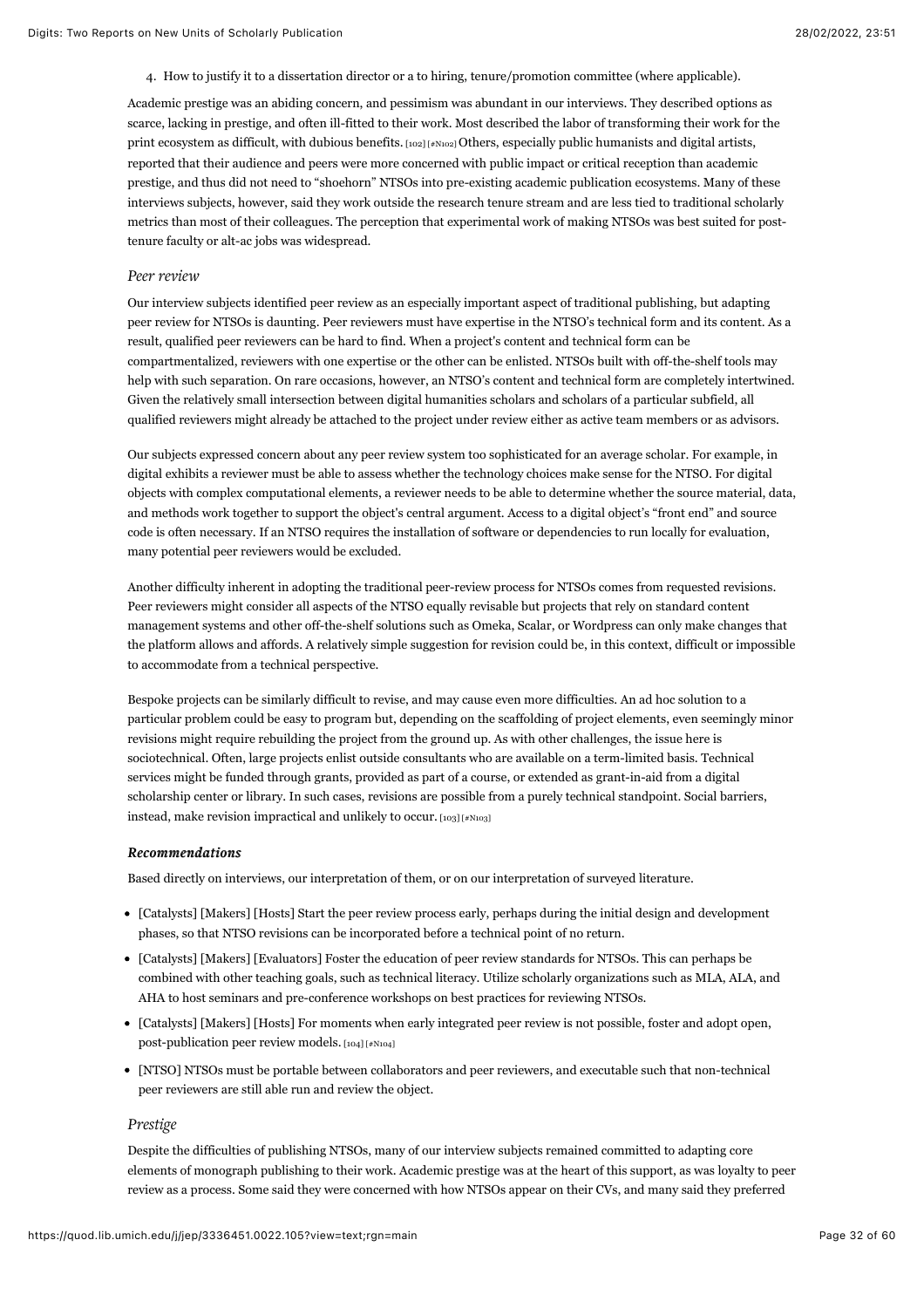<span id="page-33-0"></span>Omeka and Scalar because of their "monograph whiff." A booklike object, they said, would be easier for hiring, promotion, and tenure committees to understand. [\[105\] \[#N105\]](#page-58-1)

<span id="page-33-1"></span>There was no consensus as to whether monographs, articles, or conference papers were most analogous to NTSOs. [106] [\[#N106\] Some suggested that such a judgment depended on the size and scope of the project. Almost all our subjects,](#page-58-2) however, sought to draw comparisons to traditional modes of publication. A few also related experiences of having NTSOs evaluated as service instead of scholarship. The subjects who recalled such experiences found them objectionable. One attributed the misjudgment to an overly narrow definition scholarship, i.e., that only a prose-like intervention articulating and defending a critical argument should count. Some subjects voiced the idea that "the model is the argument," but they also conceded that such scholarship would be less recognizable to some reviewers. [\[107\] \[#N107\] I](#page-58-3)n other words, our interview subjects saw the norms of print as crucial to traditional prestige.

<span id="page-33-2"></span>Many of our subjects were especially concerned about the stigma of self-publication. This label, they felt, would lead reviewers to dismiss the work and disqualify it from being "serious scholarship." There was some disagreement (and even tension) about whether publishers were a healthy part of the scholarly ecosystem. Some called for prestigious journals in their field to create more space for NTSOs. Their core idea was to extend the prestige of traditional, print-based scholarship to contexts where digital scholarship could appear. [\[108\] \[#N108\]](#page-58-4)

<span id="page-33-3"></span>Others called for the reform of (or even an end to) prestige-based scholarship. A press' reputation, one interview subject argued, is too often relied upon to determine the importance and prestige of a scholarly work. Outsourcing scholarly gatekeeping to publishers, they said, prevented scholars from reading and judging scholarship on its own merits. As stated previously, many of our subjects who chose "alt-ac" career paths expressed great relief at "being freed" from the structures of prestige, credit, and promotion. Many of these subjects directly associated these structures with a publishercentric system. [\[109\] \[#N109\]](#page-58-5)

#### <span id="page-33-4"></span>*Recommendations Recommendations*

Based directly on interviews, our interpretation of them, or on our interpretation of surveyed literature.

- [Catalysts] [Makers] Articulate criteria for NTSOs to be treated as equal to monographs, journal articles, and conference presentations via scholarly organizations, tenure guidelines, grant programs, and other initiatives. Reduce the knowledge gap regarding the amount and kinds of labor that go into producing NTSOs.
- [Makers] [Evaluators] Continue experimenting with radically alternative credit models.
- [Hosts] Put resources into and create space for NTSOs. Treat NTSOs as equally valuable and valued as print-based scholarship.
- [Evaluators] Adopt capacious notions of scholarship that include NTSOs and self-published work. Work to divorce the means of distribution from the granting of prestige.

### *Alternative Audiences*

In our interviews, issues of prestige were directly linked to intended audience. Many digital makers have traditional academic audiences in mind for their scholarship, including disciplinary scholars in the humanities and STEM, which can be further divided by level of specialization. Imagined classroom use was also a common intended audience for interviewees NTSOs. Several of the people we interviewed identify strongly with the public humanities and see their audiences as various segments of the public. They expressed interest in matters of social justice, cultural heritage communities, and policy-making. The great range in size of perceived audiences appears to have a strong impact on the software, tools, and platforms used to create and publish NTSOs. In cases where audience response (approval, engagement, etc.) is a priority, the norms of prestige are perhaps less salient.

<span id="page-33-5"></span>Those who said they prioritized public humanities showed little interest in attempting to emulate traditional publishing models. Instead, they argued that effectively self-publishing—that is, paying for their own project hosting and taking responsibility for the full lifecycle of the project—enabled them to reach their intended audiences. [\[110\] \[#N110\]](#page-58-6) The scholars we spoke with who were engaged in public-facing scholarship tended to work on smaller or solo projects, and either worked in contexts where these projects were sufficient to keep them employed, or worked on enough more traditionallooking projects that they rested on these when it came time for assessment, tenure, promotion, or re-appointment.

#### *Recommendations Recommendations*

Based directly on interviews, our interpretation of them, or on our interpretation of surveyed literature.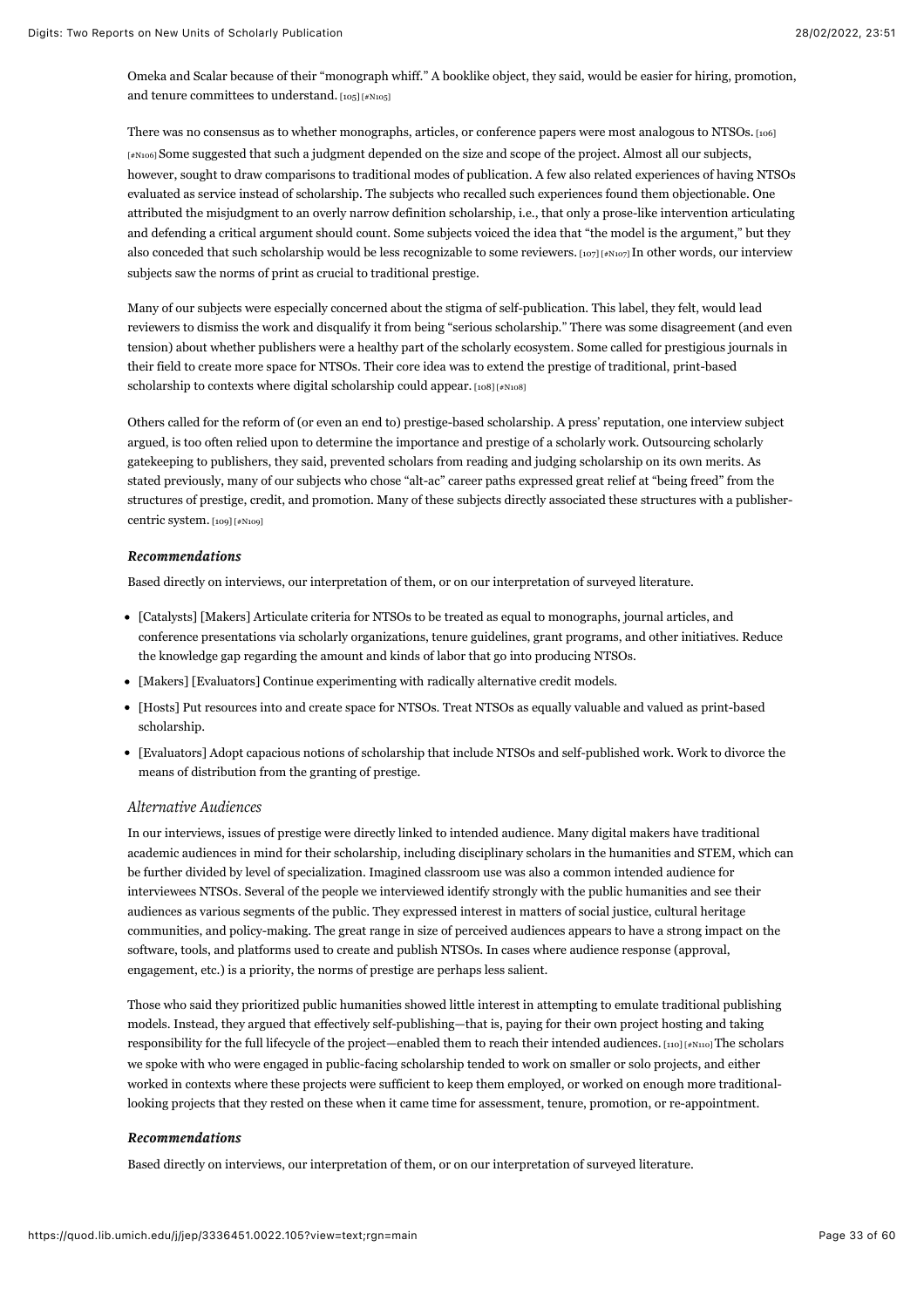- [Makers] Build NTSOs with user-centric design, particularly but not exclusively when building for general audiences.
- [NTSOs] NTSO standards should align with modern user-focused web standards, including for mobile compatibility, accessibility, and minimalism. Adopting these standards, conveniently, will also help NTSOs become more easily accessible and preservable, and decay more gracefully.
- [Catalysts] [Hosts] Build networks, indices, databases, and other aggregators to collect NTSOs and make them more discoverable by non-traditional audiences. Such networks would do well to include secondary educators, community organizers, and other stakeholders. [\[111\] \[#N111\]](#page-58-7)
- <span id="page-34-0"></span>[Makers] Proactively seek inclusion of NTSOs in aggregators depending on the intended audience. Reaching out to nongovernmental organizations and for-profit entities may be relevant, depending on the NTSOs focus.
- <span id="page-34-1"></span>• [Audience] Normalize paying for NTSOs or NTSO consortia out of respect for the labor involved. [\[112\] \[#N112\]](#page-58-8)
- [Makers] Directly justify decisions to self-publish if going up for tenure or promotion, describing how the work was received by scholars and broader audiences.
- [Evaluators] Accept non-traditional audiences and venues as legitimate markers for success.

## *Discoverability and access*

Most of our interview subjects agreed that discovery and access are two of the largest barriers to success for NTSOs. Making self-published materials visible is difficult. As we have suggested, many NTSOs are published on scholars' personally-maintained websites.

NTSOs hosted by digital centers or other groups with institutional websites tend to be more visible. Some interviewees noted they now pay increased attention to dissemination. Putting something online "is not enough anymore," one subject said. They suggested further that scholars must do more than ever before to market even traditionally published scholarship.

<span id="page-34-2"></span>Our subjects noted that aggregators, distributors, and library catalogues do not prioritize NTSOs, even those hosted by traditionally prestigious publishers including Stanford University Press. Scholars generally know that they can find monographs, journals, and articles using library-integrated services like the MLA bibliography, JSTOR, EBSCO, ProQuest, and Worldcat. None of the subjects we spoke with were aware of any such systems that indexed digital projects. [\[113\] \[#N113\]](#page-58-9) NTSOs, as a result, are less visible and discoverable than print scholarship. According to one subject, many well established aggregators, in fact, see NTSOs as a potential threat to their market share. Their focus has been embedding digital assets into proprietary distribution models. In some cases, vendors have focused on adding metadata to open access or public domain materials. Improved search or browse functionality ostensibly justifies re-distributing free materials for profit.

Some of our interview subjects had negative reactions to these attempts. They wanted to know why for-profit companies were in control of academic scholarship that they felt should be under the control of their makers or at least available without charge. (None offered solutions for the increased burden this would place on makers.) Other subjects were more focused on outcomes. One such subject said they had begun using Google Scholar because it indexes recent scholarship better than their university library catalog. Newer aggregators generally do not provide easy ways to search for digital projects, datasets, libraries, bots, or other digital project "detritus" that might be of interest to a digital scholar.

One interview subject had a particularly negative reaction to Google Scholar. The root of this particular critique was Google's opaque metadata and indexing standards, but it suggested a broader concern. New indexes, like the aggregators they seek to supplant, do not account for NTSOs. [\[114\] \[#N114\]](#page-58-10)

### <span id="page-34-3"></span>*Recommendations Recommendations*

Based directly on interviews, our interpretation of them, or on our interpretation of surveyed literature.

- [NTSOs] Standardization must form around NTSO formats and metadata before indices/aggregators can pick them up.
- [Catalysts] Encourage standardization around local or funded NTSOs.
- [Catalysts] Fund, create, or join consortia tasked with creating generalized indices for NTSOs of particular forms.
- [Makers] Learn, adopt, or help create standards for NTSOs, particularly with respect to standard locations and structures for metadata.
- [Catalysts] Fund studies and support projects into how to make repositories more NTSO-compatible.

## *Financial models and licensing*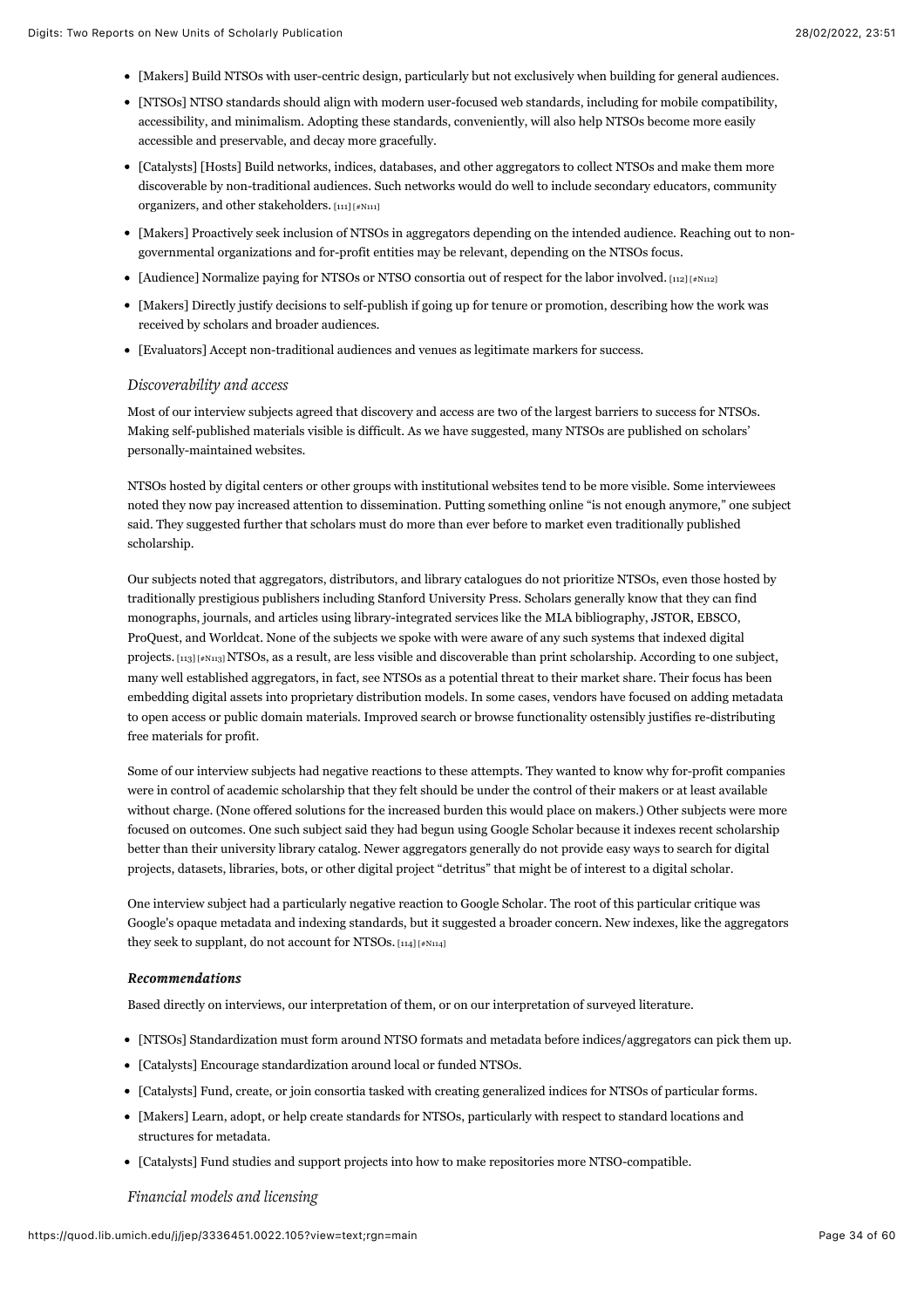The publishers we interviewed spoke of financing and maintaining NTSOs as two main stumbling blocks to integrating them into existing business practices. This was true for traditional publishers, higher education institutions publishing on their own platforms, and individual creators who self-published. Currently, there is no business model established for NTSOs that is as clear as the models for print publishing. In a print context, publishers can reliably calculate cost-per-book upfront, and have developed industry-standard methods for cost recovery. [\[115\] \[#N115\]](#page-58-11)

<span id="page-35-0"></span>Our interview subjects making NTSOs expressed reluctance to work with for-profit publishers. These publishers might have the resources to experiment, one subject said, but their goals conflict with academia's. University presses were seen as a more ethical option. Many such presses have expressed interest in publishing NTSOs, but their business models often prevent them from experimenting freely. Outside grants allow some experimentation, but this does not constitute a sustainable model.

Offering NTSOs alongside a monetizable print component can sometimes offset these costs. However, this structure can also create tension between the print and digital component, since the financial model implies that the print component is the main product. Several of the press representatives we spoke to said they were hesitant to try a digital-first model, for fear of cannibalizing sales. The few interview subjects who had taken this approach said they used embargo periods during which time only the print publication would be available for sale—to assuage this fear. More often, access to a digital object would come gratis, on its own or with purchase of a print edition.

Publishers we spoke to said that lack of technical uniformity and clear production pipelines are the root drivers of costs. Each digital object requires different labor, which creates a larger financial burden for publishers. Hiring expertise in various technologies, they said, would be especially cost prohibitive. Combined with a lack of consensus around costrecovery models, these forces push production labor to NTSO project teams and their host institutions.

Based on our interviews, this financial model is relatively common. However, it makes NTSO publication less appealing for project teams, as they are not able to offset their labor as much as they would like. Many NTSO makers are not able to pursue this model, as they lack the necessary funding, expertise, or institutional support. Such factors keep NTSOs marginal, which further inhibits their legitimacy and potential prestige.

<span id="page-35-1"></span>Presses may also avoid NTSO publication because unclear lines of ownership can sometimes develop with large scale digital projects. In our interviews, this issue came up several times. If a project has been handed off from one lead investigator to another, it may be unclear who has the ability to offer control and ownership of the component pieces. [116] [\[#N116\] The concern is also partially a financial one because licensing concerns are seen as a risk to cost recovery. If licensed](#page-58-12) material is part of project, that license is a continuing cost. The licensing party could discontinue services or abruptly change their price.

In contrast, some makers cited the control they gained by self-hosting NTSOs as an upshot. Many may use self-hosting to sidestep issues of intellectual property, since they are not accountable to publishers' legal teams to produce signed intellectual property agreements. Self-hosting can also allow an NTSO to continue to function after official financial support has been exhausted. Although self-hosting can sometimes increase the lifespan of a project, interview subjects who said they preferred to maintain control of their materials seemed more comfortable with the idea of digital ephemerality. Some NTSOs, they said, do not need to be as durable as printed books.

#### *Recommendations Recommendations*

Based directly on interviews, our interpretation of them, or on our interpretation of surveyed literature.

[NTSOs] Financial models appear to be held back by a collective action problem. Publishers seem to be risk-averse because it is difficult to assess costs upfront. Outside forces can easily disrupt an NTSOs ability to pay for itself longterm. Normalizing NTSO production could alleviate both problems. Meanwhile, many scholars are dissuaded from taking on NTSO production because of their marginal status. One solution would be to produce a critical mass of nontraditional scholarly output to try and make it less marginal (supply side). The other would favor targeting NTSO demand by appealing to new audiences (consumer side).

## Challenges Maintaining Non-Traditional Scholarly Objects

Project teams, digital scholarship centers, and host institutions are responsible for most NTSO maintenance. Likewise, they are the primary distributors of these objects. With print publication, scholarly presses handle production, distribution, and preparing materials for long-term access (typesetting, printing on acid-free paper, indexing, etc.).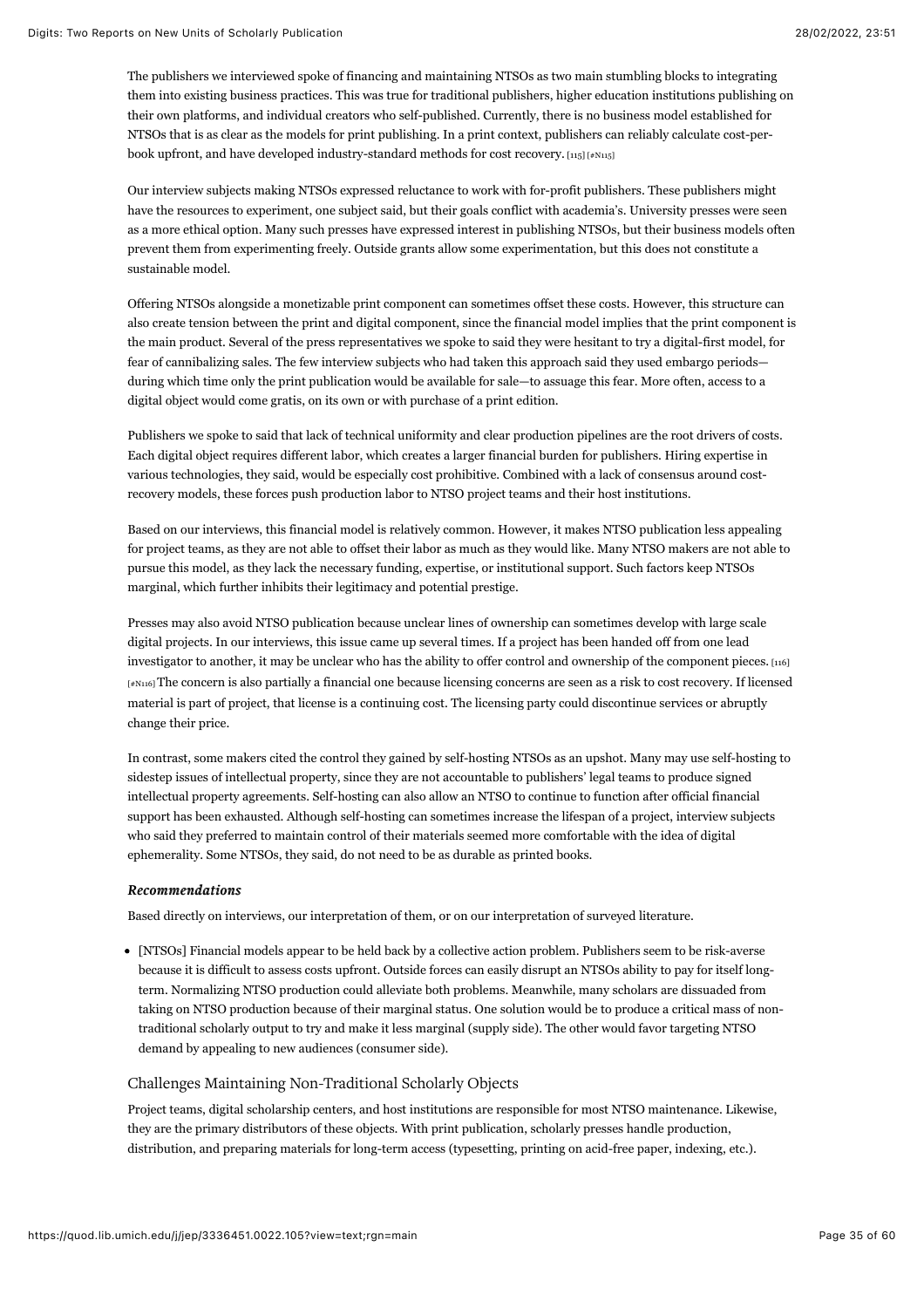Libraries are then primarily responsible for the care and preservation of these print publications. With NTSOs, maintenance burdens have shifted to those who have not traditionally been responsible for such tasks, and who are often ill-prepared for their requirements. [\[117\] \[#N117\]](#page-59-0)

<span id="page-36-0"></span>Our subjects pointed to many issues that project maintainers need to address. Such labor includes scoping resource requirements, preparing projects for preservation, and retroactively dealing with "legacy projects" built on outdated platforms.

There was no consensus among our subjects about who should be responsible for project maintenance. Several said that their labor in making an NTSO should end at the point of publication. As with a print resource, the resulting object would become someone else's responsibility. One of our subjects said that long-term maintenance concerns prohibited faculty from considering NTSO production. If a project might only be maintained for three to five years, they felt their time and effort would be better spent writing a traditional book. Others said the shifted maintenance burden made it easier to take their projects with them when they left institutions. Still others viewed direct control over how long their scholarship remained available online as a benefit.

#### *Disparate notions of maintenance*

Many of the people we interviewed questioned the way we were using the term *preservation* and wondered whether the scholarly community as a whole was using it appropriately with respect to NTSOs. They asked if maintenance of digital project could be considered preservation. If not, where was the boundary between these two activities? Interview subjects asked "what is the difference between the live web site and the archived site? We can't get rid of preservation, but can we get rid of maintenance?" Collectively they raised questions about how separate these activities are.

<span id="page-36-1"></span>This report adopts the position that maintenance and preservation must be viewed as separate categories. Conflating the two obscures much of the labor of NTSO production. For the purposes of this report, we have tried to use *maintain* and *preserve* consistently. A project that is being *maintained* continues to be accessible via the same or similar means as originally designed. A project that is being *preserved* may not be rapidly or easily accessible in its original context but may continue to be accessible in the long term.  $\mu_{118}$  [#N $\mu_{118}$ ] Web archiving provides an illustrative example of how we distinguish between maintenance and preservation. A web project that is hosted on its original domain on the same platform or perhaps flattened into a static site is being maintained. A web archive of that site that is accessed via the Wayback Machine or is being stored without public access is being preserved. The modality and availability of access is how we, for the purposes of this report, separate the two practices.

#### *Recommendations Recommendations*

Based directly on interviews, our interpretation of them, or on our interpretation of surveyed literature.

- [Makers] [Hosts] [Catalysts] Pursue education and outreach strategies to close gaps in understanding about maintenance.
- [Hosts] [Catalysts] Create professional development opportunities targeting maintenance task competencies.
- [Makers] Clearly define maintenance tasks and document work.
- [Makers] [Hosts] Use project charters and other documents to help set clear expectations for maintenance at a project's outset.
- [Catalysts] Direct grant funding towards normalizing NTSO maintenance activities.

#### *Legacy Projects*

<span id="page-36-2"></span>Our interviews returned often to the so-called "legacy projects" problem. [\[119\] \[#N119\] T](#page-59-2)eams, centers, departments, or institutions have existing obligations to maintain certain NTSOs. Some digital content, likewise, is seen as too important to lose. Since many of these projects originated twenty or more years ago, many use non-standard or now-out-of-date technologies. They may be dependent legacy database engines, webservers, and operating systems. These projects can constitute major security risks for hosting institutions, especially when code with known exploits is running on publicfacing servers. One common technique involves hijacking a server's resources to create a zombie or bot. A project may continue to function while its resources are used to send spam emails, mine cryptocurrencies, or spread malware. An NTSO's functionality may degrade or disappear due to changing browser or platform standards, security patches, or changes to external resources. [\[120\] \[#N120\]](#page-59-3)

#### <span id="page-36-3"></span>*Recommendations Recommendations*

Based directly on interviews, our interpretation of them, or on our interpretation of surveyed literature.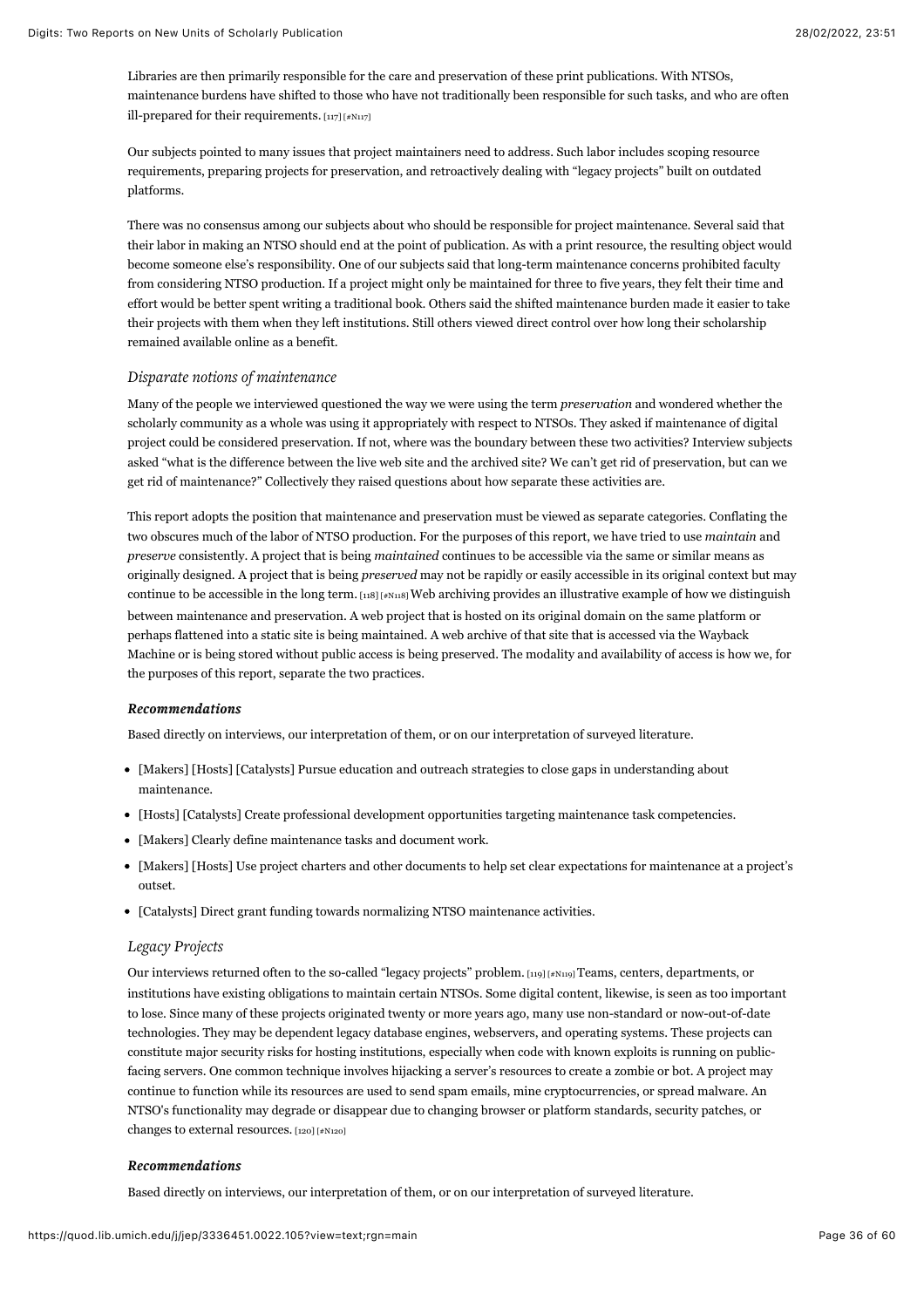- [NTSOs] It would greatly reduce costs and complexities were many actively maintained legacy NTSOs transferred to a static or encapsulated preservation state. This would require significant initial investment by [Catalysts] and [Hosts], but would reduce overall costs of long-term maintenance and preservation.
- [Makers] [Hosts] Help establish clear pathways between maintenance and preservation to ease hand-offs.
- [Makers] [Hosts] Avoid models where continuous updating and ongoing maintenance is the norm. Many NTSOs could adopt a model more like a scholarly monograph, with various editions in stable preservation states.
- [NTSOs] Software containers, though not a panacea for maintenance challenges, can reduce maintenance overhead and mitigate the effects of "dependency hell." Containers are often perceived as difficult to adopt but are often praised as time-savers once adopted.
- [Makers] Consider simplifying NTSOs using approaches like minimal computing.
- [Makers] Build graceful degradation into original objects or their metadata. [\[121\] \[#N121\]](#page-59-4)

## <span id="page-37-0"></span>*Technical and personnel resources*

Maintaining digital objects requires significant personnel and technical resources. Both of these raise costs. Some interview subjects, especially solo practitioners, said they took on maintenance and stewardship responsibilities themselves, including personally paying for hosting, renewing domains, updating software, responding to copyright issues, moderating user-comments, and updating metadata for search engine indexing. With few exceptions, our subjects reported letting digital objects remain inaccessible when their projects became too difficult to maintain. They rarely put effort into long-term access or preservation beyond a reliance on, for example, GitHub or an institutional repository (if the IR could accept the project in the first place).

One solo practitioner said their projects might remain offline for months at a time before someone notices and informs them. Fixing the underlying issue could take longer still. More than anything, maintenance requires people tasked with the labor of maintenance. One interview subject said that lack of personnel was "the ultimate hurdle." All the computers in the world, they said, aren't enough to maintain projects if there aren't enough people with knowledge and expertise to work on them. Those with outside support (institution, publisher, etc.) sometimes shared short-term maintenance labor. More often, solo practitioners or teams reported making hard choices about how to best use limited resources.

Maintenance is a 24/7 enterprise. It combines ensuring an NTSO maintains functionality and remains reasonably secure. As one subject reminded us, it could even include walking into a server room and moving a computer because of a leak in the roof. In our section on making NTSOs, we described the trade-offs between standardization and experimentation. These decisions affect a project's eventual maintenance demands. Institutions committed to maintaining multiple software stacks (each perhaps requiring its own virtual machine) must have the expertise on hand to deal with each of these stacks. Hosts with standardized system stacks can maintain more projects at once, but at the expense of expressive capacity. Many content management systems, though, are perpetual targets of attacks. As a result, using platforms such as Omeka or Scalar incur additional maintenance costs in dealing with the security risks of standardization. In our [interviews, the precise cost of accommodating multiple software stacks vs. standardized systems remained unclear.](#page-59-5) [122] [#N122]

#### <span id="page-37-1"></span>*Recommendations Recommendations*

Based directly on interviews, our interpretation of them, or on our interpretation of surveyed literature.

- [Makers] [Hosts] Create documentation that addresses an eventual project hand-off directly.
- [Evaluators] Help establish and defend the norm among NTSOs and NTSO production teams that documentation will directly address expectations for any future project hand-off.
- [Makers] [Hosts] Develop consistent editorial policies, agreements, etc. before hand-offs take place. This recommendation may make preservation easier, either by freeing hand-off teams from making curatorial decisions or providing clear guidance for those decisions.
- [Makers] [Hosts] Allocate the necessary time and resources for maintenance teams to keep sites functional and secure. New maintenance needs, such as recently identified security risks, can arise at a moment's notice.

## *Cost Models*

As noted in our interviews, maintenance costs are difficult to estimate ahead of time and can grow quickly. Costs can remain low for longer periods of time, with sudden increases for upgrading or short-term troubleshooting. One interview subject compared digital scholarship to venture capitalism. They said this paradigm focuses on starting projects rather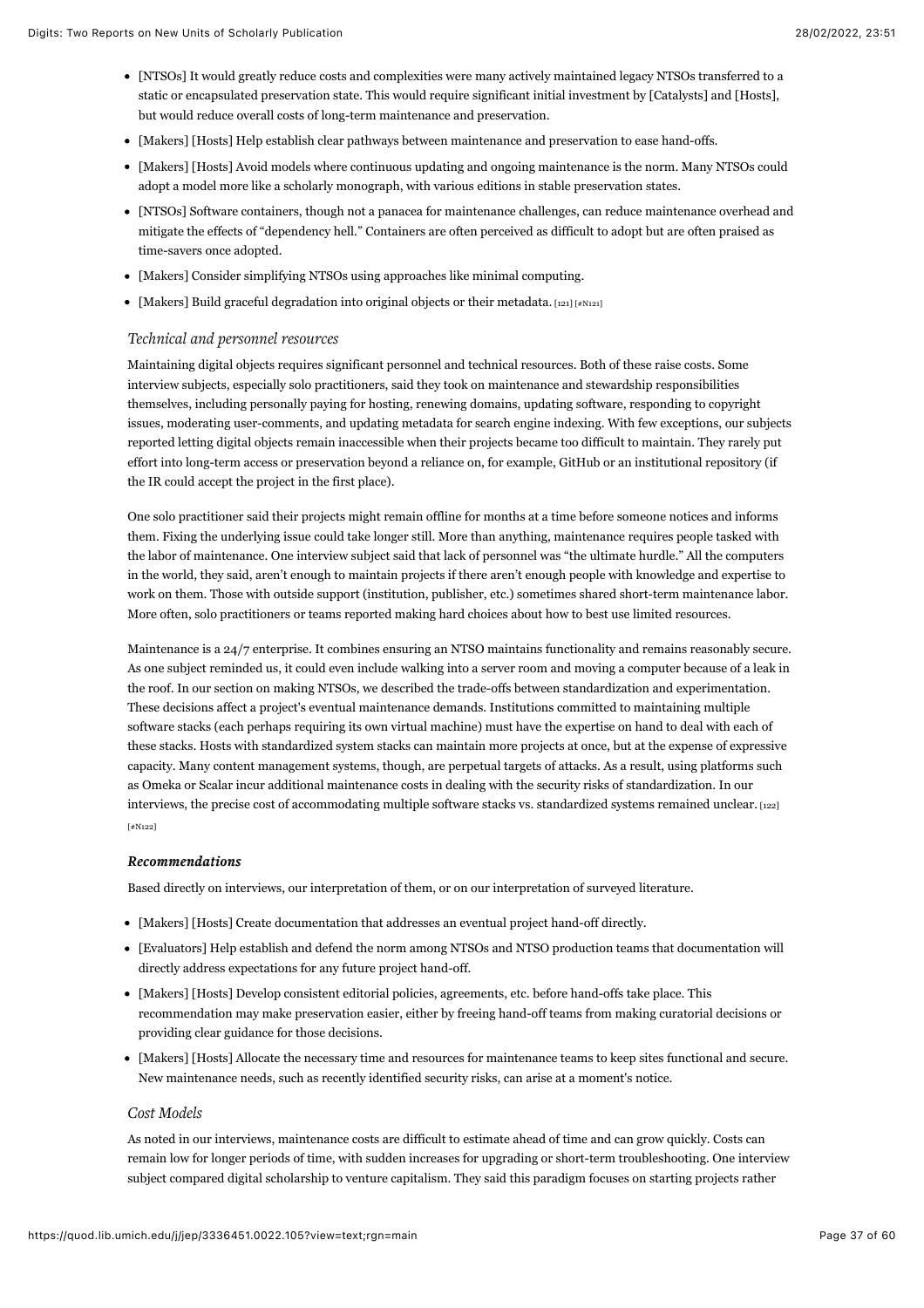than maintaining them in the long term. Based on our interviews, although funders mandate maintenance and sustainability, current funding systems do not accommodate these requirements. Sustainable NTSOs need permanent infrastructure and personnel, which are hard to maintain with project-based expenditures.  $[123]$  [ $*$ N123]

Our interview subjects were practical about the resource requirements of maintaining projects. Many (in small and large institutions) pointed out the need to be realistic about what individuals, centers, or libraries can do. Determining whether a project should be maintained or preserved, they said, required balancing several factors:

- <span id="page-38-0"></span>1. Audience or community demand for the resource.
- 2. The level of access needed to meet current demand.
- 3. Commitments made to grant-funders, partners, etc.
- 4. The value or significance of the project.

Several interview subjects spoke of both intellectual and monetary value. Some suggested that digital project maintainers should not be afraid to justify and even monetize their projects to support maintenance costs. One said they wanted to "take the hubris" out of digital projects, arguing: if you let it go and it's valuable, people will step in to ensure its survival.

#### *Recommendations Recommendations*

Based directly on interviews, our interpretation of them, or on our interpretation of surveyed literature.

- [Makers] [Hosts] Work to make maintenance costs more transparent, and incorporate these costs into budgets.
- [NTSOs] Broadly speaking, the digital scholarship community should be open to cost models that involve monetizing to support maintenance costs (e.g., following the model of Omeka.net, MLA member resources, etc.).
- [Hosts] Develop models to pass maintenance burdens from a project's creators to the people or communities who are most invested in its survival. This is how libraries maintain access to certain valued physical books or journals. Even institutions that want to act as maintainers of access to NTSOs, however, often lack the resources and infrastructure to do so. [\[124\] \[#N124\]](#page-59-7)
- <span id="page-38-1"></span>[Catalysts] [Hosts] Normalize budget lines related to institutional infrastructure and budget for continuing costs, rather than project-based expenditures. This will require a shift in institutional culture, and may require new types of institutions built around maintaining and making accessible NTSOs. Increased funding will be necessary, and might come from lines such as university indirect rates.

### Challenges Preserving Non-Traditional Scholarly Objects

<span id="page-38-2"></span>As we've noted, the people we spoke with tended to conflate maintenance and preservation. The soft edge between the two speaks to the need for more clarity about the differences between these two practices. It may also suggest that project teams are keeping NTSOs in states of active maintenance while trying to preserve them. The digital scholarship community has debated how to ethically and practically use the Internet as a publication space and a repository space. [125] [\[#N125\] What's more, previous scholarship has pointed out that NTSOs blur the lines between these two activities.](#page-59-8)

<span id="page-38-3"></span>In our interviews, we focused on questions of what to preserve, why to preserve it, how to enact effective preservation strategies, and how long a preserved digital object should last.  $[126]$   $[48]$  asked about who should perform the labor and who should pay for it. Others have pointed out that effective NTSO preservation begins before an object is built. [\[127\] \[#N127\] K](#page-59-10)eeping this idea in mind, we have made efforts to frame preservation in relation to making, publishing, and maintaining.

#### <span id="page-38-4"></span>*Preservable outputs*

Interview subjects had strong opinions about what were their most essential outputs. Some argued that their data, ideally in rawest form, were the fundamental building blocks of their work. Others said metadata was an essential output that must be preserved as well. Many pointed out that metadata was necessary for automated indexing systems and would enable citation. Some felt that code, or to a lesser extent software-dependencies, were important digital outputs to preserve.

Less often mentioned digital outputs included project documentation and user interfaces. Many tasked with preserving digital projects expressed frustration at the lack of explanatory documentation. This was true for experts working on custodial legacy projects and non-custodial preservation. We heard often that production was prioritized over documentation and metadata.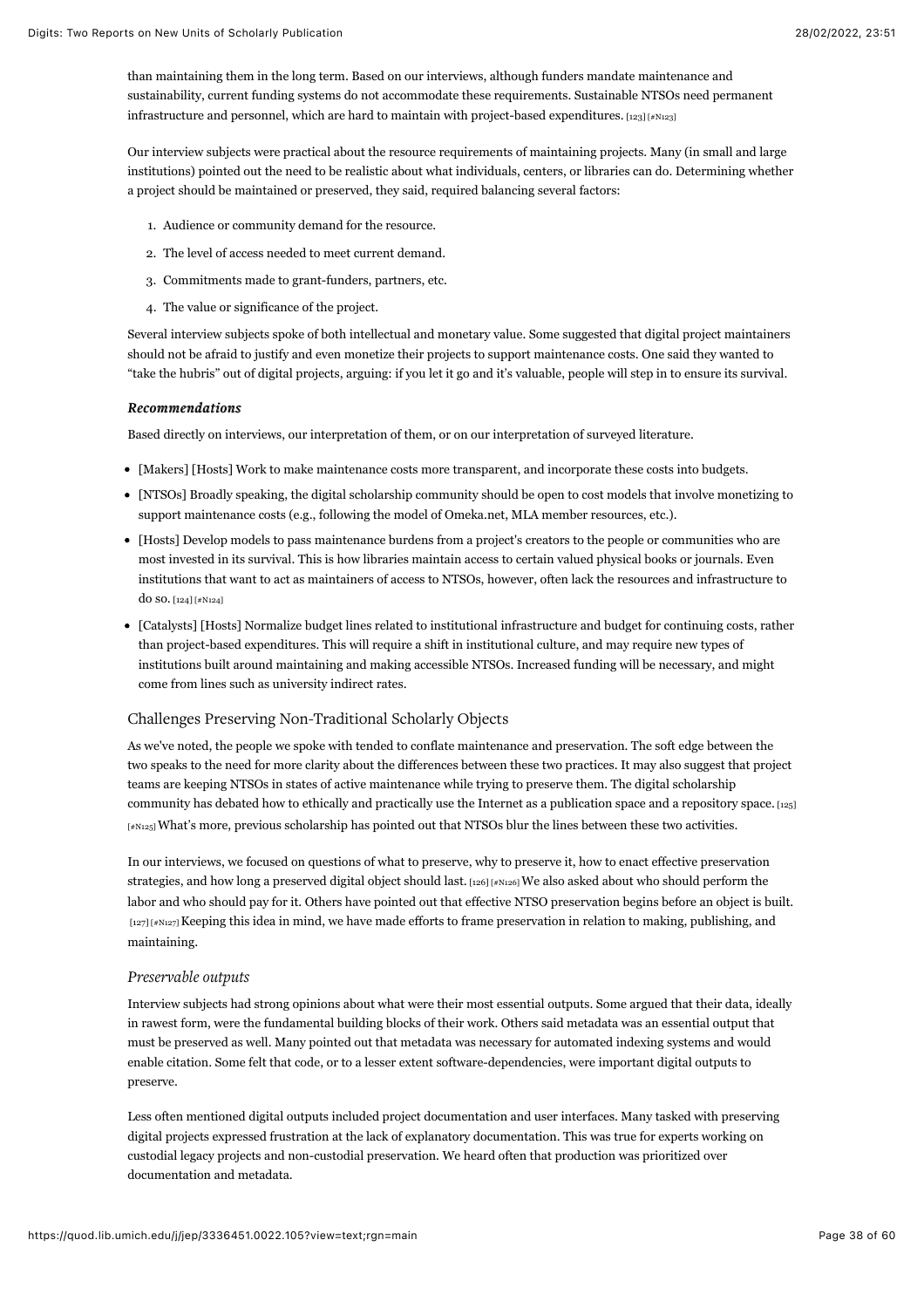<span id="page-39-0"></span>[Tension between ephemerality and permanence, combined with existing incentives, may reinforce such priorities.](#page-59-11) [128] [#N128]

Many of our subjects felt that digital interfaces were the least important aspects of their projects to preserve. This feeling may be because they did not consider the design and user experience of their NTSOs to be scholarly outputs worthy of study in their own right.

Others said they thought preserving video recordings of user interactions was sufficient for preserving an interactive user interface. However, they recognized a loss of context when trying to preserve digital projects in this way. One interview subject in particular used the extended metaphor of preserving old Nintendo games: "You can have a Nintendo and you can have a Mega Man II cartridge, but you can't have the sleepovers where you played Mega Man II until four in the morning."

### *Recommendations Recommendations*

Based directly on interviews, our interpretation of them, or on our interpretation of surveyed literature.

- [Makers] [Hosts] [Catalysts] Continue education and outreach efforts. As with maintenance, the perceived burden of preservation is shaped by gaps in understanding.
- [Makers] Develop better explanatory documentation to address how projects will be preserved, especially in postcustodial preservation contexts. This is particularly important for points of hand-off.
- [Catalysts] Pursue grant programs to increase education, outreach, and documentation initiatives, aimed specifically at increasingly NTSO preservability.

#### *Purpose of Preservation*

<span id="page-39-1"></span>Our interview subjects had vastly different views on the purpose and usefulness of preservation. Where Ithaka's "The State of Digital Preservation in 2018" frames digital preservation as a necessity, our subjects questioned the preservation of NTSOs. [\[129\] \[#N129\]](#page-60-0) Lack of consensus on this subject might reflect a digital scholarship value system in flux. Our report, unlike Ithaka's, focuses specifically on digital scholarship, so many of our subjects responded to the idea of preserving argument-driven objects.

One group of subjects expressed little interest in preserving NTSOs. Some considered their projects as a form of digital ephemera. Such NTSOs may be important for a time but also significant in that they are not designed to last. Others articulated a tension between the freedom to explore and the demands of preservability. Their experimental "flights of fancy," one said, simply weren't worth long-term care. The idea that not everything can or should be preserved came up in many of our interviews.

Most of our interview subjects did not share this view. NTSOs, they said, should be preserved due to scholarly standards of evidence, especially to ensure the veracity of future arguments built on prior work. The comparison we heard most related to citing sources. As long as an NTSO is making a contribution to the scholarly conversation, they said, it should be available for scholars to reference. Unlike in the sciences and social sciences, where arguments and experiments might become "stale" after a few years, humanities arguments and evidence may be referenced for decades. Our subjects said this time scale makes preservation more important in the humanities.

NTSOs that no longer contribute to contemporary debates often have value to other audiences. Some of these may be cultural heritage objects in themselves. Others may inform future intellectual histories. One of our interview subjects argued that self-analysis and reflection requires access to the historical record. Studying the historiography or legacy of digital fields requires access to the NTSOs created in those fields. They asked, how much of the history of humanities computing and digital humanities has been lost due to the challenges of preserving early digital objects? [\[130\] \[#N130\]](#page-60-1)

<span id="page-39-2"></span>Finally, and most pragmatically, our interviewees pointed to issues revolving around contractual requirements. Many grant-funded digital projects have data management plans or other commitments to keeping project outputs accessible. Institutions and scholars are often bound (by law or contract) to preserve the outputs of sponsored research. Others said preserving their project outputs was a moral imperative. We heard this position most with public-facing resources used by a particular community, or in the classroom.

The decisions around what to preserve are challenging in the face of scarce resources. Meanwhile, NTSOs are becoming increasingly complicated. The people we spoke with said they felt no obligation to spend time and money preserving projects of interest to "just one professor." They did note, however, that they felt a stronger obligation to preserve social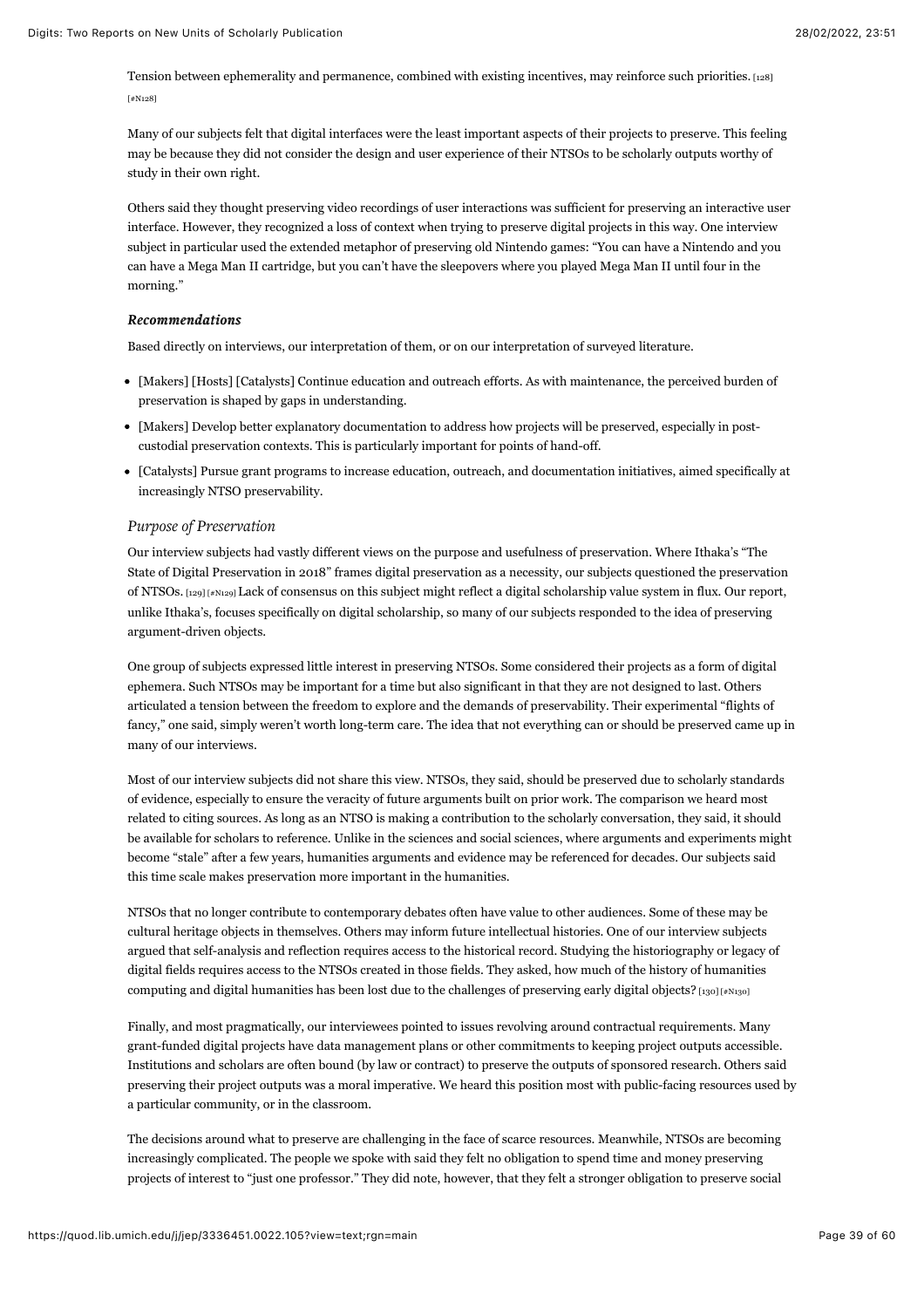justice projects, regardless of usage statistics. This raises the issue of when and what to preserve, which we address in the next section.

## *Recommendations Recommendations*

Based directly on interviews, our interpretation of them, or on our interpretation of surveyed literature.

- [Makers] [Audiences] [Evaluators] Participate in conversations with communities of interest in determining what is preserved and why.
- [Makers] Reach out to potential stakeholders early in the design of an NTSO. Expectations for such community building is likely to increase over time.
- [Makers] [Audiences] [Evaluators] Clearly articulate motives and needs. Different reasons for preservation can inform different preservation strategies.
- [Makers] [Hosts] Continue to develop levels of preservation in concert with users or audiences' needs.

#### *When to preserve*

In the previous section, we raised the issue of how to determine an NTSO's value. Appraisal, especially in libraries and archives, is a well-established process used to determine the value of records. These determinations inform decisions about preservation and deaccessioning. The labor of preservation is often invisible from the outside and taken for granted, as noted by several subjects. In traditional scholarly publishing, preservation takes place after-the-fact and the author is not involved. The scholars we interviewed, however, had a deeper understanding of appraisal and preservation than we expected. Such understanding perhaps arose from their need to play a greater role in these processes than would be necessary with printed materials.

In the context of NTSOs, a crucial and related concept is graceful degradation, the gradual loss of functionality over time. Digital objects do not automatically degrade in this way. If neglected, they may pass from functionality to a complete inaccessibility with little or no transition time. Some of our subjects lamented their inability to preserve NTSOs in their entirety. Most, however, said they were comfortable with graceful degradation, as long as core functionality, or the content, remained. As we noted before, ephemerality was also acceptable on a case-by-case basis.

Some of those we spoke to said that wanted the original versions of their work to be available for as long as possible. One specifically argued for the 10-year "life of a laptop" to become standard. Another suggested 5-10 years with a 20-year lifespan in special cases, followed by an explicit shut-down process. However, as we noted when discussing maintenance, most projects do not have an explicit shut-down procedure or predetermined end-of-life. This absence can give rise to what several of our interview subjects called "zombie projects," with no clear hand-off between maintenance and preservation. It may also increase the number of projects that are still online and functional but no longer maintained, and at risk of system failure.

Our interview subjects were particularly emphatic about the need, sometimes, to embrace ephemerality. This was almost always expressed as a condition of digital experimentation. Knowing that their work does not—and indeed should not exist in the long-term can encourage scholars to "hack" or "play." One person said they'd found it liberating to think of a website existing only when visited by a user's browser.

Some of our interview subjects felt that preservation standards for born-digital content exceed norms for print. Books and paper, one person said, are only considered preservable because of the infrastructure that we have built to protect them. A book outside on the pavement would only last days. Books go out of print and journals fold, so why, with digital projects, should we have an idea of "we paid for it, it should exist forever"? Some subjects said they focused on more personal short-to-medium timelines such as a semester, a graduate career, a job search, or tenure and promotion.

We detected a strong sense in many of our interviews that projects in need of long-term preservation would emerge organically from the field. Institutions and agencies willing to invest the time and resources necessary to maintain, reinvent, and generally preserve notable projects would presumably step forward. This perspective may be naïve or callous, but we believe it is important to note.  $\left[131\right]$   $\left[4N131\right]$  A significant divide may exist between the digital preservation community and people who tend to create NTSOs.

<span id="page-40-0"></span>As we noted earlier, some of our subjects did argue for the need to preserve as much as possible. One person argued that digital scholarship should last as long as non-acidic paper. Another wanted active projects to be maintained for decades. Preservation of content and outputs, one said, should be preserved "forever," or the lifespan of the institution stewarding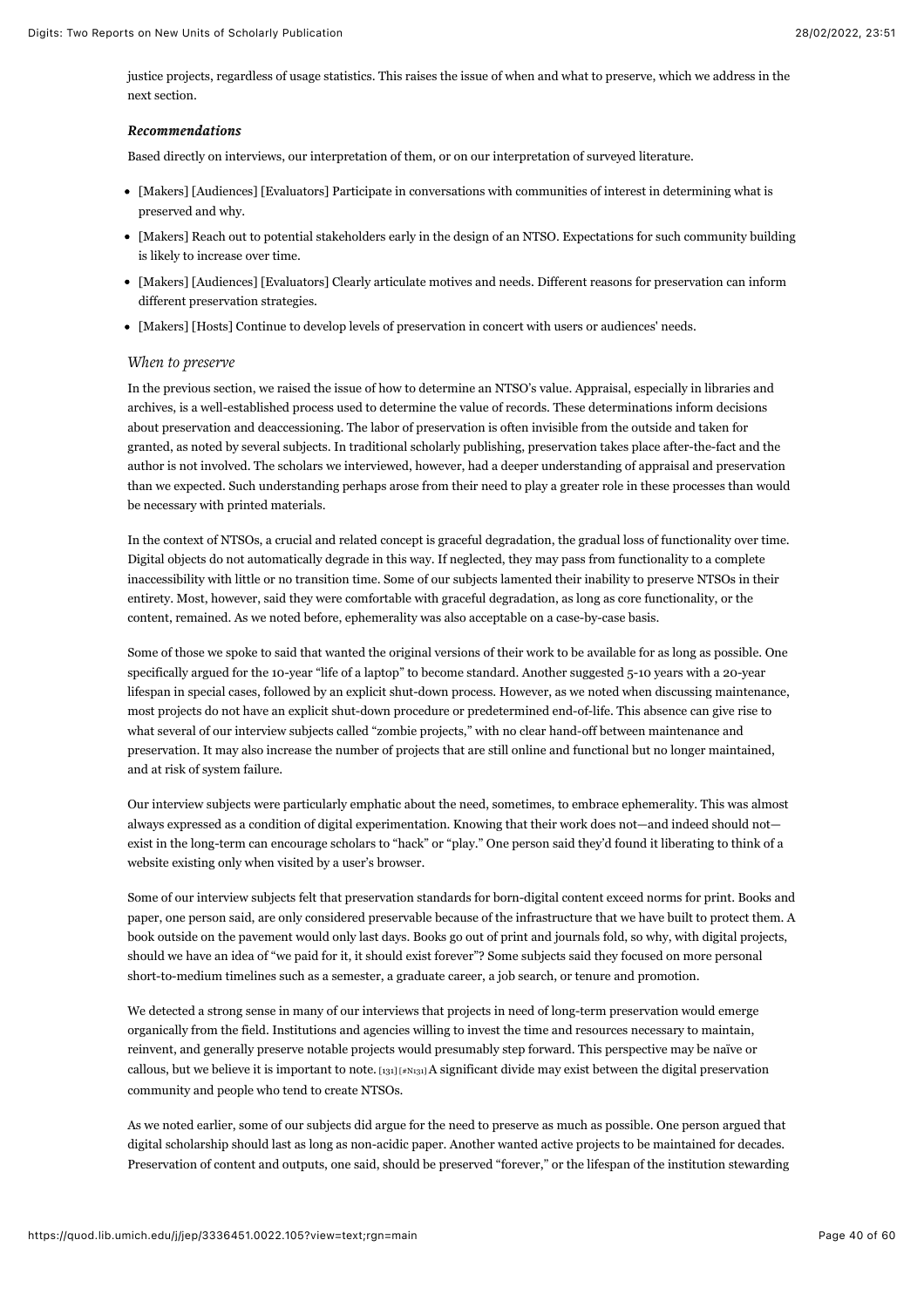<span id="page-41-0"></span>the digital object. Other subjects said they thought that only the most ground-breaking or frequently used digital projects needed long-term preservation, but we did not speak extensively about the selection criteria.  $\left[132\right]\left[\neq N132\right]$ 

#### *Recommendations Recommendations*

Based directly on interviews, our interpretation of them, or on our interpretation of surveyed literature.

- [NTSOs] Although much work on this subject has been and continues to be undertaken, NTSOs must coalesce around proven models of graceful degradation.
- [Makers]Embrace graceful degradation methods in the development of NTSOs
- <span id="page-41-1"></span>[Hosts] If an NTSO is not built to gracefully decay, consider building in that functionality during the hand-off between institutions, or between maintenance and preservation.  $[133]$  [#N133]
- [Makers] Have open conversations about the lifecycle of your project with your team members, and to articulate your project's goals as they pertain to ephemerality or preservation.
- [Hosts] [Audiences] [Makers] Consider graceful degradation models that include video surrogates to capture the spirit of the original work in modified form, narrated by the author to maintain the project's original argumentative structure for the academic record.
- [Hosts] [Audiences] [Makers] Consider, alternatively, shut-down processes that include "flattening" the digital object into a standardized or easier to preserve format, such as static HTML. A version like this would enable a digital project to remain accessible without excessive resource costs.  $[134]$  [#N134]

#### <span id="page-41-2"></span>*Continuing to Institutionalize Preservation*

When asked how to establish effective digital preservation for their NTSO, many of our subjects said they hadn't thought about it. We found that almost anyone in the development chain for a project can disavow responsibility for preservation. (One might say "it isn't my job," or "let's wait and see what happens.") Many reported taking one of these approaches in the past. Some said they stored NTSOs on a server or relied upon free, commercial services such as GitHub despite acknowledging that these weren't preservation solutions. Anything more, some said, would exceed their available resources.

<span id="page-41-3"></span>We saw strong consensus that, in an ideal world, libraries and archives would maintain and preserve NTSOs. Many said they already ask archivists, special collections librarians, and scholarly communications librarians for guidance on digital preservation. [\[135\] \[#N135\]](#page-60-6) Some added that NTSOs developed with library involvement have a better chance of long term [sustainability. They said they considered well established roles and responsibilities crucial for digital preservation.](#page-60-7) [136] [#N136]

<span id="page-41-4"></span>Several of our subjects stressed that universities and colleges must preserve NTSOs themselves. They warned that higher education's failure to preserve NTSOs would ensure a for-profit takeover of the labor. There was particularly strong resistance to the idea of corporate, for-profit, or vendor ownership of NTSOs. Some subjects worried the different incentives, time-scales, and values of for-profit vendors made them ill-suited for the role of cultural steward. Even some who held this opinion felt vendors were the only option, however, given a lack of local institutional expertise, resources, or technical support for dealing with digital preservation.

We saw overall agreement that the current social, technical, and financial realities are obstacles. Some stressed that smaller or less-funded institutional libraries had particular challenges. Most of our subjects, however, said that such concerns inhibit all libraries from taking on such stewardship roles. [\[137\] \[#N137\]](#page-60-8)

#### <span id="page-41-5"></span>*Recommendations Recommendations*

Based directly on interviews, our interpretation of them, or on our interpretation of surveyed literature.

- [Makers] [Hosts] Use "Memorandums of Understanding" between project teams and libraries to establish clear roles and responsibilities for digital preservation. These might be comparable to the practice of donation agreements associated with material and print collections.
- <span id="page-41-6"></span>[Catalysts] [Hosts] Pursue consortium models for preservation to enable smaller or less-well funded institutional libraries to pool resources and take advantage of economies of scale.  $[138]$  [#N138]
- [Catalysts] [Hosts] Ensure considerable resources are available at cultural heritage institutions to deal with digital maintenance and preservation. Lack of sufficient resources appears to be the most significant reason this task gets outsourced to other organizations in ways that practitioners feel are inappropriate or inadequate.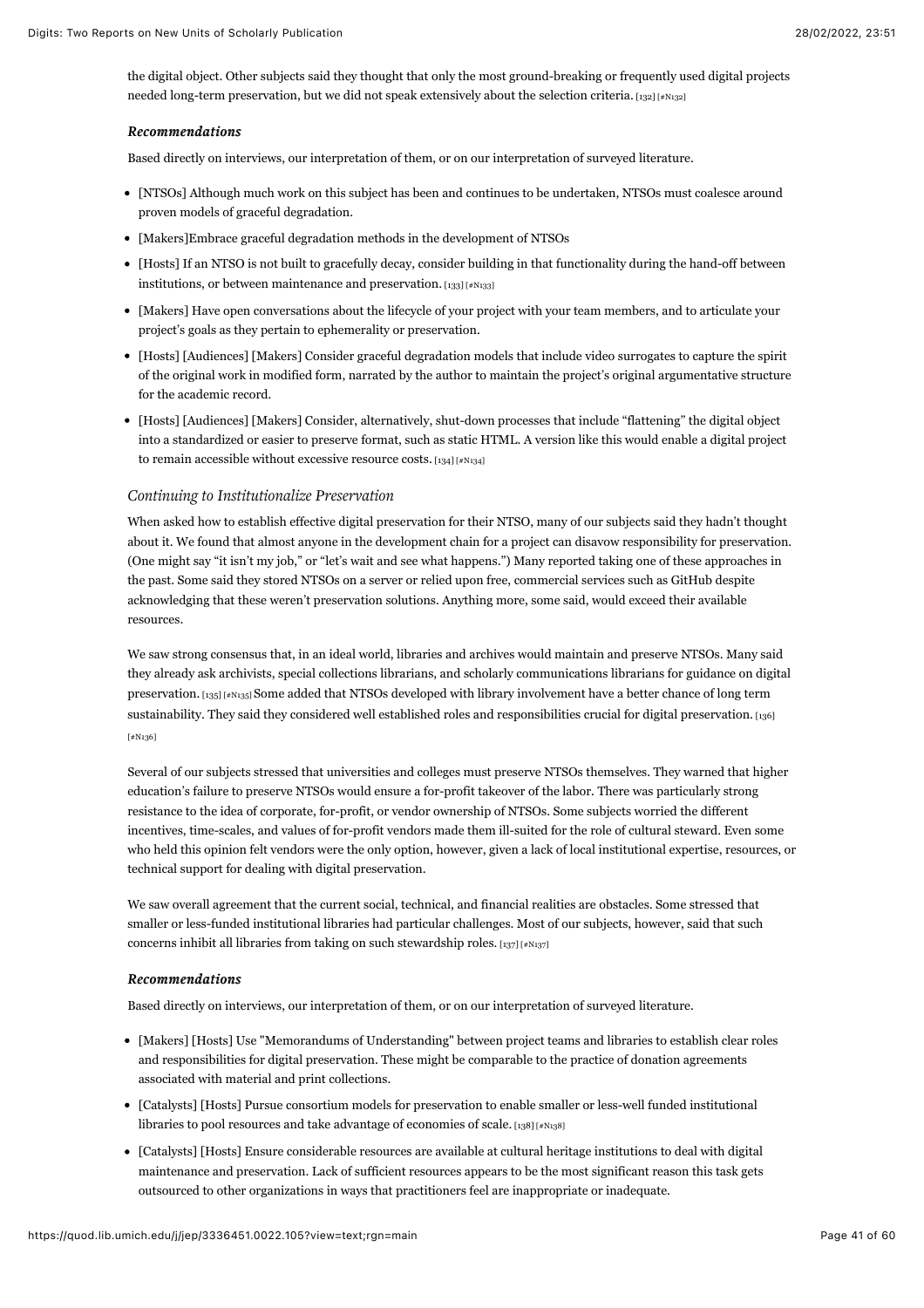#### *Technical resources*

Preservation requires ongoing technical resources, even if the project is not accessible. Potential costs include:

- 1. Server mirroring and storing backups.
- 2. Maintaining links (e.g., between datasets and code).
- 3. Format migration.
- 4. Re-deploying to new platforms.

This work, especially platform migration, requires increasing technical proficiency. The digital preservation community is exploring new technologies to streamline preservation, but some of these have a steep learning curve. Some newer preservation technologies, such as emulation or containerization, they said, are overkill or unproven for preservation. One subject said, "we don't need [to emulate] a whole desktop environment" to provide access to a single digital project.

Only a few of those we interviewed had experience with emulation and containerization. Many held the view that either would be difficult to learn. Even those with direct experience questioned how a workforce with the necessary expertise would be developed.

Learning any new skill requires training and time commitment. New competencies can also broaden job descriptions and increase expectations. Already overextended project team members are understandably wary of proposed changes with such potential.

Attitudes about whose job it is to preserve NTSOs may constitute, in itself, a sociotechnical obstacle to effective preservation. Our subjects were sensitive to shifting responsibilities for digital preservation. As we've discussed, many we interviewed said they don't want to be responsible for long-term preservation. Several raised the prospect of a scenario where a digital maker leaves the institution where they deposited a project. This contingency seemed to provoke particular concern. Preservation, they said, should work like books. This is to say that preservation would remain the responsibility of libraries, archives, and other memory institutions, even after a maker has left.

Deep technical expertise, preservation personnel, and technological infrastructure come at significant financial cost. We heard several times that these costs need to be "baked into " project budgets. Others said they felt that grant funding should not support preservation costs. Most agreed that preservation was best accounted for as part of the overhead of a university or other institutional home.

#### *Recommendations Recommendations*

Based directly on interviews, our interpretation of them, or on our interpretation of surveyed literature.

- [Hosts] Investigate the potential of emulation or containerization as mechanisms to make active preservation easier.
- [Makers] [Catalysts] Consider using software containers for maintenance, but not preservation. However, note that making an NTSO more maintainable will often make it easier to preserve.
- [Hosts] [Audiences] [Catalysts] Explore use cases for containers where users requests access to a preserved NTSO. With a software container, a project could be recovered from its preserved state and brought temporarily into some active, temporarily maintained state for consultation. This mode of access would require technically skilled personnel who can manage the technical stack, "revive" a preserved project to make it accessible, and shut it down after the access needs have been met.
- [Hosts] Create infrastructure for NTSO creators to self-deposit their work. Such a system would need to include metadata and documentation. Many institutional repositories, at present, are unable to accommodate complex NTSOs in a way that would allow them to be easily revived.

## *Conclusion & Looking Forward*

We envision a future in which scholarship that embraces its digital affordances and materiality are placed on equal footing with typeset, print-ready scholarly publications.

Currently, non-traditional scholarly objects (NTSOs) fit poorly in the academic world. They are less prestigious, more difficult to find, and more likely to suffer neglect than their printable counterparts. The stages of and roles involved in an NTSO's life are ill-defined and contentious. The rich variety of NTSOs is both a blessing and a curse, resulting in an explosion of creative, transformative scholarship that by its nature defies academic norms.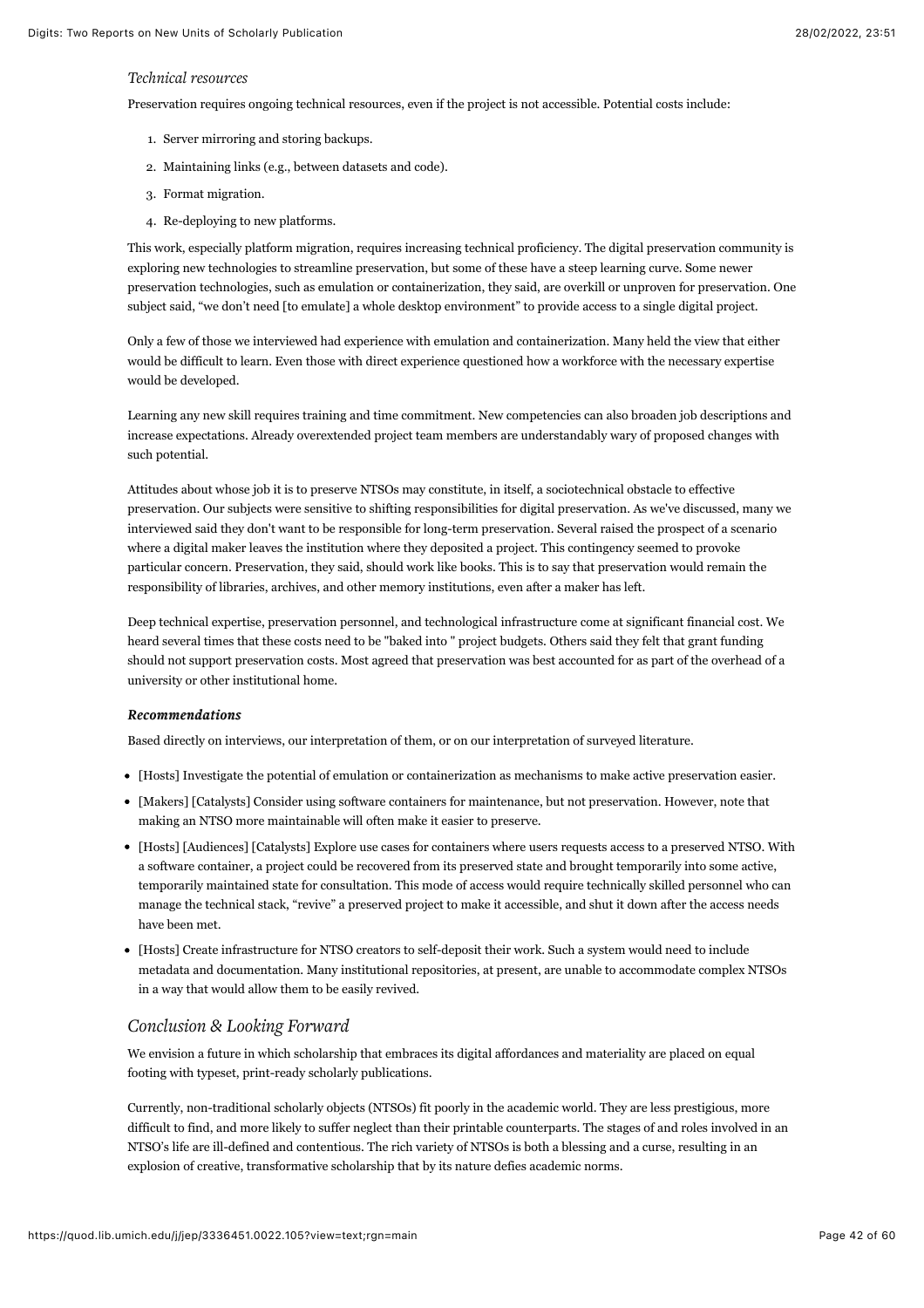Challenges faced by NTSOs will not disappear soon. Their inevitable growth is a function of the changing environments in which scholars work. A sound fitting of NTSOs within their academic world will require a series of informed, orchestrated interventions that take into account every aspect of their complex lives.

Our perspective on how to intervene emerged organically from the work of this report. Based on hundreds of hours of interviews and a survey of secondary literature, we relay common pain points associated with digital scholarship. The NTSO workflow is broken into stages (1. Making, 2. Publishing, 3. Maintaining, and 4. Preserving), with subsections organized by topic. We further identify five roles (1. Catalysts, 2. Makers, 3. Evaluators, 4. Hosts, and 5. Audiences).

Though the report's structure suggests stages and roles are easily separated, the opposite is true. Stages and roles blur together, rarely following a neat trajectory. This blurriness betrays a lack of standard protocol engendered by the uncertainty of the new. We do not anticipate the stages and roles organized here will be those eventually settled upon, but they offer a useful starting point to articulate challenges surrounding NTSOs.

Across all stages, several broad and overlapping problem areas suggesting intervention strategies became apparent, including:

- 1. Sociotechnical challenges being treated as technical challenges.
- 2. Gaps in expectations and communication between roles leading to poorly aligned practices.
- 3. Friction around hand-off points and periods of transition.
- 4. Nonexistent or competing standards preventing NTSOs from thriving.

**(1) Sociotechnical challenges are all-too-easily mistaken for purely technical hurdles**. When dealing with NTSOs, individuals catalysts, makers, and hosts often try to address sociotechnical challenges with technical solutions. Even this study fell into this trap, initially positing software container technology alone as a possible cure for challenges faced by NTSOs. In interviews, we heard of decisions between digital platforms being driven entirely by technical capacities and limitations. The capabilities of such platforms are important, but so are factors like what the institution will support, what previous team members have used in the past, and what is the norm for a particular field. As these are *sociotechnical* challenges, separating the technical from the social, cultural, or institutional challenges is impossible; each dimension must be considered in tandem. Interventions, similarly, must address this spectrum. Clear communication of these factors at every stage is essential.

**(2) Gaps in expectations and communication between roles lead to poorly aligned practices**. Despite the fact that development, publication, and preservation of digital scholarship depends on a shared ecosystem, conversations in that ecosystem often fall out of sync. For example, NTSO makers seem more likely to blur distinctions between maintenance and preservation, which can obscure labor and shortchange resource needs. Likewise, motives and incentives shape expectations. A scholar including an NTSO in their tenure portfolio has specific needs for preservation and evaluation. Yet, the scholarly infrastructure at their institution may be unable or unwilling to accommodate a one-off, bespoke digital project. The motivations and incentives of the individual scholar are not aligned with the institution. Many problems we observed appeared related to a lack of communication or a failure to understand motivational contexts. Interventions must be built with members of different roles in close conversation with one another.

**(3) Periods of transition and points of hand-off are the most crippling moments in the life of an NTSO, and perhaps the best starting point for an orchestrated intervention**. NTSOs are often distributed across many files, systems, hand-driven modes of stewardship. Packaging and transferring NTSOs between collaborators, roles, or stages can be intensely difficult. Often, without the same group of people, technologies, and resources brought to bear on its creation, an NTSO will be impossible to move from one party to another. Even when it can be moved, as with any fragile object, an NTSO's transfer can require significant costs and expertise. And because of the collaborative nature of NTSOs, they might need to change hands frequently. We heard frustrations like "how do I submit a digital object without self-publishing it?" or "how do I know what technical stack would work best for a particular scholarly journal?" We argue these frictions suggest a deeper question: How might the digital scholarship ecosystem normalize transfers of ownership or stewardship for NTSOs? One essential steps in this process will be the encapsulation of NTSOs, clearly demarcating an object and its context of functionality.

**(4) Nonexistent or competing standards prevent NTSOs from thriving**. The lack of agreed upon NTSO standards contributes significantly to the friction around hand-offs, and impedes the normalization of digital scholarship. For example, we learned about an NTSO developed within a particular library context which was technically incompatible with a journal seeking different sorts of digital content. Not only could the subject not get their NTSO published—they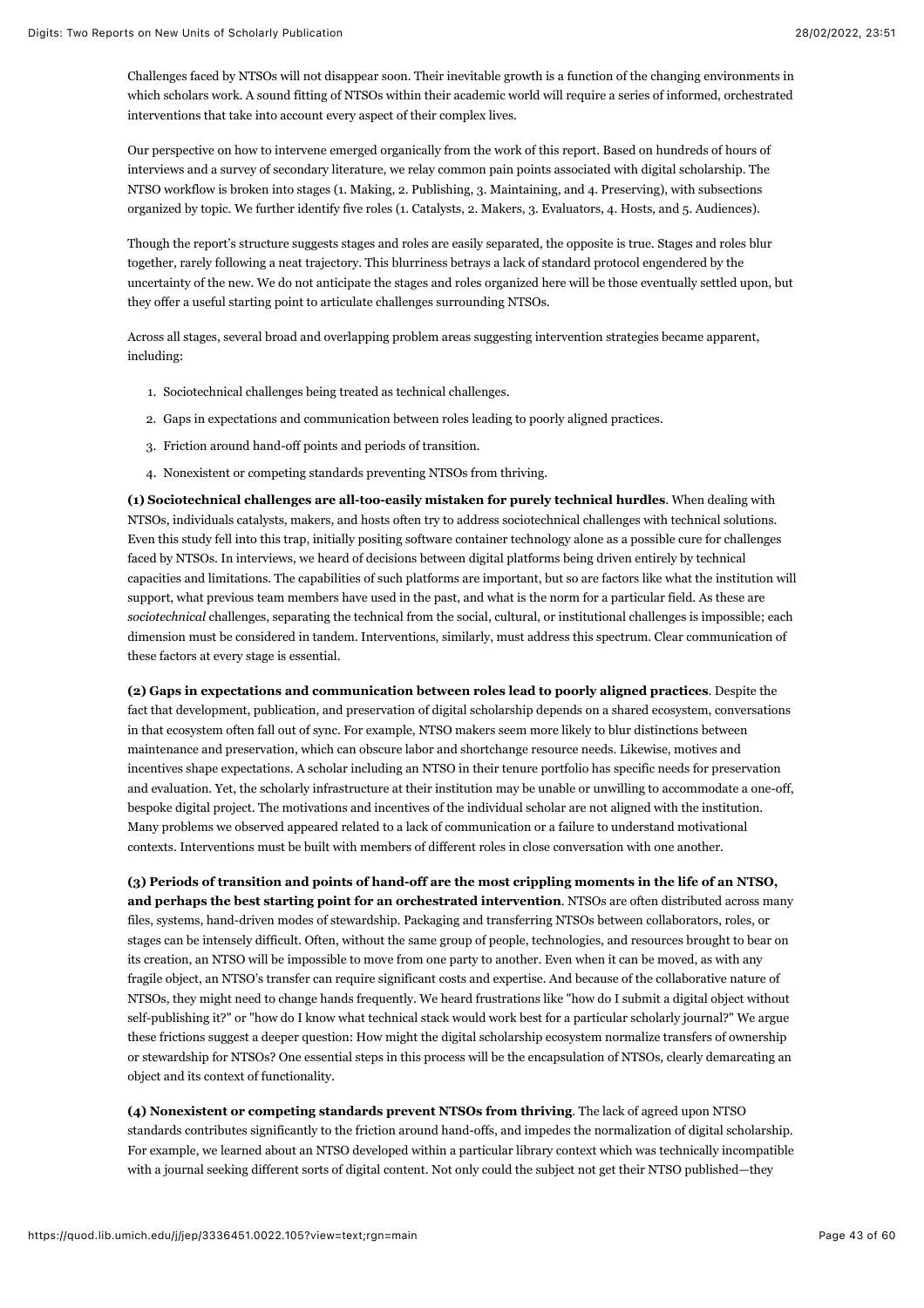were unable to deposit it in the same library's digital preservation system. Although standards have arisen around NTSOs, they often compete, or look quite different across stages. Getting past these difficulties will require more orchestrated interventions.

One question that underlies these challenges is: "Who can take action to effect change?" We avoid suggestions of how the world ought to be, disconnected from specific actors who can bring about the change. In recognition of how easy (or arguably cheap) it is to recommend that other parties make broad, sweeping changes, we pointed our recommendations toward practitioners in each of the five identified roles. Our last category of recommendation pertains to NTSOs as objects, and how we might collectively shape them to suit scholarly needs.

How and where to act first is a difficult subject. A well-established way to overcome collective action problems is to disrupt the balance with an orchestrated intervention. It would not be enough to make it easier for journals to accept bespoke websites. Such an effort would need a community of practitioners and peer reviewers to test and use the new tool. Likewise, establishing a new approach to hosting digital scholarship without bringing in stakeholders from publishing and preservation will surely fail. Some well-known failures in digital scholarship have espoused the philosophy, "if we build it they will come." Orchestrated interventions, in contrast, make building coalitions and lining up beta testers co-equal priorities to prototyping. Any attempt to create smoother hand-offs, in particular, must keep this in mind. Solutions not building toward each other are building away from each other.

After extensive research, we identified no panaceas or silver bullets. The path forward seems clearer than when we began, thanks to the continued efforts of many stakeholders. But the future we envision, in which NTSOs are as prestigious, discoverable, and easy to hand-off as their print-first counterparts, is still far off. Standards need better articulation and coordination. More shared tools and platforms must be developed. Crucially, incentives must shift to encourage and reward experimentation.

Perhaps most importantly, there is an urgent need for a single format (or set of formats) for NTSOs that encapsulates both the content and the structure of these complex digital objects. Such a format must balance its ability to enable maximally expressive scholarship alongside its need to constrain NTSOs to standard shapes. The design must support a broad range of digital projects while also reducing friction at the various points of hand-off. Standardized formats could offer clear targets tied to existing reward structures and publication systems, thus addressing the challenges around incentives.

Like with the codex book or the PDF, we anticipate a paradigm of encapsulation for NTSOs would eventually curtail the expressive diversity of scholarly objects. In the meantime, we are excited to watch the tension at the heart of this balance foster works of profound creativity and value. And we hope the approaches suggested here will help bring these works the legitimacy, durability, and wide audience they deserve.

# *Bibliography*

- Agate, Nicky, Rebecca Kennison, Stacy Konkiel, Christopher Long, Jason Rhody, and Simone Sacchi. "About HuMetricsHSS." HuMetricsHSS, September 2019. [https://humetricshss.org/about/ \[https://humetricshss.org/about/\] .](https://humetricshss.org/about/)
- AIMS Work Group. "AIMS Born-Digital Collections: An Inter-Institutional Model for Stewardship." White Paper, 2012. [http://www2.lib.virginia.edu/aims/whitepaper/AIMS\\_final.pdf](http://www2.lib.virginia.edu/aims/whitepaper/AIMS_final.pdf) [http://www2.lib.virginia.edu/aims/whitepaper/AIMS\_final.pdf] .
- Altman, Micah, Jeffrey Bailey, Karen Cariani, Jim Corridan, Jonathan Crabtree, Michelle Gallinger, Andrea Goethals, et al. "2015 National Agenda for Digital Stewardship." Report. NDSA Coordinating Committee, September 2014. <http://www.digitalpreservation.gov/documents/2015NationalAgendaExecSummary.pdf> [http://www.digitalpreservation.gov/documents/2015NationalAgendaExecSummary.pdf] .
- Arp, Laurie Gemill, and Megan Forbes. It Takes a Village: Open Source Software Sustainability. A Guidebook for Programs Serving Cultural and Scientific Heritage. LYRASIS, 2018.
- Bailey, Charles W. Digital Curation Bibliography: Preservation and Stewardship of Scholarly Works. USA: CreateSpace Independent Publishing Platform, 2012.
- Belcher, Wendy Laura. Writing Your Journal Article in Twelve Weeks: A Guide to Academic Publishing Success. SAGE, 2009.
- Borgman, Christine L. Scholarship in the Digital Age: Information, Infrastructure, and the Internet. Cambridge, MA: MIT Press, 2008.
- ———. "The Digital Future Is Now: A Call to Action for the Humanities." Digital Humanities Quarterly 3, no. 4 (January 2,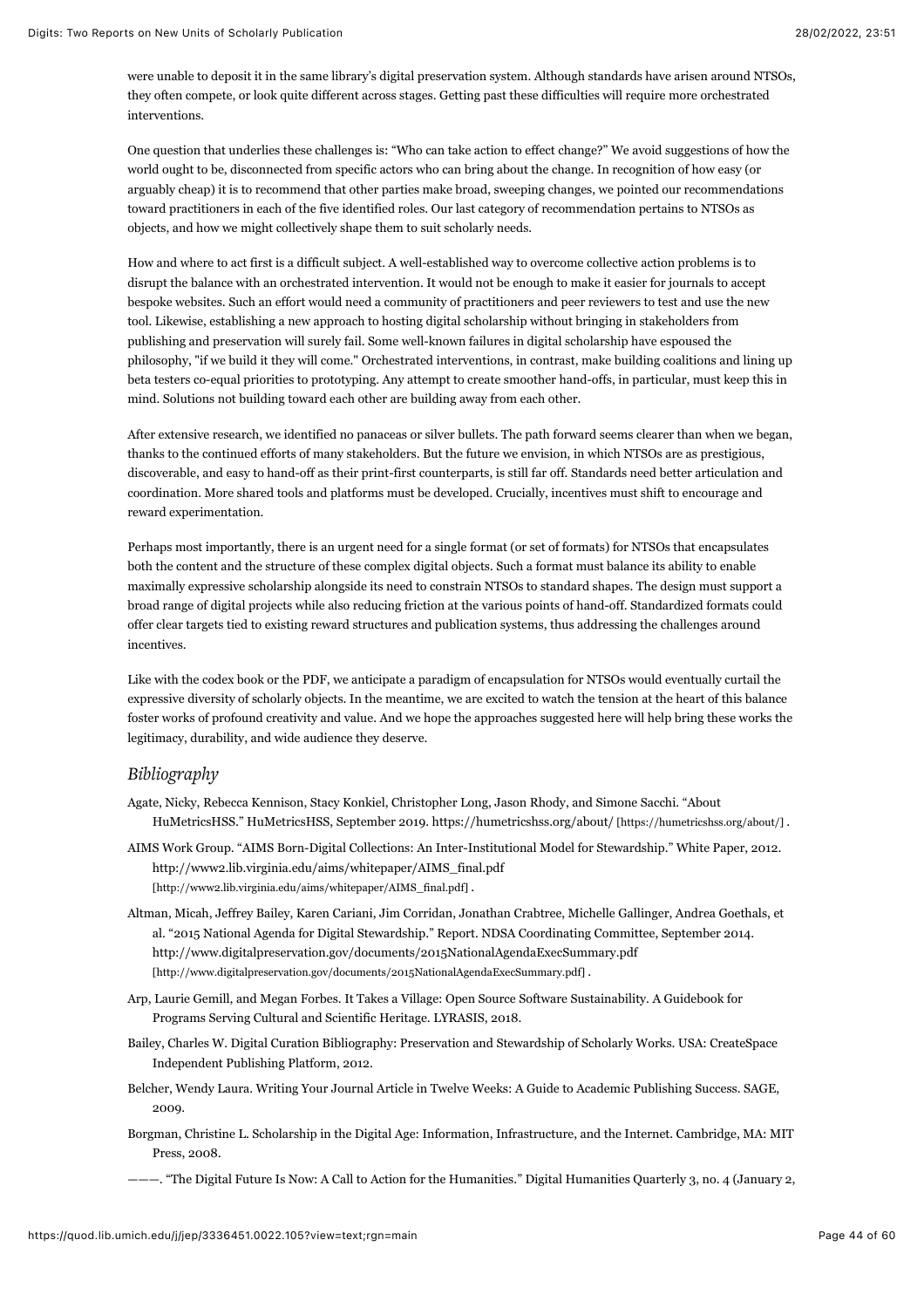2010). [https://escholarship.org/uc/item/0fp9n05s \[https://escholarship.org/uc/item/0fp9n05s\] .](https://escholarship.org/uc/item/0fp9n05s)

- Bryson, Tim, Miriam Posner, Alain St. Pierre, and Stewart Varner. SPEC Kit 326: Digital Humanities (November 2011). [SPEC Kit. Association of Research Libraries, 2011. https://doi.org/10.29242/spec.326](https://doi.org/10.29242/spec.326) [https://doi.org/10.29242/spec.326] .
- Bur[kert, Mattie. "London Stage Database." Mattie Burkert \(blog\), October 15, 2015. https://mattieburkert.com/london](https://mattieburkert.com/london-stage-project/)stage-project/ [https://mattieburkert.com/london-stage-project/] .
- ———. "Recovering the London Stage Information Bank: Lessons from an Early Humanities Computing Project." Digital Humanities Quarterly 011, no. 3 (August 28, 2017).
- Butler, Brandon, Amanda Visconti, and Ammon Shepherd. "Archiving Dh Part 3: The Long View." Scholars' Lab (blog), [April 30, 2019. https://scholarslab.lib.virginia.edu/blog/archiving-dh-part-3-the-long-view/](https://scholarslab.lib.virginia.edu/blog/archiving-dh-part-3-the-long-view/) [https://scholarslab.lib.virginia.edu/blog/archiving-dh-part-3-the-long-view/] .
- Carlin, Claire, Ewa Czaykowska-Higgins, Janelle Jenstad, Elizabeth Grove-White, Corey Davis, John Durno, Lisa Goddard, et al. "The Endings Project," 2019. [https://projectendings.github.io \[https://projectendings.github.io\]](https://projectendings.github.io/) .
- Daigle, Bradley, Lorrie Chisholm, Brantley Craig, Elizabeth Gushee, and Matthew Stephens. "Valley of the Shadow." [University of Virginia Library Digital Production Group, 2003. https://dcs.library.virginia.edu/sustaining-digital](https://dcs.library.virginia.edu/sustaining-digital-scholarship/valley-of-the-shadow/)scholarship/valley-of-the-shadow/ [https://dcs.library.virginia.edu/sustaining-digital-scholarship/valley-of-the-shadow/] .
- Davis, Robin Camille. "Taking Care of Digital Efforts: A Multiplanar View of Project Afterlives." In Proceedings of the [Modern Languages Association 2015. Vancouver, 2015. https://robincamille.com/presentations/mla2015/](https://robincamille.com/presentations/mla2015/) [https://robincamille.com/presentations/mla2015/].
- Elliott, Michael A. "The Future of The Monograph in the Digital Era: A Report to the Andrew W. Mellon Foundation." [Journal of Electronic Publishing 18, no. 4 \(December 17, 2015\). https://doi.org/10.3998/3336451.0018.407](https://doi.org/10.3998/3336451.0018.407) [https://doi.org/10.3998/3336451.0018.407].
- Eve, Martin Paul. "Open Access Publishing Models and How OA Can Work in the Humanities." Bulletin of the Association [for Information Science and Technology 43, no. 5 \(2017\): 16–20. https://doi.org/10.1002/bul2.2017.1720430505](https://doi.org/10.1002/bul2.2017.1720430505) [https://doi.org/10.1002/bul2.2017.1720430505].
- Fenlon, Katrina, Megan Senseney, Maria Bonn, and Janet Swatscheno. "Humanities Scholars and Library-Based Digital Publishing: New Forms of Publication, New Audiences, New Publishing Roles." Journal of Scholarly Publishing, April 12, 2019. [https://doi.org/10.3138/jsp.50.3.01 \[https://doi.org/10.3138/jsp.50.3.01\] .](https://doi.org/10.3138/jsp.50.3.01)
- Galey, Alan, and Stan Ruecker. "How a Prototype Argues." Literary and Linguistic Computing 25, no. 4 (December 1, 2010): 405–24. [https://doi.org/10.1093/llc/fqq021 \[https://doi.org/10.1093/llc/fqq021\] .](https://doi.org/10.1093/llc/fqq021)
- Germano, William. Getting It Published, 2nd Edition: A Guide for Scholars and Anyone Else Serious about Serious Books. University of Chicago Press, 2009.
- Gitelman, Lisa. Paper Knowledge: Toward a Media History of Documents. Durham ; London: Duke University Press Books, 2014.
- Griffin, Gabriele, and Matt Steven Hayler. "Collaboration in Digital Humanities Research Persisting Silences." Digital Humanities Quarterly 012, no. 1 (April 4, 2018).
- Groeneveld, Elizabeth. "Remediating Pornography: The On Our Backs Digitization Debate." Continuum 32, no. 1 [\(January 2, 2018\): 73–83. https://doi.org/10.1080/10304312.2018.1404677](https://doi.org/10.1080/10304312.2018.1404677) [https://doi.org/10.1080/10304312.2018.1404677] .
- Guiliano, Jennifer, and Roopika Risam. "Reviews in Digital Humanities." Reviews in Digital Humanities, August 30, 2019. [https://reviewsindh.pubpub.org/ \[https://reviewsindh.pubpub.org/\]](https://reviewsindh.pubpub.org/) .
- Gunsalus, C. K., Edward M. Bruner, Nicholas C. Burbules, Leon Dash, Matthew Finkin, Joseph P. Goldberg, William T. Greenough, Gregory A. Miller, and Michael G. Pratt. "Mission Creep in the IRB World." Science 312, no. 5779 (June 9, 2006): 1441–1441. [https://doi.org/10.1126/science.1121479 \[https://doi.org/10.1126/science.1121479\] .](https://doi.org/10.1126/science.1121479)
- Haynes, Anthony. Writing Successful Academic Books. Cambridge University Press, 2010.
- Humphreys, Alex, Christina Spencer, Laura Brown, Matthew Loy, and Ronald Snyder. "Reimagining the Digital Monograph: Design Thinking to Build New Tools for Researchers." Journal of Electronic Publishing 21, no. 1 (2018). [http://dx.doi.org/10.3998/3336451.0021.102 \[http://dx.doi.org/10.3998/3336451.0021.102\]](http://dx.doi.org/10.3998/3336451.0021.102) .
- Itha[ka S+R. "Life Cycle of a Digital Resource." Ithaka S+R \(blog\), 2016. https://sr.ithaka.org/life-cycle-of-a-digital](https://sr.ithaka.org/life-cycle-of-a-digital-resource/)resource/ [https://sr.ithaka.org/life-cycle-of-a-digital-resource/] .

Jules, Bergis, Ed Summers, and Vernon Mitchell, Jr. "Documenting the Now: Ethical Considerations for Archiving Social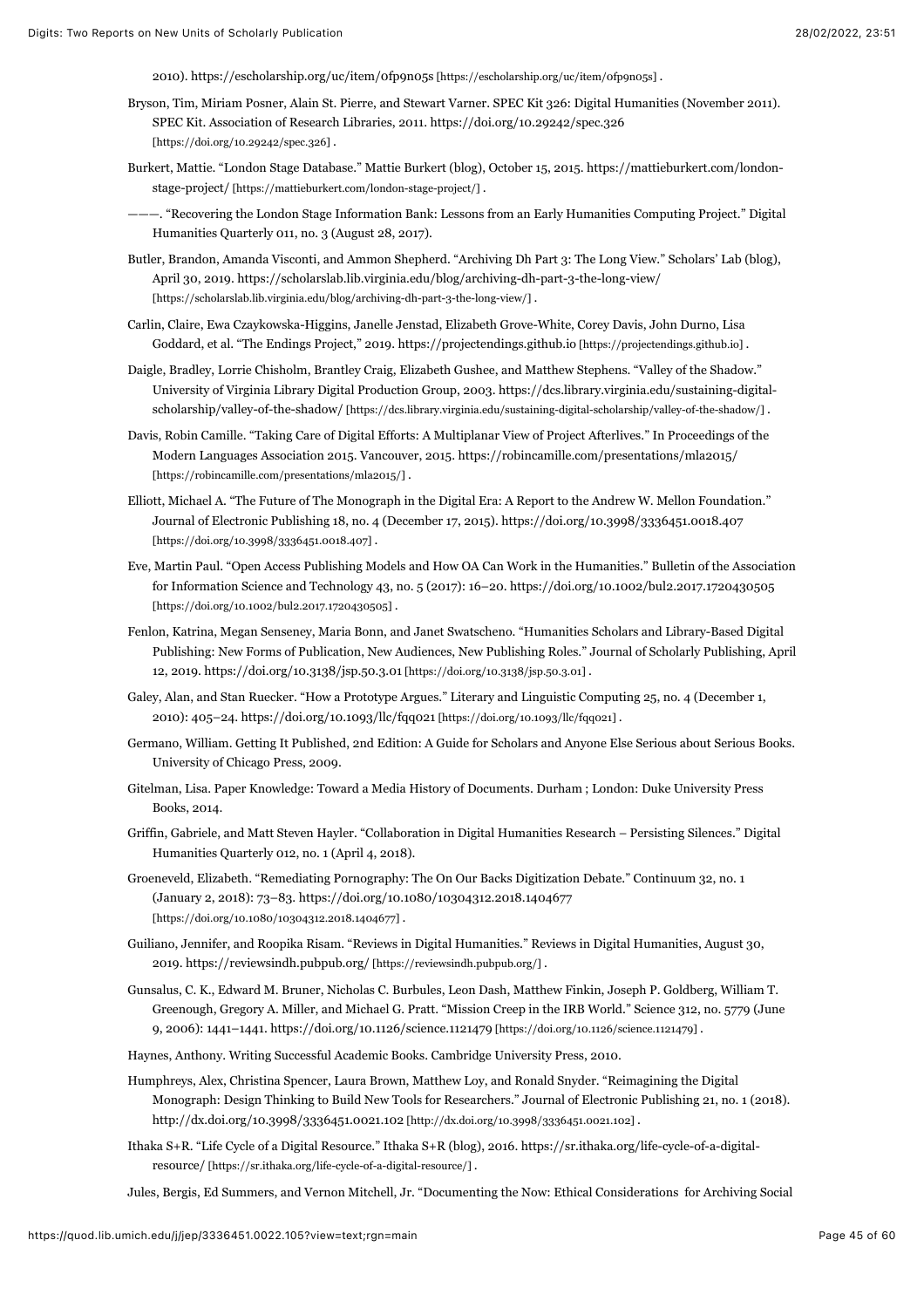Media Content Generated by Contemporary Social Movements: Challenges, Opportunities, and Recommendations." [White Paper, April 2018. https://www.docnow.io/docs/docnow-whitepaper-2018.pdf](https://www.docnow.io/docs/docnow-whitepaper-2018.pdf) [https://www.docnow.io/docs/docnow-whitepaper-2018.pdf] .

- Keener, Alix. "The Arrival Fallacy: Collaborative Research Relationships in the Digital Humanities." Digital Humanities Quarterly 009, no. 2 (August 7, 2015).
- Kemp, Angie, Lee Skallerup, and Kris Shaffer. "What Do You Do with 11,000 Blogs? Preserving, Archiving, and Maintaining UMW Blogs - A Case Study." Journal of Interactive Technology and Pedagogy, no. 15 (2019). [https://jitp.commons.gc.cuny.edu/what-do-you-do-with-11000-blogs-preserving-archiving-and-maintaining-umw](https://jitp.commons.gc.cuny.edu/what-do-you-do-with-11000-blogs-preserving-archiving-and-maintaining-umw-blogs-a-case-study/)blogs-a-case-study/ [https://jitp.commons.gc.cuny.edu/what-do-you-do-with-11000-blogs-preserving-archiving-andmaintaining-umw-blogs-a-case-study/] .
- Kirby, Jasmine Simone. "How NOT to Create a Digital Media Scholarship Platform: The History of the Sophie 2.0 [Project." IASSIST Quarterly 42, no. 4 \(February 22, 2019\): 1–16. https://doi.org/10.29173/iq926](https://doi.org/10.29173/iq926) [https://doi.org/10.29173/iq926] .
- Klein, Martin. "A Web-Centric Pipeline for Archiving Scholarly Artifacts." Keynote presented at the TPDL/DCMI, 2018. <https://www.slideshare.net/martinklein0815/a-webcentric-pipeline-for-archiving-scholarly-artifacts> [https://www.slideshare.net/martinklein0815/a-webcentric-pipeline-for-archiving-scholarly-artifacts] .
- Kretzschmar, William A., and William Gray Potter. "Library Collaboration with Large Digital Humanities Projects." [Literary and Linguistic Computing 25, no. 4 \(December 1, 2010\): 439–45. https://doi.org/10.1093/llc/fqq022](https://doi.org/10.1093/llc/fqq022) [https://doi.org/10.1093/llc/fqq022].
- Langmead, Alison, Tracey Berg-Fulton, Thomas Lombardi, David Newbury, and Christopher Nygren. "A Role-Based Model for Successful Collaboration in Digital Art History." International Journal for Digital Art History, no. 3 (July 27, 2018). [https://doi.org/10.11588/dah.2018.3.34297 \[https://doi.org/10.11588/dah.2018.3.34297\]](https://doi.org/10.11588/dah.2018.3.34297) .
- Lavoie, Brian F, Eric Childress, Ricky Erway, Ixchel M Faniel, Constance Malpas, Jennifer Schaffner, Titia van der Werf, and OCLC Research. The Evolving Scholarly Record. Dublin, Ohio: OCLC Research, 2014. http://www.oclc.org/content/dam/research/publications/library/2014/oclcresearch-evolving-scholarly-record-[2014.pdf \[http://www.oclc.org/content/dam/research/publications/library/2014/oclcresearch-evolving-scholarly-record-2014.pdf\]](http://www.oclc.org/content/dam/research/publications/library/2014/oclcresearch-evolving-scholarly-record-2014.pdf) .
- Lavoie, Brian F, Constance Malpas, and OCLC Research. Stewardship of the Evolving Scholarly Record: From the Invisible Hand to Conscious Coordination, 2015.

<http://www.oclc.org/content/dam/research/publications/2015/oclcresearch-esr-stewardship-2015.pdf> [http://www.oclc.org/content/dam/research/publications/2015/oclcresearch-esr-stewardship-2015.pdf] .

- Levinson, Marc. The Box: How the Shipping Container Made the World Smaller and the World Economy Bigger. Princeton, NJ: Princeton University Press, 2008.
- Linclon, Matthew, Zoe LeBlanc, Rebecca Sutton Koeser, and Jamie Fulsom. "The State of Digital Humanities Software Development Roundtable." Pittsburgh, PA, 2019. https://www.conftool.org/ach2019/index.php? [page=browseSessions&form\\_session=139&presentations=show \[https://www.conftool.org/ach2019/index.php?](https://www.conftool.org/ach2019/index.php?page=browseSessions&form_session=139&presentations=show) page=browseSessions&form\_session=139&presentations=show] .
- Lockridge, Timothy, Enrique Paz, and Cynthia Johnson. "The Kairos Preservation Project." Computers and Composition [46 \(December 1, 2017\): 72–86. https://doi.org/10.1016/j.compcom.2017.09.002](https://doi.org/10.1016/j.compcom.2017.09.002) [https://doi.org/10.1016/j.compcom.2017.09.002].
- Maron, Nancy L. "The Department of Digital Humanities (DDH) at King's College London 2011: Cementing It Status as an Academic Department, Case Study Update 2011." Ithaka Case Studies in Sustainability. Ithaka S+R, 2011. <https://sr.ithaka.org/publications/the-department-of-digital-humanities-ddh-at-kings-college-london-2011/> [https://sr.ithaka.org/publications/the-department-of-digital-humanities-ddh-at-kings-college-london-2011/] .
- Maron, Nancy L, and Sarah Pickle. "Sustainability Implementation Toolkit: Developing an Institutional Strategy for Supporting Digital Humanities Resources." Ithaka S+R (blog), June 18, 2014. <https://sr.ithaka.org/publications/sustainability-implementation-toolkit/> [https://sr.ithaka.org/publications/sustainability-implementation-toolkit/].
- ———. "Sustaining the Digital Humanities: Host Institution Support beyond the Start-Up Phase." Ithaka S+R, June 18, 2014.
- Maron, Nancy L, K. Kirby Smith, and Matthew Loy. "Sustaining Digital Resources: An On-the-Ground View of Projects Today." New York: Ithaka S+R, August 11, 2015. [https://doi.org/10.18665/sr.22408 \[https://doi.org/10.18665/sr.22408\]](https://doi.org/10.18665/sr.22408)

.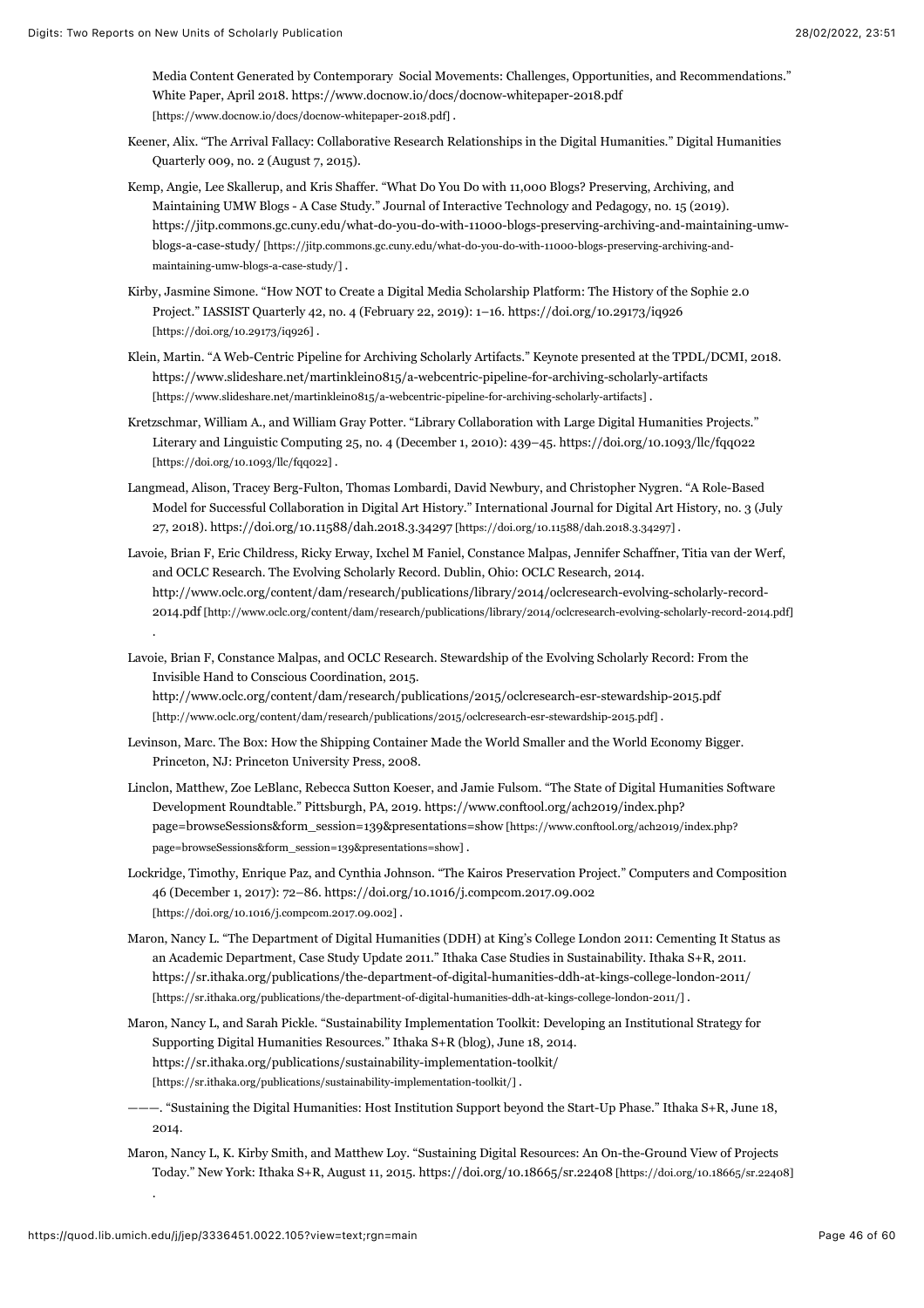- Maron, Nancy, Kimberly Schmelzinger, Christine Mulhern, and Daniel Rossman. "The Costs of Publishing Monographs: Toward a Transparent Methodology." Journal of Electronic Publishing 19, no. 1 (Summer 2016): 52. [https://doi.org/10.3998/3336451.0019.103 \[https://doi.org/10.3998/3336451.0019.103\] .](https://doi.org/10.3998/3336451.0019.103)
- Maxwell, John W., Alessandra Bordini, and Katie Shamash. "Reassembling Scholarly Communications: An Evaluation of the Andrew W. Mellon Foundation's Monograph Initiative (Final Report, May 2016)." Journal of Electronic Publishing 20, no. 1 (2017). [https://doi.org/10.3998/3336451.0020.101 \[https://doi.org/10.3998/3336451.0020.101\]](https://doi.org/10.3998/3336451.0020.101) .
- Maxwell, John W., Erik Hanson, Leena Desai, Carmen Tiampo, Kim O'Donnell, Avvai Ketheeswaren, Melody Sun, Emma Walter, and Ellen Michelle. "Mind the Gap." PubPub: Simon Fraser University / MIT Press, July 2019. [https://mindthegap.pubpub.org/ \[https://mindthegap.pubpub.org/\]](https://mindthegap.pubpub.org/) .
- Mazanec, CeciIia. "#ThanksForTyping Spotlights Unnamed Women In Literary Acknowledgments." NPR.org, March 30, 2017. https://www.npr.org/2017/03/30/521931310/-thanksfortyping-spotlights-unnamed-women-in-literary[acknowledgements \[https://www.npr.org/2017/03/30/521931310/-thanksfortyping-spotlights-unnamed-women-in-literary](https://www.npr.org/2017/03/30/521931310/-thanksfortyping-spotlights-unnamed-women-in-literary-acknowledgements)acknowledgements] .
- McCarty, Willard. "Collaborative Research in the Digital Humanities." In Collaborative Research in the Digital Humanities, 13–22. Routledge, 2016.
- Meneses, Luis, Jonathan Martin, Richard Furuta, and Ray Siemens. "Quantifying the Degree of Planned Obsolesce in Online Digital Humanities Projects." presented at the ACH, Pittsburgh, PA, July 2019.
- MLA Task Force. "Report of the MLA Task Force on Evaluating Scholarship for Tenure and Promotion." Profession 2007, [no. 1 \(November 26, 2007\): 9–71. https://doi.org/10.1632/prof.2007.2007.1.9](https://doi.org/10.1632/prof.2007.2007.1.9) [https://doi.org/10.1632/prof.2007.2007.1.9] .
- Morgan, Paige C. "The Consequences of Framing Digital Humanities Tools as Easy to Use." College & Undergraduate [Libraries 25, no. 3 \(July 3, 2018\): 211–31. https://doi.org/10.1080/10691316.2018.1480440](https://doi.org/10.1080/10691316.2018.1480440) [https://doi.org/10.1080/10691316.2018.1480440] .
- Murray, Padmini Ray, and Claire Squires. "The Digital Publishing Communications Circuit." Book 2.0 3, no. 1 (June 1, 2013): 3–23. [https://doi.org/10.1386/btwo.3.1.3\\_1 \[https://doi.org/10.1386/btwo.3.1.3\\_1\]](https://doi.org/10.1386/btwo.3.1.3_1) .
- Newbold, Bryan. "About Fatcat." fatcat!, 2019. [https://fatcat.wiki/about \[https://fatcat.wiki/about\]](https://fatcat.wiki/about) .
- Nowviskie, Bethany. "Evaluating Collaborative Digital Scholarship (or, Where Credit Is Due)." Journal of Digital Humanities 1, no. 4 (Fall 2012).
- Nowviskie, Bethany, and Dot Porter. "The Graceful Degradation Survey: Managing Digital Humanities Projects Through Times of Transition and Decline." In Proceedings of Digital Humanities 2010. King's College, London, 2010. <http://dh2010.cch.kcl.ac.uk/academic-programme/abstracts/papers/html/ab-722.html> [http://dh2010.cch.kcl.ac.uk/academic-programme/abstracts/papers/html/ab-722.html] .
- Oppegaard, Brett, and Michael Rabby. "The App-Maker Model: An Embodied Expansion of Mobile Cyberinfrastructure." Digital Humanities Quarterly 010, no. 3 (August 17, 2016).
- O'Sullivan, James. "The Equivalence of Books: Monographs, Prestige, and the Rise of Edge Cases." Convergence 24, no. 5 (October 1, 2018): 494–503. [https://doi.org/10.1177/1354856518780457 \[https://doi.org/10.1177/1354856518780457\] .](https://doi.org/10.1177/1354856518780457)
- Owens, Trevor. The Theory and Craft of Digital Preservation. Johns Hopkins University Press, 2018.
- Padilla, Thomas, Laurie Allen, Hannah Frost, Sarah Potvin, Elizabeth Russey Roke, and Stewart Varner. "Final Report [Always Already Computational: Collections as Data," May 22, 2019. https://doi.org/10.5281/zenodo.3152935](https://doi.org/10.5281/zenodo.3152935) [https://doi.org/10.5281/zenodo.3152935] .
- Pendergrass, Keith, Walker Sampson, Tim Walsh, and Laura Alagna. "Toward Environmentally Sustainable Digital [Preservation." The American Archivist 82, no. 1 \(June 2019\): 165–206. https://doi.org/10.17723/0360-9081-](https://doi.org/10.17723/0360-9081-82.1.165) 82.1.165 [https://doi.org/10.17723/0360-9081-82.1.165] .
- Pitti, Daniel V. "Designing Sustainable Projects and Publications." In A Companion to Digital Humanities, edited by Susan Schreibman, Ray Siemens, and John Unsworth, 469–87. Malden, MA, USA: Blackwell Publishing Ltd, 2004. [https://doi.org/10.1002/9780470999875.ch31 \[https://doi.org/10.1002/9780470999875.ch31\] .](https://doi.org/10.1002/9780470999875.ch31)
- Plantin, Jean-Christophe, Carl Lagoze, and Paul N Edwards. "Re-Integrating Scholarly Infrastructure: The Ambiguous Role of Data Sharing Platforms." Big Data & Society 5, no. 1 (June 2018): 205395171875668. [https://doi.org/10.1177/2053951718756683 \[https://doi.org/10.1177/2053951718756683\]](https://doi.org/10.1177/2053951718756683) .
- Posner, Miriam. "Digital Humanities and the Library." Blog. Miriam Posner's Blog (blog), April 2013. [http://miriamposner.com/blog/digital-humanities-and-the-library/ \[http://miriamposner.com/blog/digital-humanities-](http://miriamposner.com/blog/digital-humanities-and-the-library/)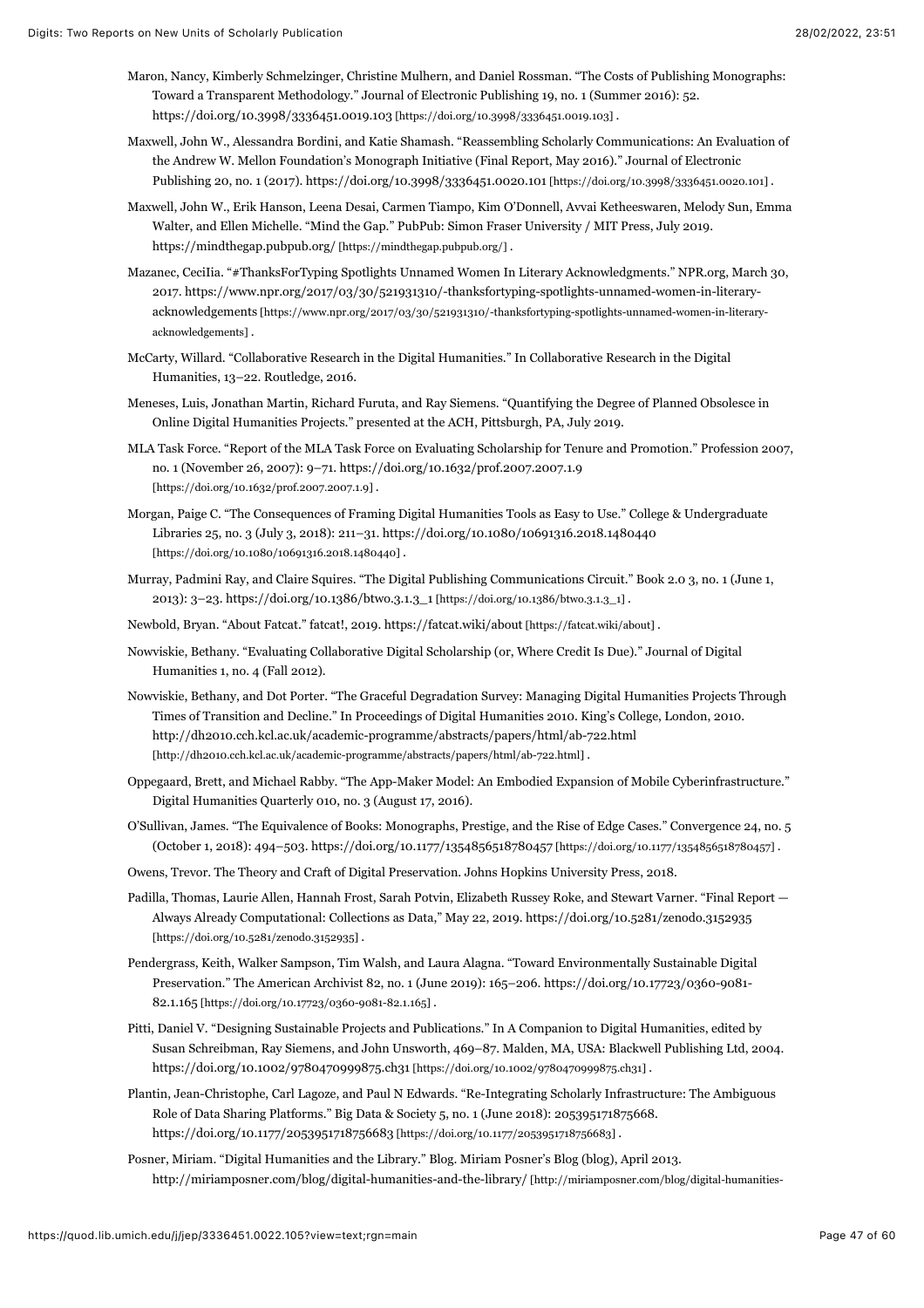[and-the-library/\] .](http://miriamposner.com/blog/digital-humanities-and-the-library/)

- Quinlan, Oliver. "Young Digital Makers: Surveying Attitudes and Opportunities for Digital Creativity across the UK." [Nesta, March 2015. https://media.nesta.org.uk/documents/youngdigmakers.pdf](https://media.nesta.org.uk/documents/youngdigmakers.pdf) [https://media.nesta.org.uk/documents/youngdigmakers.pdf] .
- Reed, Ashley. "Managing an Established Digital Humanities Project: Principles and Practices from the Twentieth Year of the William Blake Archive." Digital Humanities Quarterly 008, no. 1 (April 17, 2014).
- Rieger, Oya. "The State of Digital Preservation in 2018: A Snapshot of Challenges and Gaps." Ithaka S+R, October 29, 2018. [https://doi.org/10.18665/sr.310626 \[https://doi.org/10.18665/sr.310626\] .](https://doi.org/10.18665/sr.310626)
- Robertson, Tara. "Concerns about Reveal Digital's Statement about On Our Backs." Tara Robertson (blog), October 12, 2016. [https://tararobertson.ca/2016/oob-part3/ \[https://tararobertson.ca/2016/oob-part3/\] .](https://tararobertson.ca/2016/oob-part3/)
- ———. "Digitization: Just Because You Can, Doesn't Mean You Should." Tara Robertson (blog), March 20, 2016. [http://tararobertson.ca/2016/oob/ \[http://tararobertson.ca/2016/oob/\]](http://tararobertson.ca/2016/oob/) .
- ———. "Update on On Our Backs and Reveal Digital." Tara Robertson (blog), August 16, 2016. [https://tararobertson.ca/2016/oob-update/ \[https://tararobertson.ca/2016/oob-update/\]](https://tararobertson.ca/2016/oob-update/) .
- Rosenthal, David. "Personal Pods and Fatcat." DSHR's Blog (blog), April 18, 2019. [https://blog.dshr.org/2019/04/personal-pods-and-fatcat.html \[https://blog.dshr.org/2019/04/personal-pods-and](https://blog.dshr.org/2019/04/personal-pods-and-fatcat.html)fatcat.html] .
- Rus[sell, Andrew, and Lee Vinsel. "Hail the Maintainers." Aeon, 2016. https://aeon.co/essays/innovation-is-overvalued](https://aeon.co/essays/innovation-is-overvalued-maintenance-often-matters-more)maintenance-often-matters-more [https://aeon.co/essays/innovation-is-overvalued-maintenance-often-matters-more] .
- Schreibman, Susan, Laura Mandell, and Stephen Olsen. "Introduction." Profession, 2011, 123–35.
- Shweder, Richard A., and Richard E. Nisbett. "Don't Let Your Misunderstanding of the Rules Hinder Your Research." The [Chronicle of Higher Education, April 19, 2017. https://www.chronicle.com/article/Don-t-Let-Your/239823](https://www.chronicle.com/article/Don-t-Let-Your/239823) [https://www.chronicle.com/article/Don-t-Let-Your/239823] .
- ———. "Long-Sought Research Deregulation Is Upon Us. Don't Squander the Moment." The Chronicle of Higher [Education, March 12, 2017. https://www.chronicle.com/article/Long-Sought-Research/239459](https://www.chronicle.com/article/Long-Sought-Research/239459) [https://www.chronicle.com/article/Long-Sought-Research/239459].
- Sieczkiewicz, Robert. "On the Diversity of Digital Decay." In Proceedings of Keystone DH 2016. Pittsburgh, PA, 2016. http://keystonedh.network/2016/abstracts/#submission-40.
- Sikes, Sara B. "A Design Process Model for Inquiry-Driven, Collaboration-First Scholarly Communications DH2018." [Mexico City, 2018. https://dh2018.adho.org/en/a-design-process-model-for-inquiry-driven-collaboration-first](https://dh2018.adho.org/en/a-design-process-model-for-inquiry-driven-collaboration-first-scholarly-communications/)scholarly-communications/ [https://dh2018.adho.org/en/a-design-process-model-for-inquiry-driven-collaboration-firstscholarly-communications/] .
- Sikes, Sara, Maria Bonn, and Elli Mylonas. "Building Capacity for Digital Scholarship & Publishing: Three Approaches from Mellon's 2014-2015 Scholarly Communications Initiative," 3. Montreal, Canada, 2017. [https://dh2017.adho.org/abstracts/135/135.pdf \[https://dh2017.adho.org/abstracts/135/135.pdf\]](https://dh2017.adho.org/abstracts/135/135.pdf) .
- Silvia, Paul J. How to Write a Lot: A Practical Guide to Productive Academic Writing. American Psychological Association, 2018.
- Smart, Scott, Charles Watkinson, Gary Dunham, and Nicholas Fitzgerald. "Determining the Financial Cost of Scholarly Book Publishing." Journal of Electronic Publishing 19, no. 1 (Summer 2016). [https://doi.org/10.3998/3336451.0019.102 \[https://doi.org/10.3998/3336451.0019.102\] .](https://doi.org/10.3998/3336451.0019.102)
- Smithies, James, Carina Westling, Anna-Maria Sichani, Pam Mellen, and Arianna Ciula. "Managing 100 Digital Humanities Projects: Digital Scholarship & Archiving in King's Digital Lab." Digital Humanities Quarterly 013, no. 1 (April 26, 2019).
- Sula, Chris Alen. "Digital Humanities and Libraries: A Conceptual Model." Journal of Library Administration 53, no. 1 [\(January 1, 2013\): 10–26. https://doi.org/10.1080/01930826.2013.756680](https://doi.org/10.1080/01930826.2013.756680) [https://doi.org/10.1080/01930826.2013.756680] .
- "Supporting the Digital Humanities: Report of a CNI Executive Roundtable." Coalition for Networked Information, 2016. <https://www.cni.org/wp-content/uploads/2016/05/CNI-SupportDH-exec-rndtbl.report.F14.pdf> [https://www.cni.org/wp-content/uploads/2016/05/CNI-SupportDH-exec-rndtbl.report.F14.pdf] .
- Tarkang, Elvis E., Margaret Kweku, and Francis B. Zotor. "Publication Practices and Responsible Authorship: A Review [Article." Journal of Public Health in Africa 8, no. 1 \(June 27, 2017\). https://doi.org/10.4081/jphia.2017.723](https://doi.org/10.4081/jphia.2017.723)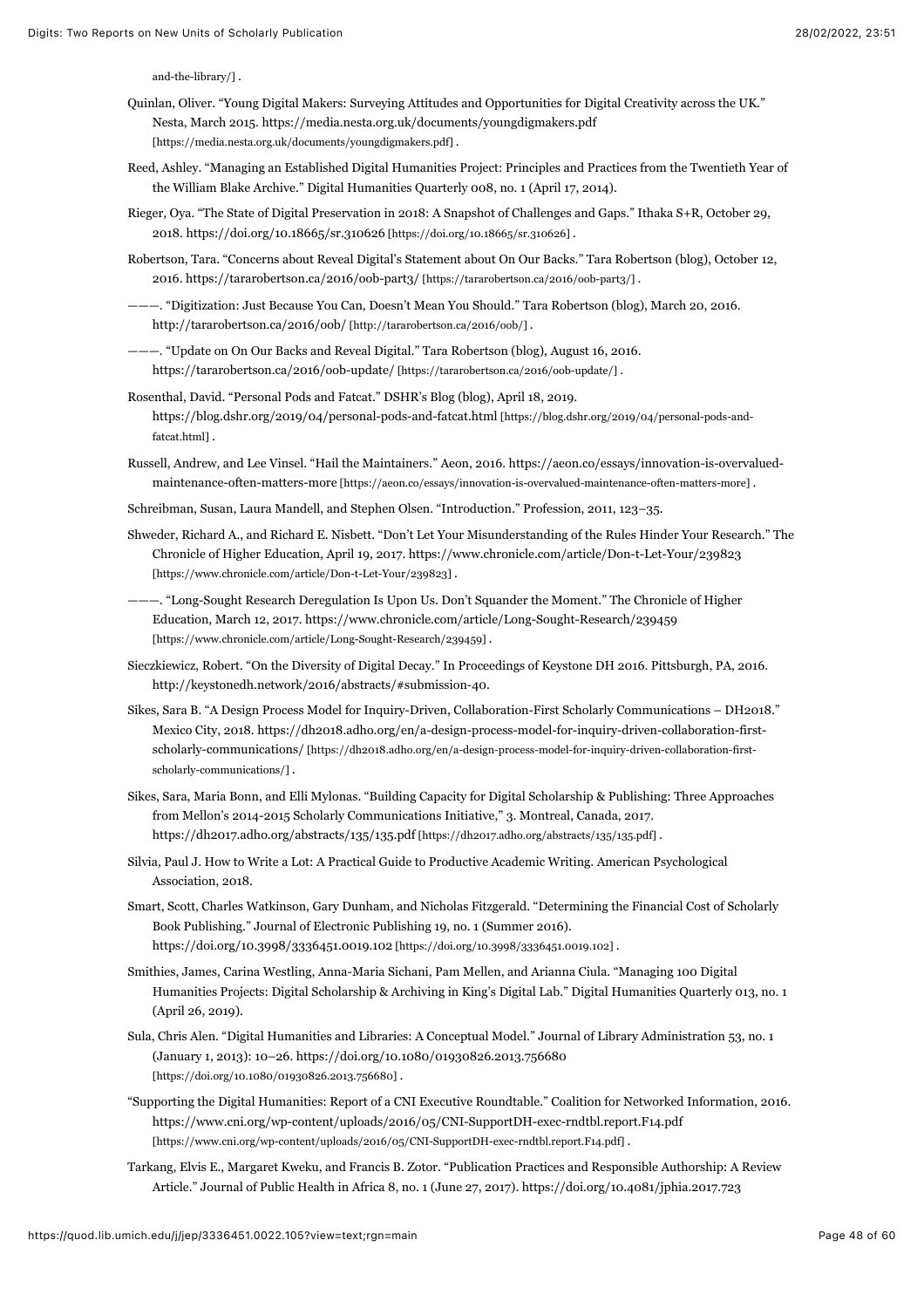[\[https://doi.org/10.4081/jphia.2017.723\] .](https://doi.org/10.4081/jphia.2017.723)

- Terras, Melissa, James Baker, James Hetherington, David Beavan, Martin Zaltz Austwick, Anne Welsh, Helen O'Neill, Will Finley, Oliver Duke-Williams, and Adam Farquhar. "Enabling Complex Analysis of Large-Scale Digital Collections: Humanities Research, High-Performance Computing, and Transforming Access to British Library Digital [Collections." Digital Scholarship in the Humanities, May 2, 2017. https://doi.org/10.1093/llc/fqx020](https://doi.org/10.1093/llc/fqx020) [https://doi.org/10.1093/llc/fqx020] .
- The Information Maintainers, D. Olson, J. Meyerson, M. A. Parsons, J. Castro, M. Lassere, D. J. Wright, et al. "Information Maintenance as a Practice of Care." White Paper, June 17, 2019. [https://doi.org/10.5281/zenodo.3251131 \[https://doi.org/10.5281/zenodo.3251131\]](https://doi.org/10.5281/zenodo.3251131) .
- The Prototyping Team of the Los Alamos National Laboratory, and The Web Science and Digital Library Research Group [at Old Dominion University. "About." My Research Institute, 2018. https://myresearch.institute/about/](https://myresearch.institute/about/) [https://myresearch.institute/about/] .
- Thomas, William G., and Patrick D. Jones. "History Harvest." University of Nebraska-Lincoln, 2019. [https://historyharvest.unl.edu/ \[https://historyharvest.unl.edu/\] .](https://historyharvest.unl.edu/)
- Trettien, Whitney. Cut/Copy/Paste: Fragments of History. University Of Minnesota Press, Forthcoming. [https://manifold.umn.edu/projects/cut-copy-paste \[https://manifold.umn.edu/projects/cut-copy-paste\]](https://manifold.umn.edu/projects/cut-copy-paste) .
- Vinopal, Jennifer, and Monica McCormick. "Supporting Digital Scholarship in Research Libraries: Scalability and Sustainability." Journal of Library Administration 53, no. 1 (January 1, 2013): 27–42. [https://doi.org/10.1080/01930826.2013.756689 \[https://doi.org/10.1080/01930826.2013.756689\] .](https://doi.org/10.1080/01930826.2013.756689)
- Visual Media Workshop at the University of Pittsburgh. "The Socio-Technical Sustainability Roadmap." The Socio-Technical Sustainability Roadmap, October 2018. [http://sustainingdh.net \[http://sustainingdh.net\] .](http://sustainingdh.net/)
- Waters, Donald J. "Monograph Publishing in the Digital Age." The Andrew W. Mellon Foundation. Shared Experiences [Blog \(blog\), July 22, 2016. https://mellon.org/resources/shared-experiences-blog/monograph-publishing-digital](https://mellon.org/resources/shared-experiences-blog/monograph-publishing-digital-age/)age/ [https://mellon.org/resources/shared-experiences-blog/monograph-publishing-digital-age/] .
- Wilkin, John, Ronald W. Bailey, Antoinette Burton, Allen Renear, Harriett Green, Megan Senseney, Marilyn Thomas-[Houston, et al. Publishing Without Walls, 2016. https://publishingwithoutwalls.illinois.edu/](https://publishingwithoutwalls.illinois.edu/) [https://publishingwithoutwalls.illinois.edu/].
- Zundert, Joris van. "On Not Writing a Review about Mirador: Mirador, IIIF, and the Epistemological Gains of Distributed [Digital Scholarly Resources." Digital Medievalist 11, no. 1 \(August 3, 2018\): 5. https://doi.org/10.16995/dm.78](https://doi.org/10.16995/dm.78) [https://doi.org/10.16995/dm.78] .

# Appendix A: Interview Protocol

#### *Opening statement to set the context*

We are interested in the production, publication, and preservation of non-traditional scholarly output. By non-traditional scholarly output we mean, for example:

- ORBIS: [http://orbis.stanford.edu/ \[http://orbis.stanford.edu/\]](http://orbis.stanford.edu/)
- [Ben Schmidt's "A guided tour of teaching language": http://benschmidt.org/profCloud/](http://benschmidt.org/profCloud/) [http://benschmidt.org/profCloud/]
- Twitter Bots
- Scholarly Blogs
- Online Databases like the Trans-Atlantic Slave Database: [http://www.slavevoyages.org/ \[http://www.slavevoyages.org/\]](http://www.slavevoyages.org/)
- [Digital Hadrian's Villa Project: http://vwhl.squarespace.com/digital-hadrians-villa-project/](http://vwhl.squarespace.com/digital-hadrians-villa-project/) [http://vwhl.squarespace.com/digital-hadrians-villa-project/]

*Questions (Note: we did not necessarily ask these questions with this specific wording, and we occasionally modified questions when they seemed inappropriate for a particular interviewee.)*

- 1. What is your role in the production, publication, and/or preservation of non-traditional scholarly output?
- 2. What is it that you do in your role? Give us some details? Tell us what you did on your last project?
- 3. Who was the intended audience for the project?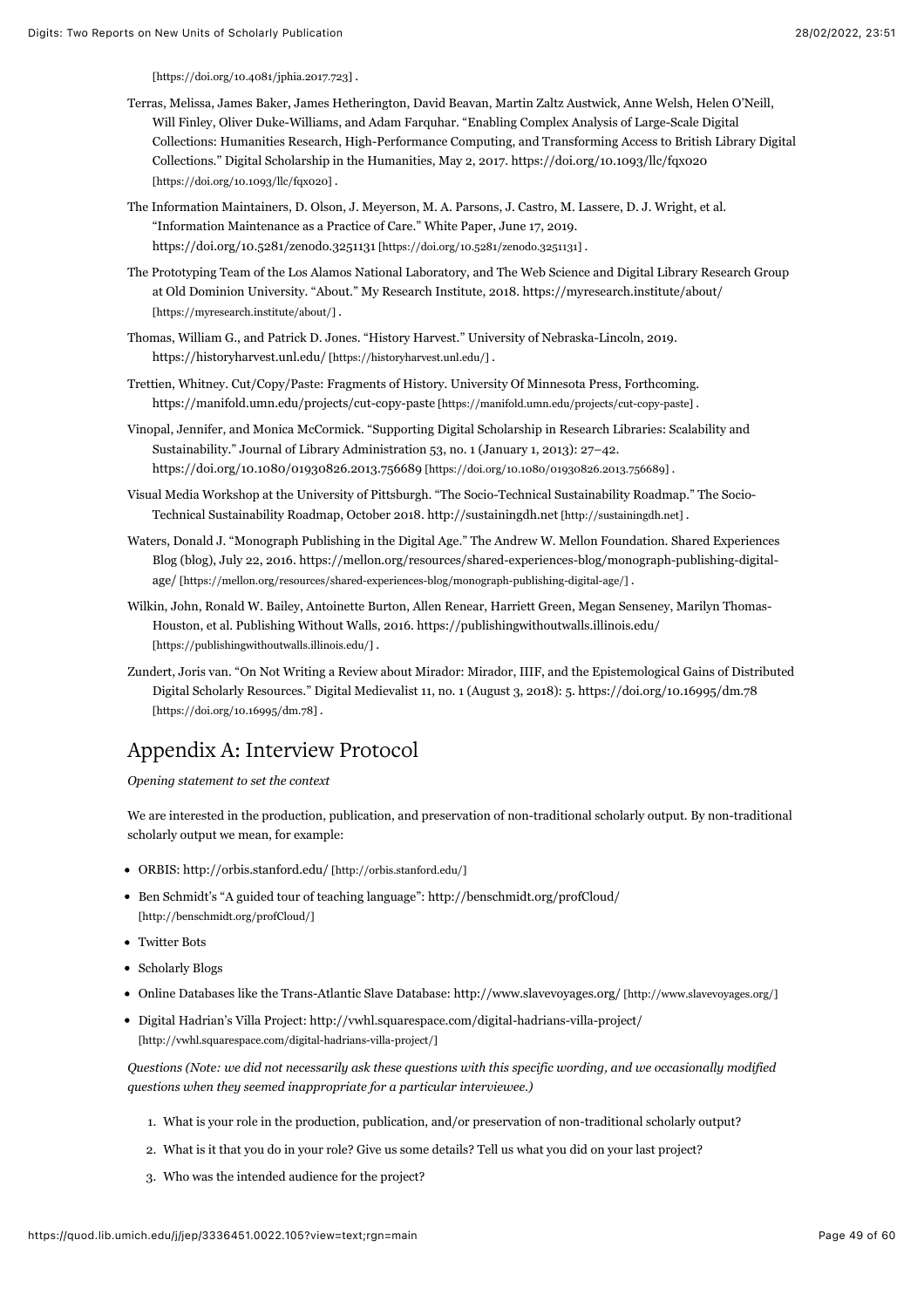- 4. Who did you work with on your last project (if anyone)? What were your collaborator's roles?
- 5. Walk me through your last project from cradle to grave.
- 6. What were the pain points with the work you did on that project?
- 7. Where did the project get "published?"
- 8. What affordances/expressive capabilities would you like in your non-traditional scholarly output (that you currently don't have)?
- 9. How do you see credit functioning for your work and for non-traditional scholarly objects more generally?
- 10. What happened/happens when the project ends? What is the afterlife?
- 11. Who is responsible for the project?
- 12. How important is/was the preservation of the project?
- 13. In relation to your work on non-traditional scholarly output, what are your goals for the future?
- 14. Do you have any questions for us?

# Appendix B: Commonly Referenced Technologies

Amazon S3 Angular ArcGIS Archiva BePress Blocks campus data centers and servers CartoDB databases (MongoDB, mySQL, postgreSQL, etc.) Dataverse Docker Drupal Dublin Core Electron Fedora Flash Fusion general "supercomputing" Gephi GitHub Glacier Google Drive / Doc / Sheets / Maps HathiTrust HTML/CSS Hydra iFrame IIIF Janeway Java JavaScript/D3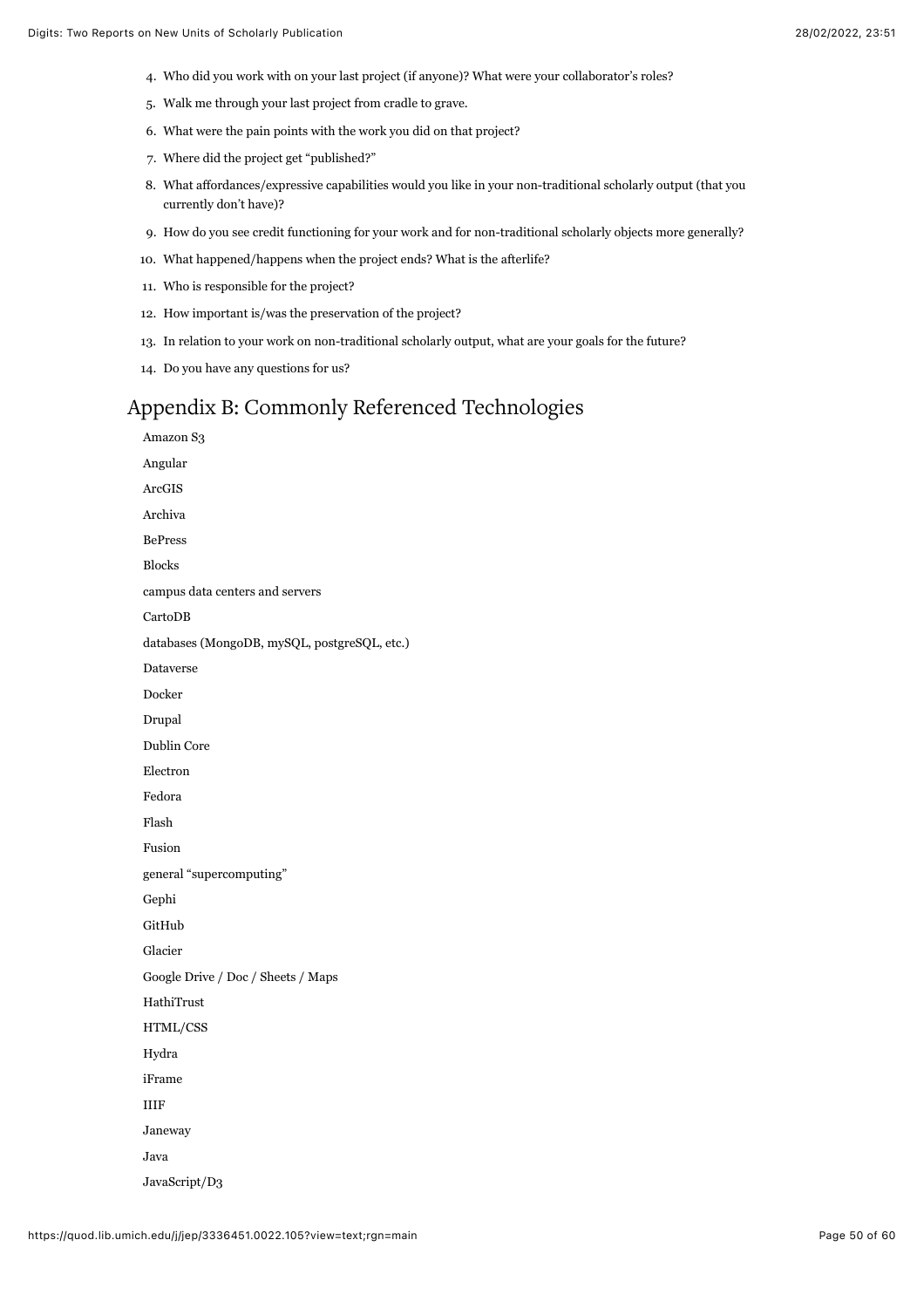| Jekyll                                                     |
|------------------------------------------------------------|
| <b>JQuery</b>                                              |
| Jupyter Notebooks                                          |
| Kubernetes                                                 |
| LAMP stack, servers, other "systems administration" stuff? |
| Manifold                                                   |
| Mastodon                                                   |
| Microsoft Office                                           |
| multispectral imaging                                      |
| Neatline                                                   |
| <b>NER</b>                                                 |
| Observable                                                 |
| OJS                                                        |
| Omeka (Omeka S)                                            |
| Open Refine                                                |
| PHP                                                        |
| Plotly                                                     |
| Python                                                     |
| QGIS                                                       |
| Quark                                                      |
| Quicktime                                                  |
| R                                                          |
| React                                                      |
| <b>Reclaim Hosting</b>                                     |
| Ruby on Rails                                              |
| Scalar                                                     |
| Sigma IS                                                   |
| specific digital repositories/asset management platforms   |
| TEI                                                        |
| <b>Tropy</b>                                               |
| Twine                                                      |
| Twitter                                                    |
| Ubiquity                                                   |
| Unity                                                      |
| virtual reality and 3D                                     |
| Voyant                                                     |
| WordPress                                                  |
| XML                                                        |
| Zotero                                                     |

<span id="page-51-0"></span>1. Authorship order is alphabetical.  $[*/N1-ptr1]$ 

<span id="page-51-1"></span><sup>2.</sup> [See, for example https://stackoverflow.com/questions/12409677/web-stacks-listing-of-common-web-stacks](https://stackoverflow.com/questions/12409677/web-stacks-listing-of-common-web-stacks-environments)environments [https://stackoverflow.com/questions/12409677/web-stacks-listing-of-common-web-stacks-environments] and <https://www.coursereport.com/blog/lamp-stack-vs-mean-stack-vs-ruby-on-rails>  $[https://www.coursereport.com/blog/lamp-stack-vs-mean-stack-vs-ruby-on-rails] \Uparrow [#N2-ptr1]$  $[https://www.coursereport.com/blog/lamp-stack-vs-mean-stack-vs-ruby-on-rails] \Uparrow [#N2-ptr1]$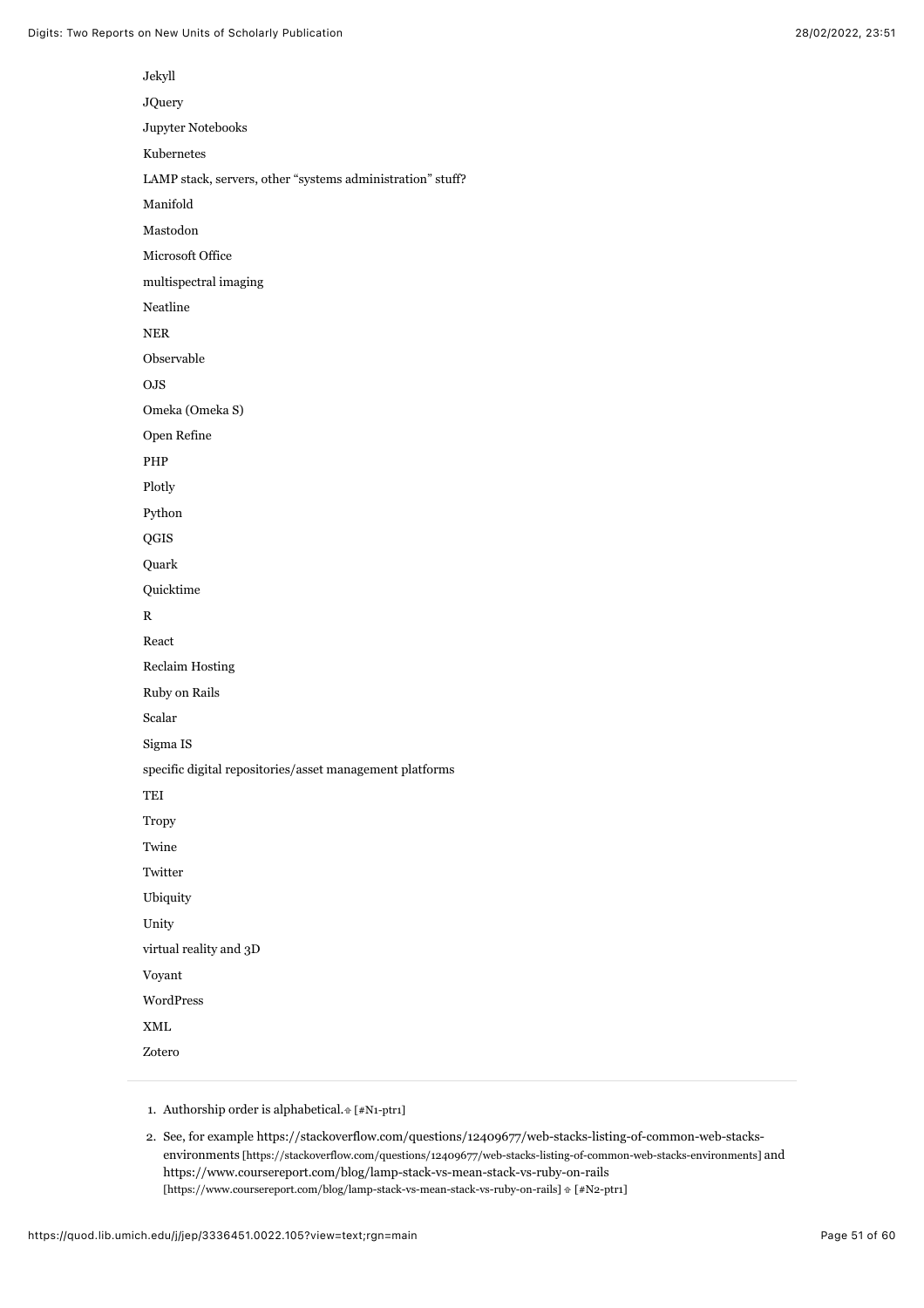- <span id="page-52-0"></span>3. ("Deltron 3030 - Virus Lyrics | MetroLyrics" 2017[\) \[#N3-ptr1\]](#page-5-1)
- <span id="page-52-1"></span>4. This report focuses on a research context and set aside the use of containers in teaching.  $[#N4-ptr1]$
- <span id="page-52-2"></span>5. For more information about the broader ecology of containers in we recommend this informal, but informative, [collection of links: https://github.com/Friz-zy/awesome-linux-containers \[https://github.com/Friz-zy/awesome-linux](https://github.com/Friz-zy/awesome-linux-containers)containers]  $f#N_5$ -ptr1]
- <span id="page-52-3"></span>6. [https://en.wikipedia.org/wiki/Operating-system-level\\_virtualization \[https://en.wikipedia.org/wiki/Operating](https://en.wikipedia.org/wiki/Operating-system-level_virtualization)system-level\_virtualization]  $#$  [\[#N6-ptr1\]](#page-6-2)
- <span id="page-52-4"></span>7. [https://en.wikipedia.org/wiki/Logical\\_Volume\\_Manager\\_\(Linux\)](https://en.wikipedia.org/wiki/Logical_Volume_Manager_(Linux)) [\[https://en.wikipedia.org/wiki/Logical\\_Volume\\_Manager\\_\(Linux\)\] ; https://en.wikipedia.org/wiki/Chroot](https://en.wikipedia.org/wiki/Chroot) [https://en.wikipedia.org/wiki/Chroot] ; [https://en.wikipedia.org/wiki/Cgroups \[https://en.wikipedia.org/wiki/Cgroups\]](https://en.wikipedia.org/wiki/Cgroups) ; [https://en.wikipedia.org/wiki/Docker\\_\(software\) \[https://en.wikipedia.org/wiki/Docker\\_\(software\)\]](https://en.wikipedia.org/wiki/Docker_(software))  $\#$  [\[#N7-ptr1\]](#page-6-3)
- <span id="page-52-5"></span>8. [https://coreos.com/rkt \[https://coreos.com/rkt\]](https://coreos.com/rkt)  $\#$  [\[#N8-ptr1\]](#page-6-4)
- <span id="page-52-6"></span>9. [https://www.docker.com/what-container \[https://www.docker.com/what-container\]](https://www.docker.com/what-container)  $\#$  [\[#N9-ptr1\]](#page-6-5)
- <span id="page-52-7"></span>10. The oldweb.today project from Rhizome is using containers to run old web browsers on archived versions of website in a web-based GUI. [http://oldweb.today/ \[http://oldweb.today/\]](http://oldweb.today/)  $\#$  [\[#N10-ptr1\]](#page-7-0)
- <span id="page-52-8"></span>11. [https://cloud.google.com/containers/ \[https://cloud.google.com/containers/\]](https://cloud.google.com/containers/)  $E[$ #N11-ptr1]
- <span id="page-52-9"></span>12. [https://www.docker.com/ \[https://www.docker.com/\]](https://www.docker.com/)  $\#$  [\[#N12-ptr1\]](#page-9-1)
- <span id="page-52-10"></span>13. [https://www.datadoghq.com/docker-adoption/ \[https://www.datadoghq.com/docker-adoption/\] ;](https://www.datadoghq.com/docker-adoption/) <https://portworx.com/wp-content/uploads/2018/12/Portworx-Container-Adoption-Survey-Report-2018.pdf> [https://portworx.com/wp-content/uploads/2018/12/Portworx-Container-Adoption-Survey-Report-2018.pdf] ; <https://portworx.com/wp-content/uploads/2019/05/2019-container-adoption-survey.pdf> [https://portworx.com/wp-content/uploads/2019/05/2019-container-adoption-survey.pdf]  $\mathbb{F}$ [#N13-ptr1]
- <span id="page-52-11"></span>14. [https://coreos.com/rkt \[https://coreos.com/rkt\]](https://coreos.com/rkt)  $\text{#N14-ptr1}$
- <span id="page-52-12"></span>15. [http://singularity.lbl.gov \[http://singularity.lbl.gov\]](http://singularity.lbl.gov/)  $*$  [\[#N15-ptr1\]](#page-9-4)
- <span id="page-52-13"></span>16. [https://www.nersc.gov/research-and-development/user-defined-images/ \[https://www.nersc.gov/research-and](https://www.nersc.gov/research-and-development/user-defined-images/)development/user-defined-images/]  $\frac{1}{2}$  [\[#N16-ptr1\]](#page-9-5)
- <span id="page-52-14"></span>17. [https://www.opencontainers.org \[https://www.opencontainers.org\]](https://www.opencontainers.org/)  $E[FN17-ptr1]$
- <span id="page-52-15"></span>18. [https://github.com/opencontainers/runtime-spec \[https://github.com/opencontainers/runtime-spec\]](https://github.com/opencontainers/runtime-spec) ; [https://github.com/opencontainers/image-spec \[https://github.com/opencontainers/image-spec\]](https://github.com/opencontainers/image-spec) [\[#N18-ptr1\]](#page-9-7)
- <span id="page-52-16"></span>19. [https://github.com/Friz-zy/awesome-linux-containers#containers \[https://github.com/Friz-zy/awesome-linux](https://github.com/Friz-zy/awesome-linux-containers#containers)containers#containers]  $[$  #N19-ptr1]
- <span id="page-52-17"></span>20. [https://github.com/veggiemonk/awesome-docker \[https://github.com/veggiemonk/awesome-docker\]](https://github.com/veggiemonk/awesome-docker) [\[#N20-ptr1\]](#page-9-9)
- <span id="page-52-18"></span>21. [https://www.nersc.gov/research-and-development/user-defined-images/ \[https://www.nersc.gov/research-and](https://www.nersc.gov/research-and-development/user-defined-images/)development/user-defined-images/] ; [http://singularity.lbl.gov/ \[http://singularity.lbl.gov/\]](http://singularity.lbl.gov/) [\[#N21-ptr1\]](#page-10-0)
- <span id="page-52-19"></span>22. [https://slurm.schedmd.com/ \[https://slurm.schedmd.com/\]](https://slurm.schedmd.com/)  $\frac{1}{2}$  [\[#N22-ptr1\]](#page-10-1)
- <span id="page-52-20"></span>23. [https://en.wikipedia.org/wiki/Orchestration\\_\(computing\) \[https://en.wikipedia.org/wiki/Orchestration\\_\(computing\)\]](https://en.wikipedia.org/wiki/Orchestration_(computing))   [\[#N23-ptr1\]](#page-11-0)
- <span id="page-52-21"></span>24. [https://kubernetes.io/ \[https://kubernetes.io/\]](https://kubernetes.io/)  $E[*/N24-ptr1]$
- <span id="page-52-22"></span>25. In the cloud computing industry you may often hear the analogy "cattle not pets." That it, systems administrators need to stop thinking and caring for servers as their pets (managing the configuration by hand, giving servers names, managing a collection of services on a single server). Containerization and the cloud force administrators to think differently about their servers, as nameless cattle to be managed at scale using automated tools.  [\[#N25-ptr1\]](#page-11-2)
- <span id="page-52-23"></span>26. ("Docker Alternatives and Competitors | G2 Crowd" 2017[\) \[#N26-ptr1\]](#page-11-3)
- <span id="page-52-24"></span>27. [https://cloud.google.com/container-engine/ \[https://cloud.google.com/container-engine/\]](https://cloud.google.com/container-engine/) [\[#N27-ptr1\]](#page-11-4)
- <span id="page-52-25"></span>28. [https://12factor.net/ \[https://12factor.net/\]](https://12factor.net/)  $\frac{1}{2}$  [\[#N28-ptr1\]](#page-11-5)
- <span id="page-52-26"></span>29. [https://en.wikipedia.org/wiki/Microservices \[https://en.wikipedia.org/wiki/Microservices\]](https://en.wikipedia.org/wiki/Microservices) [\[#N29-ptr1\]](#page-11-6)
- <span id="page-52-27"></span>30. [https://en.wikipedia.org/wiki/Serverless\\_computing \[https://en.wikipedia.org/wiki/Serverless\\_computing\]](https://en.wikipedia.org/wiki/Serverless_computing)   [\[#N30-ptr1\]](#page-11-7)
- <span id="page-52-28"></span>31. <https://docs.microsoft.com/en-us/azure/container-instances/container-instances-overview>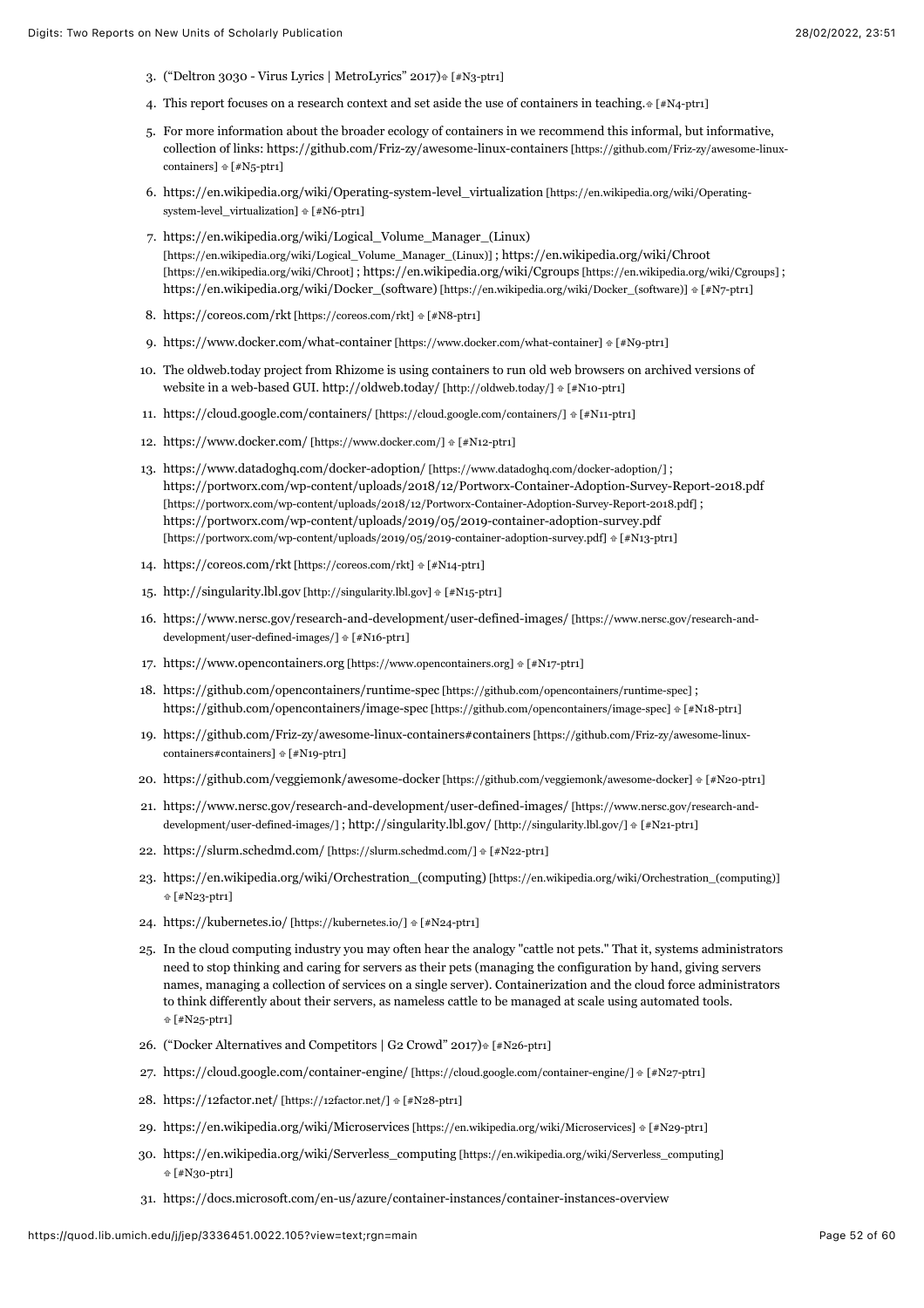<span id="page-53-0"></span>[\[https://docs.microsoft.com/en-us/azure/container-instances/container-instances-overview\] \[#N31-p](https://docs.microsoft.com/en-us/azure/container-instances/container-instances-overview)[tr1\]](#page-11-8)

- 32. A deliberate absence in Docker's marketing material is the impact of the shipping container on the labor and the loss of jobs for dockworkers and other port laborers. Someone needs to study the social and organizational implications of containers[. \[#N32-ptr1\]](#page-11-9)
- <span id="page-53-1"></span>33. ("What Is DevOps? - Amazon Web Services (AWS)" 2017) [\[#N33-ptr1\]](#page-11-10)
- <span id="page-53-2"></span>34. [https://en.wikipedia.org/wiki/Dependency\\_hell \[https://en.wikipedia.org/wiki/Dependency\\_hell\]](https://en.wikipedia.org/wiki/Dependency_hell) [\[#N34-ptr1\]](#page-12-0)
- <span id="page-53-3"></span>35. [https://github.com/bd2kccd/docker \[https://github.com/bd2kccd/docker\]](https://github.com/bd2kccd/docker)  $[*/]$ #N35-ptr1]
- <span id="page-53-4"></span>36. [https://github.com/jupyter/docker-stacks \[https://github.com/jupyter/docker-stacks\]](https://github.com/jupyter/docker-stacks) [\[#N36-ptr1\]](#page-13-1)
- <span id="page-53-5"></span>37. [http://dhbox.org/ \[http://dhbox.org/\]](http://dhbox.org/)  $E[#N37-ptr1]$  $E[#N37-ptr1]$
- <span id="page-53-6"></span>38. Software containers are also increasingly popular for teaching because they reduce cognitive overload and time commitment of installing software which can affect student experience (Clark et al. 2014; Špaček, Sohlich, and Dulík 2015; Holdgraf et al. 2017; Kamvar et al. 01/2017; Williams and Teal 01/2017)[. \[#N38-ptr1\]](#page-13-3)
- <span id="page-53-7"></span>39. [For the most recent The Software Sustainability Institute convened a Docker Containers for Reproducible](https://www.software.ac.uk/c4rr) Research Workshop [https://www.software.ac.uk/c4rr] (https://www.software.ac.uk/c4rr [\[https://www.software.ac.uk/c4rr\] \). Slides are available on the agenda \[https://www.softwa](https://www.software.ac.uk/c4rr)[re.ac.uk/c4rr/agenda\]](https://www.software.ac.uk/c4rr/agenda) [\(https://www.software.ac.uk/c4rr/agenda \[https://www.software.ac.uk/c4rr/agenda\]](https://www.software.ac.uk/c4rr/agenda) ) and there is a short blog post [with a summary \(http://www.dpoc.ac.uk/2017/07/05/c4rr-containers-for-reproducible-research-conference/\).](http://www.dpoc.ac.uk/2017/07/05/c4rr-containers-for-reproducible-research-conference/) [\[http://www.dpoc.ac.uk/2017/07/05/c4rr-containers-for-reproducible-research-conference/\] Also see the Twitter stream](https://twitter.com/search?f=tweets&vertical=default&q=%23c4rr&src=typd) [\[https://twitter.com/search?f=tweets&vertical=default&q=%23c4rr&src=typd\] \(https://twitter.com/search?](https://twitter.com/search?f=tweets&vertical=default&q=%23c4rr&src=typd) f=tweets&vertical=default&q=%23c4rr&src=typd [https://twitter.com/search? f=tweets&vertical=default&q=%23c4rr&src=typd] )[. \[#N39-ptr1\]](#page-13-4)
- <span id="page-53-8"></span>40. [https://en.wikipedia.org/wiki/Continuous\\_integration \[https://en.wikipedia.org/wiki/Continuous\\_integration\]](https://en.wikipedia.org/wiki/Continuous_integration)  **#N40-ptr1**
- <span id="page-53-9"></span>41. Common Workflow Language (CWL) http://bcbio-nextgen.readthedocs.io/en/latest/contents/cwl.html [\[http://bcbio-nextgen.readthedocs.io/en/latest/contents/cwl.html\] - bcbio can take workflows described in CWL](http://bcbio-nextgen.readthedocs.io/en/latest/contents/cwl.html) and run them in Docker container[. \[#N41-ptr1\]](#page-14-0)
- <span id="page-53-10"></span>42. [https://daspos.crc.nd.edu \[https://daspos.crc.nd.edu\]](https://daspos.crc.nd.edu/)  $\#$  [\[#N42-ptr1\]](#page-14-1)
- <span id="page-53-11"></span>43. [https://www.journals.elsevier.com/softwarex/ \[https://www.journals.elsevier.com/softwarex/\] ;](https://www.journals.elsevier.com/softwarex/) [https://www.reprozip.org \[https://www.reprozip.org\]](https://www.reprozip.org/)  $E[#N43-ptr1]$  $E[#N43-ptr1]$
- <span id="page-53-12"></span>44. [http://cknowledge.org \[http://cknowledge.org\]](http://cknowledge.org/) ; [https://occam.cs.pitt.edu \[https://occam.cs.pitt.edu\]](https://occam.cs.pitt.edu/) [\[#N44-ptr1\]](#page-14-3)
- <span id="page-53-13"></span>45. [https://coreos.com/blog/open-container-initiative-specifications-are-10 \[https://coreos.com/blog/open-container](https://coreos.com/blog/open-container-initiative-specifications-are-10)initiative-specifications-are-10]  $#$  [\[#N45-ptr1\]](#page-14-4)
- <span id="page-53-14"></span>46. [http://containers-ftw.org/SCI-F/ \[http://containers-ftw.org/SCI-F/\]](http://containers-ftw.org/SCI-F/)  $E[AN46-ptr1]$
- <span id="page-53-15"></span>47. [https://www.bitcurator.net/ \[https://www.bitcurator.net/\]](https://www.bitcurator.net/)  $\frac{1}{2}[H_1 + H_2 + H_3]$
- <span id="page-53-16"></span>48. Mooney and Gerrard point out the recommended way to build Docker from scratch, which has 40+ dependences, is with Docker. F#N48-ptr1]
- <span id="page-53-17"></span>49. [http://o2r.info \[http://o2r.info\]](http://o2r.info/)  $[*/]$
- <span id="page-53-18"></span>50. See Nüst et al. 201[7 \[#N50-ptr1\]](#page-15-3)
- <span id="page-53-19"></span>51. [https://en.wikipedia.org/wiki/BagIt \[https://en.wikipedia.org/wiki/BagIt\]](https://en.wikipedia.org/wiki/BagIt)  $E[|H|]$  [\[#N51-ptr1\]](#page-15-4)
- <span id="page-53-20"></span>52. See Nüst et al. 201[7 \[#N52-ptr1\]](#page-15-5)
- <span id="page-53-21"></span>53. [http://www.infiniteulysses.com \[http://www.infiniteulysses.com\]](http://www.infiniteulysses.com/)  $[#N53-ptr1]$
- <span id="page-53-22"></span>54. <http://worrydream.com/MediaForThinkingTheUnthinkable/> [http://worrydream.com/MediaForThinkingTheUnthinkable/]  $E[#N54-ptr1]$  $E[#N54-ptr1]$
- <span id="page-53-23"></span>55. [https://distill.pub/about/ \[https://distill.pub/about/\]](https://distill.pub/about/)  $\text{#}$  [\[#N55-ptr1\]](#page-16-2)
- <span id="page-53-24"></span>56. [https://www.w3.org/Provider/Style/URI \[https://www.w3.org/Provider/Style/URI\]](https://www.w3.org/Provider/Style/URI) [\[#N56-ptr1\]](#page-16-3)
- <span id="page-53-25"></span>57. [https://github.com/odewahn/computational-publishing \[https://github.com/odewahn/computational-publishing\]](https://github.com/odewahn/computational-publishing)   [\[#N57-ptr1\]](#page-16-4)
- <span id="page-53-26"></span>58. [https://github.com/odewahn/computational-publishing \[https://github.com/odewahn/computational-publishing\]](https://github.com/odewahn/computational-publishing)   [\[#N58-ptr1\]](#page-16-5)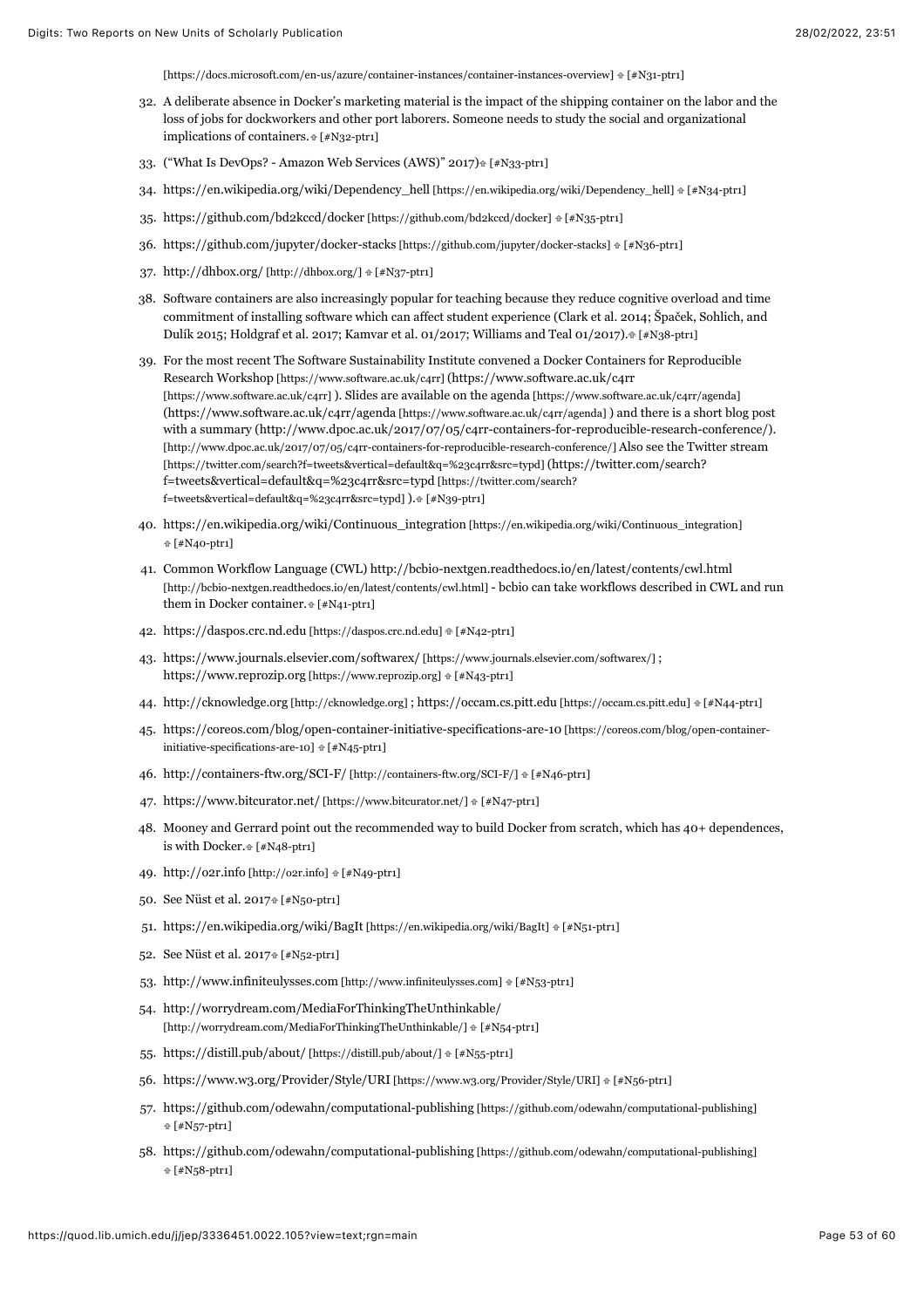- <span id="page-54-0"></span>59. [http://bookworm.culturomics.org \[http://bookworm.culturomics.org\]](http://bookworm.culturomics.org/) [; https://www.omeka.net](https://www.omeka.net/) [https://www.omeka.net]; [http://scalar.usc.edu/scalar/ \[http://scalar.usc.edu/scalar/\]](http://scalar.usc.edu/scalar/)  $\#$  [\[#N59-ptr1\]](#page-17-0)
- <span id="page-54-1"></span>60. As are most problems, so this isn't necessarily a big insight. $[*/860$ -ptr1]
- <span id="page-54-2"></span>61. [https://blog.docker.com/2014/06/keynote-videos-from-dockercon14/ \[https://blog.docker.com/2014/06/keynote](https://blog.docker.com/2014/06/keynote-videos-from-dockercon14/)videos-from-dockercon14/]  $\text{#}$  [\[#N61-ptr1\]](#page-18-1)
- <span id="page-54-3"></span>62. Padmini Ray Murray and Claire Squires, "The Digital Publishing Communications Circuit," Book 2.0 3, no. 1 (June 1, 2013): 3–23, [https://doi.org/10.1386/btwo.3.1.3\\_1 \[https://doi.org/10.1386/btwo.3.1.3\\_1\]](https://doi.org/10.1386/btwo.3.1.3_1) [. \[#N62-ptr1\]](#page-21-0)
- <span id="page-54-4"></span>63. We struggled for some time with what to call these scholarly artifacts, and arrived at "Non-Traditional Scholarly Objects" (NTSOs) more because we needed to name them *something* than because it felt like the best term for the task. "Digital" or "digital first" scholarly objects would include documents intended for print or which adopt the affordances of print, like a PDF, which is not our target. "Complex digital scholarly object" is not quite right, because many of these objects are simpler than a single typeset page. "Non-traditional" is a similarly poor choice, both because it contrasts against a single monolithic print tradition that does not exist, and because it is too broad, encompassing scholarly comic books, performances, and so on. We ask the readers to temporarily suspend their disbelief with respect to the term, in lieu of a more convenient or better alternative[. \[#N63-ptr1\]](#page-21-1)
- <span id="page-54-5"></span>64. For a discussion of the diversity of early printed books, see Whitney Trettien, Cut/Copy/Paste: Fragments of History (University Of Minnesota Press, Forthcoming), https://manifold.umn.edu/projects/cut-copy-paste [\[https://manifold.umn.edu/projects/cut-copy-paste\] . A good analogous survey of diversity in the digital publishin](https://manifold.umn.edu/projects/cut-copy-paste)g ecosystem is available in John W. Maxwell et al., "Mind the Gap" (PubPub: Simon Fraser University / MIT Press, July 2019), [https://mindthegap.pubpub.org/ \[https://mindthegap.pubpub.org/\] .](https://mindthegap.pubpub.org/) OCLC also recently completed two surveys of the evolving scholarly record, suggesting that diversifying forms and widening distribution of custodial responsibilities is causing pressure on the scholarly publication ecosystem. Brian F Lavoie et al., The Evolving Scholarly Record (Dublin, Ohio: OCLC Research, 2014),

http://www.oclc.org/content/dam/research/publications/library/2014/oclcresearch-evolving-scholarly-record-2014.pdf [http://www.oclc.org/content/dam/research/publications/library/2014/oclcresearch-evolving-scholarly-record-[2014.pdf\] ; Brian F Lavoie, Constance Malpas, and OCLC Research, Stewardship of the Evolving Scholarly Record:](http://www.oclc.org/content/dam/research/publications/library/2014/oclcresearch-evolving-scholarly-record-2014.pdf) From the Invisible Hand to Conscious Coordination, 2015,

<http://www.oclc.org/content/dam/research/publications/2015/oclcresearch-esr-stewardship-2015.pdf> [http://www.oclc.org/content/dam/research/publications/2015/oclcresearch-esr-stewardship-2015.pdf] [. \[#N64-ptr1\]](#page-21-2)

- <span id="page-54-6"></span>65. Practitioners often take on multiple roles, and within those roles may not distinguish between them. For the purpose of this report, any mention of roles should be read with this in mind.  $*[F\&65-ptr]$
- <span id="page-54-7"></span>66. For another discussion on the "presently splintered scholarly infrastructure" on account of a publication system "optimized mainly for text publications," see Jean-Christophe Plantin, Carl Lagoze, and Paul N Edwards, "Re-Integrating Scholarly Infrastructure: The Ambiguous Role of Data Sharing Platforms," Big Data & Society 5, no. 1 [\(June 2018\): 205395171875668, https://doi.org/10.1177/2053951718756683](https://doi.org/10.1177/2053951718756683) [https://doi.org/10.1177/2053951718756683] [. \[#N66-ptr1\]](#page-22-0)
- <span id="page-54-8"></span>67. Lisa Gitelman, Paper Knowledge: Toward a Media History of Documents (Durham ; London: Duke University Press Books, 2014)[. \[#N67-ptr1\]](#page-22-1)
- <span id="page-54-9"></span>68. Levinson explains that "by far the biggest expense in [shipping goods] was shifting the cargo from land transport to ship at the port of departure and moving it back to truck or train at the other end of the ocean voyage. [...] As container shipping became intermodal, [...] the overall cost of transporting goods [became] little more than a footnote in a company's cost analysis." Marc Levinson, The Box: How the Shipping Container Made the World Smaller and the World Economy Bigger (Princeton, NJ: Princeton University Press, 2008)[. \[#N68-ptr1\]](#page-22-2)
- <span id="page-54-10"></span>69. The sister study to this one, conducted by the same team, resulted in a white paper enumerating the uses of containerization in academia as of 2017. We concluded that, although containerization is becoming widespread for uses such as reproducibility or collaboration, the technology's use (or even experimentation) is still relatively rare within scholarly publishing. Both this and the sister study fit into a larger A.W. Mellon-funded project called "Digits: a Platform to Facilitate the Production of Digital Scholarship", in which the four co-authors explore the possibility of software containers as a worthwhile technological intervention into the scholarly publication pipeline. Information on both studies, as well as the resulting reports, can be found on our website at [http://digits.pub \[http://digits.pub\] .](http://digits.pub/) [\[#N69-ptr1\]](#page-22-3)
- <span id="page-54-11"></span>70. For example, Brandon Butler, Amanda Visconti, and Ammon Shepherd, "Archiving Dh Part 3: The Long View," [Scholars' Lab \(blog\), April 30, 2019, https://scholarslab.lib.virginia.edu/blog/archiving-dh-part-3-the-long-view/](https://scholarslab.lib.virginia.edu/blog/archiving-dh-part-3-the-long-view/) [https://scholarslab.lib.virginia.edu/blog/archiving-dh-part-3-the-long-view/] ; Claire Carlin et al., "The Endings Project," 2019, [https://projectendings.github.io \[https://projectendings.github.io\] ;](https://projectendings.github.io/) Alison Langmead et al., "A Role-Based Model for Successful Collaboration in Digital Art History," International Journal for Digital Art History, no. 3 (July 27, 2018), [https://doi.org/10.11588/dah.2018.3.34297 \[https://doi.org/10.11588/dah.2018.3.34297\]](https://doi.org/10.11588/dah.2018.3.34297) ; Trevor Owens, The Theory and Craft of Digital Preservation (Johns Hopkins University Press, 2018)[. \[#N70-ptr1\]](#page-22-4)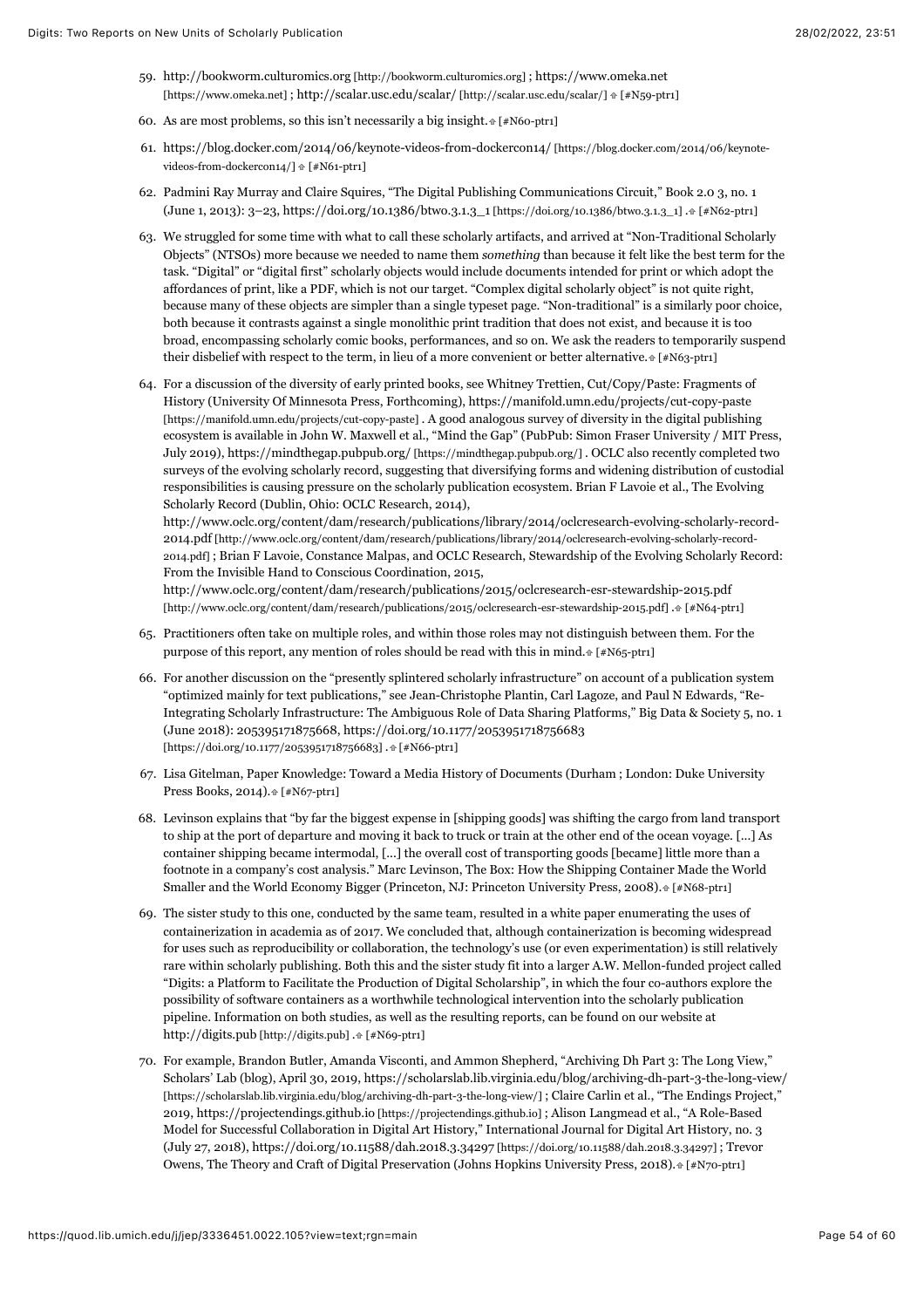- <span id="page-55-0"></span>71. Michael A. Elliott, "The Future of The Monograph in the Digital Era: A Report to the Andrew W. Mellon Foundation," Journal of Electronic Publishing 18, no. 4 (December 17, 2015), [https://doi.org/10.3998/3336451.0018.407 \[https://doi.org/10.3998/3336451.0018.407\]](https://doi.org/10.3998/3336451.0018.407) ; John W. Maxwell, Alessandra Bordini, and Katie Shamash, "Reassembling Scholarly Communications: An Evaluation of the Andrew W. Mellon Foundation's Monograph Initiative (Final Report, May 2016)," Journal of Electronic Publishing 20, no. 1 (2017), [https://doi.org/10.3998/3336451.0020.101 \[https://doi.org/10.3998/3336451.0020.101\] ;](https://doi.org/10.3998/3336451.0020.101) Sara Sikes, Maria Bonn, and Elli Mylonas, "Building Capacity for Digital Scholarship & Publishing: Three Approaches from Mellon's 2014-2015 Scholarly Communications Initiative" (Digital Humanities 2017, Montreal, Canada, 2017), 3, [https://dh2017.adho.org/abstracts/135/135.pdf \[https://dh2017.adho.org/abstracts/135/135.pdf\]](https://dh2017.adho.org/abstracts/135/135.pdf) [. \[#N71-ptr1\]](#page-22-5)
- <span id="page-55-1"></span>72. For related approaches see, e.g., John Wilkin et al., Publishing Without Walls, 2016, [https://publishingwithoutwalls.illinois.edu/ \[https://publishingwithoutwalls.illinois.edu/\]](https://publishingwithoutwalls.illinois.edu/) [. \[#N72-ptr1\]](#page-22-6)
- <span id="page-55-2"></span>73. Audio recordings were partially transcribed by Scott and Nechama Weingart, and partially transcribed by Rev.com before being corrected by interviewers.  $[*/N73$ -ptr1]
- <span id="page-55-3"></span>74. These people were chosen from our social networks, from people attending the same conferences/events we were attending, from geographical proximity to our travel routes, and/or by name recognition in our fields[. \[#N74-ptr1\]](#page-22-8)
- <span id="page-55-4"></span>75. Christine L. Borgman, Scholarship in the Digital Age: Information, Infrastructure, and the Internet (Cambridge, MA: MIT Press, 2008), 1-12[. \[#N75-ptr1\]](#page-23-0)
- <span id="page-55-5"></span>76. For broader articulations of maintenance, see, e.g., Andrew Russell and Lee Vinsel, "Hail the Maintainers," Aeon, 2016, https://aeon.co/essays/innovation-is-overvalued-maintenance-often-matters-more [\[https://aeon.co/essays/innovation-is-overvalued-maintenance-often-matters-more\] ; The Informati](https://aeon.co/essays/innovation-is-overvalued-maintenance-often-matters-more)on Maintainers et al., "Information Maintenance as a Practice of Care," White Paper, June 17, 2019, [https://doi.org/10.5281/zenodo.3251131 \[https://doi.org/10.5281/zenodo.3251131\]](https://doi.org/10.5281/zenodo.3251131) [. \[#N76-ptr1\]](#page-23-1)
- <span id="page-55-6"></span>77. [Ithaka S+R, "Life Cycle of a Digital Resource," Ithaka S+R \(blog\), 2016, https://sr.ithaka.org/life-cycle-of-a-](https://sr.ithaka.org/life-cycle-of-a-digital-resource/)digital-resource/ [https://sr.ithaka.org/life-cycle-of-a-digital-resource/] [. \[#N77-ptr1\]](#page-23-2)
- <span id="page-55-7"></span>78. MLA Task Force, "Report of the MLA Task Force on Evaluating Scholarship for Tenure and Promotion," Profession 2007, no. 1 (November 26, 2007): 9–71, https://doi.org/10.1632/prof.2007.2007.1.9 [\[https://doi.org/10.1632/prof.2007.2007.1.9\] ; Bethany Nowviskie, "Evaluating Collaborative Digital S](https://doi.org/10.1632/prof.2007.2007.1.9)cholarship (or, Where Credit Is Due)," Journal of Digital Humanities 1, no. 4 (Fall 2012). [\[#N78-ptr1\]](#page-24-0)
- <span id="page-55-8"></span>79. See, for example, Gabriele Griffin and Matt Steven Hayler, "Collaboration in Digital Humanities Research – Persisting Silences," Digital Humanities Quarterly 012, no. 1 (April 4, 2018); Alix Keener, "The Arrival Fallacy: Collaborative Research Relationships in the Digital Humanities," Digital Humanities Quarterly 009, no. 2 (August 7, 2015); William A. Kretzschmar and William Gray Potter, "Library Collaboration with Large Digital Humanities Projects," Literary and Linguistic Computing 25, no. 4 (December 1, 2010): 439–45, [https://doi.org/10.1093/llc/fqq022 \[https://doi.org/10.1093/llc/fqq022\]](https://doi.org/10.1093/llc/fqq022) ; Langmead et al., "A Role-Based Model for Successful Collaboration in Digital Art History"; Willard McCarty, "Collaborative Research in the Digital Humanities," in Collaborative Research in the Digital Humanities (Routledge, 2016), 13–22; Daniel V. Pitti, "Designing Sustainable Projects and Publications," in A Companion to Digital Humanities, ed. Susan Schreibman, Ray Siemens, and John Unsworth (Malden, MA, USA: Blackwell Publishing Ltd, 2004), 469–87, [https://doi.org/10.1002/9780470999875.ch31 \[https://doi.org/10.1002/9780470999875.ch31\] ;](https://doi.org/10.1002/9780470999875.ch31) Chris Alen Sula, "Digital Humanities and Libraries: A Conceptual Model," Journal of Library Administration 53, no. 1 (January 1, 2013): 10–26, [https://doi.org/10.1080/01930826.2013.756680 \[https://doi.org/10.1080/01930826.2013.756680\] .](https://doi.org/10.1080/01930826.2013.756680)  [\[#N79-ptr1\]](#page-24-1)
- <span id="page-55-9"></span>80. Oliver Quinlan, "Young Digital Makers: Surveying Attitudes and Opportunities for Digital Creativity across the [UK" \(Nesta, March 2015\), 7, https://media.nesta.org.uk/documents/youngdigmakers.pdf](https://media.nesta.org.uk/documents/youngdigmakers.pdf) [https://media.nesta.org.uk/documents/youngdigmakers.pdf] . [\[#N80-ptr1\]](#page-24-2)
- <span id="page-55-10"></span>81. Quinlan, 7[. \[#N81-ptr1\]](#page-24-3)
- <span id="page-55-11"></span>82. See, for example, Brett Oppegaard and Michael Rabby, "The App-Maker Model: An Embodied Expansion of Mobile Cyberinfrastructure," Digital Humanities Quarterly 010, no. 3 (August 17, 2016)[. \[#N82-ptr1\]](#page-24-4)
- <span id="page-55-12"></span>83. For a discussion on similar challenges with respect to research needs, and infrastructural recommendations based on such needs, see Melissa Terras et al., "Enabling Complex Analysis of Large-Scale Digital Collections: Humanities Research, High-Performance Computing, and Transforming Access to British Library Digital [Collections," Digital Scholarship in the Humanities, May 2, 2017, https://doi.org/10.1093/llc/fqx020](https://doi.org/10.1093/llc/fqx020) [https://doi.org/10.1093/llc/fqx020] [. \[#N83-ptr1\]](#page-26-0)
- <span id="page-55-13"></span>84. From a technical standpoint, these concerns related closely to decisions about whether a project will deliver static or dynamic content. Most projects include dynamic content, which requires a web-hosting solution that offers, at a minimum, a database service such as MySQL. Some projects are built to depend upon an outside data service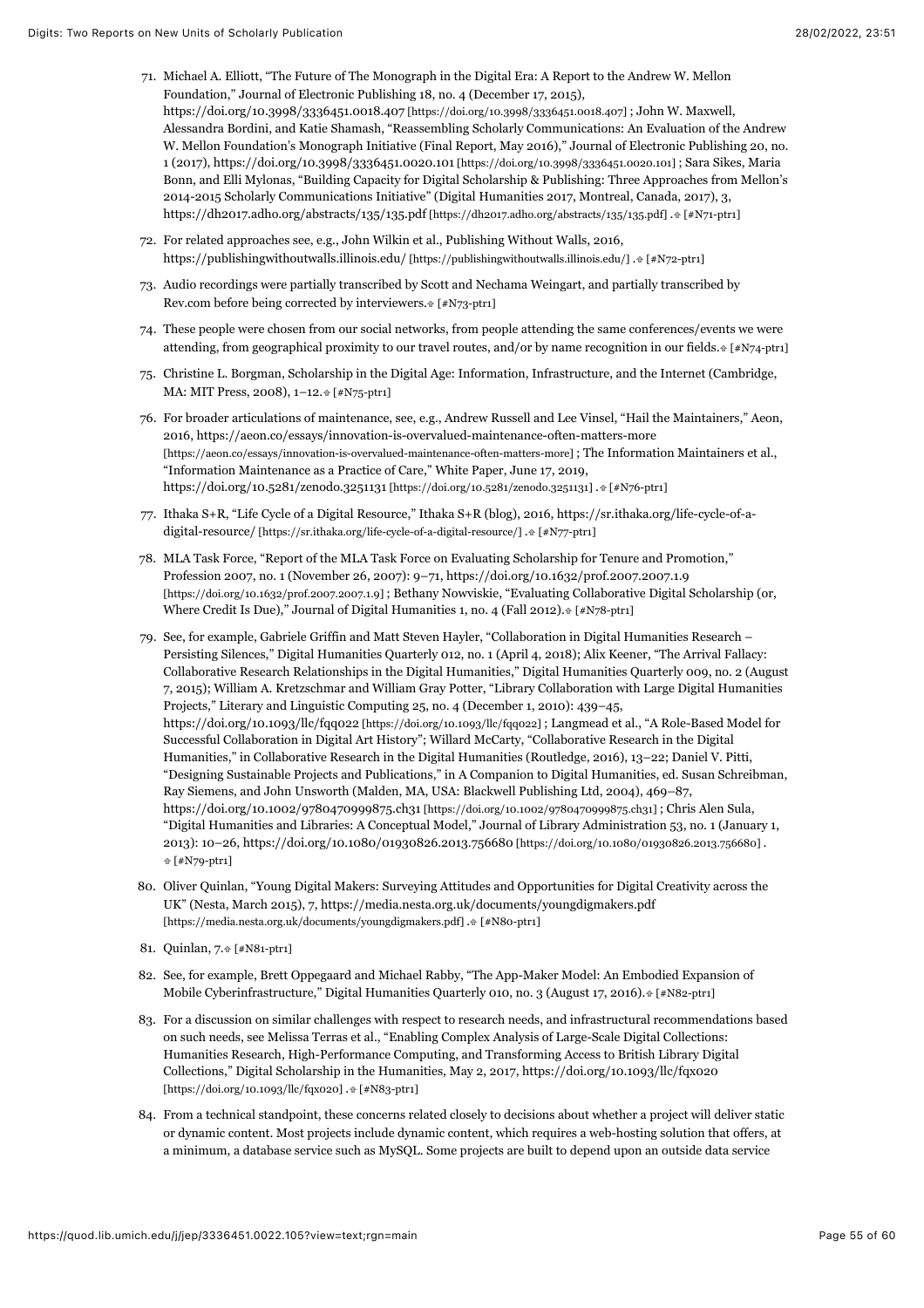such as an API or a linked, open data service. Several interview subjects linked technical considerations to an early decision to adopt or eschew a particular technical stack, project template, or digital tool, such as Drupal, Omeka, Wordpress, Ruby on Rails, or Django[. \[#N84-ptr1\]](#page-26-1)

- <span id="page-56-0"></span>85. The recently released final report for Always Already Computational: Collections as Data finds, similarly, that "Challenges to collections as data development are more organizational than technical" (15) The report recommends "inclusive organizational experimentation," which requires, according to their report, "a combination of community engagement, domain knowledge, and the capacity for infrastructure development" (16). The report also calls for cultural heritage organizations reconsider traditional divisions of labor. See Thomas Padilla et al., "Final Report — Always Already Computational: Collections as Data," May 22, 2019, [https://doi.org/10.5281/zenodo.3152935 \[https://doi.org/10.5281/zenodo.3152935\]](https://doi.org/10.5281/zenodo.3152935) [. \[#N85-ptr1\]](#page-26-2)
- <span id="page-56-1"></span>86. These points of friction are particularly noticeable when makers work with university or library IT groups more accustomed to supporting enterprise computing, or with high performance computing centers whose systems were developed with different uses in mind (even when HPC centers earnestly seek to support these new uses of their infrastructures, as they often do).  $[*/N86-ptr1]$
- <span id="page-56-2"></span>87. A series of publications by Ithaka S+R aimed to scope and address these very concerns. Ithaka S+R, "Life Cycle of a Digital Resource"; Nancy L Maron, "The Department of Digital Humanities (DDH) at King's College London 2011: Cementing It Status as an Academic Department, Case Study Update 2011," Ithaka Case Studies in [Sustainability \(Ithaka S+R, 2011\), https://sr.ithaka.org/publications/the-department-of-digital-humanities-ddh](https://sr.ithaka.org/publications/the-department-of-digital-humanities-ddh-at-kings-college-london-2011/)at-kings-college-london-2011/ [https://sr.ithaka.org/publications/the-department-of-digital-humanities-ddh-at-kingscollege-london-2011/] ; Nancy L Maron and Sarah Pickle, "Sustainability Implementation Toolkit: Developing an Institutional Strategy for Supporting Digital Humanities Resources," Ithaka S+R (blog), June 18, 2014, https://sr.ithaka.org/publications/sustainability-implementation-toolkit/ [https://sr.ithaka.org/publications/sustainability-implementation-toolkit/]; Nancy L Maron, K. Kirby Smith, and Matthew Loy, "Sustaining Digital Resources: An On-the-Ground View of Projects Today" (New York: Ithaka S+R, August 11, 2015), [https://doi.org/10.18665/sr.22408 \[https://doi.org/10.18665/sr.22408\]](https://doi.org/10.18665/sr.22408) . Indeed our results exactly replicate key findings from their 2014 report that "even on campuses with designated DH centers, there is rarely an end-to-end solution," and that "some stages in the digital project life cycle seem not to be owned by any one unit"—Nancy L Maron and Sarah Pickle, "Sustaining the Digital Humanities: Host Institution Support beyond the Start-Up Phase" (Ithaka S+R, June 18, 2014). Despite the valuable recommendations from Ithaka S+R, our study finds little evidence that matters have changed between 2011 and 2019. [\[#N87-ptr1\]](#page-26-4)
- <span id="page-56-3"></span>88. Of the four models, publisher partnership were the least common among our subjects.  $[#N88-ptr1]$
- <span id="page-56-4"></span>89. Angie Kemp, Lee Skallerup, and Kris Shaffer, "What Do You Do with 11,000 Blogs? Preserving, Archiving, and Maintaining UMW Blogs - A Case Study," Journal of Interactive Technology and Pedagogy, no. 15 (2019), https://jitp.commons.gc.cuny.edu/what-do-you-do-with-11000-blogs-preserving-archiving-and-maintaining[umw-blogs-a-case-study/ \[https://jitp.commons.gc.cuny.edu/what-do-you-do-with-11000-blogs-preserving-archiving-and](https://jitp.commons.gc.cuny.edu/what-do-you-do-with-11000-blogs-preserving-archiving-and-maintaining-umw-blogs-a-case-study/)maintaining-umw-blogs-a-case-study/] ; Joris van Zundert, "On Not Writing a Review about Mirador: Mirador, IIIF, and the Epistemological Gains of Distributed Digital Scholarly Resources," Digital Medievalist 11, no. 1 (August 3, 2018): 5, [https://doi.org/10.16995/dm.78 \[https://doi.org/10.16995/dm.78\]](https://doi.org/10.16995/dm.78) [. \[#N89-ptr1\]](#page-27-0)
- <span id="page-56-5"></span>90. Ithaka S+R points to things like understanding the digital lifecycle of a project, articulating institutional expectations, and obtaining the commitment of key stakeholders. Maron and Pickle, "Sustainability Implementation Toolkit: Developing an Institutional Strategy for Supporting Digital Humanities Resources." "The Socio-Technical Sustainability Roadmap" emphasizes project lifespan should be considered in tandem with things like reliable sites of production, hosting, and documentation practices. Visual Media Workshop at the University of Pittsburgh, "The Socio-Technical Sustainability Roadmap," The Socio-Technical Sustainability Roadmap, October 2018, [http://sustainingdh.net \[http://sustainingdh.net\] .](http://sustainingdh.net/) For a different take on designing for sustainable digital projects, see Laurie Gemill Arp and Megan Forbes, It Takes a Village: Open Source Software Sustainability. A Guidebook for Programs Serving Cultural and Scientific Heritage (LYRASIS, 2018).[. \[#N90-ptr1\]](#page-27-1)
- <span id="page-56-6"></span>91. Even in cases where institutions like libraries limit their services to a few off-the-shelf platforms, the rhetoric around those tools often unrealistically hides the various costs and necessary labor associated with such platforms. See, e.g., Kemp, Skallerup, and Shaffer, "What Do You Do with 11,000 Blogs? Preserving, Archiving, and Maintaining UMW Blogs - A Case Study"; Paige C. Morgan, "The Consequences of Framing Digital Humanities Tools as Easy to Use," College & Undergraduate Libraries 25, no. 3 (July 3, 2018): 211–31, [https://doi.org/10.1080/10691316.2018.1480440 \[https://doi.org/10.1080/10691316.2018.1480440\]](https://doi.org/10.1080/10691316.2018.1480440) [. \[#N91-ptr1\]](#page-28-0)
- <span id="page-56-7"></span>92. See, for example, Maron and Pickle, "Sustaining the Digital Humanities: Host Institution Support beyond the Start-Up Phase"; Jennifer Vinopal and Monica McCormick, "Supporting Digital Scholarship in Research Libraries: Scalability and Sustainability," Journal of Library Administration 53, no. 1 (January 1, 2013): 27–42, [https://doi.org/10.1080/01930826.2013.756689 \[https://doi.org/10.1080/01930826.2013.756689\] ;](https://doi.org/10.1080/01930826.2013.756689) "Supporting the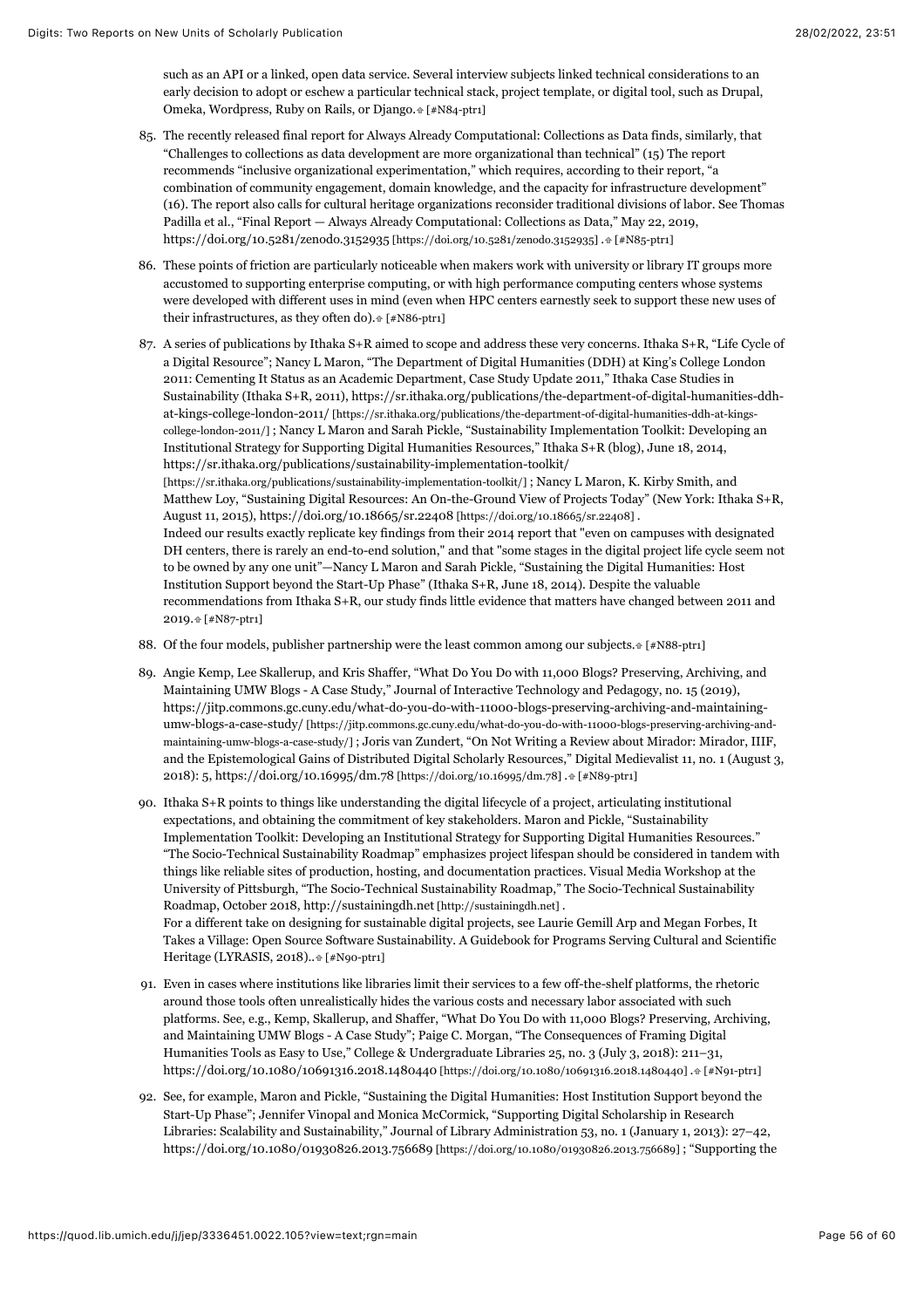Digital Humanities: Report of a CNI Executive Roundtable" (Coalition for Networked Information, 2016), https://www.cni.org/wp-content/uploads/2016/05/CNI-SupportDH-exec-rndtbl.report.F14.pdf [\[https://www.cni.org/wp-content/uploads/2016/05/CNI-SupportDH-exec-rndtbl.report.F14.pdf\] . \[#N92-p](https://www.cni.org/wp-content/uploads/2016/05/CNI-SupportDH-exec-rndtbl.report.F14.pdf)[tr1\]](#page-28-1)

- <span id="page-57-0"></span>93. See, for example, Christine L. Borgman, "The Digital Future Is Now: A Call to Action for the Humanities," Digital [Humanities Quarterly 3, no. 4 \(January 2, 2010\), https://escholarship.org/uc/item/0fp9n05s](https://escholarship.org/uc/item/0fp9n05s) [https://escholarship.org/uc/item/0fp9n05s] [. \[#N93-ptr1\]](#page-29-0)
- <span id="page-57-1"></span>94. See C. K. Gunsalus et al., "Mission Creep in the IRB World," Science 312, no. 5779 (June 9, 2006): 1441–1441, [https://doi.org/10.1126/science.1121479 \[https://doi.org/10.1126/science.1121479\] ;](https://doi.org/10.1126/science.1121479) Richard A. Shweder and Richard E. Nisbett, "Long-Sought Research Deregulation Is Upon Us. Don't Squander the Moment.," The Chronicle of Higher Education, March 12, 2017, https://www.chronicle.com/article/Long-Sought-Research/239459 [\[https://www.chronicle.com/article/Long-Sought-Research/239459\] ; Richard A. Shweder and Richard E. Nisbe](https://www.chronicle.com/article/Long-Sought-Research/239459)tt, "Don't Let Your Misunderstanding of the Rules Hinder Your Research," The Chronicle of Higher Education, April 19, [2017, https://www.chronicle.com/article/Don-t-Let-Your/239823 \[https://www.chronicle.com/article/Don-t-Let-](https://www.chronicle.com/article/Don-t-Let-Your/239823)Your/239823] [. \[#N94-ptr1\]](#page-29-1)
- <span id="page-57-2"></span>95. For a selection of such ethical concerns, see e.g., Elizabeth Groeneveld, "Remediating Pornography: The On Our Backs Digitization Debate," Continuum 32, no. 1 (January 2, 2018): 73–83, [https://doi.org/10.1080/10304312.2018.1404677 \[https://doi.org/10.1080/10304312.2018.1404677\] ;](https://doi.org/10.1080/10304312.2018.1404677) Bergis Jules, Ed Summers, and Vernon Mitchell, Jr., "Documenting the Now: Ethical Considerations for Archiving Social Media Content Generated by Contemporary Social Movements: Challenges, Opportunities, and Recommendations," White Paper, April 2018, https://www.docnow.io/docs/docnow-whitepaper-2018.pdf [\[https://www.docnow.io/docs/docnow-whitepaper-2018.pdf\] ; Tara Robertson, "Digitization:](https://www.docnow.io/docs/docnow-whitepaper-2018.pdf) Just Because You Can, Doesn't Mean You Should," Tara Robertson (blog), March 20, 2016, http://tararobertson.ca/2016/oob/ [\[http://tararobertson.ca/2016/oob/\] ; Tara Robertson, "Update on On Our Backs and Reveal Digital," Tara R](http://tararobertson.ca/2016/oob/)obertson (blog), August 16, 2016, [https://tararobertson.ca/2016/oob-update/ \[https://tararobertson.ca/2016/oob-update/\] ;](https://tararobertson.ca/2016/oob-update/) Tara Robertson, "Concerns about Reveal Digital's Statement about On Our Backs," Tara Robertson (blog), October 12, 2016, [https://tararobertson.ca/2016/oob-part3/ \[https://tararobertson.ca/2016/oob-part3/\]](https://tararobertson.ca/2016/oob-part3/) [. \[#N95-ptr1\]](#page-29-2)
- <span id="page-57-3"></span>96. We acknowledge this recommendation could put catalysts and hosts at greater legal risk, but some of our subjects believed well-resourced institutions have an obligation to absorb these risks in order to protect boundary-pushing NTSOs. At present, risk-averse institutions often have a chilling effect on otherwise ethical, important research agendas[. \[#N96-ptr1\]](#page-30-0)
- <span id="page-57-4"></span>97. See, for example, CeciIia Mazanec, "#ThanksForTyping Spotlights Unnamed Women In Literary [Acknowledgments," NPR.org, March 30, 2017, https://www.npr.org/2017/03/30/521931310/-thanksfortyping](https://www.npr.org/2017/03/30/521931310/-thanksfortyping-spotlights-unnamed-women-in-literary-acknowledgements)spotlights-unnamed-women-in-literary-acknowledgements [https://www.npr.org/2017/03/30/521931310/ thanksfortyping-spotlights-unnamed-women-in-literary-acknowledgements] .  $[$  #N97-ptr1]
- <span id="page-57-5"></span>98. An extended discussion of this was presented in Matthew Linclon et al., "The State of Digital Humanities Software Development Roundtable" (Association for Computers and the Humanities, Pittsburgh, PA, 2019), https://www.conftool.org/ach2019/index.php?page=browseSessions&form\_session=139&presentations=show [\[https://www.conftool.org/ach2019/index.php?page=browseSessions&form\\_session=139&presentations=show\] . \[#N98-ptr](https://www.conftool.org/ach2019/index.php?page=browseSessions&form_session=139&presentations=show)[1\]](#page-30-2)
- <span id="page-57-6"></span>99. Elvis E. Tarkang, Margaret Kweku, and Francis B. Zotor, "Publication Practices and Responsible Authorship: A Review Article," Journal of Public Health in Africa 8, no. 1 (June 27, 2017), [https://doi.org/10.4081/jphia.2017.723 \[https://doi.org/10.4081/jphia.2017.723\]](https://doi.org/10.4081/jphia.2017.723) [. \[#N99-ptr1\]](#page-30-3)
- <span id="page-57-7"></span>100. These questions of credit are more broadly addressed in the body of work by Nicky Agate et al., "About [HuMetricsHSS," HuMetricsHSS, September 2019, https://humetricshss.org/about/](https://humetricshss.org/about/) [https://humetricshss.org/about/] .<br/># [#N100-ptr1]
- <span id="page-57-8"></span>101. Such avenues are fixed enough that numerous how-to titles purport to guide would-be authors through the process of publishing academic books or articles. (See Wendy Laura Belcher, Writing Your Journal Article in Twelve Weeks: A Guide to Academic Publishing Success (SAGE, 2009); William Germano, Getting It Published, 2nd Edition: A Guide for Scholars and Anyone Else Serious about Serious Books (University of Chicago Press, 2009); Anthony Haynes, Writing Successful Academic Books (Cambridge University Press, 2010); Paul J. Silvia, How to Write a Lot: A Practical Guide to Productive Academic Writing (American Psychological Association, 2018).) The preponderance of these books, however, may also suggest that traditional paths are becoming harder to navigate and/or increasingly competitive[. \[#N101-ptr1\]](#page-31-0)
- <span id="page-57-9"></span>102. Several scholarly journals and academic presses have established publication targets for digital-first content, including but not limited to *Kairos*, Manifold@uminnpress, and Stanford Digital Projects[. \[#N102-ptr1\]](#page-32-0)
- <span id="page-57-10"></span>103. Potential solutions to these problems are offered by groups such as UConn's Greenhouse Studios Design Process Model.Sara B. Sikes, "A Design Process Model for Inquiry-Driven, Collaboration-First Scholarly Communications [– DH2018" \(Digital Humanities, Mexico City, 2018\), https://dh2018.adho.org/en/a-design-process-model-for](https://dh2018.adho.org/en/a-design-process-model-for-inquiry-driven-collaboration-first-scholarly-communications/)inquiry-driven-collaboration-first-scholarly-communications/ [https://dh2018.adho.org/en/a-design-process-model-for-inquiry-driven-collaboration-first-scholarly-communications/] [. \[#N103-ptr1\]](#page-32-1)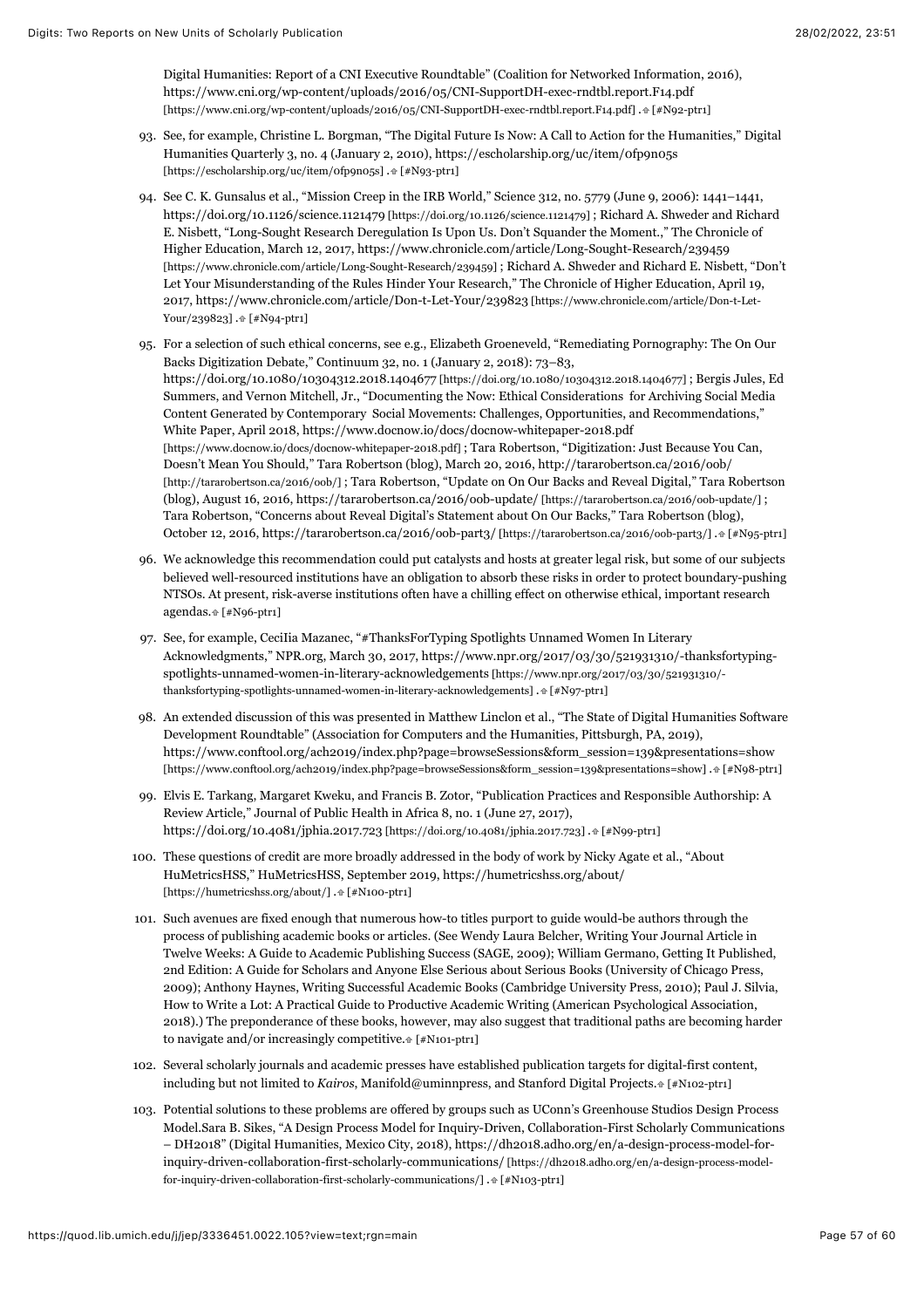- <span id="page-58-0"></span>104. *Reviews in Digital Humanities* is a recent intervention with a great deal of promise. The journal seeks to facilitate "scholarly evaluation of digital humanities work and its outputs." Jennifer Guiliano and Roopika Risam, "Reviews [in Digital Humanities," Reviews in Digital Humanities, August 30, 2019, https://reviewsindh.pubpub.org/](https://reviewsindh.pubpub.org/) [https://reviewsindh.pubpub.org/] . [\[#N104-ptr1\]](#page-32-2)
- <span id="page-58-1"></span>105. Several important projects fall under what might be called "augmented book platforms," including Manifold, Scalar, and Quire[. \[#N105-ptr1\]](#page-33-0)
- <span id="page-58-2"></span>106. For discussions around monographs and NTSOs, see e.g., Alex Humphreys et al., "Reimagining the Digital Monograph: Design Thinking to Build New Tools for Researchers," Journal of Electronic Publishing 21, no. 1 (2018), [http://dx.doi.org/10.3998/3336451.0021.102 \[http://dx.doi.org/10.3998/3336451.0021.102\]](http://dx.doi.org/10.3998/3336451.0021.102) ; James O'Sullivan, "The Equivalence of Books: Monographs, Prestige, and the Rise of Edge Cases," Convergence 24, no. 5 (October 1, 2018): 494–503, [https://doi.org/10.1177/1354856518780457 \[https://doi.org/10.1177/1354856518780457\]](https://doi.org/10.1177/1354856518780457) ; Donald J. Waters, "Monograph Publishing in the Digital Age," The Andrew W. Mellon Foundation, Shared [Experiences Blog \(blog\), July 22, 2016, https://mellon.org/resources/shared-experiences-blog/monograph](https://mellon.org/resources/shared-experiences-blog/monograph-publishing-digital-age/)publishing-digital-age/ [https://mellon.org/resources/shared-experiences-blog/monograph-publishing-digital-age/] .  [\[#N106-ptr1\]](#page-33-1)
- <span id="page-58-3"></span>107. For discussion around this topic, and a set of recommendations, see Alan Galey and Stan Ruecker, "How a Prototype Argues," Literary and Linguistic Computing 25, no. 4 (December 1, 2010): 405–24, [https://doi.org/10.1093/llc/fqq021 \[https://doi.org/10.1093/llc/fqq021\]](https://doi.org/10.1093/llc/fqq021) .# [#N107-ptr1]
- <span id="page-58-4"></span>108. "[T]he humanities must broaden traditional definitions of scholarship," according to Susan Schreibman, Laura Mandell, and Stephen Olsen, "Introduction," Profession, 2011, 123-35[. \[#N108-ptr1\]](#page-33-3)
- <span id="page-58-5"></span>109. At least one interview subject called for a credit system with little or no value placed on prestige. They said the existing system was incompatible with the types of scholarship they want to do and that they didn't "believe in credit" in the traditional academic sense[. \[#N109-ptr1\]](#page-33-4)
- <span id="page-58-6"></span>110. The use of self-publication for alternative audiences should be seen as distinct from the apparent motivation of scholars who said they lacked patience for fitting their NTSOs into traditional scholarly publication ecosystems.  [\[#N110-ptr1\]](#page-33-5)
- <span id="page-58-7"></span>111. Initiatives that have done this well include Documenting the Now and History Harvest. Jules, Summers, and Mitchell, Jr., "Documenting the Now: Ethical Considerations for Archiving Social Media Content Generated by Contemporary Social Movements: Challenges, Opportunities, and Recommendations"; William G. Thomas and [Patrick D. Jones, "History Harvest," University of Nebraska-Lincoln, 2019, https://historyharvest.unl.edu/](https://historyharvest.unl.edu/) [https://historyharvest.unl.edu/] [. \[#N111-ptr1\]](#page-34-0)
- <span id="page-58-8"></span>112. This recommendation could, in some cases, conflict with some open access models. We want to acknowledge that this one of several paths forward.  $[*/N112-ptr1]$
- <span id="page-58-9"></span>113. Interview subjects did mention sites like NINES [\(http://www.nines.org/ \[http://www.nines.org/\] \)](http://www.nines.org/) and 18th Century Connect [\(http://www.18thconnect.org/ \[http://www.18thconnect.org/\]](http://www.18thconnect.org/) ), but noted they did not serve the same purpose as services like JSTOR and Worldcat. Other initiatives include, e.g., Google Dataset Search [\(https://toolbox.google.com/datasetsearch \[https://toolbox.google.com/datasetsearch\] \)](https://toolbox.google.com/datasetsearch), but the tool is far from comprehensive, with areas of strength in natural sciences. [\[#N113-ptr1\]](#page-34-2)
- <span id="page-58-10"></span>114. There are many efforts to change this. For projects attempting to unify indexing, aggregation, and archiving, see, e.g., Martin Klein, "A Web-Centric Pipeline for Archiving Scholarly Artifacts," (Keynote, 2018), https://www.slideshare.net/martinklein0815/a-webcentric-pipeline-for-archiving-scholarly-artifacts [\[https://www.slideshare.net/martinklein0815/a-webcentric-pipeline-for-archiving-scholarly-artifacts\] ; Bryan New](https://www.slideshare.net/martinklein0815/a-webcentric-pipeline-for-archiving-scholarly-artifacts)bold, "About Fatcat," fatcat!, 2019, [https://fatcat.wiki/about \[https://fatcat.wiki/about\]](https://fatcat.wiki/about) ; David Rosenthal, "Personal Pods [and Fatcat," DSHR's Blog \(blog\), April 18, 2019, https://blog.dshr.org/2019/04/personal-pods-and-fatcat.html](https://blog.dshr.org/2019/04/personal-pods-and-fatcat.html) [https://blog.dshr.org/2019/04/personal-pods-and-fatcat.html] ; The Prototyping Team of the Los Alamos National Laboratory and The Web Science and Digital Library Research Group at Old Dominion University, "About," My Research Institute, 2018, https://myresearch.institute/about/. [\[#N114-ptr1\]](#page-34-3)
- <span id="page-58-11"></span>115. Martin Paul Eve, "Open Access Publishing Models and How OA Can Work in the Humanities," Bulletin of the Association for Information Science and Technology 43, no. 5 (2017): 16–20, [https://doi.org/10.1002/bul2.2017.1720430505 \[https://doi.org/10.1002/bul2.2017.1720430505\]](https://doi.org/10.1002/bul2.2017.1720430505) ; Nancy Maron et al., "The Costs of Publishing Monographs: Toward a Transparent Methodology," Journal of Electronic Publishing 19, no. 1 (Summer 2016): 52, [https://doi.org/10.3998/3336451.0019.103 \[https://doi.org/10.3998/3336451.0019.103\]](https://doi.org/10.3998/3336451.0019.103) ; Scott Smart et al., "Determining the Financial Cost of Scholarly Book Publishing," Journal of Electronic [Publishing 19, no. 1 \(Summer 2016\), https://doi.org/10.3998/3336451.0019.102](https://doi.org/10.3998/3336451.0019.102)  $[\mathrm{https://doi.org/10.3998/3336451.0019.102}]$  .<br>#  $[\# \mathrm{N115-p} \mathrm{tr1}]$
- <span id="page-58-12"></span>116. Such complexities also create questions about who should receive credit in publications.  $[#N116-ptr1]$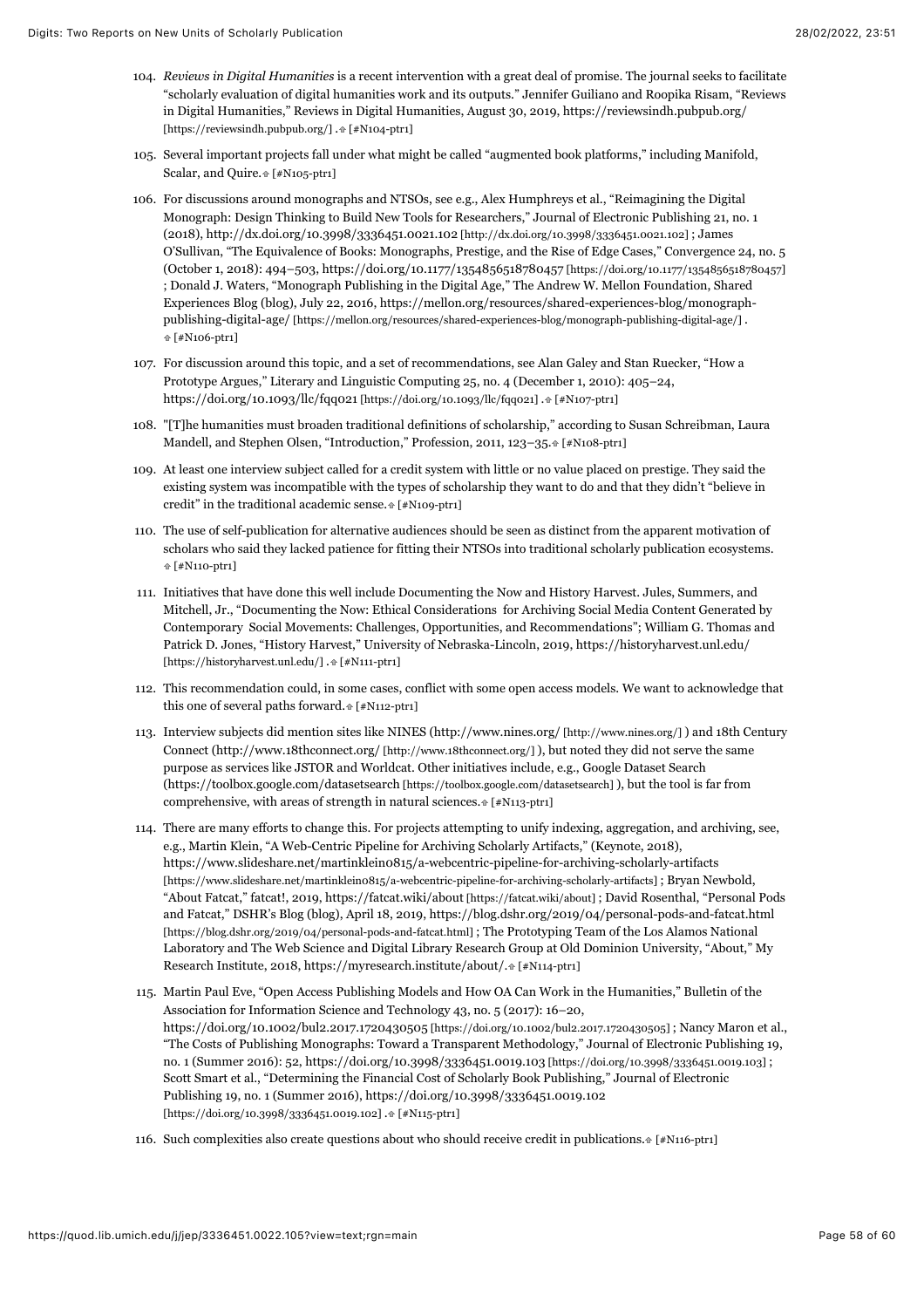- <span id="page-59-0"></span>117. See e.g., Katrina Fenlon et al., "Humanities Scholars and Library-Based Digital Publishing: New Forms of Publication, New Audiences, New Publishing Roles," Journal of Scholarly Publishing, April 12, 2019, [https://doi.org/10.3138/jsp.50.3.01 \[https://doi.org/10.3138/jsp.50.3.01\]](https://doi.org/10.3138/jsp.50.3.01) ; Vinopal and McCormick, "Supporting Digital Scholarship in Research Libraries." For additional information on the changing relationship of librarybased NTSO collaborations, see Miriam Posner, "Digital Humanities and the Library," Blog, Miriam Posner's Blog [\(blog\), April 2013, http://miriamposner.com/blog/digital-humanities-and-the-library/](http://miriamposner.com/blog/digital-humanities-and-the-library/) [http://miriamposner.com/blog/digital-humanities-and-the-library/] ; Tim Bryson et al., SPEC Kit 326: Digital Humanities (November 2011), SPEC Kit (Association of Research Libraries, 2011), [https://doi.org/10.29242/spec.326 \[https://doi.org/10.29242/spec.326\]](https://doi.org/10.29242/spec.326) [. \[#N117-ptr1\]](#page-36-0)
- <span id="page-59-1"></span>118. See The Maintainers ([http://themaintainers.org \[http://themaintainers.org\]](http://themaintainers.org/) ) for ongoing discussions about distinctions between maintenance and preservation.  $[*/N118-ptr1]$
- <span id="page-59-2"></span>119. "A generation of legacy projects that need maintenance but are out of funding have reached critical stages of their lifecycles, an increasingly hostile security context has made DH projects potential attack vectors into institutional networks, heterogeneous and often delicate technologies have complicated the task of maintenance, and an increasing number of emerging formats have made archiving and preservation yet more difficult." James Smithies et al., "Managing 100 Digital Humanities Projects: Digital Scholarship & Archiving in King's Digital Lab," Digital Humanities Quarterly 013, no. 1 (April 26, 2019)[. \[#N119-ptr1\]](#page-36-2)
- <span id="page-59-3"></span>120. For discussions of loss of NTSOs and other web resources, see Carlin et al., "The Endings Project"; Robin Camille Davis, "Taking Care of Digital Efforts: A Multiplanar View of Project Afterlives," in Proceedings of the Modern Languages Association 2015 (Modern Languages Association, Vancouver, 2015), [https://robincamille.com/presentations/mla2015/ \[https://robincamille.com/presentations/mla2015/\] ;](https://robincamille.com/presentations/mla2015/) Luis Meneses et al., "Quantifying the Degree of Planned Obsolesce in Online Digital Humanities Projects" (July 2019); Bethany Nowviskie and Dot Porter, "The Graceful Degradation Survey: Managing Digital Humanities Projects Through Times of Transition and Decline," in Proceedings of Digital Humanities 2010 (Digital Humanities 2010, King's [College, London, 2010\), http://dh2010.cch.kcl.ac.uk/academic-programme/abstracts/papers/html/ab-722.html](http://dh2010.cch.kcl.ac.uk/academic-programme/abstracts/papers/html/ab-722.html) [http://dh2010.cch.kcl.ac.uk/academic-programme/abstracts/papers/html/ab-722.html] ; Robert Sieczkiewicz, "On the Diversity of Digital Decay," in Proceedings of Keystone DH 2016 (KeystoneDH, Pittsburgh, PA, 2016), http://keystonedh.network/2016/abstracts/#submission-40[. \[#N120-ptr1\]](#page-36-3)
- <span id="page-59-4"></span>121. Graceful degradation here refers to some aspect of the content remaining accessible even if the project loses some technical functionality. We discuss graceful degradation further in Part III of this report, especially in the subsection "When to Preserve.[" \[#N121-ptr1\]](#page-37-0)
- <span id="page-59-5"></span>122. Based on our interviews and advisory board conversations, we arrived at a rough, unproven consensus on the calculus of system maintenance costs. Every additional custom system stack increases the maintenance cost as much as the last, whereas hosting increasing numbers of NTSOs on a single platform does not increase maintenance costs as significantly. This rough consensus drives the tension between an institutional partner's willingness to support fully custom NTSOs and their interest in supporting the widest possible group of makers.  [\[#N122-ptr1\]](#page-37-1)
- <span id="page-59-6"></span>123. In discussing Sophie 1.0 and Sophie 2.0, Jasmine Kirby discusses the role a lack of permanent, paid staff played in the failure of the Sophie project. The many other contributing factors brought up in her study are particularly relevant to many other sections of this report. Jasmine Simone Kirby, "How NOT to Create a Digital Media Scholarship Platform: The History of the Sophie 2.0 Project," IASSIST Quarterly 42, no. 4 (February 22, 2019): 1– 16, [https://doi.org/10.29173/iq926 \[https://doi.org/10.29173/iq926\]](https://doi.org/10.29173/iq926) [. \[#N123-ptr1\]](#page-38-0)
- <span id="page-59-7"></span>124. We recognize that collectively maintaining access to NTSOs comes with greater technical and social challenges. Institutions may be reluctant to take on such tasks even for content created within their remit, let alone content created elsewhere but deemed of scholarly value to members of that institution. [\[#N124-ptr1\]](#page-38-1)
- <span id="page-59-8"></span>125. The topic is too large to even summarize here, but special attention ought to be paid to, e.g., Keith Pendergrass et al., "Toward Environmentally Sustainable Digital Preservation," The American Archivist 82, no. 1 (June 2019): 165–206, [https://doi.org/10.17723/0360-9081-82.1.165 \[https://doi.org/10.17723/0360-9081-82.1.165\] .](https://doi.org/10.17723/0360-9081-82.1.165) [\[#N125-ptr1\]](#page-38-2)
- <span id="page-59-9"></span>126. For a focus on this topic as part of a larger agenda, see Micah Altman et al., "2015 National Agenda for Digital Stewardship," Report (NDSA Coordinating Committee, September 2014), http://www.digitalpreservation.gov/documents/2015NationalAgendaExecSummary.pdf [\[http://www.digitalpreservation.gov/documents/2015NationalAgendaExecSummary.pdf\] . \[#N126](http://www.digitalpreservation.gov/documents/2015NationalAgendaExecSummary.pdf)[-ptr1\]](#page-38-3)
- <span id="page-59-10"></span>127. "The threat of obsolescence asks us to reconsider how we teach, create, and circulate digital scholarship." Timothy Lockridge, Enrique Paz, and Cynthia Johnson, "The Kairos Preservation Project," Computers and Composition 46 [\(December 1, 2017\): 72–86, https://doi.org/10.1016/j.compcom.2017.09.002](https://doi.org/10.1016/j.compcom.2017.09.002) [https://doi.org/10.1016/j.compcom.2017.09.002] [. \[#N127-ptr1\]](#page-38-4)
- <span id="page-59-11"></span>128. For a longer conversation around the importance of documentation in legacy projects, as well as many other topics that are relevant to this report, see Ashley Reed, "Managing an Established Digital Humanities Project: Principles and Practices from the Twentieth Year of the William Blake Archive," Digital Humanities Quarterly 008, no. 1 (April 17, 2014)[. \[#N128-ptr1\]](#page-39-0)